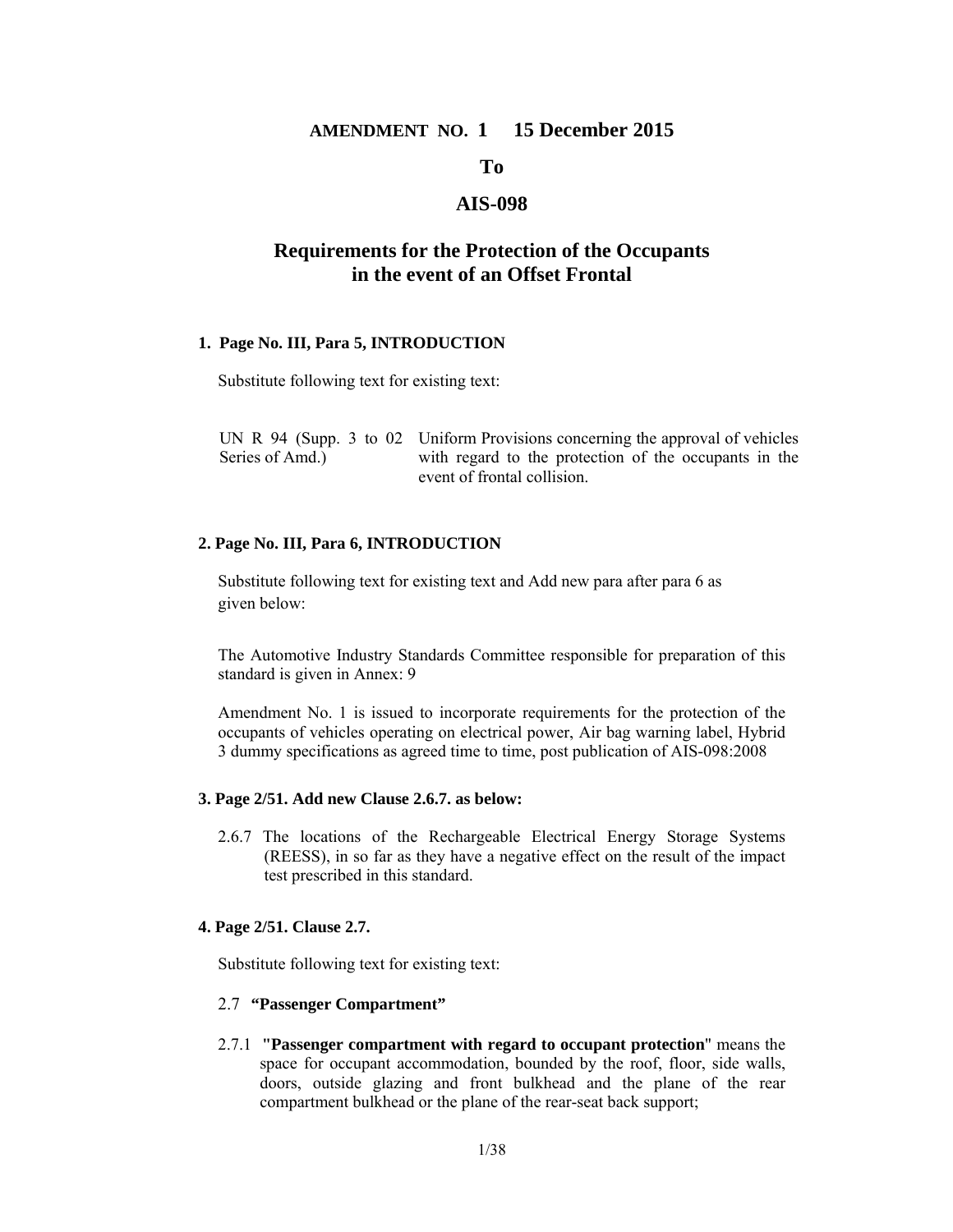2.7.2 **"Passenger compartment for electric safety assessment"** means the space for occupant accommodation, bounded by the roof, floor, side walls, doors, outside glazing, front bulkhead and rear bulkhead, or rear gate, as well as by the electrical protection barriers and enclosures provided for protecting the occupants from direct contact with high voltage live parts.

### **5. Page No. 3/51, Clause 2.15. to Clause 2.20.**

Delete text "(Reserved)" and Add new definitions as follows:

- 2.15. **"High voltage"** means the classification of an electric component or circuit,  $if$  its  $-$ 60V < working voltage (DC)  $\leq$  1500 V; or 30 V < working voltage (AC) rms  $\leq$  1000 V;
- 2.16. **"Rechargeable electrical energy storage system (REESS)"** means rechargeable electrical energy storage system which provides electrical energy for propulsion;
- 2.17. **"Electrical protection barrier"** the part providing protection against any direct contact to the high voltage live parts;
- 2.18. **"Electrical power train"** means the electrical circuit which includes the traction motor(s), and may also include the REESS, the electrical energy conversion system, the electronic converters, the associated wiring harness and connectors, and the coupling system for charging the REESS;
- 2.19. **"Live parts"** means conductive part(s) intended to be electrically energized in normal use;
- 2.20. **"Exposed conductive part"** means the conductive part which can be touched under the provisions of the protection degree IPXXB and which becomes electrically energized under isolation failure conditions. This includes parts under a cover that can be removed without using tools.

### **6. Page No. 3/51, Clause 2.21.**

Add new definitions Clause 2.21 to Clause 2.34 as follows:

- 2.21 **"Direct contact"** means the contact of persons with high voltage live parts;
- 2.22. **"Indirect contact"** means the contact of persons with exposed conductive parts;
- 2.23. **"Protection Degree IPXXB"** means protection from contact with high voltage live parts provided by either an electrical protection barrier or an enclosure and tested using a Jointed Test Finger (Degree IPXXB) as described in paragraph 4. of Annex 8;
- 2.24. **"Working voltage"** means the highest value of an electrical circuit voltage rootmean-square (rms), specified by the vehicle manufacturer, which may occur between any conductive parts in open circuit conditions or under normal operating conditions. If the electrical circuit is divided by galvanic isolation, the working voltage is defined for each divided circuit, respectively;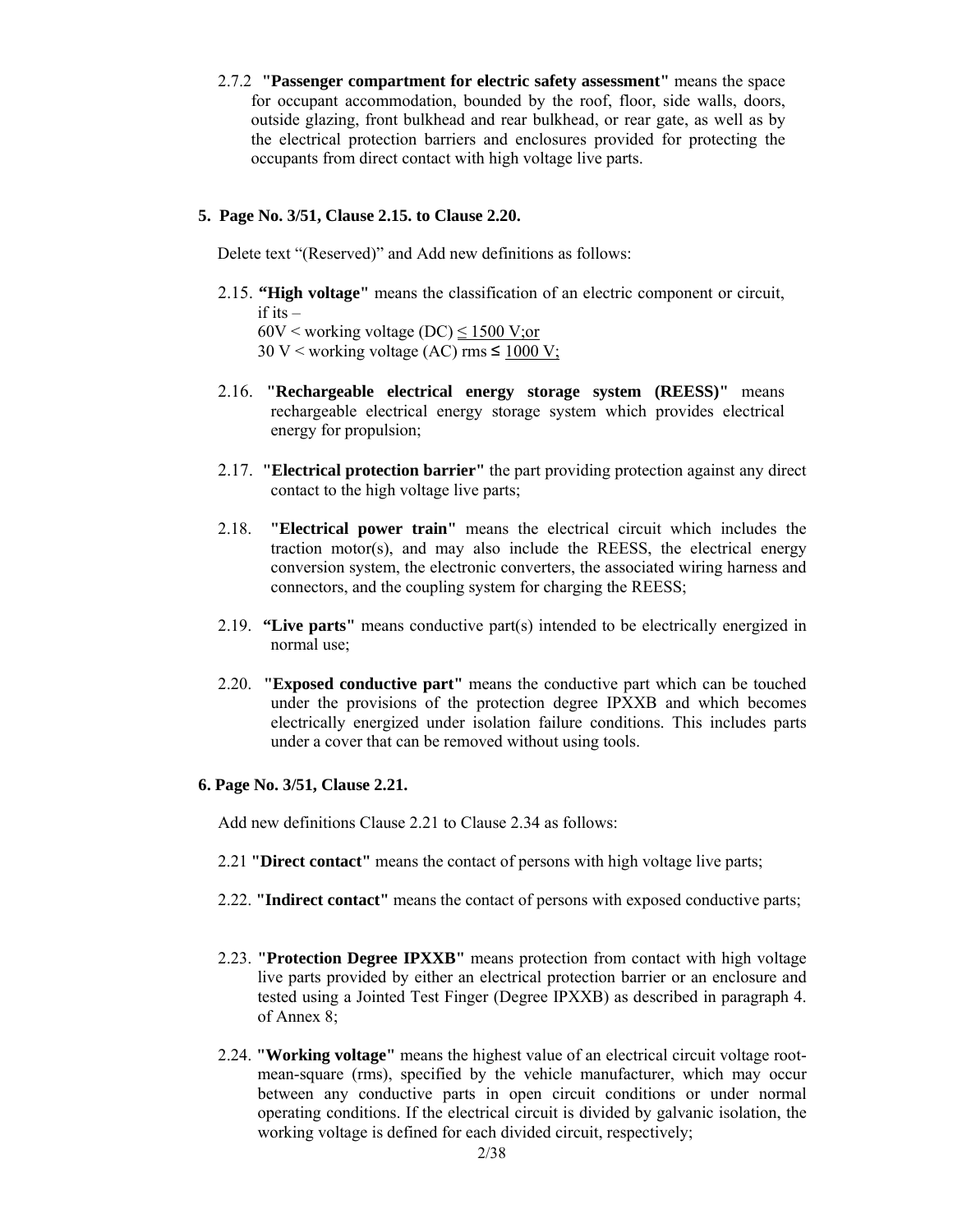- 2.25. **"Coupling system for charging the rechargeable electrical energy storage system (REESS)"** means the electrical circuit used for charging the REESS from an external electrical power supply including the vehicle inlet;
- 2.26. **"Electrical chassis"** means a set made of conductive parts electrically linked together, whose electrical potential is taken as reference;
- 2.27. **"Electrical circuit"** means an assembly of connected high voltage live parts which is designed to be electrically energized in normal operation;
- 2.28. **"Electric energy conversion system"** means a system that generates and provides electrical energy for electrical propulsion;
- 2.29. **"Electronic converter"** means a device capable of controlling and/or converting electrical power for electrical propulsion;
- 2.30. **"Enclosure"** means the part enclosing the internal units and providing protection against any direct contact;
- 2.31. **"High Voltage Bus"** means the electrical circuit, including the coupling system for charging the REESS that operates on a high voltage;
- 2.32. **"Solid insulator"** means the insulating coating of wiring harnesses provided in order to cover and prevent the high voltage live parts from any direct contact. This includes covers for insulating the high voltage live parts of connectors; and varnish or paint for the purpose of insulation;
- 2.33. **"Automatic disconnect"** means a device that when triggered, galvanically separates the electrical energy sources from the rest of the high voltage circuit of the electrical power train;
- 2.34. **"Open type traction battery"** means a type of battery requiring liquid and generating hydrogen gas released to the atmosphere.

#### **7. Page No. 3/51, Clause 2.21.**

Clause 2.21. (former) rename as Clause 2.35

### **8. Page No. 4/51, APPLICATION FOR APPROVAL**

Add following new Clause 3.2.6. after clause 3.2.5.

3.2.6. A general description of the electrical power source type, location and the electrical power train (e.g. hybrid, electric).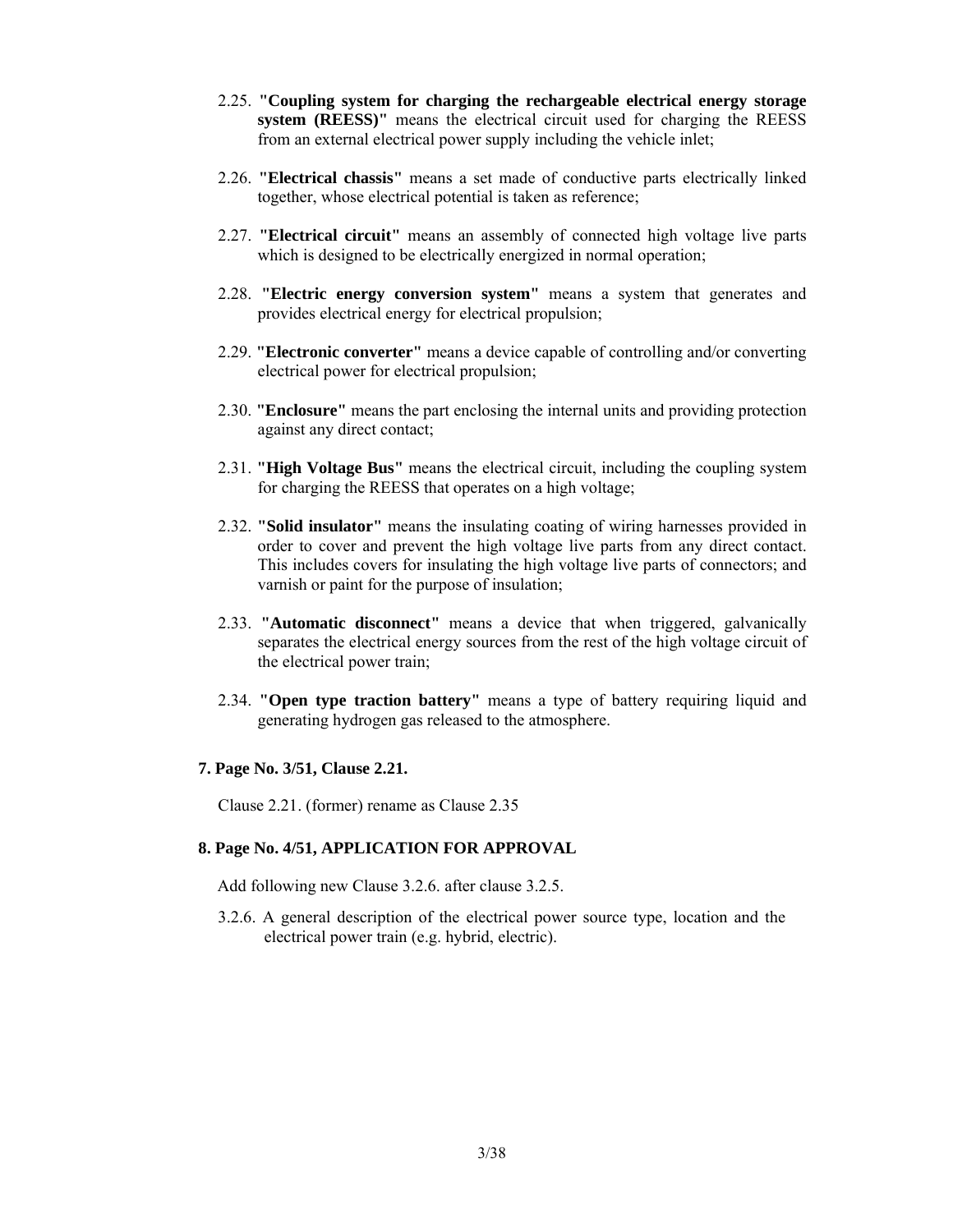#### **9. Page No. 5/51, General specifications applicable to all tests**

Substitute following text for existing text in the Clause no. 5.1.2.

5.1.2. When the protective system for the front seating positions includes belts, the belt components shall meet the requirements of. IS: 15140 as amended from time to time.

Add new Clause 5.1.3. as follows after Clause 5.1.2.

5.1.3. Seating positions where a dummy is installed and the protective system includes belts, shall be provided with anchorage points conforming to IS: 15139.as amended from time to time.

#### **10. Page No. 5/51, Specifications**

Add paragraph 2 in existing Clause 5.2 text as given below:

#### 5.2. **Specifications**

The test of the vehicle carried out in accordance with the method described in Annex 1 shall be considered satisfactory if all the conditions set out in paragraphs 5.2.1 to 5.2.6 below are all satisfied at the same time.

Additionally, vehicles equipped with electric power train shall meet the requirements of paragraph 5.2.8. below. This can be met by a separate impact test at the request of the vehicle manufacturer and after validation by the testing agency, provided that the electrical components do not influence the occupant protection performance as defined in paragraphs 5.2.1. to 5.2.5. of this standard of the vehicle type in consideration. In case of this condition the requirements of paragraph 5.2.8. shall be checked in accordance with the methods set out in Annex 1 to this standard, except paragraphs, 2., 5,. and 6. of Annex 1. A dummy corresponding to the specifications for Hybrid III (as specified in Annex 7) fitted with a  $45^{\circ}$  angle and meeting the specifications for its adjustment shall be installed in each of the front outboard seats.

#### **11. Page No. 7/51, Specifications**

Add new Clause 5.2.8. with sub-clauses after Clause 5.2.7. as given below:

5.2.8. Following the test conducted in accordance with the procedure defined in Annex 1 to this Standard the electrical power train operating on high voltage and the high voltage components and systems which are galvanically connected to the high voltage bus of the electrical power train shall meet the following requirements:

### 5.2.8.1 Protection against electrical shock

 After the impact at least one of the four criteria specified in paragraphs 5.2.8.1.1 to 5.2.8.1.4. shall be met.

 If the vehicle has an automatic disconnect function or device(s) that galvanically divide the electrical power train circuit during driving condition, at least one of the following criteria shall apply to the disconnected circuit or to each divided circuit individually after the disconnect function is activated.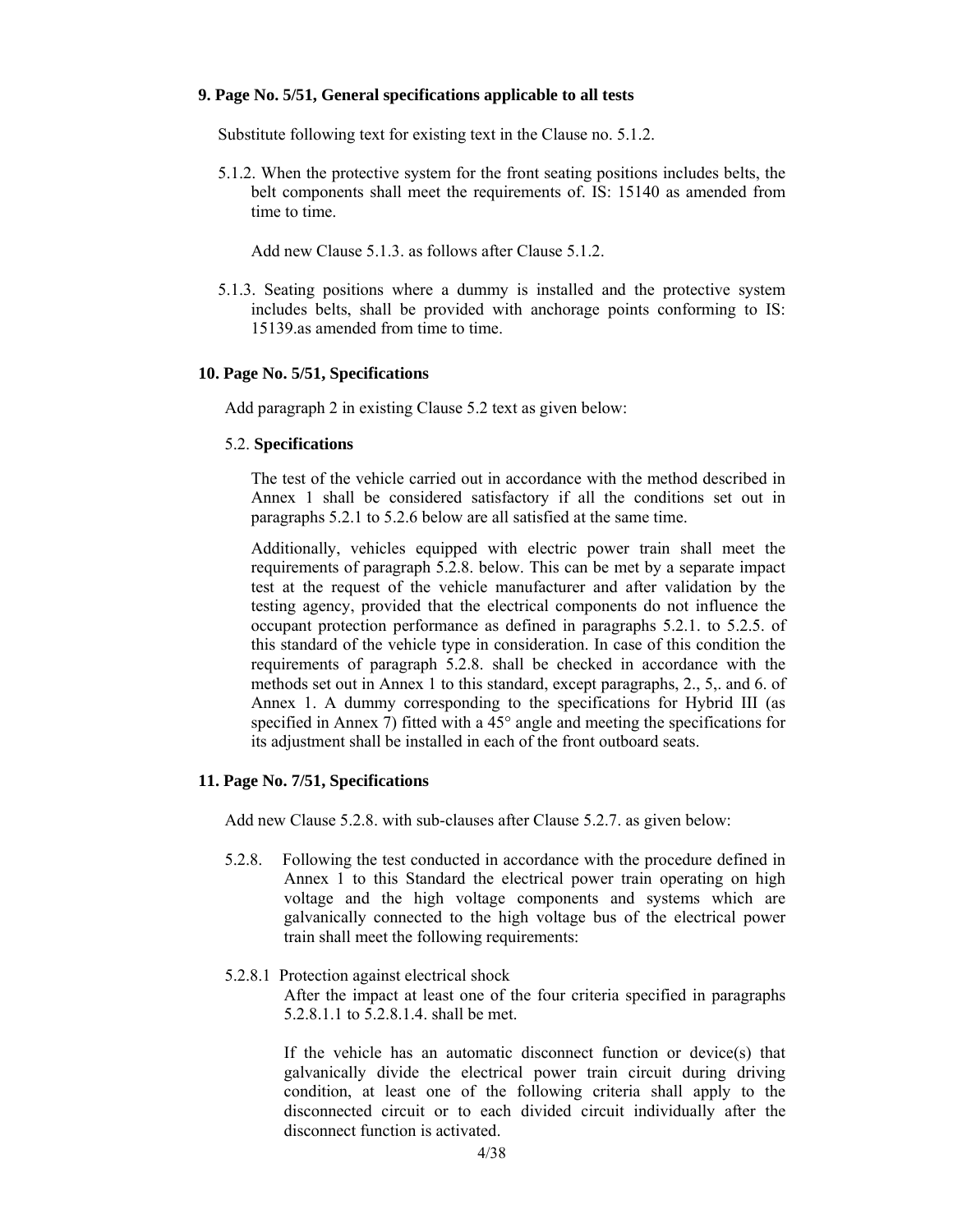However criteria defined in 5.2.8.1.4 shall not apply if more than a single potential of a part of the high voltage bus is not protected under the conditions of protection degree IPXXB.

 In the case that the test is performed under the condition that part(s) of the high voltage system are not energized, the protection against electrical shock shall be proved by either paragraph 5.2.8.1.3 or paragraph 5.2.8.1.4 for the relevant part(s).

#### 5.2.8.1.1 Absence of high voltage

The voltages  $V_b$ ,  $V_1$  and  $V_2$  of the high voltage buses shall be  $\leq$  than 30  $V_{AC}$  or 60  $V_{DC}$  as specified in paragraph 2. of Annex 8.

#### 5.2.8.1.2. Low electrical energy

The total energy (TE) on the high voltage buses shall be  $\leq 2.0$  J when measured according to the test procedure as specified in paragraph 3, formula (a) of Annex 8. Alternatively the total energy (TE) may be calculated by the measured voltage  $V_b$  of the high voltage bus and the capacitance of the X-capacitors  $(C_x)$  specified by the vehicle manufacturer in paragraph 3, formula (b) of Annex 8.

The energy stored in the Y-capacitors (TE<sub>v1</sub>, TE<sub>v2</sub>) shall also be < 2.0 J. This shall be calculated by measuring the voltages  $V_1$  and  $V_2$  of the high voltage buses and the electrical chassis, and the capacitance of the Ycapacitors specified by the vehicle manufacturer according to formula (c) in paragraph 3 of Annex 8.

#### 5.2.8.1.3 Physical protection

For protection against direct contact with high voltage live parts, the protection degree IPXXB shall be provided.

In addition, for protection against electrical shock, which could arise from indirect contact, the resistance between all exposed conductive parts and the electrical chassis shall be  $\leq 0.1 \Omega$  when there is current flow of at least 0.2 Amp.

This requirement is satisfied if the galvanic connection has been made by welding.

#### 5.2.8.1.4 Isolation resistance

 The criteria specified in the paragraphs 5.2.8.1.4.1 and 5.2.8.1.4.2 below shall be met.

 The measurement shall be conducted in accordance with paragraph 5. of Annex 8.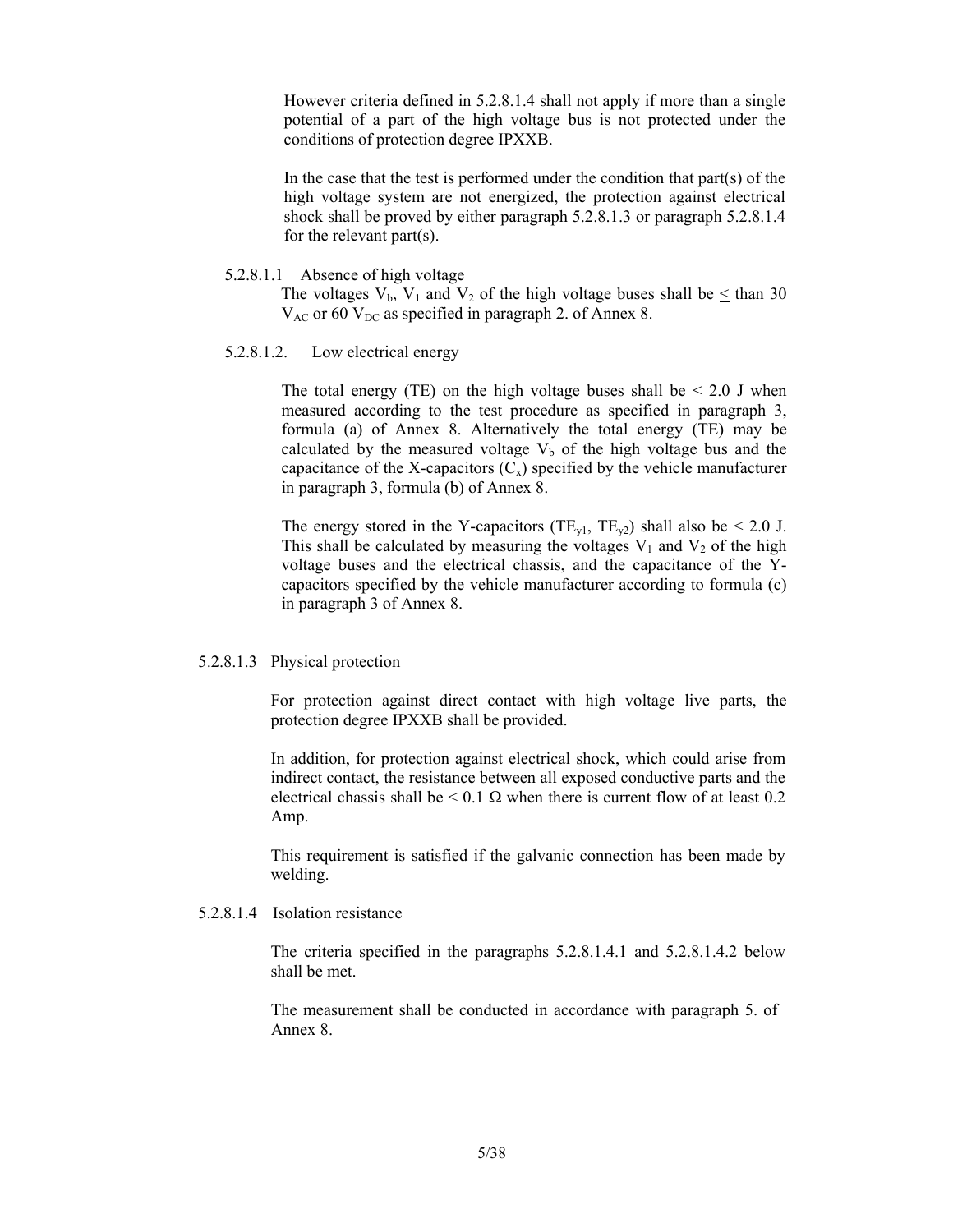#### 5.2.8.1.4.1 Electrical power train consisting of separate DC- or AC-buses

If the AC high voltage buses and the DC high voltage buses are galvanically isolated from each other, isolation resistance between the high voltage bus and the electrical chassis  $(R<sub>i</sub>$  as defined in paragraph 5. of Annex 8) shall have a minimum value of 100  $\Omega$ /volt of the working voltage for DC buses, and a minimum value of 500  $\Omega$ /volt of the working voltage for AC buses.

#### 5.2.8.1.4.2. Electrical power train consisting of combined DC- and AC-buses

If the AC high voltage buses and the DC high voltage buses are galvanically connected isolation resistance between the high voltage bus and the electrical chassis ( $R_i$  as defined in paragraph 5. of Annex 8) shall have a minimum value of 500  $\Omega$ /volt of the working voltage.

However, if the protection degree IPXXB is satisfied for all AC high voltage buses or the AC voltage  $\leq$  30 V after the vehicle impact, the isolation resistance between the high voltage bus and the electrical chassis  $(R<sub>i</sub>$  as defined in paragraph 5 of Annex 8) shall have a minimum value of 100  $\Omega$ /volt of the working voltage.

### 5.2.8.2 Electrolyte spillage

In the period, from the impact until 30 minutes after, no electrolyte from the REESS shall spill into the passenger compartment, and no more than 7 % of electrolyte shall spill from the REESS except, open type traction batteries outside the passenger compartment. For open type traction batteries no more than 7 % with a maximum of 5.0 liters shall spill outside the passenger compartment. The vehicle manufacturer shall demonstrate compliance in accordance with paragraph 6. of Annex 8.

#### 5.2.8.3 REESS retention

 REESS located inside the passenger compartment shall remain in the location in which they are installed and REESS components shall remain inside REESS boundaries.

 No part of any REESS that is located outside the passenger compartment for electrical safety assessment shall enter the passenger compartment during or after the impact test.

 The manufacture shall demonstrate compliance in accordance with paragraph 7 of Annex 8.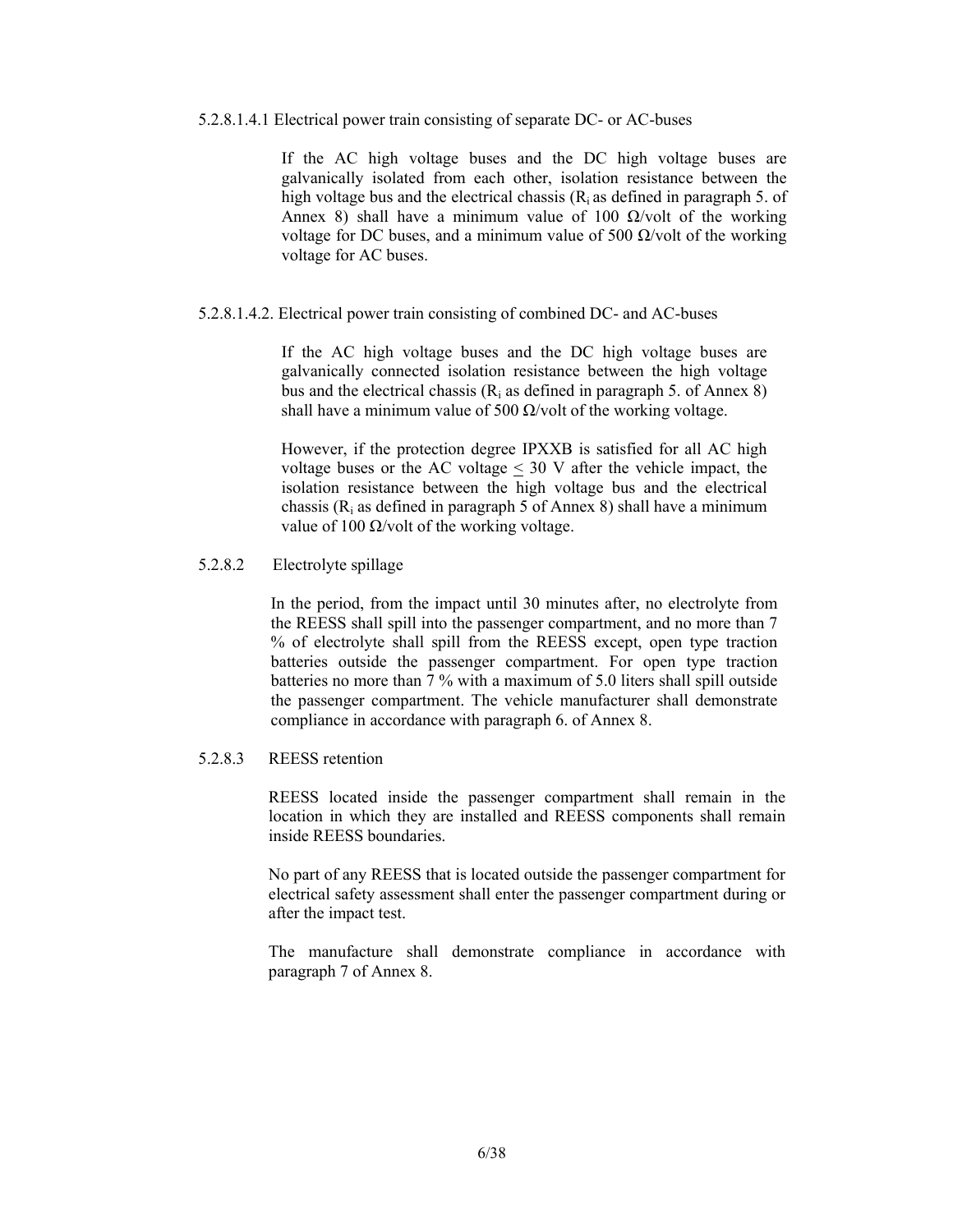#### **12. Page No. 8/51, Instructions for users of vehicles equipped with Airbags**

Substitute following text for existing text in Clause 6.2.1.:

6.2.1 As a minimum, this information shall consist of a label containing a pictogram and text warning as indicated below.





The overall dimensions shall be 120 x 60 mm or the equivalent area, as a minimum.

The label shown above may be adapted in such a way that the layout differs from the example above; however, the text content shall meet the above prescriptions.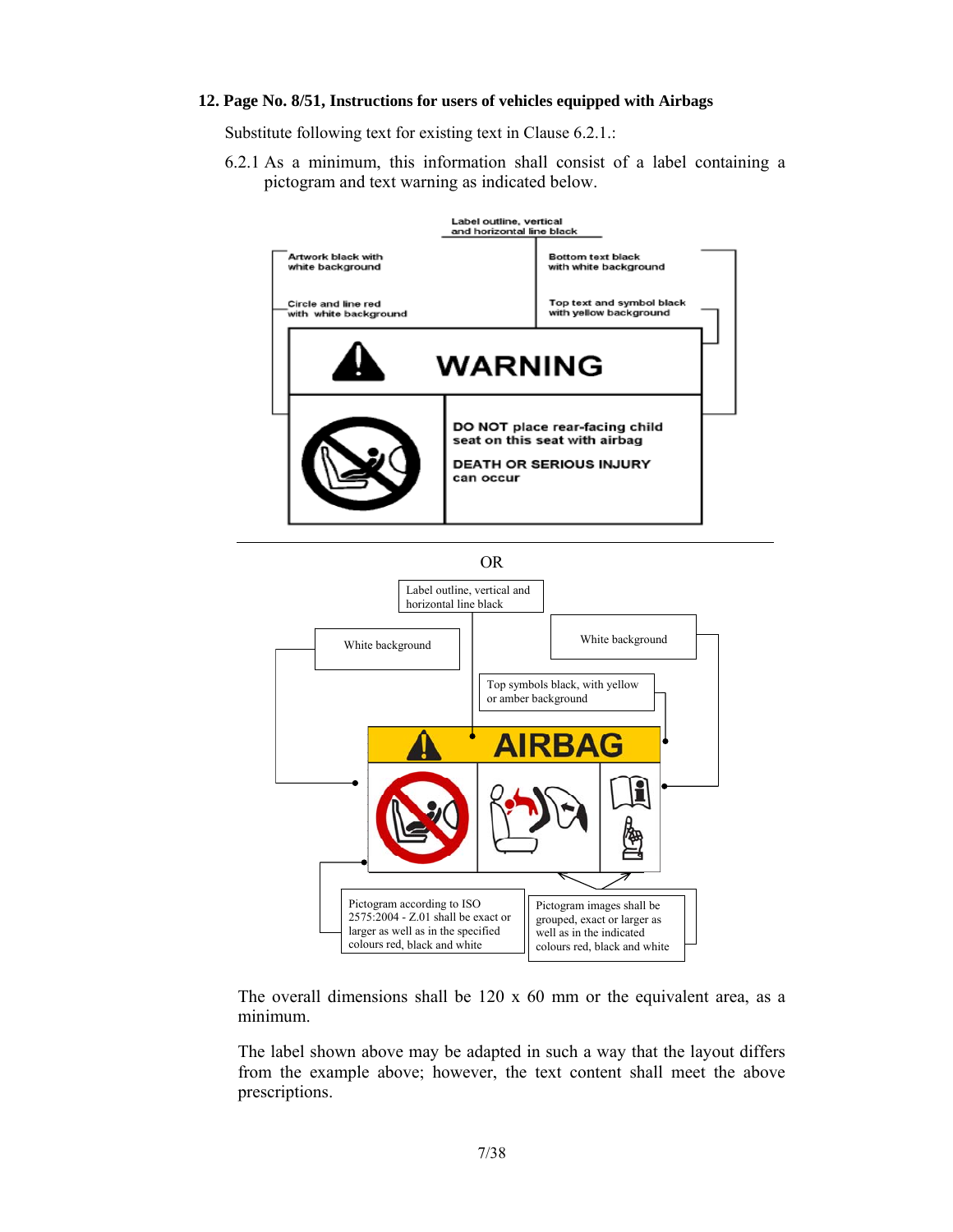#### **13. Page No. 9/51, Instructions for users of vehicles equipped with Airbags**

Substitute following text for existing text in the Clause 6.2.4.:

6.2.4 Detailed information, making reference to the warning, shall be contained in the owner's manual of the vehicle; as a minimum the following text in Hindi or English, shall include:

### **"NEVER use a rearward facing child restraint on a seat protected by an ACTIVE AIRBAG in front of it, DEATH or SERIOUS INJURY to the CHILD can occur"**

The text shall be accompanied by an illustration of the warning to be found in the vehicle.

#### **14. Page No. 9/51, Criteria for extension of type approvals**

Clause 7.1. amend to read as given below:

7.1 While examining ……., number of front seats, ……….:

#### **15. Page No. 13/51, Annex 1, State of Vehicle**

Substitute following text for existing text in Clause 1.4.3.1.:

1.4.3.1. Position of steering wheel

The steering wheel, if adjustable, shall be placed in the normal position indicated by the vehicle manufacturer or, in the absence of any specific recommendation by the vehicle manufacturer, midway between the limits of its range(s) of adjustment. At the end of propelled travel, the steering wheel shall be left free, with its spokes in the position, which according to the vehicle manufacturer corresponds to straight-ahead travel of the vehicle.

### **16. Page No. 13/51, Annex 1, State of Vehicle**

Substitute following text for existing text in Clause 1.4.3.3.:

1.4.3.3. Gear-change lever position

 The gear-change lever shall be in the neutral position. If the test vehicle is driven by its own engine, then the gear-change lever position shall be defined by the vehicle manufacturer.

#### **17. Page No. 14/51, Annex 1, State of Vehicle**

Add new Clause 1.4.4. with sub-clauses after Clause 1.4.3.11.3. as given below:

1.4.4. Electrical power train adjustment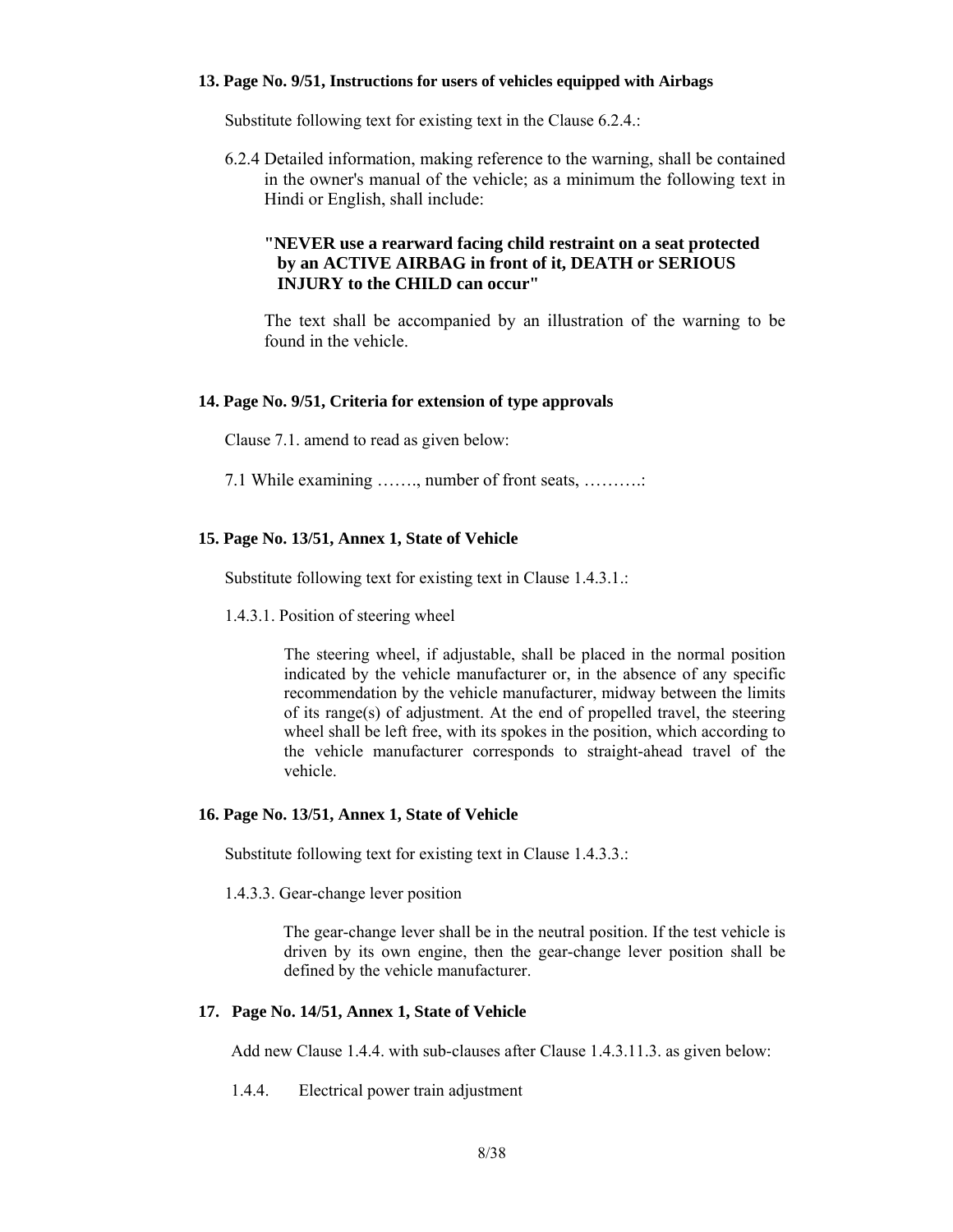- 1.4.4.1. The REESS shall be at any state of charge, which allows the normal operation of the power train as recommended by the vehicle manufacturer.
- 1.4.4.2. The electrical power train shall be energized with or without the operation of the original electrical energy sources (e.g. engine-generator, REESS or electric energy conversion system), however:
- 1.4.4.2.1. By the agreement between Test Agency and vehicle manufacturer it shall be permissible to perform the test with all or parts of the electrical power train not being energized in so far as there is no negative influence on the test result. For parts of the electrical power train not energized, the protection against electrical shock shall be proved by either physical protection or isolation resistance and appropriate additional evidence.
- 1.4.4.2.2. In the case where an automatic disconnect is provided, at the request of the vehicle manufacturer it shall be permissible to perform the test with the automatic disconnect being triggered. In this case it shall be demonstrated that the automatic disconnect would have operated during the impact test. This includes the automatic activation signal as well as the galvanic separation considering the conditions as seen during the impact.

### **18. Page No. 14/51, Annex 1, Dummies**

Substitute following text for existing text in Clause 2.1. and delete foot note no. 1:

2.1.1 A dummy complying with the requirements of Hybrid  $III<sup>1</sup>$ -50<sup>th</sup> percentile male dummy as specified in Annex 7 shall be installed in each of the front outboard seats in accordance with the conditions set out in Annex 5.

The dummy shall be certified in accordance with the procedures in Annex7

#### **19. Page No. 15/51, Annex 1, Dummies**

Substitute following text for existing text in Clause 2.1.1.1. and Clause 2.1.2.:

- 2.1.1.1. However at the choice of the vehicle manufacturer, the lower foot calibration test can be demonstrated either in without shoe condition (paragraph 2 8.8 of Annex 7) or in with shoe condition (paragraph 3 8.9 of Annex 7).
- 2.1.2 The vehicle will be tested with restraint systems, as provided by the vehicle manufacturer.

#### **20. Page No. 22/51, Annex 3, Arrangement and installation of dummies and adjustment of restraint systems**

Substitute following text for existing text in Clause 2.6.1.:

2.6.1. The right foot ……… centreline of the vehicle. For vehicles equipped with a footrest, it shall be possible at the request of the manufacturer to place the left foot on the designated footrest. In this case the position of the left foot is defined by the footrest.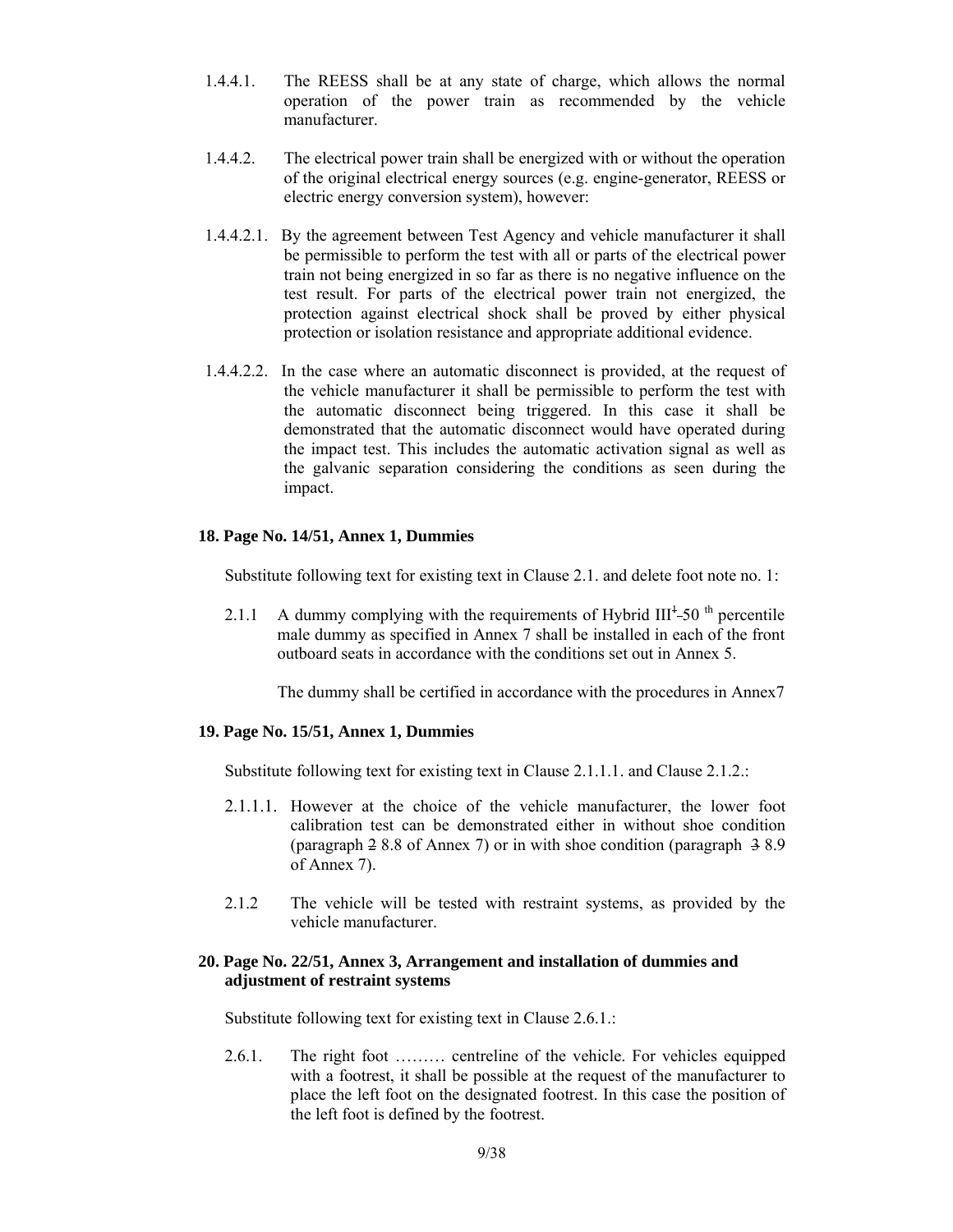### **21. Page No. 44/51, Annex 7,**

Substitute following text for existing text in the Title of the Annex 7 and delete footnote 1.

New Clause no. 1 to 8.6 with sub-clauses to be included before existing clauses and renumber former clauses as given below:

### **ANNEX 7**

### (See Annex 1- 2.1.1)

# **Hybrid III 50th %le Male dummy**<sup>1</sup> **Technical description of a frontal impact dummy.**

### 1. **Introduction:**

- 1.1. The frontal impact dummy prescribed in this document, including the instrumentation and calibration, is described in technical drawings and a user's manual.
- 1.2. The dimensions and masses of the frontal impact dummy represent a  $50<sup>th</sup>$ percentile adult male of American anthropometry.
- 1.3. The Hybrid III dummy shall be fitted with a 45 degree ankle and meeting the specifications for its adjustment.

### **2. Construction:**

- 2.1. **Head:** The skull and skull cap are cast aluminum parts with removable vinyl skins.
- 2.2. **Neck:** The neck is a segmented rubber and aluminum construction with a center cable. The neck unit consists of two neck brackets. these brackets are adjusted to adjust the neck angle.
- 2.3. **Upper Torso:** it consists of rib cage, sternum, thoracic spine, clavicle link & scapulae and bib.
- 2.3.1. The rib cage is represented by 6 high strength steel ribs with polymer based damping material. Each rib unit is in one continuous part open at the sternum and anchored to the back of the thoracic spine.

## <sup>1</sup> **References:**

l

- I. Humanetics Innovative solutions. Hybrid III 50th Male dummy user manual. Revision C, 2011. Ref. no: 78051-9900 :2012
- II. http://www.humaneticsatd.com/crash-test-dummies/frontal-impact/hybridiii-50th.
- III. FMVSS Part 572, subpart E  $(50<sup>th</sup> %  $\frac{1}{2}$  Male) Dummy performance$ calibration test procedure. Appendix A, TP208-14.
- IV. http://www.unece.org/trans/main/wp29/wp29\_dummyspec.html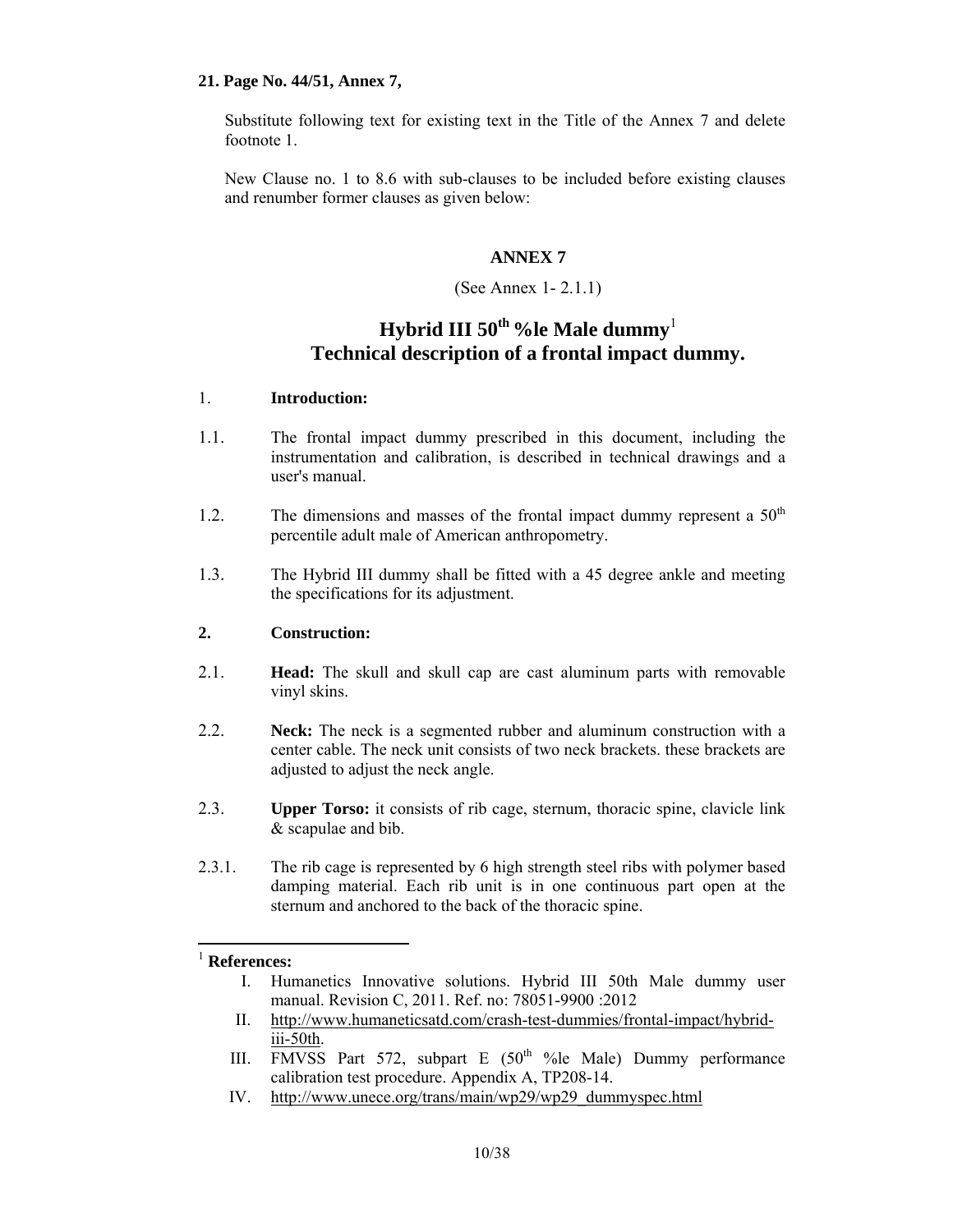- 2.3.2. A sternum connects the front of the ribs and includes a slider for the chest deflection rotary potentiometer. Bib is connected to the front of the rib cage assembly to the sternum covering the complete rib cage.
- 2.3.3. A two-piece aluminum clavicle and clavicle link assemblies have cast integral scapulae to interface with shoulder belts.
- 2.3.4. A curved cylindrical rubber lumbar spine provides human-like slouch of a seated person and is attached to the pelvis. It is also possible to include an optional 3 axis lumbar load cell.
- 2.4. **Lower Torso:** It consists of pelvis, femur, knee, tibia & feet.
- 2.4.1. The pelvis is vinyl skin/urethane foam molded over an aluminum casting. The ball-jointed femur attachments carry bump stops to reproduce the human leg to hip moment/rotation characteristics.
- 2.4.2. The femur is connected to pelvis through bolting.
- 2.4.3. The femur, tibia and ankle can be instrumented to predict bone fracture and the knee can evaluate tibia to femur ligament injury.
- 2.4.4. The dummy mid sagittal plane passes from the dummy ventral to dorsal dividing the dummy into right and left parts.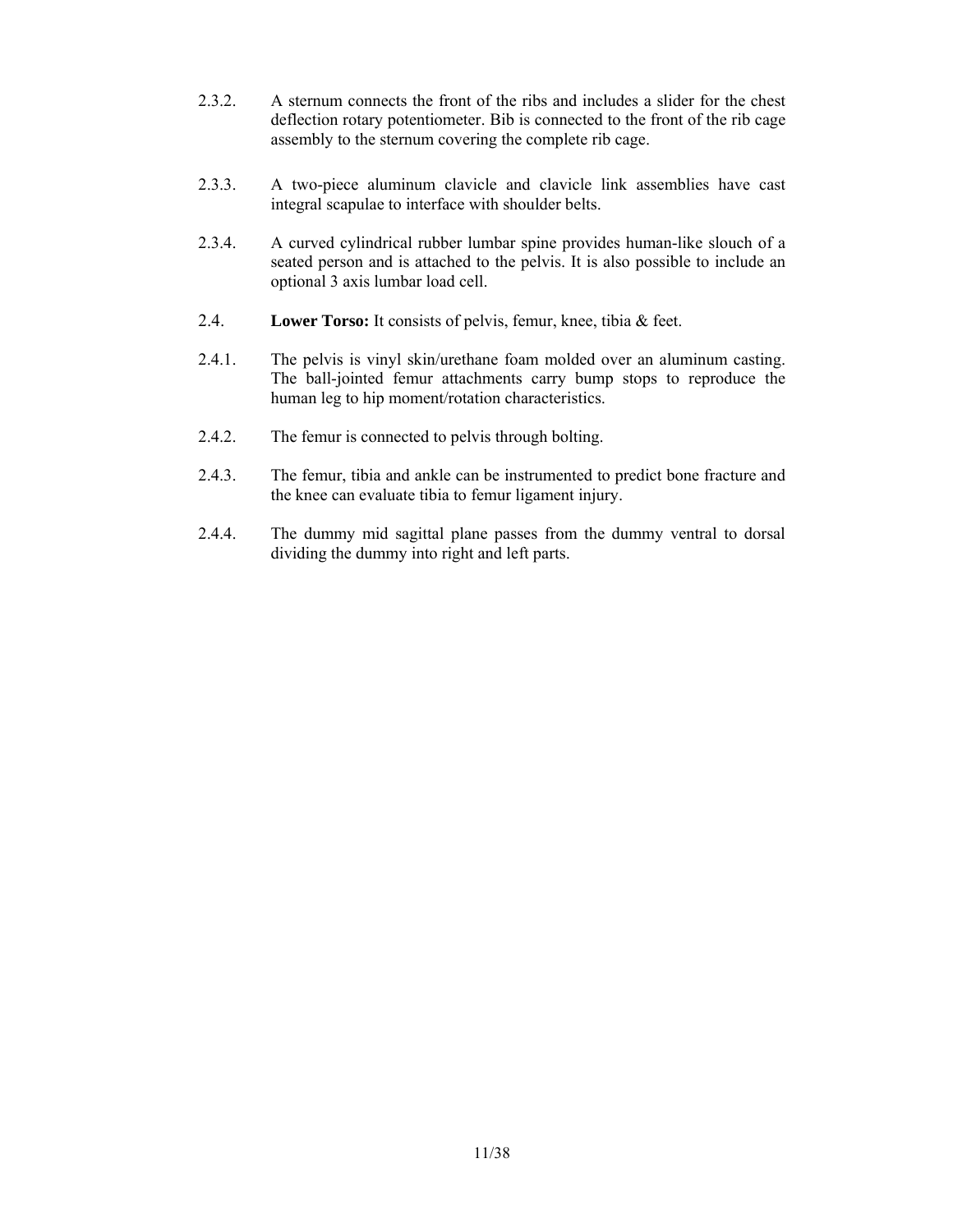## **3. Dummy External measurements**

| <b>Test parameter</b>                                         | <b>Designation</b> | mm               |
|---------------------------------------------------------------|--------------------|------------------|
| <b>Sitting Height</b>                                         | A                  | $883.9 \pm 5.1$  |
| Shoulder Pivot Height                                         | B                  | $513.1 \pm 7.6$  |
| H-Point Height (ref.)                                         | $\mathcal{C}$      | $86.4 \pm 2.5$   |
| H-Point from Seat Back (ref.)                                 | D                  | $137.2 \pm 2.5$  |
| Shoulder Pivot from Backline                                  | E                  | $88.9 \pm 5.1$   |
| Thigh Clearance                                               | $\boldsymbol{F}$   | $147.3 \pm 7.6$  |
| Back of Elbow to Wrist pivot                                  | G                  | $297.2 \pm 7.6$  |
| Skull Cap to Backline                                         | H                  | $43.2 \pm 2.5$   |
| Shoulder to Elbow Length                                      | I                  | $337.8 \pm 7.6$  |
| <b>Elbow Rest Height</b>                                      | $\mathbf{J}$       | $200.7 \pm 10.2$ |
| Buttock to Knee Length                                        | K                  | $591.8 \pm 12.7$ |
| Popliteal Height                                              | L                  | $442.0 \pm 12.7$ |
| Knee Pivot to Floor Height                                    | M                  | $492.8 \pm 7.6$  |
| <b>Buttock Popliteal height</b>                               | $\mathbf N$        | $464.8 \pm 12.7$ |
| <b>Chest Depth</b>                                            | $\Omega$           | $221.0 \pm 7.6$  |
| Foot Length                                                   | $\mathbf{P}$       | $259.1 \pm 7.6$  |
| Foot Width                                                    | R                  | $99.1 \pm 7.6$   |
| Shoulder Width                                                | V                  | $429.3 \pm 7.6$  |
| Hip Width at H-Point                                          | W                  | $363.2 \pm 7.6$  |
| <b>Chest Circumference</b>                                    | Y                  | $985.5 \pm 15.2$ |
| Waist Circumference                                           | Z                  | $850.9 \pm 15.2$ |
| Reference<br>Location<br>for<br>Chest<br>Circumference (ref.) | AA                 | $431.8 \pm 2.5$  |
| Reference<br>Location<br>for<br>Waist<br>Circumference (ref.) | <b>BB</b>          | $228.6 \pm 2.5$  |

| Table 1: Dummy external dimensions. |  |
|-------------------------------------|--|
|-------------------------------------|--|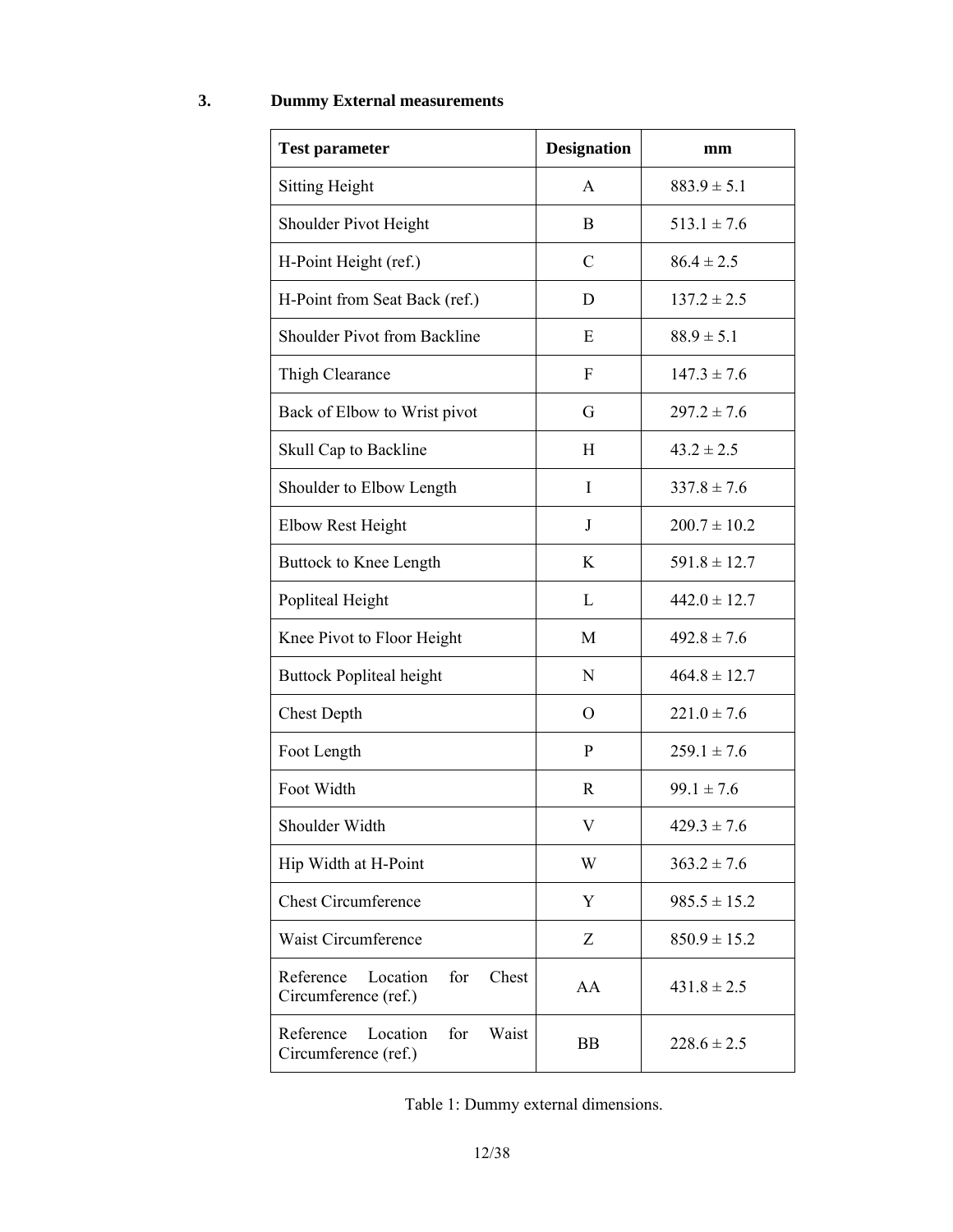

SIDE VIEW

FRONT VIEW

NOTE: FIGURE IS REFERENCED TO THE ERECT SEATED POSITION.

Fig 1: External Dimensions setup specification.

4. The weight specification of different dummy parts are

| Part                      | Weight (kg)      |
|---------------------------|------------------|
| Head                      | $4.54 \pm 0.05$  |
| Neck                      | $1.54 \pm 0.05$  |
| <b>Upper Torso</b>        | $17.19 \pm 0.14$ |
| Lower Torso               | $23.04 \pm 0.14$ |
| Upper Arm, Left or Right  | $2.0 \pm 0.05$   |
| Hands, Left or Right      | $0.57 \pm 0.05$  |
| Lower Arms, Left or Right | $1.70 \pm 0.05$  |
| Upper Leg, Left or Right  | $5.99 \pm 0.09$  |
| Lower Legs, Left or Right | $5.44 \pm 0.05$  |
| Feet, Left or Right       | $1.16 \pm 0.05$  |
| <b>Total Weight</b>       | $77.70 \pm 1.18$ |

Table 2: Dummy component weights.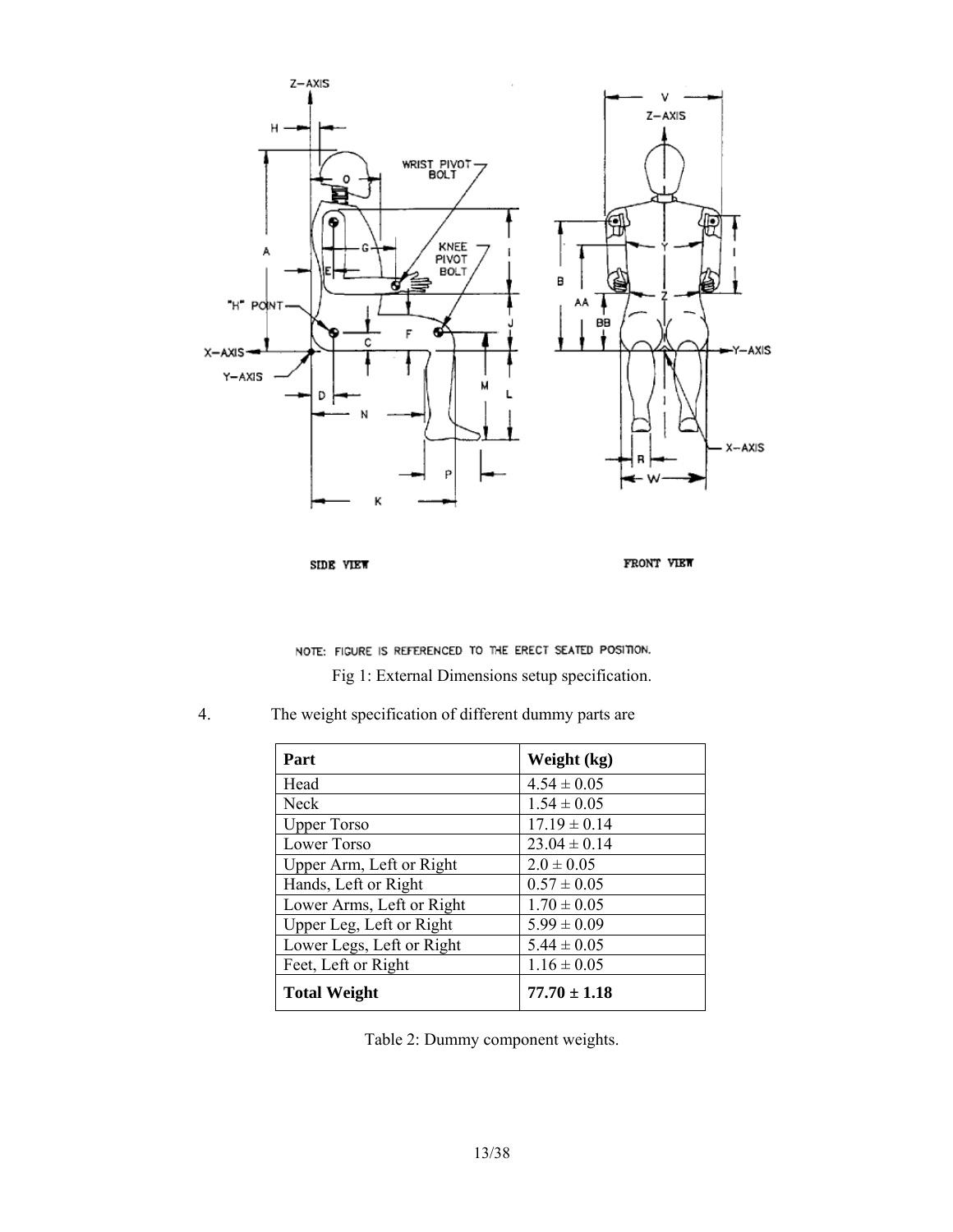5. Instrumentation on the dummy:

| Location               | <b>Measurement</b>      | <b>Channels</b> | <b>Regulatory</b><br>requirement | Optional     |
|------------------------|-------------------------|-----------------|----------------------------------|--------------|
| Head C.G               | Acceleration            | 3               | X                                |              |
| Head                   | Angular<br>acceleration | 9 or 12         |                                  | $\mathbf X$  |
| Head                   | Angular Rate            | 3               |                                  | $\mathbf X$  |
| Head-neck<br>interface | Force &<br>Moment       | $\overline{3}$  | $\mathbf X$                      |              |
| Head-neck<br>interface | Force &<br>Moment       | 6               |                                  | $\mathbf X$  |
| Thorax C.G.            | Acceleration            | 3               | $\mathbf X$                      |              |
| Thoracic spine         | Force &<br>Moment       | 5               |                                  | $\mathbf X$  |
| Sternum                | Displacement            | $\mathbf{1}$    | $\mathbf X$                      |              |
| Sternum                | Displacement            | 8               |                                  | $\mathbf X$  |
| Lumbar spine           | Force &<br>Moment       | 5               |                                  | $\mathbf X$  |
| Pelvis                 | Acceleration            | 3               |                                  | $\mathbf{X}$ |
| Pelvis                 | Lap Belt<br>Position    | 6               |                                  | $\mathbf X$  |
| <b>Upper Femur</b>     | Force &<br>Moment       | 6 each          |                                  | $\mathbf X$  |
| Lower Femur            | Force                   | 1 each          | $\mathbf{X}$                     |              |
| Lower Femur            | Force &<br>Moment       | 6 each          |                                  | $\mathbf X$  |
| Knee-Tibia             | Displacement            | 1 each          | X                                |              |
| Knee-Clevis            | Force                   | 2 each          |                                  | $\mathbf X$  |
| <b>Upper Tibia</b>     | Force &<br>Moment       | 4 each          | $\mathbf X$                      |              |
| Lower Tibia            | Force &<br>Moment       | 4 each          | $\mathbf X$                      |              |
| Foot/Ankle/Toe         | Force &<br>Moment       | 6 each          |                                  | $\mathbf X$  |
| Shoulder               | Forces                  | 2 each          |                                  | $\mathbf{X}$ |
| Sternum                | Accelerations           | $\overline{2}$  |                                  | $\mathbf{X}$ |

Table 3: Dummy Instrumentation.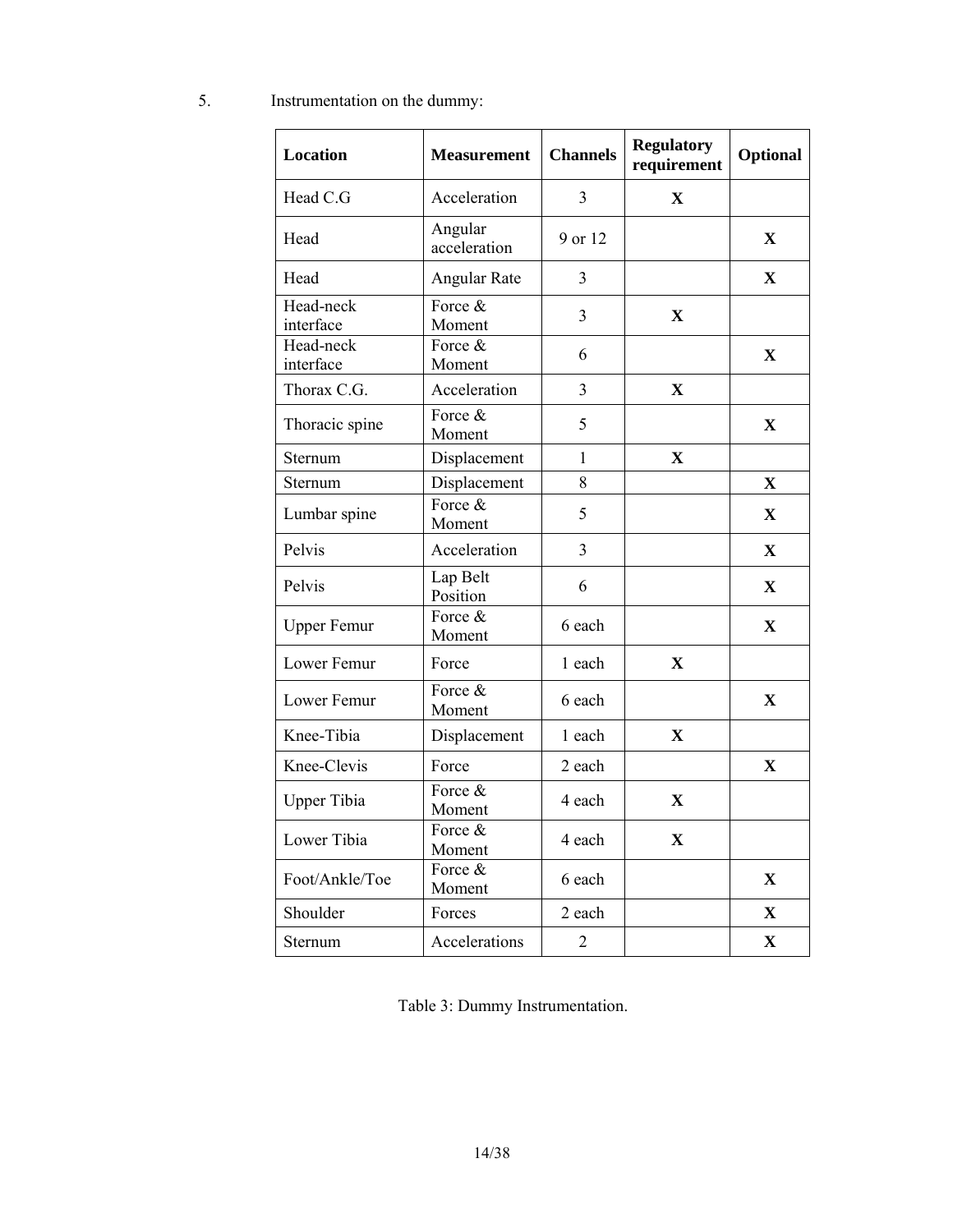6. The following are the calibration tests carried out on the dummy:

| <b>Test</b> | <b>Description</b>            |
|-------------|-------------------------------|
| Head        | Head Drop                     |
| <b>Neck</b> | flexion / extension           |
| Whole body  | Thorax Impact test            |
| Knee        | Knee Impact & Knee Shear Test |
| Hip         | Hip joint rotation test       |
| Foot        | foot impact test              |

Table 4: Dummy Calibration fixtures.

## **7. Test lab environmental conditions for calibration and soaking**

| Dummy test<br>component | <b>Temperature</b><br>$({}^{\circ}C)$ | <b>Relative</b><br>Humidity $(\% )$ | <b>Min. Soaking Duration</b><br>Prior to Test (Hr) |
|-------------------------|---------------------------------------|-------------------------------------|----------------------------------------------------|
| Head                    | 20.6 to 22.2                          |                                     |                                                    |
| <b>Neck</b>             | 20.6 to 22.2                          |                                     |                                                    |
| Knee - Shear            | 20.6 to 22.2                          |                                     |                                                    |
| <b>Thorax</b>           | 20.6 to 22.2                          | 10 to 70                            | 4                                                  |
| $Knee - Impact$         | 18.9 to 25.6                          |                                     |                                                    |
| Hip range of motion     | 18.9 to 25.6                          |                                     |                                                    |
| Foot                    | 19 to 25                              |                                     |                                                    |

Note: The soak period shall not include the time required to reach steady state conditions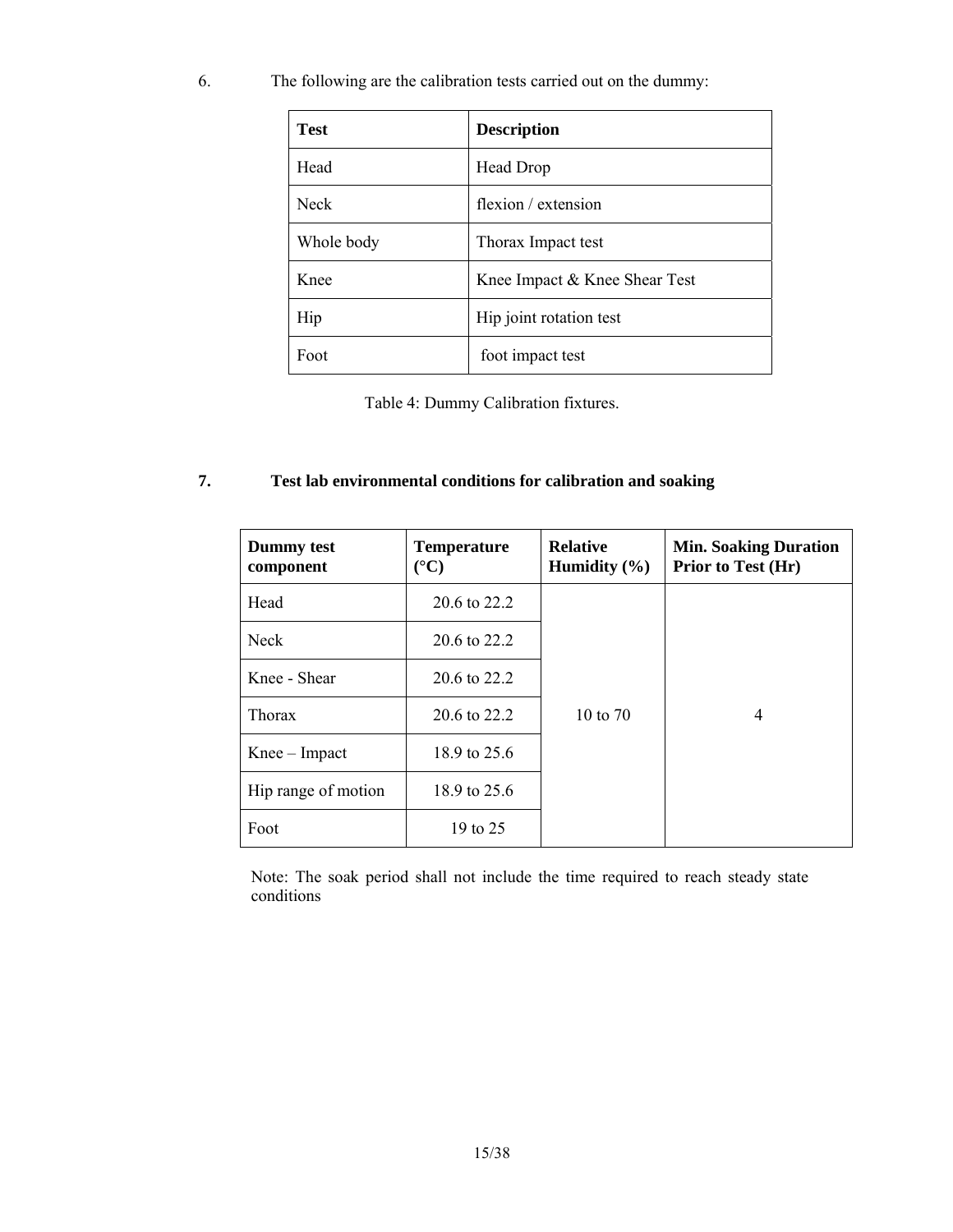#### **8. Dummy Calibration:**

### 8.1. **Head Drop Test:**



Fig 2: Head drop test setup.

- 8.1.1. This test measures the forehead response to frontal impact with a hard surface.
- 8.1.2. The mass of the head assembly is 4.54 kg  $\pm$  0.05 kg. 3 uni-axial or 1 tri axial accelerometers are positions at the CG of the head assembly.
- 8.1.3. The test fixture, as shown in fig 2, consists of a structure to suspend the head assembly and a rigidly supported, flat, horizontal, steel plate. The square plate should be 50.8 mm  $\pm$  2 mm thick, with side of 610 mm  $\pm$  10 mm, and have a smooth surface finish of 8 to 80 micro inches/inch rms. A surface finish close to 8 micro inches/inch rms is preferred. The suspension system and accelerometer cable masses should be as light as possible to minimize the external forces acting on the head. [Effective suspension cable and accelerometer cable masses should to be less than 25 g. Effective mass can be estimated by multiplying the mass/unit length of the cable by the length of cable between the head and the first support.]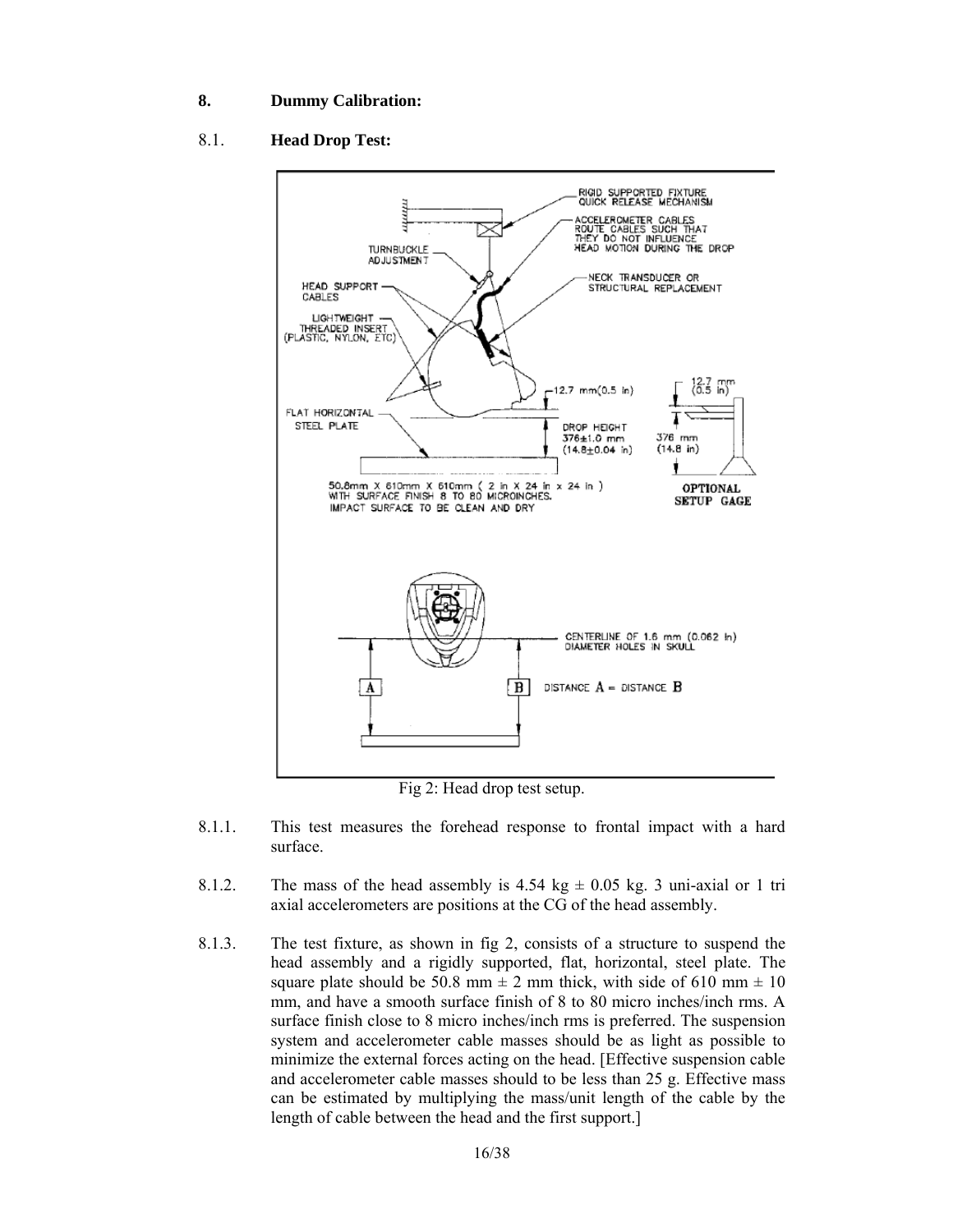- 8.1.4. The Data Acquisition System, including transducers, must conform to the specifications of the latest revision of SAE Recommended Practice J211-1. Filter all data channels using Channel Class 1000 phaseless filters.
- 8.1.5. Test Procedure:
- 8.1.5.1 Inspect the head skin for cracks, cuts, abrasions, etc visually. Replace or repair the head skin if abrasions or cuts to the frontal area are more than superficial.
- 8.1.5.2 Clean the impact surface of the skin and the impact plate surface with isopropyl alcohol or an equivalent. The impact surface and the skin must be clean and dry for testing.
- 8.1.5.3 Torque the 1/4-20 skull cap screws to 18 Nm and the 10-24 accelerometer mount cap screws to 7.5 Nm
- 8.1.5.4 Mount the accelerometers in the head on the horizontal transverse bulkhead so the sensitive axes intersect at the center of gravity point.
- 8.1.5.4.1 One accelerometer is aligned with the sensitive axis perpendicular to the horizontal bulkhead in the midsagittal plane (Z-axis).
- 8.1.5.4.2 The second accelerometer is aligned with the sensitive axis parallel to the horizontal bulkhead in the midsagittal plane (X-axis).
- 8.1.5.4.3 The third accelerometer is aligned with its sensitive axis parallel to the horizontal bulkhead and perpendicular to the midsagittal plane (Y-axis). Ensure that all transducers are properly installed, oriented and calibrated.
- 8.1.5.5 Suspend the head assembly in a manner similar to that shown in Figure 2. The lowest point on the forehead is 12.7 mm  $\pm$  1 mm below the lowest point of the dummy's nose when the midsagittal plane is vertical. The 1.6 mm diameter holes located on either side of the head are used to ensure that the head is level with respect to the impact surface.
- 8.1.5.6 Drop the head assembly from a height of 376 mm  $\pm$  1 mm by a means that ensures a smooth, clean release onto the impact surface.
- 8.1.5.7 Time-zero is defined as the point of contact between the head and the impact surface. All data channels should be at the zero level at this time.
- 8.1.6 Performance Specifications:
- 8.1.6.1 The peak resultant acceleration should be between 225 g and 275 g, inclusive. (g- gravitational acceleration 9.81 m/sec<sup>2</sup>)
- 8.1.6.2 The resultant acceleration versus time history curve shall be unimodal to the extent that oscillations occurring after the main acceleration pulse are less than 10% (zero to peak) of the main pulse.
- 8.1.6.3 The lateral acceleration vector should not exceed 15 G.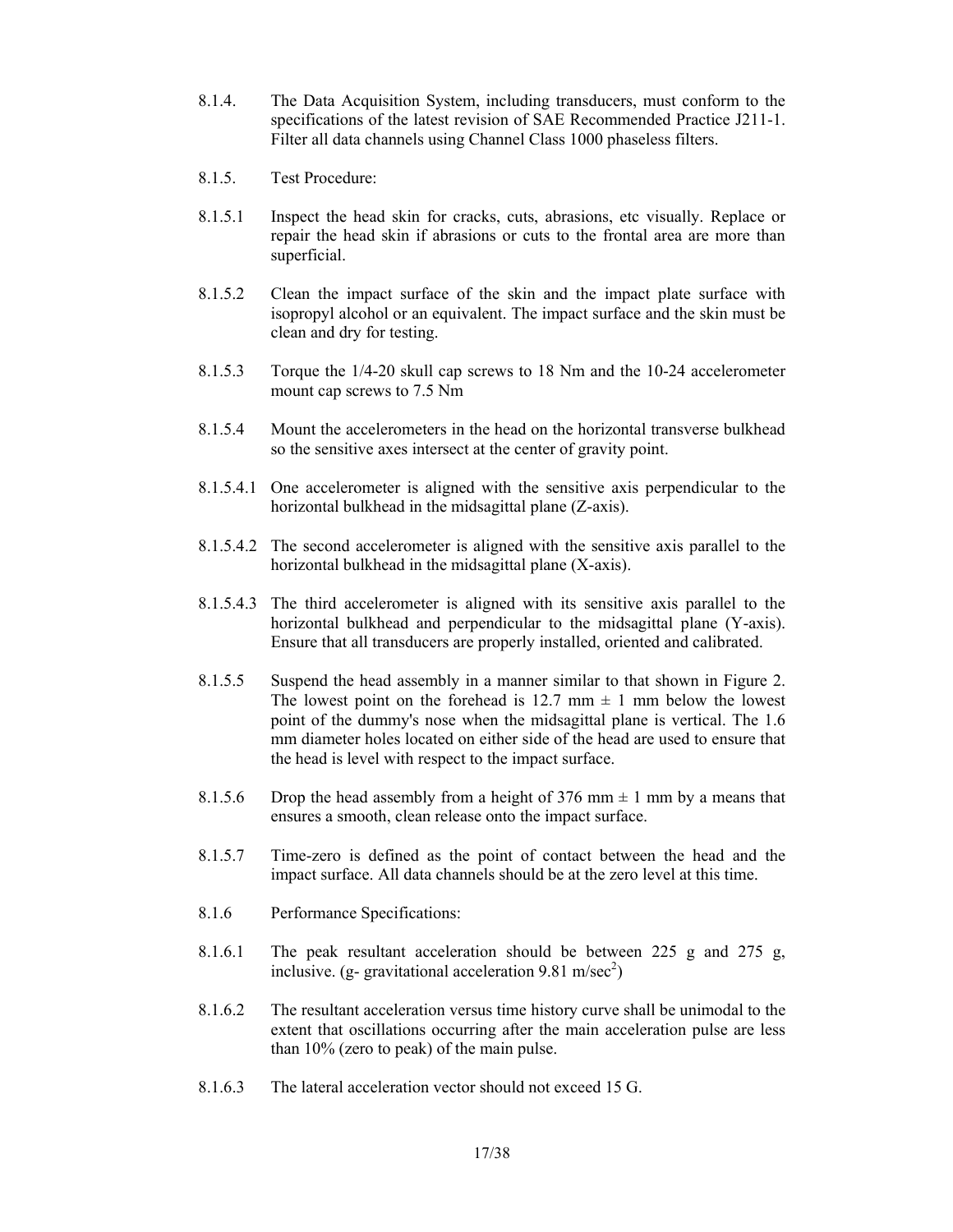

Fig 3: Neck pendulum arm specifications.

- 8.2.1 The components required for the neck tests are:
	- a) Head assembly.
	- b) Neck assembly.
	- c) Upper neck bracket.
	- d) Lower neck bracket.
	- e) Bib simulator.
	- f) 3 or 6-channel neck transducer to measure the X-axis force and the Y-axis moment.
	- g) Transducers to measure the rotation of the D-plane (horizontal plane through the base of the skull) with respect to the pendulum's longitudinal centerline.
	- h) 3 actual or simulated accelerometers in the head to maintain the proper weight and center of gravity location; however the data from the accelerometers is not required.
	- i) A uni-axial (x) accelerometer is placed on the pendulum at a distance of 1657.4 mm from pivot point as shown in fig 3.
	- j) Nodding block is a rubber component used to limit the lateral head moment about the x-axis.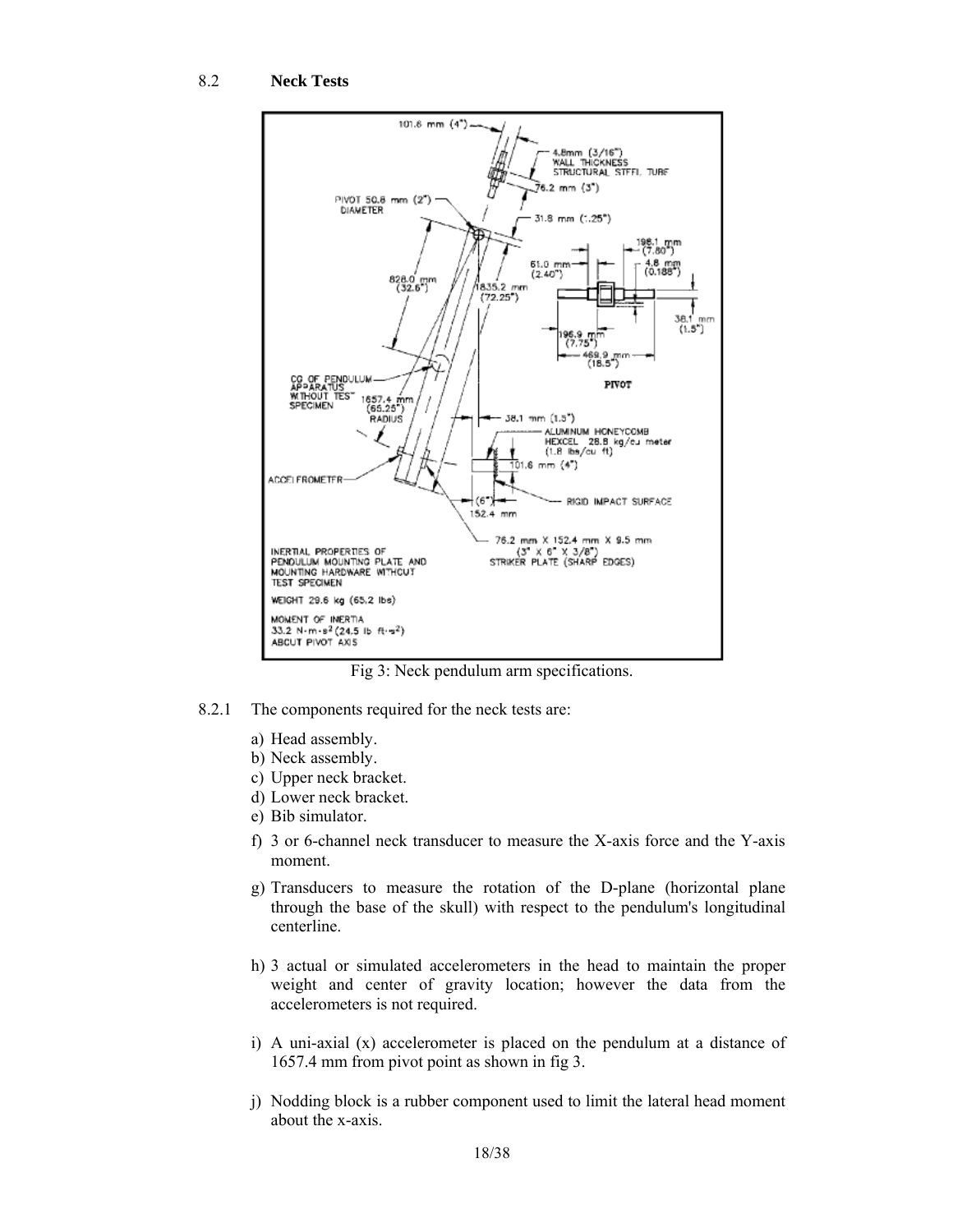- 8.2.2 The test fixture as shown in fig 3, consists of pendulum arm with specifications shown. The aluminum honeycomb material which acts as a rigid impacting surface is made of commercial grade, 0.8 kg per cubic ft with 19 mm diameter cells. Mount the accelerometer with its sensitive axis aligned with the arc formed at a radius 1657.4 mm from the pivot point.
- 8.2.3 The data acquisition system, including transducers, must conform to the specifications of the latest revision of SAE Recommended Practice J211-1. Using phase less filters;
	- a) Filter the neck force data channel using Channel Class 1000,
	- b) The neck moment data channel using Channel Class 600,
	- c) The pendulum acceleration data channel using Channel Class 180,
	- d) The neck rotation data channels using Channel Class 60.
- 8.2.4 Test Procedure:
- 8.2.4.1 Check that internal neck temperature reaches the soak temperature by placing a thermo-sensor into one of the holes in the neck.
- 8.2.4.2 Inspect the neck assembly for cracks, cuts, and separation of the rubber from the metal segment.
- 8.2.4.3 Inspect the nodding blocks for any deterioration and replace as necessary. Replace the blocks if they are less than 80% of their original height. The durometer should be 80 to 90 shore A. Ensure that the nodding blocks are installed correctly.
- 8.2.4.4 Inspect the nodding block joint with head to neck adapter bracket, for an interference fit. Adjust or replace as required.
- 8.2.4.5 Mount the head-neck assembly on the pendulum so the mid sagittal plane of the head is vertical when the pendulum arm is aligned vertically.
- 8.2.4.6 Figure 4 shows test set up for the Flexion test and Figure 5 for the Extension test.
- 8.2.4.7 Install the transducers or other devices for measuring the D-plane rotation with respect to the pendulum longitudinal centerline. These measurement devices should be designed to minimize their influence on the performance of the head-neck assembly.
- 8.2.4.8 Torque the jam nut on the neck cable to 1.36 Nm  $\pm$  0.27 Nm before each test on the same neck.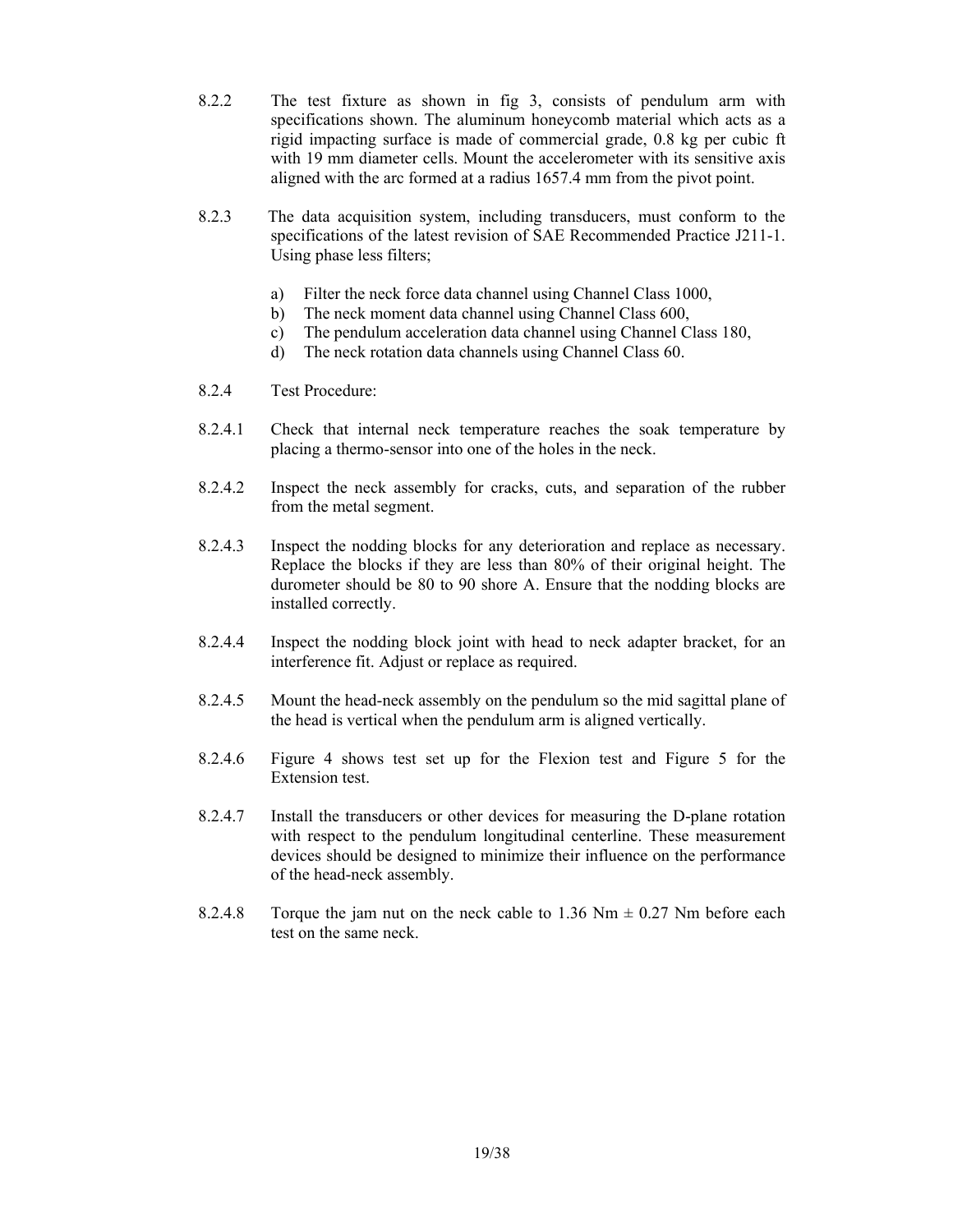

Fig 4: Neck flexion test setup.



Fig 5: Neck flexion test setup.

8.2.4.9 The number of cells in the honeycomb material required to produce the pendulum input pulse are different for the flexion and extension tests. The number of cells required may also vary for each sheet and/or batch of material. Prior to the test, it is an option to pre-crush the honeycomb material by lightly impacting it so 90 to 100% of the projected honeycomb surface contacts the pendulum strike plate.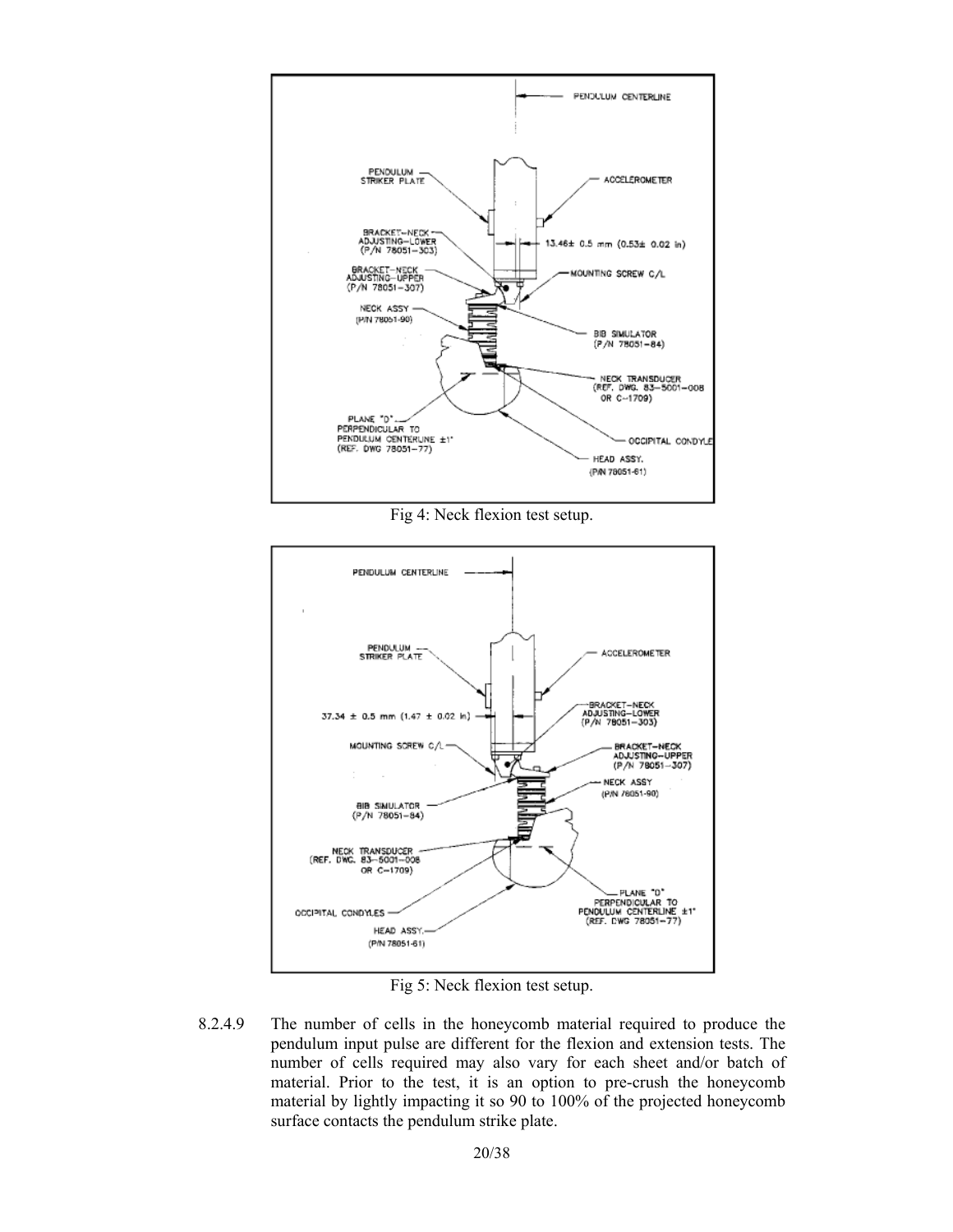- 8.2.4.10 The honey comb material having 17-18 cells are used in tension tests; and honeycomb with 25-26 cells used in flexion tests, the other dimensions are kept same.
- 8.2.4.11 With the pendulum resting against the honeycomb material, adjust the neck bracket until the longitudinal centerline of the pendulum is perpendicular within  $\pm 1$  degree to the D-plane on the dummy's head.
- 8.2.4.12 Wait at least 30 minutes between successive tests on the same neck.
- 8.2.4.13 Calculate the moment about the occipital condyles for both flexion and extension tests using the formulas (Metric Units): $2^2$

For a 3-channel neck transducer: Moment =  $M_y$  - 0.008763 x  $F_x$ 

For a 6-channel neck transducer: Moment =  $My - 0.01778$  x  $F_x$ 

- 8.2.5 Performance Specifications Neck Flexion
- 8.2.5.1 Release the pendulum and allow it to fall freely from a height to achieve a velocity of 6.89 to 7.13 m/s , measured at the center of the accelerometer.
- 8.2.5.2 Time-zero is defined as the time of initial contact between the pendulum striker plate and the honeycomb material. All data channels should be at the zero level at this time.
- 8.2.5.3 Stop the pendulum from the initial velocity with acceleration versus time pulse which meets the velocity change as specified in Table 5, Integrate the pendulum acceleration data channel to obtain the velocity versus time curve.

| Time (ms) | Pendulum deceleration (g) |
|-----------|---------------------------|
|           | 22 5-27 5                 |
|           | $17.6 - 22.6$             |
| 30        | $12.5 - 18.5$             |
| After 30  | $29.0$ max                |

Table 5: Pendulum deceleration for neck flexion.

 $(g - Gravitational acceleration = 9.81 m/sec<sup>2</sup>)$ 

l

8.2.5.4 The maximum rotation of the head D-plane should be between 64 to 78 degrees with respect to the pendulum and should occur between 57 and 64 milliseconds after time zero. The decaying head rotation versus time curve should cross the zero angle between 113 and 128 milliseconds after timezero.

<sup>&</sup>lt;sup>2</sup> The formulas are based on the sign convention contained in the latest revision of SAE Recommended Practice J211-1 and SAE Information Report J1733.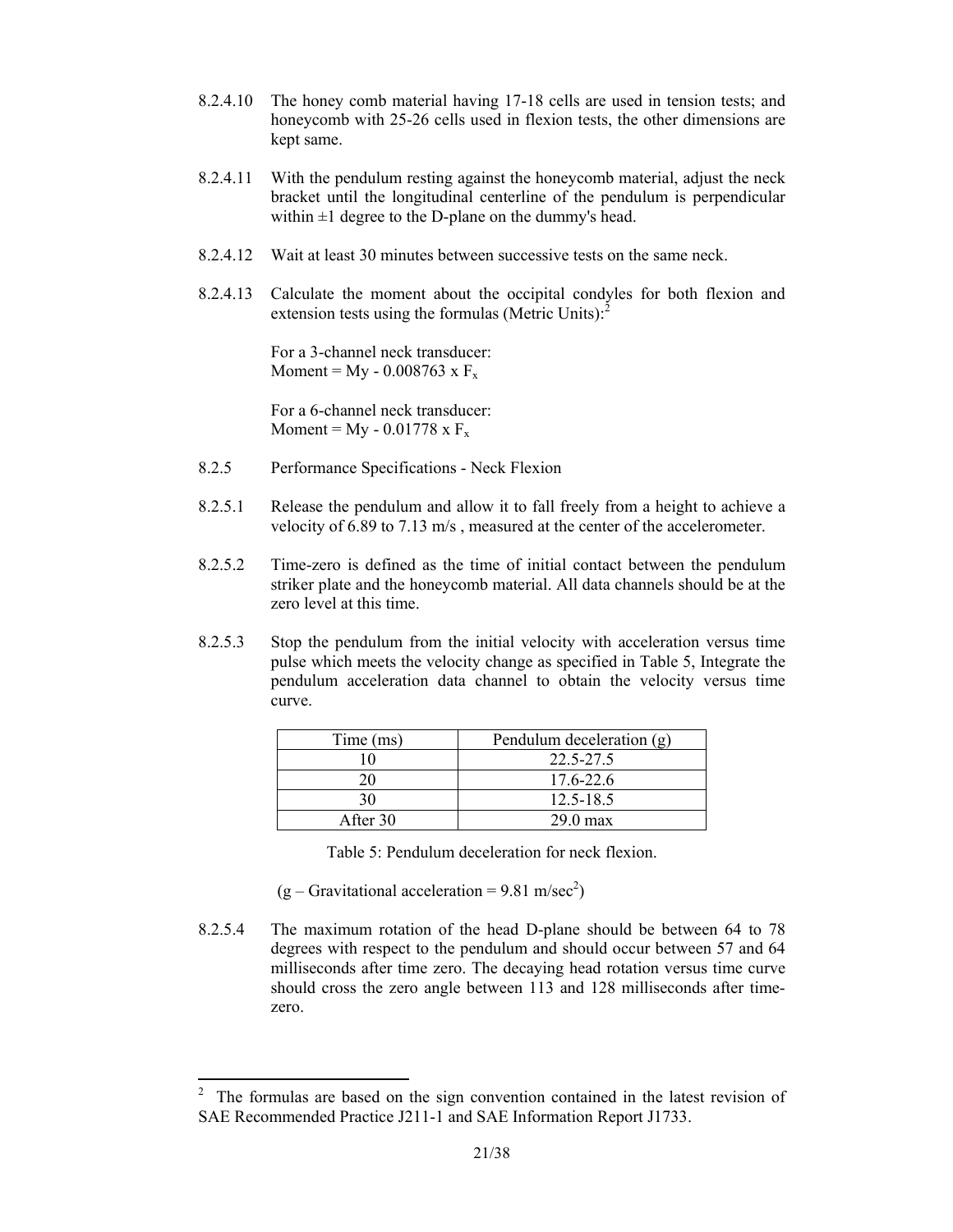- 8.2.5.5 The moment about the Y-axis of the head, measured with respect to the occipital condyles, has a maximum value between 88.1 and 108.4 Nm and should occur between 47 and 58 milliseconds. The decaying moment versus time curve should first cross zero between 97 and 107 milliseconds after time-zero.
- 8.2.6 Performance Specifications Neck Extension
- 8.2.6.1 Release the pendulum and allow it to fall freely from a height to achieve an impact velocity of 5.94 to 6.19 m/s, measured at the center of the accelerometer.
- 8.2.6.2 Time-zero is defined as the time of initial contact between the pendulum striker plate and the honeycomb material. All data channels should be at the zero level at this time.
- 8.2.6.3 Stop the pendulum from the initial velocity with acceleration versus time pulse which meets the values specified in Table 6.

| Time (ms) | Pendulum deceleration (g) |
|-----------|---------------------------|
|           | $17.2 - 21.2$             |
|           | 14-19                     |
| 30        | $11 - 16$                 |
| After 30  | $22.0 \text{ max}$        |

Table 6: Pendulum deceleration for neck extension.

- 8.2.6.4 The maximum rotation of the head D-plane should be between 81 to 106 degrees with respect to the pendulum and should occur between 72 and 82 milliseconds after time-zero. The decaying head rotation versus time curve should cross the zero angle between 147 and 174 milliseconds after timezero.
- 8.2.6.5 The moment about the Y-axis of the head, measured with respect to the occipital condyle's, should have a maximum value between -52.9 and -80.0 Nm and should occur between 65 and 79 milliseconds. The decaying moment versus time curve should first cross zero between 120 and 148 milliseconds after reaching its peak value.

## **8.3 Knee Impact Test**

- 8.3.1 The components required for the knee impact test include:
	- a) Knee assembly
	- b) Knee cap.
	- c) Knee flesh and skin assembly.
	- d) Knee inserts.
- 8.3.2 The test fixture, as shown in fig.7, supports the knee and lower leg assembly rigidly. The impact probe mass is 5.0 kg  $\pm$  0.01 kg, including instrumentation, rigid attachments, and the lower 1/3 of the suspension cable mass. The diameter of the impacting face is  $76.2$  mm  $\pm$  0.25 mm with an edge radius of 0.5 mm. Mount an accelerometer on the end opposite the impacting face, with its sensitive axis collinear to the longitudinal centerline of the test probe.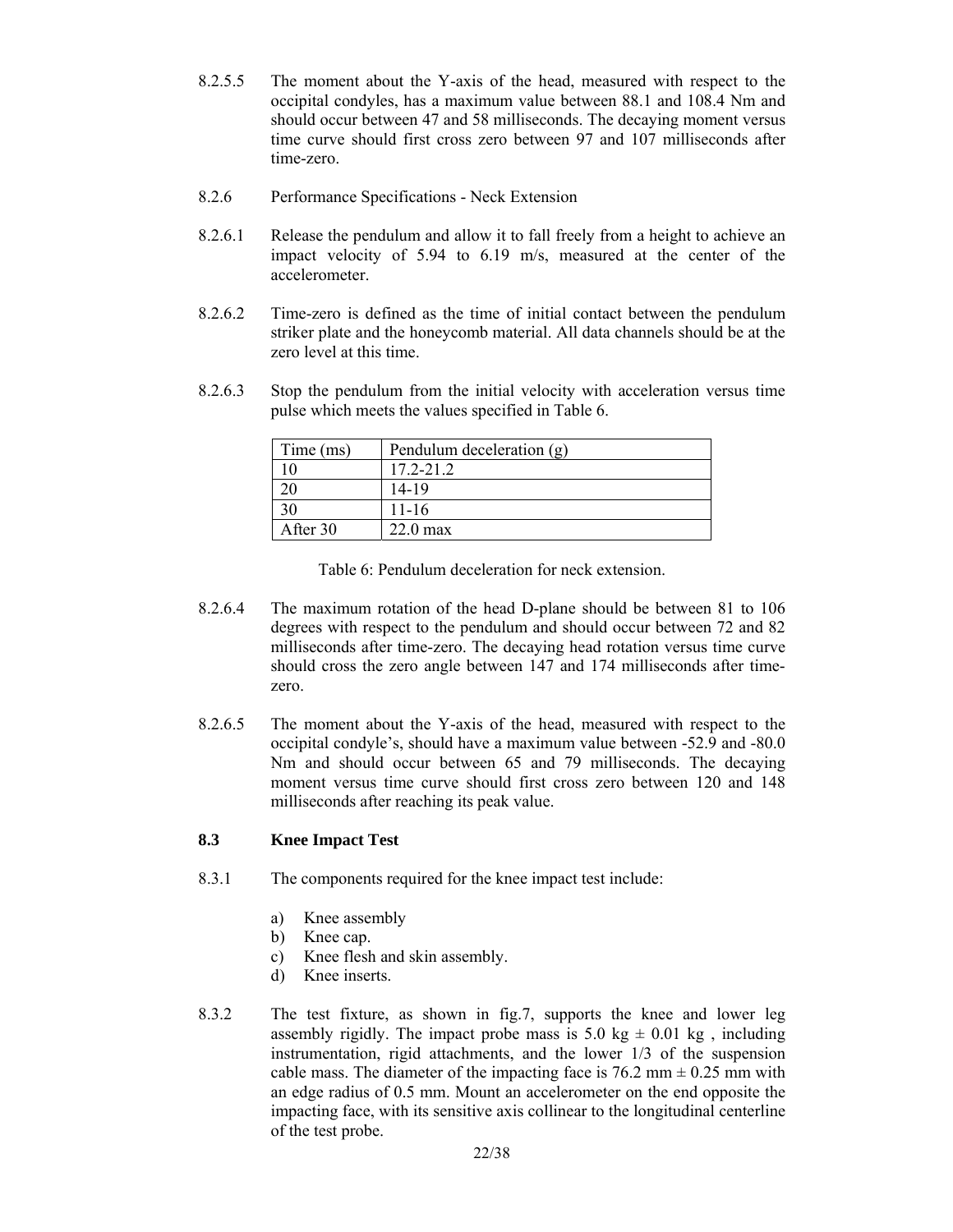- 8.3.3 The data acquisition system, including transducers, must conform to the requirements of the latest revision of SAE Recommended Practice J211-1. Filter all data channels using Channel Class 600 phase less filters.
- 8.3.4 Test Procedure
- 8.3.4.1 Inspect the knee assembly for cracks, cuts, abrasions, etc. If the machined knee is cracked or broken in the impact area, replace the machined knee. If the insert is cut, replace the insert.
- 8.3.4.2 Mount the knee/lower leg assembly to the fixture using a femur load cell or load cell simulator. Torque the load cell simulator bolts to 40.7 Nm to prevent slippage of the assembly during the impact. When using the lower leg assembly, adjust the lower leg so the line between the knee and ankle pivots is at an angle of 66 degrees  $\pm$  1 degree with the femur axis. Do not let the foot contact any exterior surface. The test setup is described in Figure 6.



Fig 6: Knee impact test setup specifications

- 8.3.4.3 Align the longitudinal centerline of the test probe so it is collinear (within 2 degrees) with the longitudinal centerline of the load cell simulator at the time of impact.
- 8.3.4.4 Guide the probe such that no significant lateral, vertical or rotational movement at time-zero.
- 8.3.4.5 Time-zero is defined as the time of initial contact between the test probe face and the knee skin. All data channels should be at the zero level at this time.
- 8.3.4.6 Impact the knee so the longitudinal centerline of the test probe is within 0.5 degree of a horizontal line parallel to the load cell simulator at time-zero.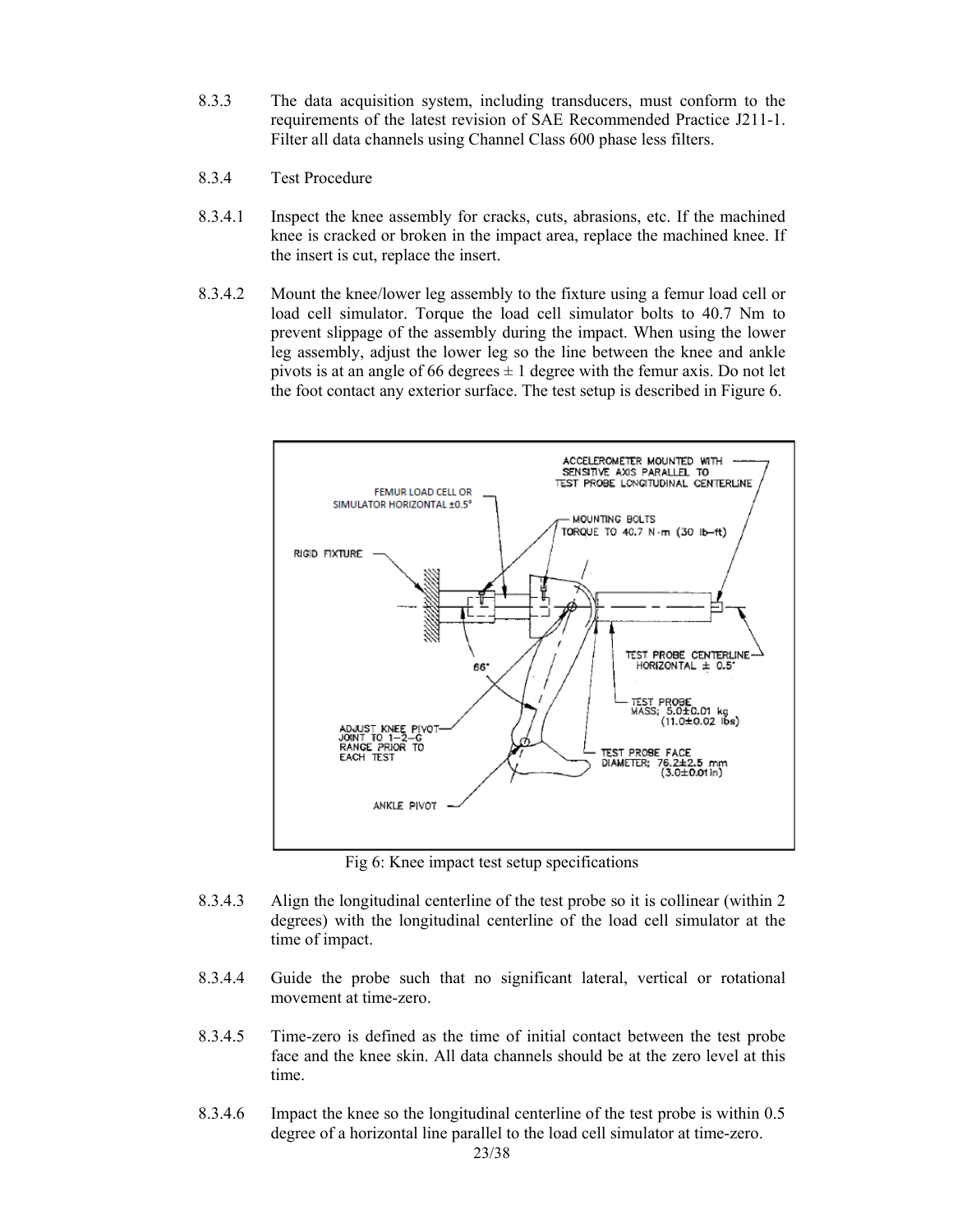- 8.3.4.7 The test probe velocity at the time of the impact is  $2.10 \pm 0.03$  m/s.
- 8.3.5 Performance Specifications:
- 8.3.5.1 The peak impact force (defined as the product of the test probe mass and the deceleration) should lie between 4715 and 5782 N.

#### 8.4 **Knee Slider Test**

- 8.4.1 The components required for the knee slider test are:
	- a) Knee assemblies with Displacement transducer.
	- b) Femur load cell.
- 8.4.2 The test fixture, as shown in fig. 7, consists of rigidly support to the knee assembly. The test probe mass is  $12.00 \text{ kg} \pm 0.020 \text{ kg}$ , including instrumentation, rigid attachments, and the lower 1/3 of the suspension cable mass. The diameter of the impacting face is  $76.2$  mm  $\pm$  0.3 mm with an edge radius of 0.5 mm. A load distribution bracket is required to transmit the impact to the slider assembly, as shown in figure.
- 8.4.3 The data acquisition system, including transducers, must conform to the specifications of the latest revision of SAE Recommended Practice J211-1. Filter the displacement data channel using Channel Class 180 phaseless filters.



Fig 7: Knee slider test setup.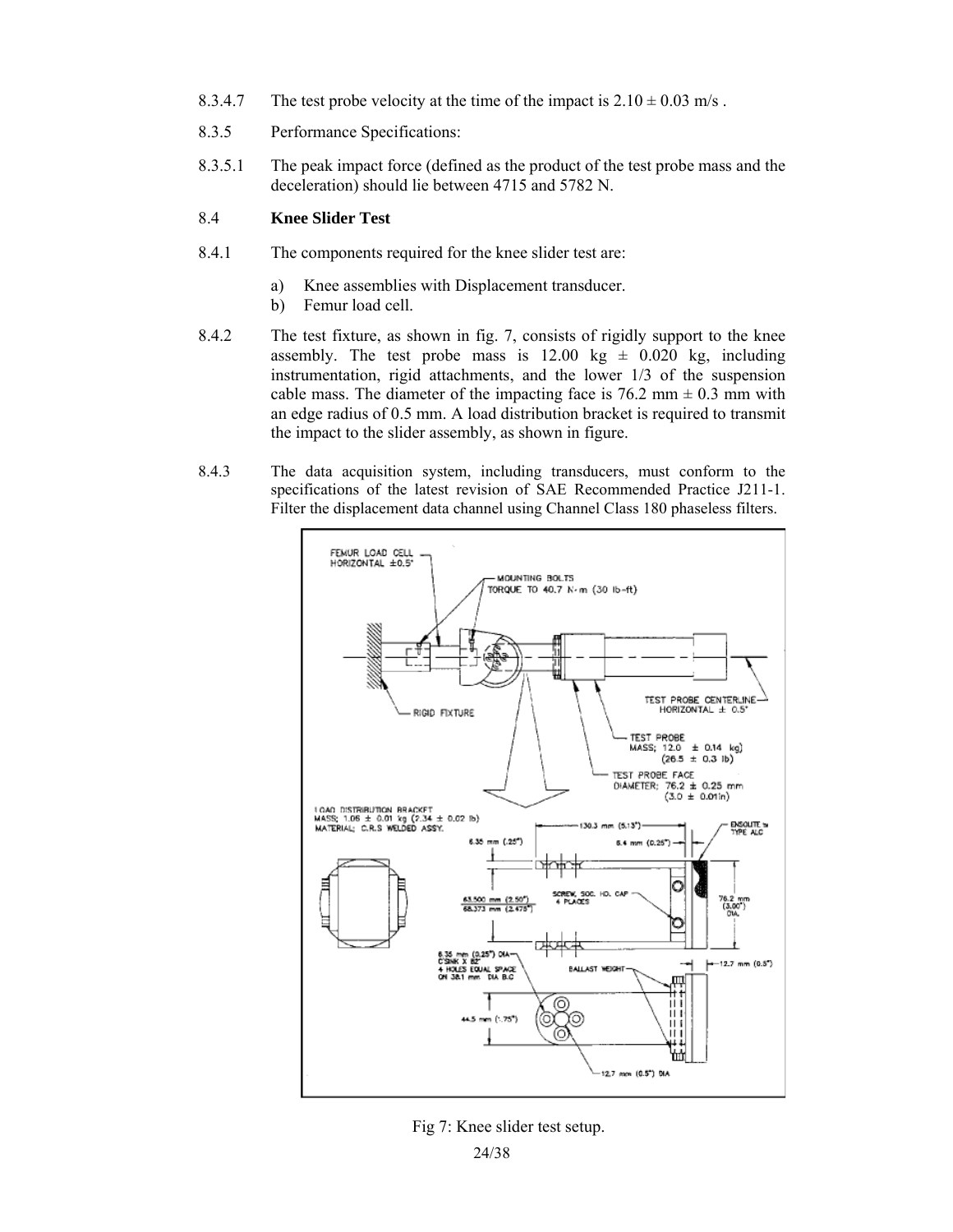- 8.4.4 Test Procedure
- 8.4.4.1 Inspect the knee assembly for damage. Inspect the left and right side slider assemblies to ensure the tracks are clean and free from damage which could affect the operation. A pot pin should slide freely when the pot is installed.
- 8.4.4.2 Check that all transducers are properly installed, oriented, and calibrated.
- 8.4.4.3 Mount the knee assembly to the fixture using a femur load cell. Torque the 2 mounting bolts of the load cell to 40.7 Nm to prevent slippage of the assembly during impact.
- 8.4.4.4 Attach the load distribution bracket to the slider assembly. The bracket is attached to the inboard and outboard slider assemblies in the same manner as the knee clevis, so the impacted bracket will slide rearward in the track.
- 8.4.4.5 Align the longitudinal centerline of the test probe so at the time of impact, it is collinear (within 2 degrees) with the longitudinal centerline between the load cell and the load distribution bracket. The test probe longitudinal centerline should be horizontal 0.5 degree. The test setup is shown in Figure 8.
- 8.4.4.6 Guide the probe so no significant lateral, vertical or rotational motion occurs at the time of contact between the test probe face and the load distribution bracket.
- 8.4.4.7 The test probe velocity at the time of impact is  $2.75 \text{ m/s} \pm 0.05 \text{ m/s}$ .
- 8.4.4.8 Time-zero is defined as the time of initial contact between the test probe and the load distribution bracket. All data channels should be at zero level at this time.
- 8.4.5 Performance Specifications
- 8.4.5.1 A plot of femur load versus knee slider deflection should be within the corridor described in Table 7.

| Displacement | <b>Femur Force</b><br>(Minimum) | <b>Femur Force</b><br><b>Maximum</b> |
|--------------|---------------------------------|--------------------------------------|
| 10.2 mm      | 1.26 kN                         | $1.72 \text{ kN}$                    |
| 17 8 mm      | 2 27 kN                         | 3.10 kN                              |

Table7: Force v/s displacement corridor for knee slider test.

### 8.5 **Hip Joint Range of Motion Test**

- 8.5.1 The test monitors the moment versus angle relationship of the upper femur and pelvis when each femur is rotated toward the pelvis.
- 8.5.2 The parts required for testing are:
	- a) Left and right upper femur assemblies.
	- b) Pelvis.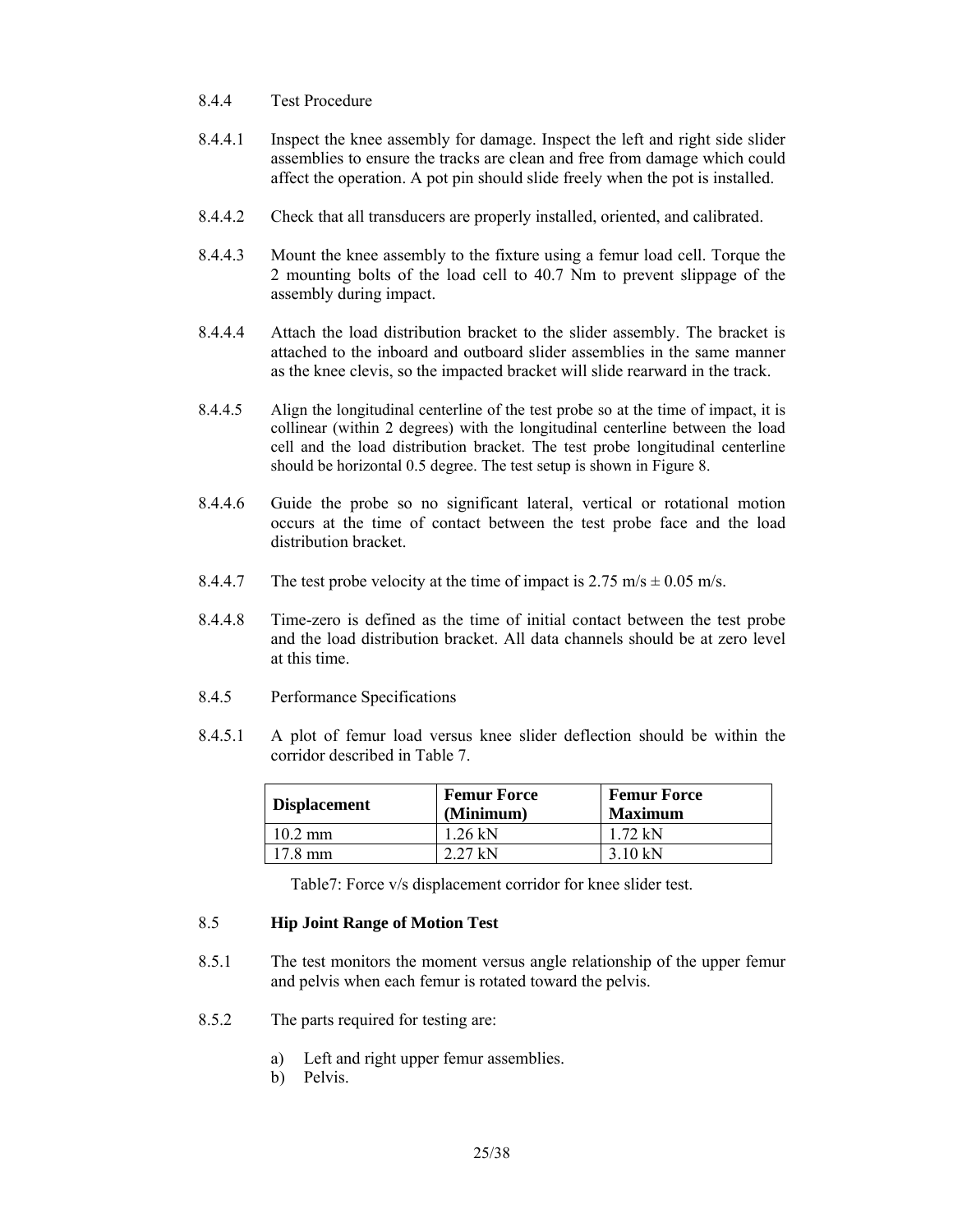- 8.5.3 The test fixture consists of a structure to hold the pelvis and upper femur assembly, and a device to apply a moment through each upper femur. A generalized test set-up is shown in Figure 8. The fixture must be secured to prevent movement during the test. An adaptor mounted to the pelvis instrument cavity should mount the pelvis to the fixture and align it. The fixture should hold the pelvis so the bottom and rear skin of the pelvis do not contact the fixture. The fixture should hold the pelvis rigidly and prevent motion throughout the test. To ensure that the pelvis is restrained; an additional clamp to the fixture that is mounted through the 2 front bolt holes for the lumbar adaptor. The moment arm should extend straight out of the upper femurs and have a disk which has the same size and mass as that on the femur bone. The disk should also be in the same location relative to the upper femurs as it is on the femur bone. The fixture should compensate for the effect of the mass of the moment arm, or include the effect when determining the applied torque*.* A guiding system is required to keep the moment arm aligned throughout the test.
- 8.5.4 The Data Acquisition System, including transducers, must conform to the requirements of the latest version of SAE Recommended Practice J211-1. Filter the data with SAE Class 60 phaseless filters.
- 8.5.5 Test Procedure
- 8.5.5.1 Clean the inside and front flesh of the pelvis with isopropyl alcohol, or equivalent, before initial assembly.
- 8.5.5.2 Inspect the urethane stops for damage. Replace them if necessary.Inspect the pelvis flesh inside and outside the femur cavity for tears. If the pelvis flesh or foam is torn or disintegrated in this area, it should be replaced. Insert the urethane stops into the upper femurs. Apply a small amount of talcum powder to the pelvis flesh and urethane bumper, as a lubricant (to prevent tearing of the urethane bumper) and insert the upper femurs into the pelvis. Remove the instrument cavity cover and femur friction adjustment screws.



Fig 8: Hip joint range of motion calibration set up.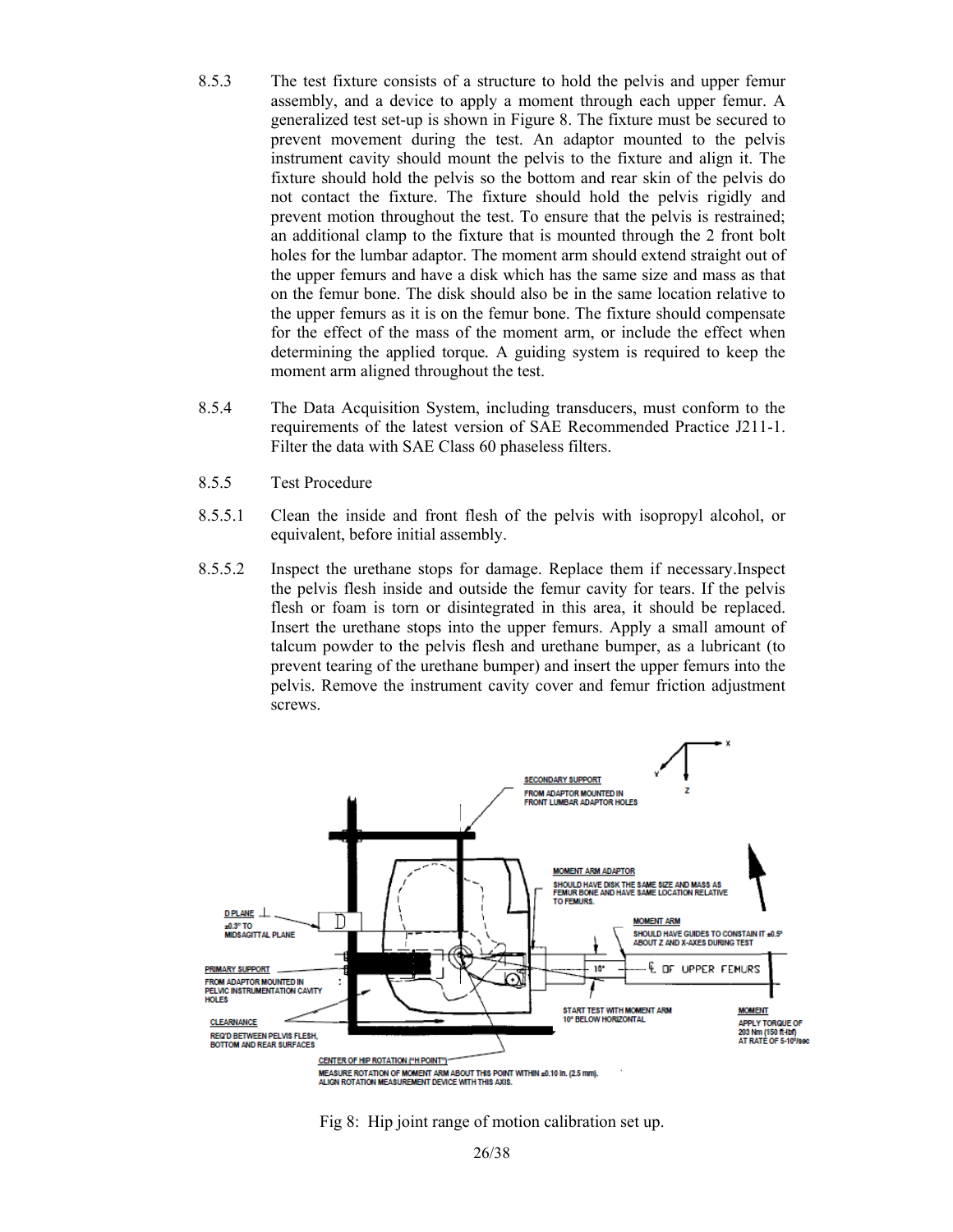- 8.5.5.3 Mount the pelvis assembly on the fixture. Surface should be perpendicular to the mid sagittal plane within  $\pm 0.3$  degree.
- 8.5.5.4 Insert the moment arm into one of the upper femurs, and place the moment arm within the guiding system. The moment arm and upper femur should be parallel to the mid sagittal plane within  $\pm 0.5$  degree, initially and throughout the test. Initially, the moment arm should be positioned so the bolt connecting the moment arm to the femur is perpendicular to the mid sagittal plane within  $\pm 0.5$  degree. The guiding system should constrain the moment arm to prevent twist about the moment arm axis of more than  $\pm 0.5$  degree.
- 8.5.5.5 Install the moment and angle measuring transducers. All measurements should be taken relative to the D surface of the pelvis. The origin of the angle measurement should be located at the H-point within 2.5 mm as referenced on the drawing package. Marking of the H-point on the pelvis flesh, to use as a reference, is not sufficient for this test.
- 8.5.5.5.1 Two rotary pots are used to measure the angles; one positioned at the Hpoint which acts as static reference and the other fixed to the moment arms at a known position; a rod connects the two rotary pots.
- 8.5.5.5.2 The required torque is applied to the moment arm using pneumatic cylinder fitted with force transducer.
- 8.5.5.6 Time zero is defined as the point at which the moment arm is parallel to the D surface of the pelvis. All data channels should be at the zero level at this time after filtering. However, the test must begin at a location approximately 10 degrees below horizontal to eliminate any static friction effects and allow time to achieve the correct load rate.
- 8.5.5.7 Apply load to the loading arm until a torque of at least 203 Nm is achieved. The applied torque should not be significantly above this value to prevent damage to the pelvis flesh. The rate of rotation should be between 5 and 10 degrees/second.
- 8.5.5.8 Testing should be performed on each femur separately. Each femur should be tested with the moment arm parallel to the mid sagittal plane.
- 8.5.6 Performance Specifications
- 8.5.6.1 The measured angle should be between 40 and 50 degrees, inclusive, at an applied torque of 203 Nm. In addition, the torque must remain below 95 Nm at angles up to 30 degrees.

### 8.6 **Thorax Impact Test**

- 8.6.1.1 The complete dummy assembly, including the clothing [shirt and pants], but without the shoes is required or this test.
- 8.6.1.2 The test set up consists of a smooth, clean, dry, steel seating surface and a test probe. The test probe mass is  $23.36 \text{ kg } \pm 0.02 \text{ kg}$ , including instrumentation, rigid attachments, and the lower 1/3 of the suspension cable mass. The diameter of the impacting face is 152.4 mm  $\pm$  0.25 mm and has a flat, right angle face with an edge radius of  $12.7 \text{ mm} \pm 0.3 \text{ mm}$ . Mount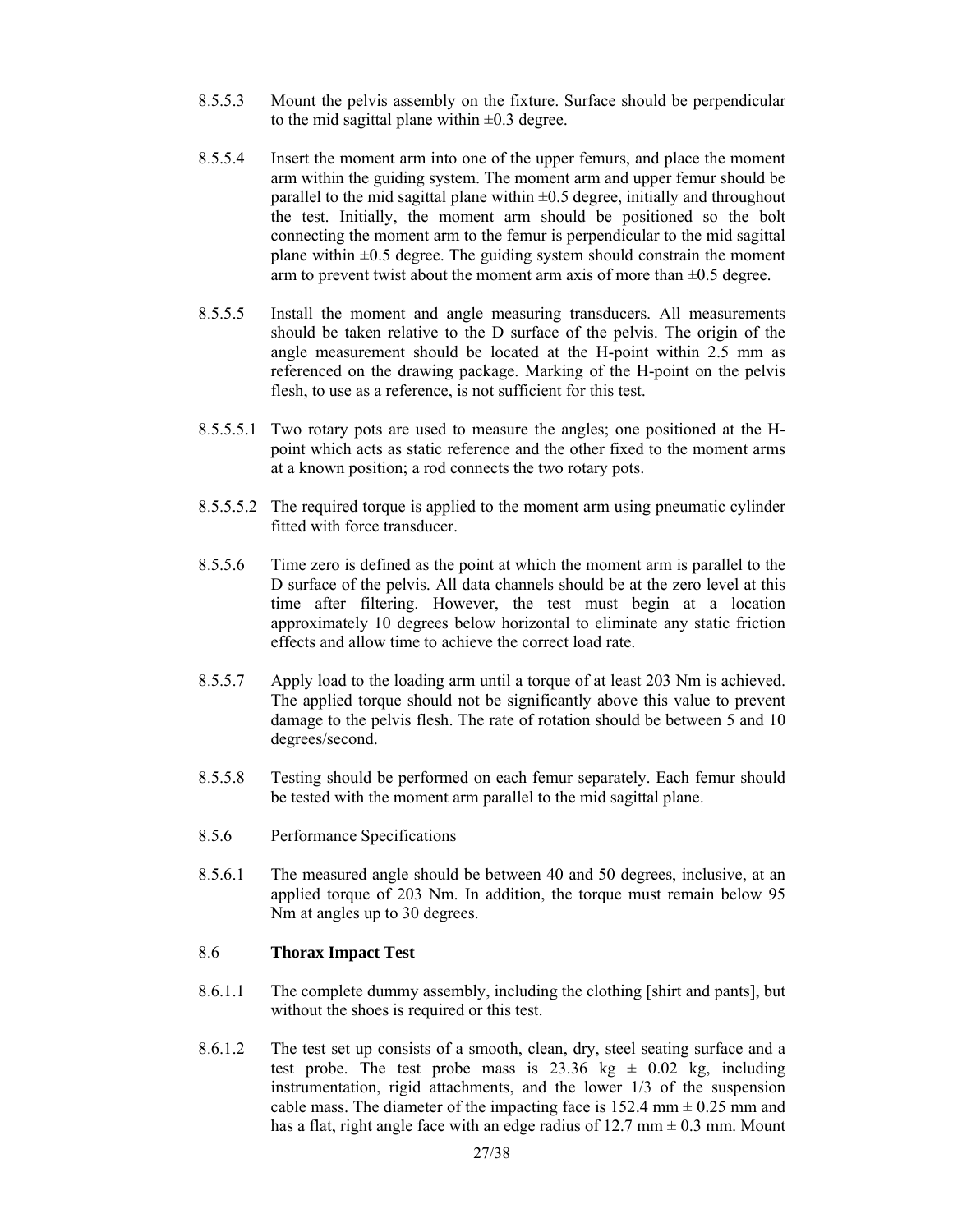an accelerometer to the probe with its sensitive axis in line with the longitudinal centerline of the test probe.

- 8.6.1.3 The data acquisition system, including transducers, must conform to the specifications of the latest revision of SAE Recommended Practice J211-1. Filter all data channels using Channel Class 600 phaseless filters.
- 8.6.2 Test Procedure:
- 8.6.2.1 Remove the chest flesh and visually inspect the thorax assembly for cracks, cuts, abrasions, etc. ensure correctness of the rib damping material, chest displacement transducer assembly, and the rear rib supports. Torque the 2 lumbar cables to 1.1 to 1.4 Nm.
- 8.6.2.2 Soak the test dummy until the rib temperature has reached the soak temperature.
- 8.6.2.3 Check that all transducers are properly installed, oriented, and calibrated.
- 8.6.2.4 Sit the dummy (without the chest skin but with the pants) on the test fixture surface. The surface must be long enough to support the pelvis and outstretched legs.
- 8.6.2.5 Align the upper and lower neck bracket index marks to the zero position.
- 8.6.2.6 Place the arm assembly horizontal  $(\pm 2$  degrees) and parallel to the mid sagittal plane. Secure the arms by tightening the adjustment nut which holds the arm yoke to the clavicle assembly. If necessary, prop the arms up with a rod that will fall away during the test.
- 8.6.2.7 Level the ribs longitudinally and laterally within  $\pm$  0.5 degree and adjust the pelvis angle to 13 degrees  $\pm$  2 degrees. (Insert the special tool into the pelvic structure to determine the pelvis angle.)
- 8.6.2.8 The mid sagittal plane of the dummy is within  $\pm 1$  degree to the vertical and within 2 degrees to the centerline of the test probe. The longitudinal centerline of the test probe is centered on the mid sagittal plane of the dummy within 3 mm  $\pm$  0.25 mm. Align the test probe so its longitudinal centerline is 12.7 mm  $\pm$  1 mm below the horizontal centerline of the No. 3 rib and is within 0.5 degree of a horizontal line in the dummy's mid sagittal plane.
- 8.6.2.9 After completing the initial setup, record reference measurements from locations such as the rear surfaces of the thoracic spine and the lower neck bracket. These reference measurements are necessary to ensure that the dummy remains in the same position after installing the chest flesh. When using a cable-supported test probe, the dummy must be moved rearward from the test probe to account for the thickness of the chest flesh, so the probe will impact at the lowest point on its arc of travel. The test setup appears in Figure 9.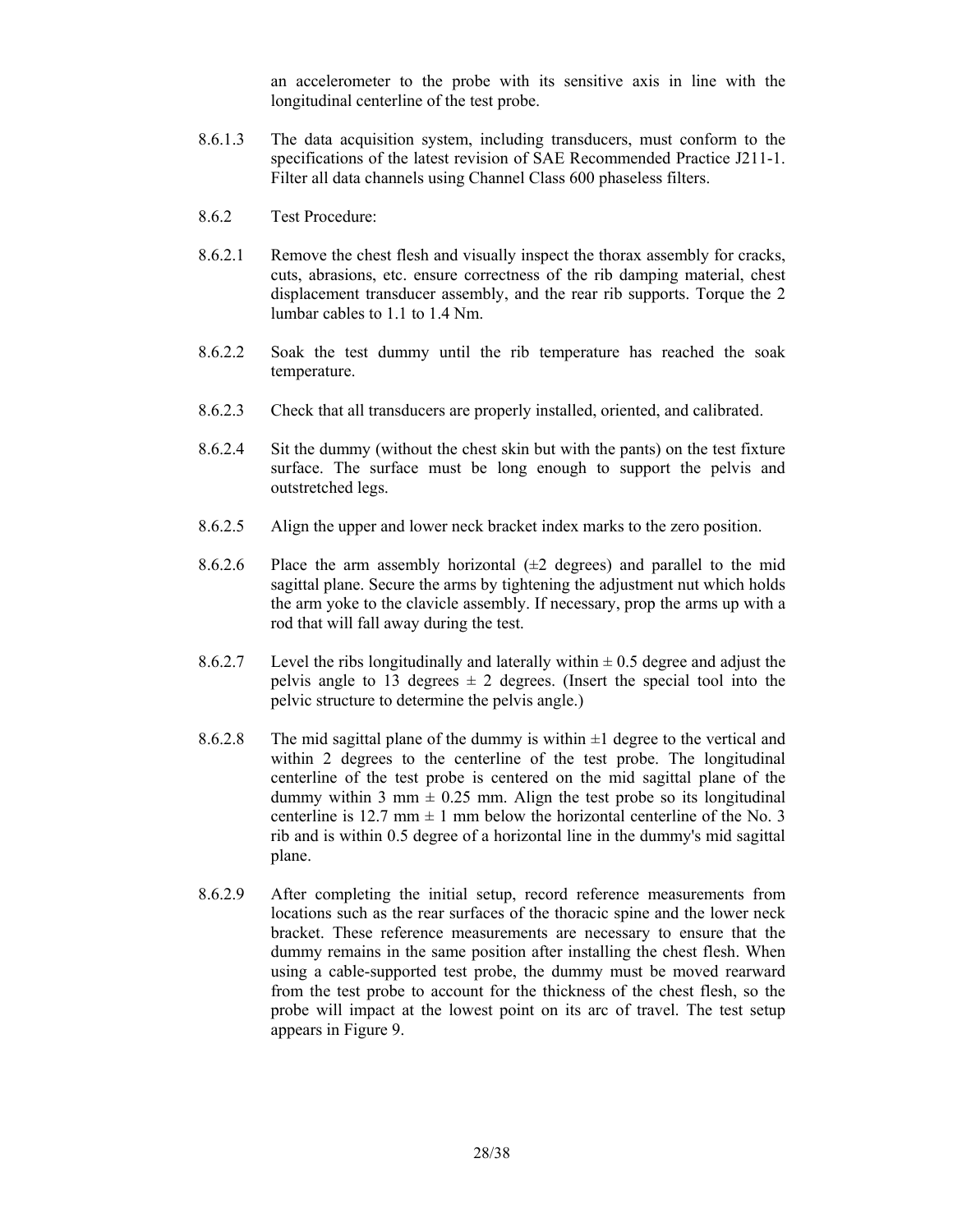

Fig 9: Thorax impact test set up.

- 8.6.2.10 Install the chest flesh and shirt. Reposition the dummy as described in the preceding paragraph using the recorded reference measurements. The reference locations must be accessible after installation of the chest flesh, so it may be necessary to leave the chest flesh unzipped until the references are checked, and then fasten it just prior to the test.
- 8.6.2.11 Impact the thorax with the test probe so the longitudinal centerline of the probe is within 2 degrees of a horizontal line in the mid sagittal plane of the dummy at the moment of impact.
- 8.6.2.12 Guide the probe such that no significant lateral, vertical or rotational motion takes place during the impact.
- 8.6.2.13 The test probe velocity at the time of impact is 6.71 m/s  $\pm$  0.12 m/s.
- 8.6.2.14 Time-zero is defined as the time of initial contact between the test probe and the chest flesh. All data channels should be at the zero level at this time.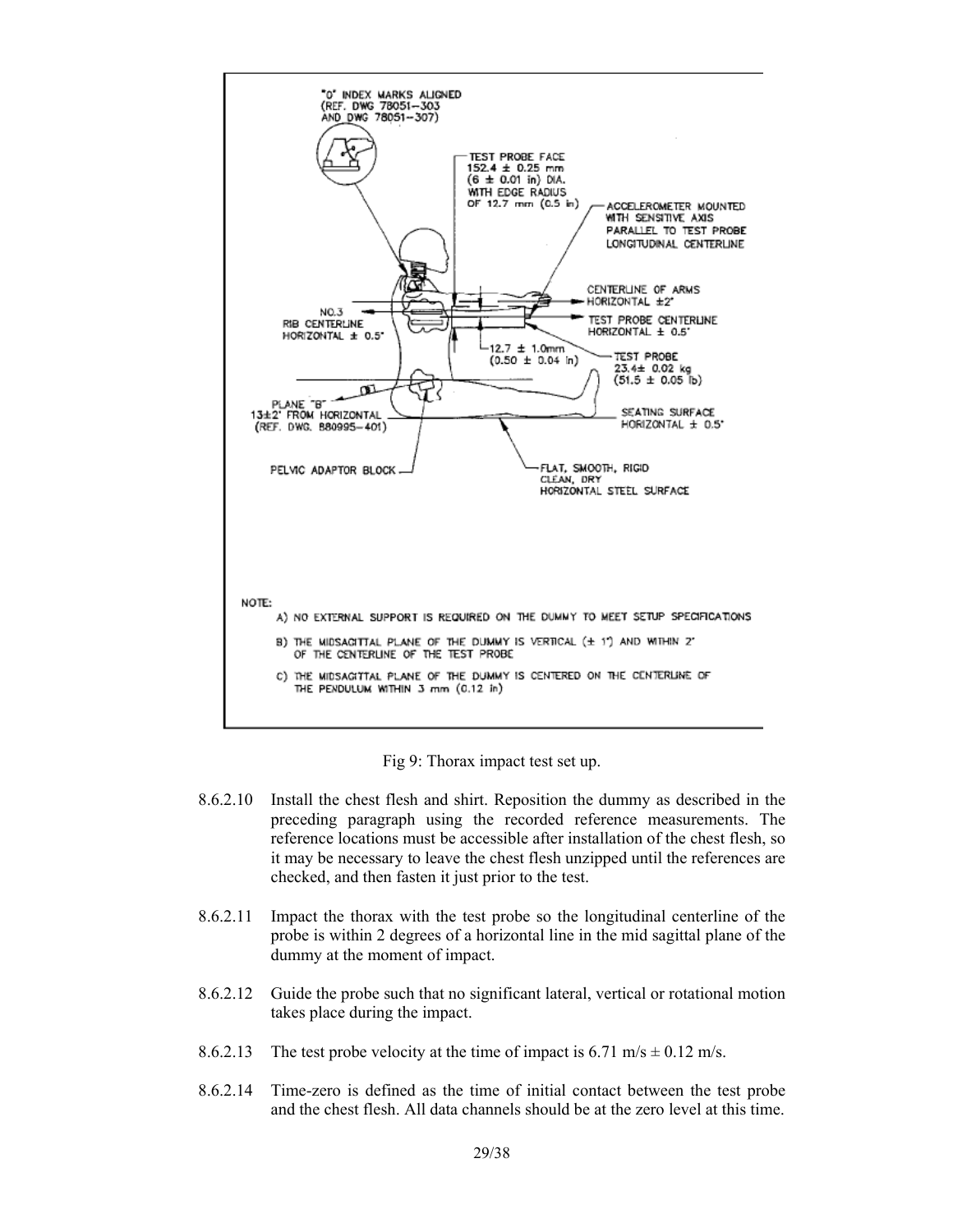- 8.6.3 Performance Specifications:
- 8.6.3.1 The maximum sternum-to-spine deflection, as measured by the chest displacement transducer, should be between 63.5 and 72.6 mm.
- 8.6.3.2 The maximum force applied to the thorax by the test probe should be between 5160 and 5894 N. The force is computed by multiplying the probe mass with the acceleration.
- 8.6.3.3 The internal hysteresis ratio of thorax should be within 69% and 85%. The hysteresis ratio, determined from the force versus deflection curve, is the ratio of the area between the loading and unloading portions of the curve to the area under the loading portion of the curve.



Fig 10: Thorax loading hysteresis graph.

#### **22. Page No. 44/51, Annex 7,**

Clause no. 1 (former) rename as Clause no. 8.7. Clause no. 1.1. to 1.3. rename as Clause no. 8.7.1. to 8.7.3. Delete Clause no. 1.3.1.(former) and Clause no. 1.3.2. to 1.3.4.(former) rename as Clause no. 8.7.3.1. to 8.7.3.4.

### **23. Page No. 45/51, Annex 7,**

Clause no. 1.3.5. to 1.3.6. (former) rename as Clause no. 8.7.3.5. to 8.7.3.6. Clause no. 1.4.(former) and 1.4.1.(former) rename as Clause no. 8.7.4. and 8.7.4.1.resp.

Clause nos. 2. (former), 2.1 to 2.3. (former) rename as Clause no. 8.8., 8.8.1. to 8.8.3.resp.

Delete Clause no. 2.3.1.(former) and Clause no. 2.3.2.(former) rename as Clause no. 8.8.3.1.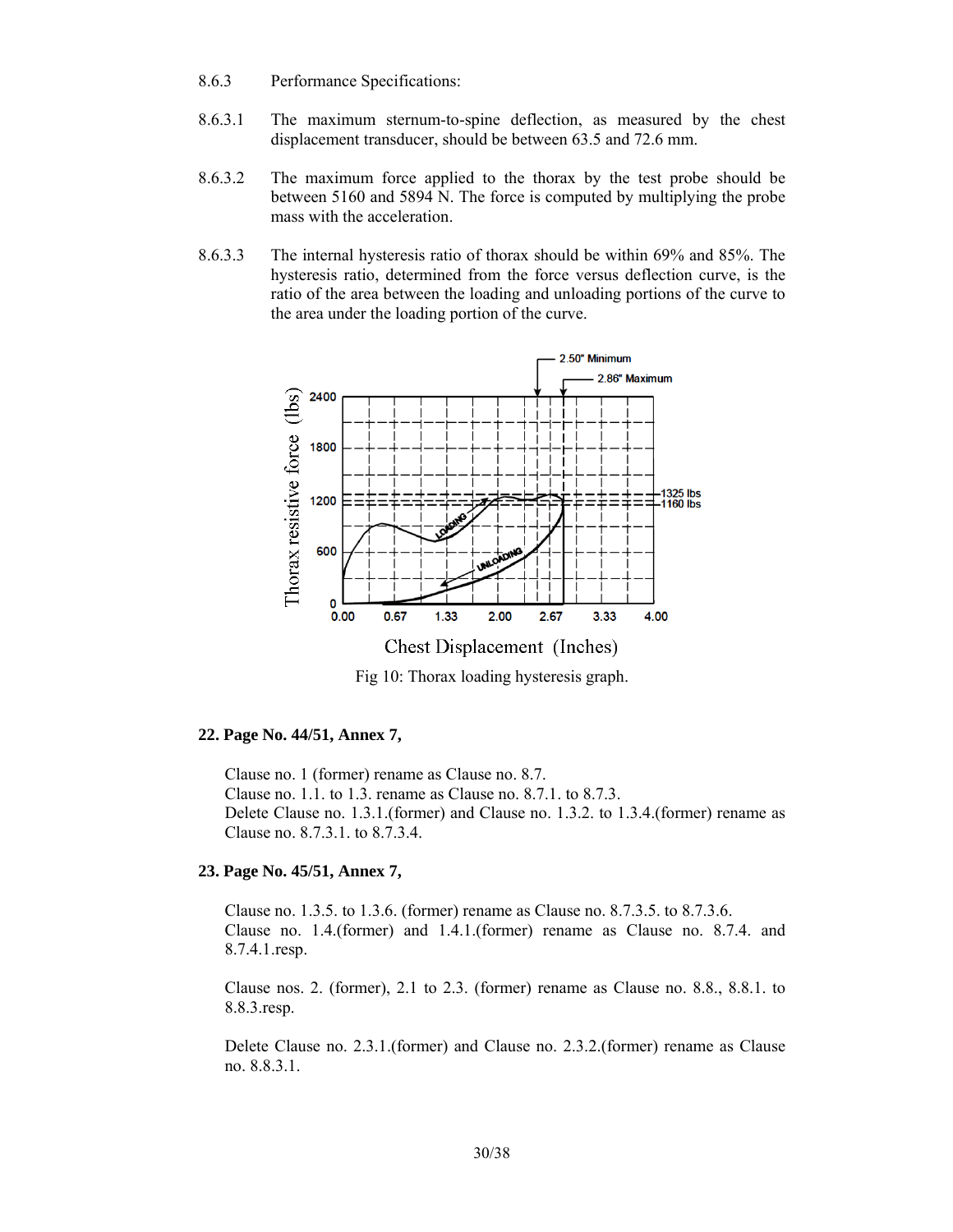#### **24. Page No. 46/51, Annex 7,**

Clause no. 2.3.3. to 2.3.7. (former) rename as Clause no. 8.8.3.2. to 8.8.3.6.

Clause no. 2.4.(former) and 2.4.1.(former) rename as Clause no. 8.8.4. and 8.8.4.1.resp.

Clause no. 3.(former) and 3.1.(former) rename as Clause no. 8.9. and 8.9.1.resp.

#### **25. Page No. 47/51, Annex 7,**

Clause no. 3.2.to 3.3. (former) rename as Clause no. 8.9.2. to 8.9.3. resp.

Clause no. 3.3.1 (former) to be deleted.

Clause no. 3.3.2. to 3.3.7. (former) rename as Clause no. 8.9.3.1. and 8.9.3.6.resp.

#### **26. Page No. 48/51, Annex 7,**

Clause no. 3.4.(former) and 3.4.1.(former) rename as Clause no. 8.9.4. and 8.9.4.1.resp.

Substitute title "Figure 11" for "Figure 1"

#### **27. Page No. 48/51, Annex 7,**

Substitute title "Figure 12" for "Figure 2" Substitute title "Figure 13" for "Figure 3"

#### **28. Page No. 49/51, Annex 7,**

Substitute title "Figure 14" for "Figure 4"

**29. Page No. 51/51, Add new section "Annex 8" and substitute title "Annex 9" to "Annex 8"(former) as below:** 

## **ANNEX 8**

### (See 5.2.8.)

### **Test Procedures for the protection of the occupants of vehicles operating on electrical power from high voltage and electrolyte spillage**

This annex describes test procedures to demonstrate compliance to the electrical safety requirements of paragraph 5.2.8. For example, megohmmeter or oscilloscope measurements are an appropriate alternative to the procedure described below for measuring isolation resistance. In this case it may be necessary to deactivate the on-board isolation resistance monitoring system.

Before the vehicle impact test conducted, the high voltage bus voltage  $(V_b)$  (see figure 1) shall be measured and recorded to confirm that it is within the operating voltage of the vehicle as specified by the vehicle manufacturer.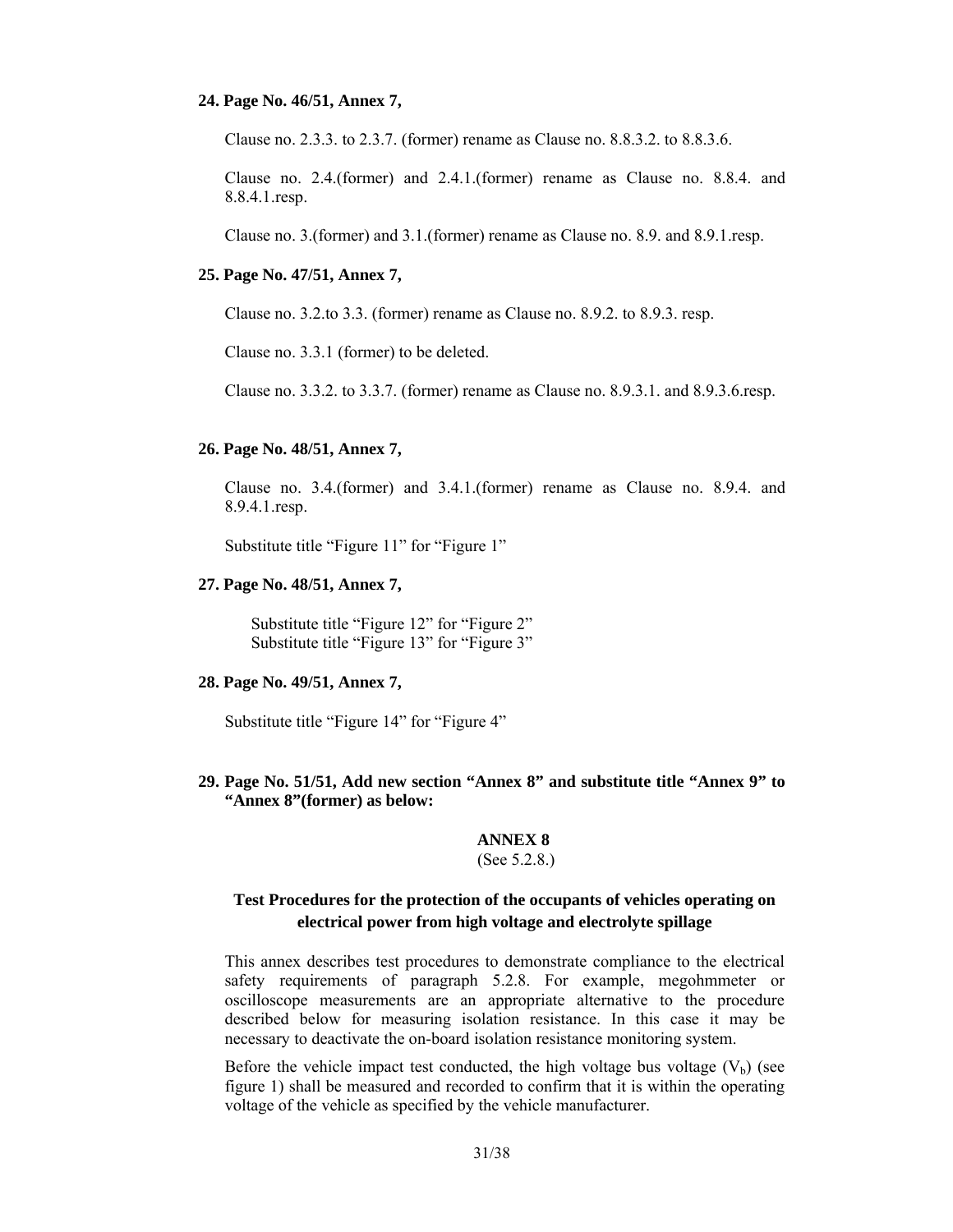### **1. Test setup and equipment**

If a high voltage disconnect function is used, measurements are to be taken from both sides of the device performing the disconnect function.

However, if the high voltage disconnect is integral to the REESS or the electrical energy conversion system and the high-voltage bus of the REESS or the electrical energy conversion system is protected according to protection degree IPXXB following the impact test, measurements may only be taken between the device performing the disconnect function and the electrical loads.

The voltmeter used in this test shall measure DC values and have an internal resistance of at least 10 MΩ.

### **2. The following instructions may be used if voltage is measured.**

After the impact test, determine the high voltage bus voltages  $(V_b, V_1, V_2)$ (see figure 1).

The voltage measurement shall be made not earlier than 5 seconds but not later than 60 seconds after the impact.

This procedure is not applicable if the test is performed under the condition where the electrical power train is not energized.



Electrical Chassis

Figure 1 **Measurement of**  $V_b$ **,**  $V_1$ **,**  $V_2$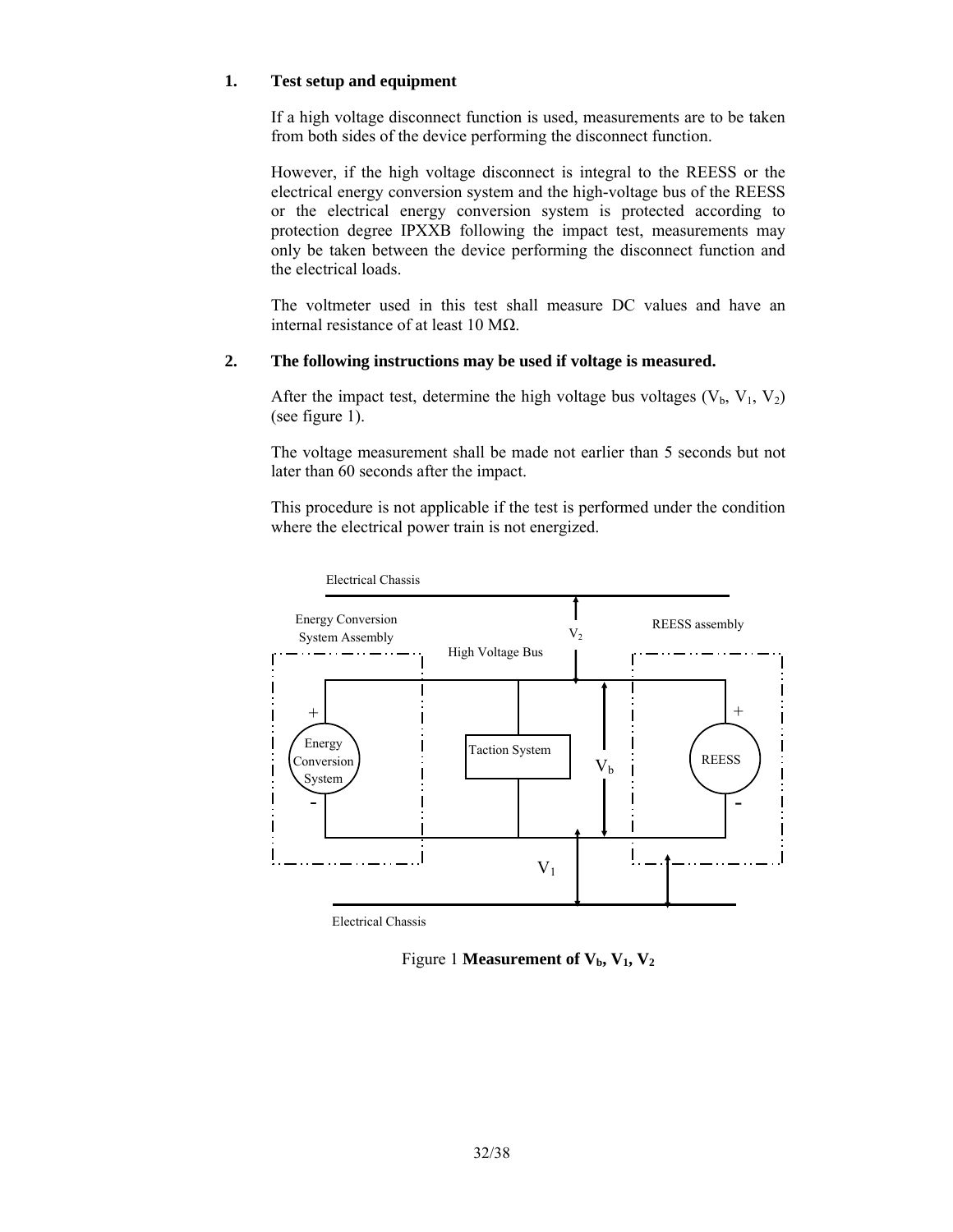#### **3. Assessment procedure for low electrical energy**

Prior to the impact a switch  $S_1$  and a known discharge resistor  $R_e$  is connected in parallel to the relevant capacitance (ref. figure 2).

Not earlier than 5 seconds and not later than 60 seconds after the impact the switch  $S_1$  shall be closed while the voltage  $V_b$  and the current  $I_e$  are measured and recorded. The product of the voltage  $V_b$  and the current  $I_e$ shall be integrated over the period of time, starting from the moment when the switch  $S_1$  is closed (t<sub>c</sub>) until the voltage  $V_b$  falls below the high voltage threshold of 60 V DC  $(t_h)$ . The resulting integration equals the total energy (TE) in J:

(a) 
$$
TE = \int_{t_c}^{t_h} V_b \times I_e dt
$$

When  $V_b$  is measured at a point in time between 5 seconds and 60 seconds after the impact and the capacitance of the X-capacitors  $(C_x)$  is specified by the vehicle manufacturer, total energy (TE) shall be calculated according to the following formula:

(b) 
$$
TE = 0.5 \times C_x \times (V_b^2 - 3600)
$$

When  $V_1$ ,  $V_2$  (see figure 1) are measured at a point in time between 5 seconds and 60 seconds after the impact and the capacitances of the Ycapacitors  $(C_{y1}, C_{y2})$  are specified by the vehicle manufacturer, total energy  $(TE_{y1}, TE_{y2})$  shall be calculated according to the following formulas:

(c) 
$$
TE_{y1} = 0.5 \times C_{y1} \times (V_1^2 - 3600)
$$

$$
TE_{y2} = 0.5 \times C_{y2} \times (V_2^2 - 3600)
$$

This procedure is not applicable if the test is performed under the condition where the electrical power train is not energized.



Figure 2 **E.g. measurement of high voltage bus energy stored in X-capacitors**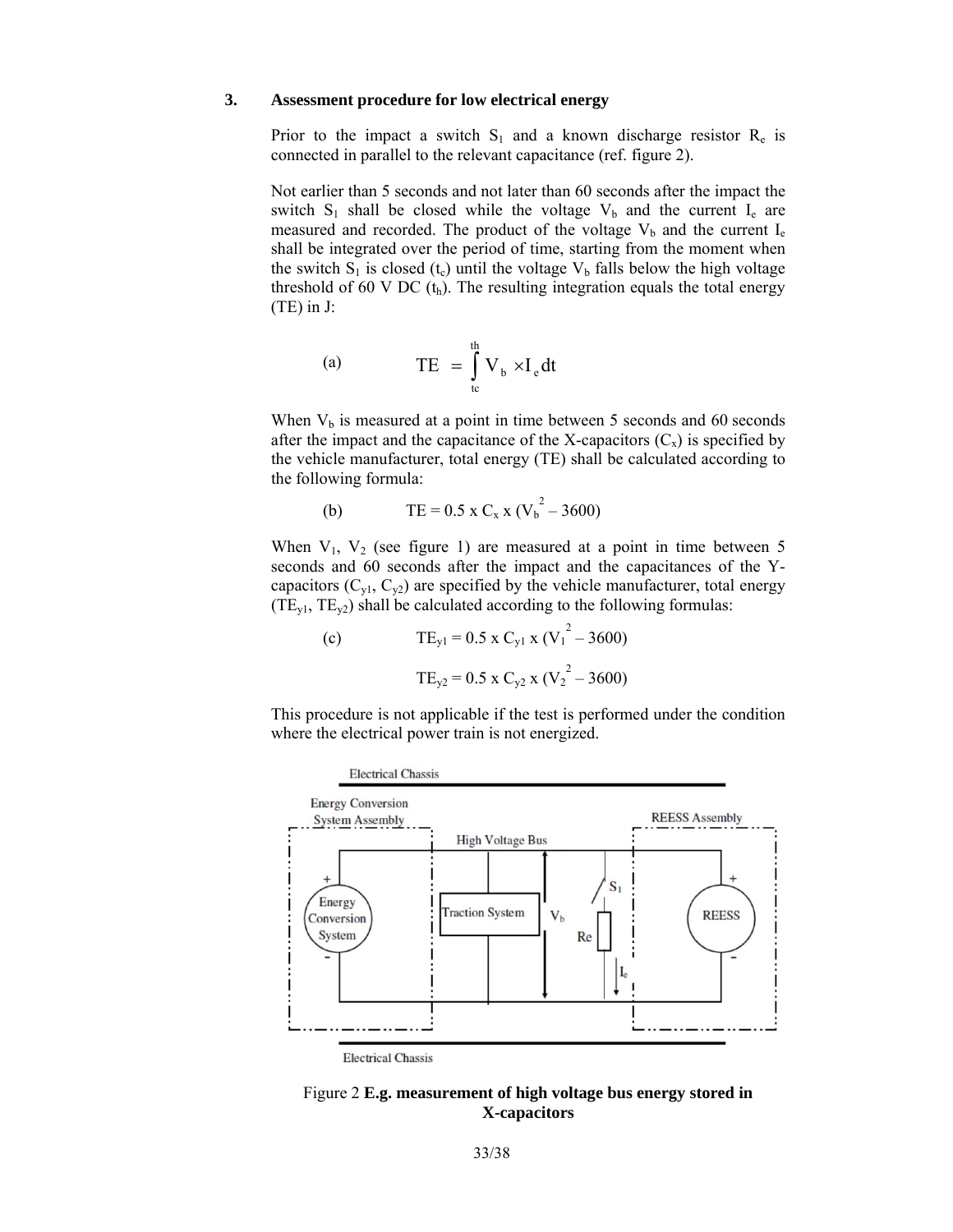### **4. Physical protection**

Following the vehicle impact test any parts surrounding the high voltage components shall be, without the use of tools, opened, disassembled or removed. All remaining surrounding parts shall be considered part of the physical protection.

The Jointed Test Finger described in Appendix 1 figure 1 shall be inserted into any gaps or openings of the physical protection with a test force of 10  $N \pm 10$  % for electrical safety assessment. If partial or full penetration into the physical protection by the Jointed Test Finger occurs, the Jointed Test Finger shall be placed in every position as specified below.

Starting from the straight position, both joints of the test finger shall be rotated progressively through an angle of up to 90 degrees with respect to the axis of the adjoining section of the finger and shall be placed in every possible position.

Internal barriers are considered part of the enclosure.

If appropriate a low-voltage supply (of not less than 40 V and not more than 50 V) in series with a suitable lamp should be connected, between the Jointed Test Finger and high voltage live parts inside the electrical protection barrier or enclosure.

### **4.1. Acceptance conditions**

The requirements of paragraph 5.2.8.1.3. shall be considered to be met if the Jointed Test Finger described in Annex 8, Appendix 1, figure 1 is unable to contact high voltage live parts.

If necessary a mirror or a fiberscope may be used in order to inspect whether the Jointed Test Finger touches the high voltage buses.

If this requirement is verified by a signal circuit between the Jointed Test Finger and high voltage live parts, the lamp shall not light.

### **5. Isolation resistance**

The isolation resistance between the high voltage bus and the electrical chassis may be demonstrated either by measurement or by a combination of measurement and calculation.

The following instructions should be used if the isolation resistance is demonstrated by measurement.

Measure and record the voltage  $(V_b)$  between the negative and the positive side of the high voltage bus (see figure 1):

Measure and record the voltage  $(V_1)$  between the negative side of the high voltage bus and the electrical chassis (see figure 1):

Measure and record the voltage  $(V_2)$  between the positive side of the high voltage bus and the electrical chassis (see figure 1):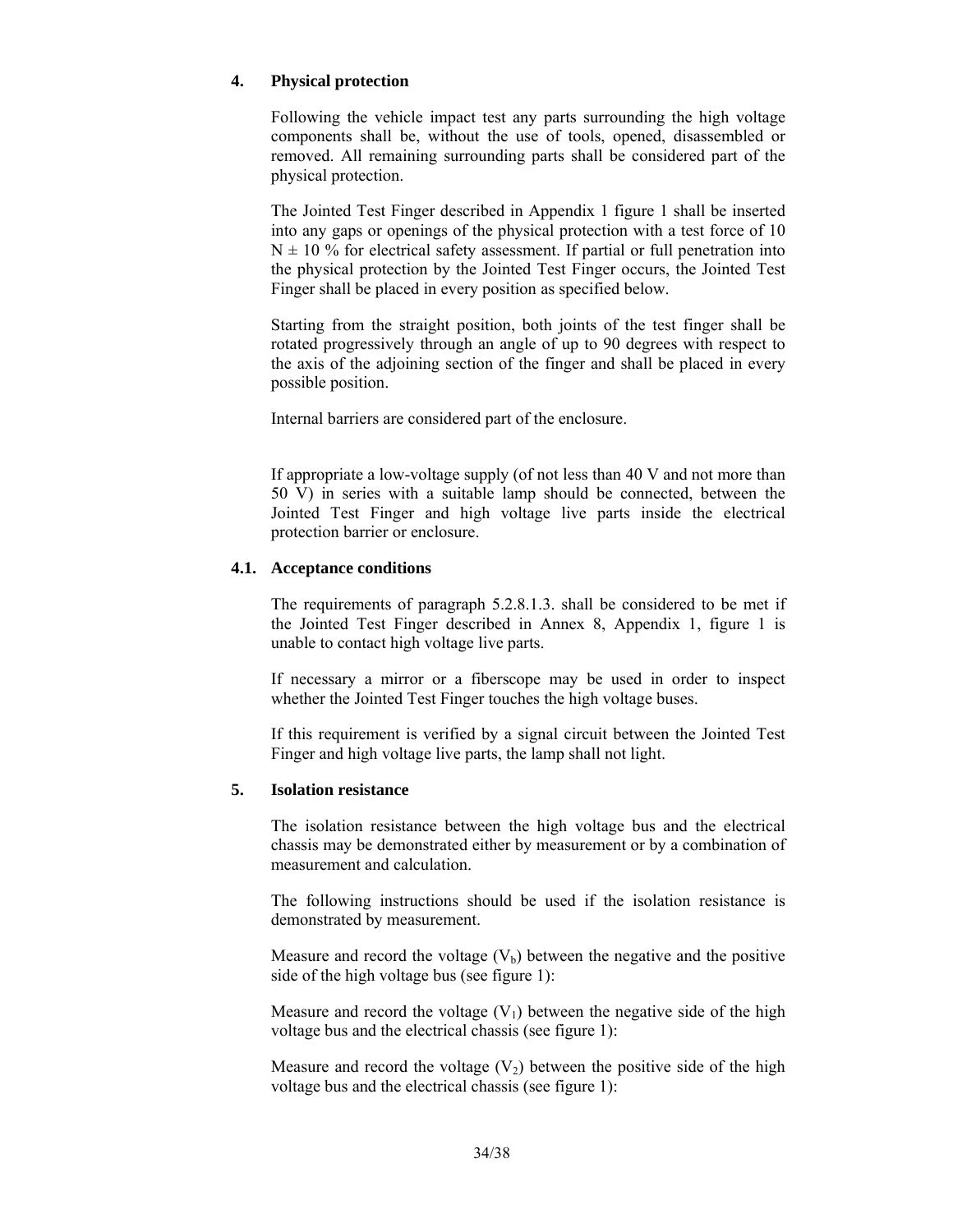If  $V_1$  is greater than or equal to  $V_2$ , insert a standard known resistance  $(R_0)$ between the negative side of the high voltage bus and the electrical chassis. With  $R_0$  installed, measure the voltage  $(V_1)$  between the negative side of the high voltage bus and the vehicle electrical chassis (see figure 3). Calculate the isolation resistance  $(R_i)$  according to the formula shown below.

$$
R_i = R_o^*(V_b/V_1' - V_b/V_1)
$$
 or  $R_i = R_o^*V_b^*(1/V_1' - 1/V_1)$ 

Divide R<sub>i</sub>, which is the electrical isolation resistance value (in  $\Omega$ ) by the working voltage of the high voltage bus in volt (V).

Ri  $(\Omega / V) = Ri(\Omega) / Working voltage(V)$ 

**Electrical Chassis Energy Conversion REESS Assembly System Assembly High Voltage Bus** Energy **Traction System REESS** Conversion System  $V_1'$  $R_0$ **Electrical Chassis** 

#### **Figure 3** Measurement of V<sub>1</sub>'

If  $V_2 > V_1$ , insert a standard known resistance  $(R_0)$  between the positive side of the high voltage bus and the electrical chassis. With  $R_0$  installed, measure the voltage  $(V_2)$  between the positive side of the high voltage bus and the electrical chassis (see figure 4).

Calculate the isolation resistance  $(R_i)$  according to the formula shown below.

$$
R_i = R_o * (V_b/V_2' - V_b/V_2)
$$
 or  $R_i = R_o * V_b * (1/V_2' - 1/V_2)$ 

Divide  $R_i$ , which is the electrical isolation resistance value (in  $\Omega$ ) by the working voltage of the high voltage bus in volt (V).

 $R_i$  ( $\Omega$  / V) =  $R_i$  ( $\Omega$ ) / Working voltage (V)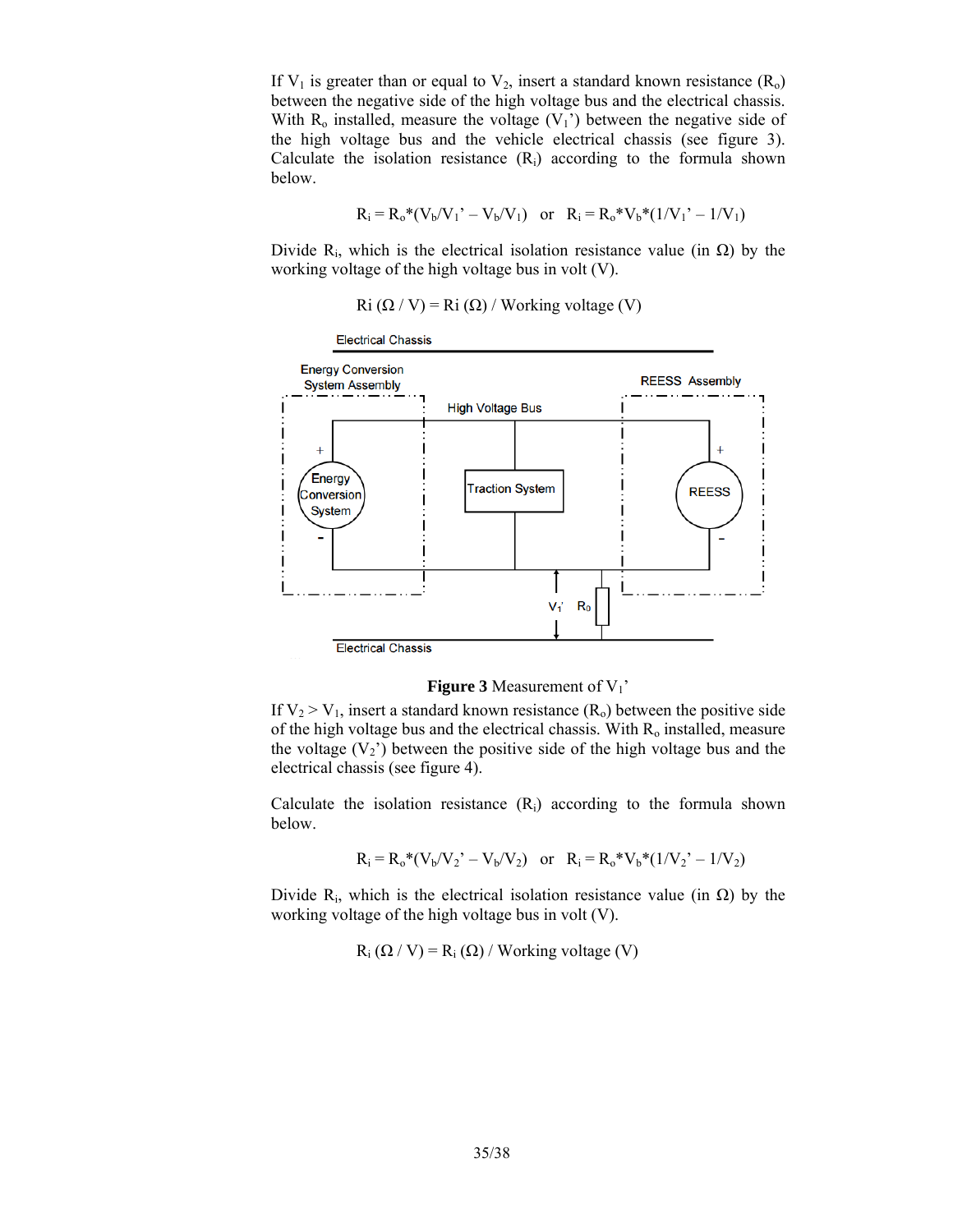

Electrical Chassis

**Figure 4** Measurement of  $V_2$ <sup>'</sup>

Note: The standard known resistance R<sub>o</sub> (Ω) should be the value of the minimum required isolation resistance  $(\Omega / V)$  multiplied by the working voltage of the vehicle  $\pm 20$  %. R<sub>0</sub> is not required to be precisely this value since the equations are valid for any  $R_0$ ; however, an  $R_0$  value in this range should provide a good resolution for the voltage measurements.

#### **6. Electrolyte spillage**

Appropriate coating shall be applied, if necessary, to the physical protection in order to confirm any electrolyte leakage from the REESS after the impact test.

Unless the vehicle manufacturer provides means to differentiate between the leakage of different liquids, all liquid leakage shall be considered as the electrolyte.

### **7. REESS retention**

Compliance shall be determined by visual inspection.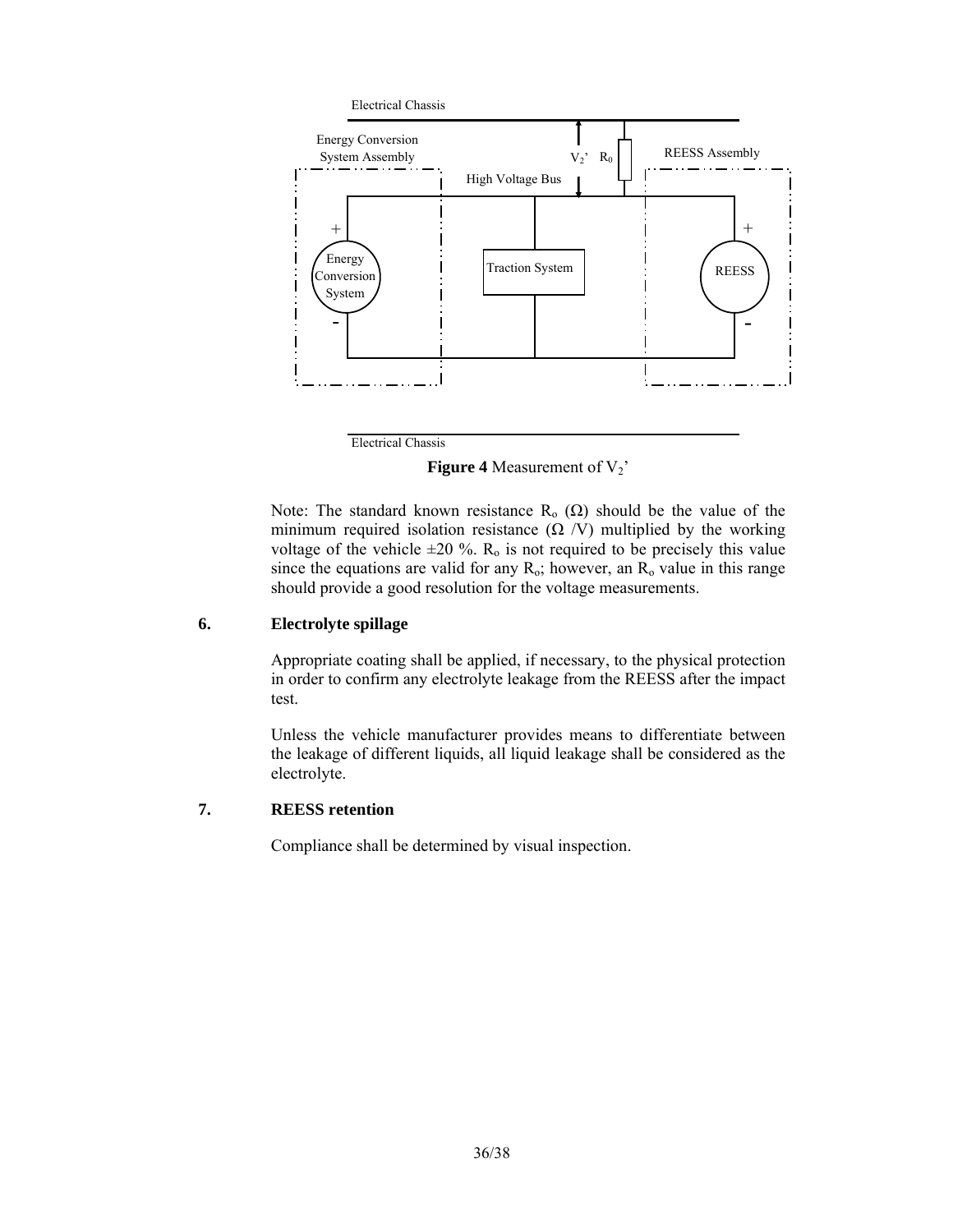# **Annex 8 – Appendix 1**

(See 2.31)

**Jointed Test Finger (Degree IPXXB)** 





Material: metal, except where otherwise specified

Linear dimensions in millimeters

Tolerances on dimensions without specific tolerance:

- (a) On angles: 0/-10 degrees
- (b) On linear dimensions: up to 25 mm: 0/-0.05 mm over  $25 \text{ mm}$ :  $\pm 0.2 \text{ mm}$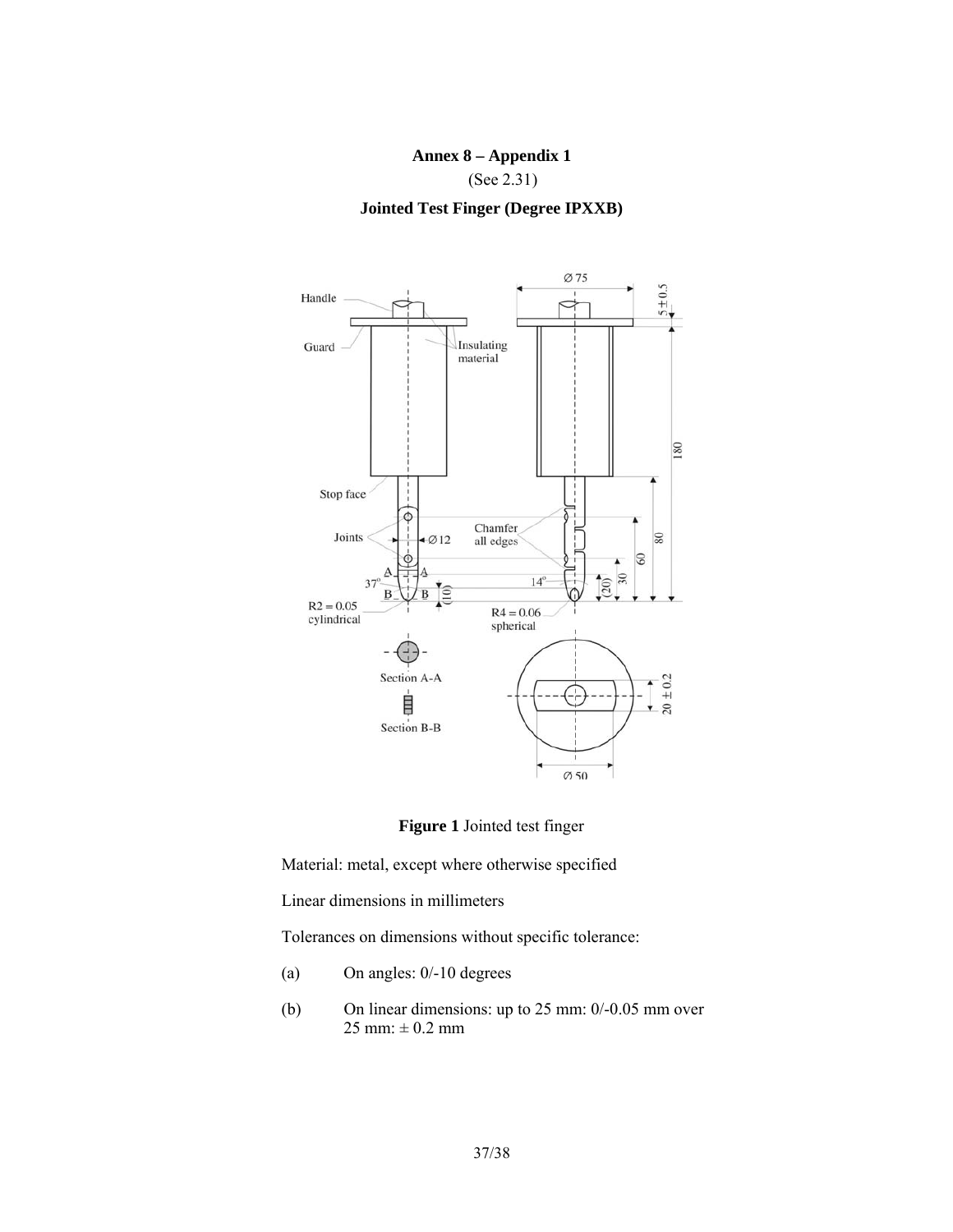Both joints shall permit movement in the same plane and the same direction through an angle of 90° with a 0 to +10° tolerance.

# PRINTED BY THE AUTOMOTIVE RESEARCH ASSOCIATION OF INDIA P.B. NO. 832, PUNE 411 004

#### ON BEHALF OF

#### AUTOMOTIVE INDUSTRY STANDARDS COMMITTEE

#### UNDER

# CENTRAL MOTOR VEHICLE RULES – TECHNICAL STANDING COMMITTEE SET-UP BY MINISTRY OF ROAD TRANSPORT & HIGHWAYS (DEPARTMENT OF ROAD TRANSPORT & HIGHWAYS) GOVERNMENT OF INDIA 15 December 2015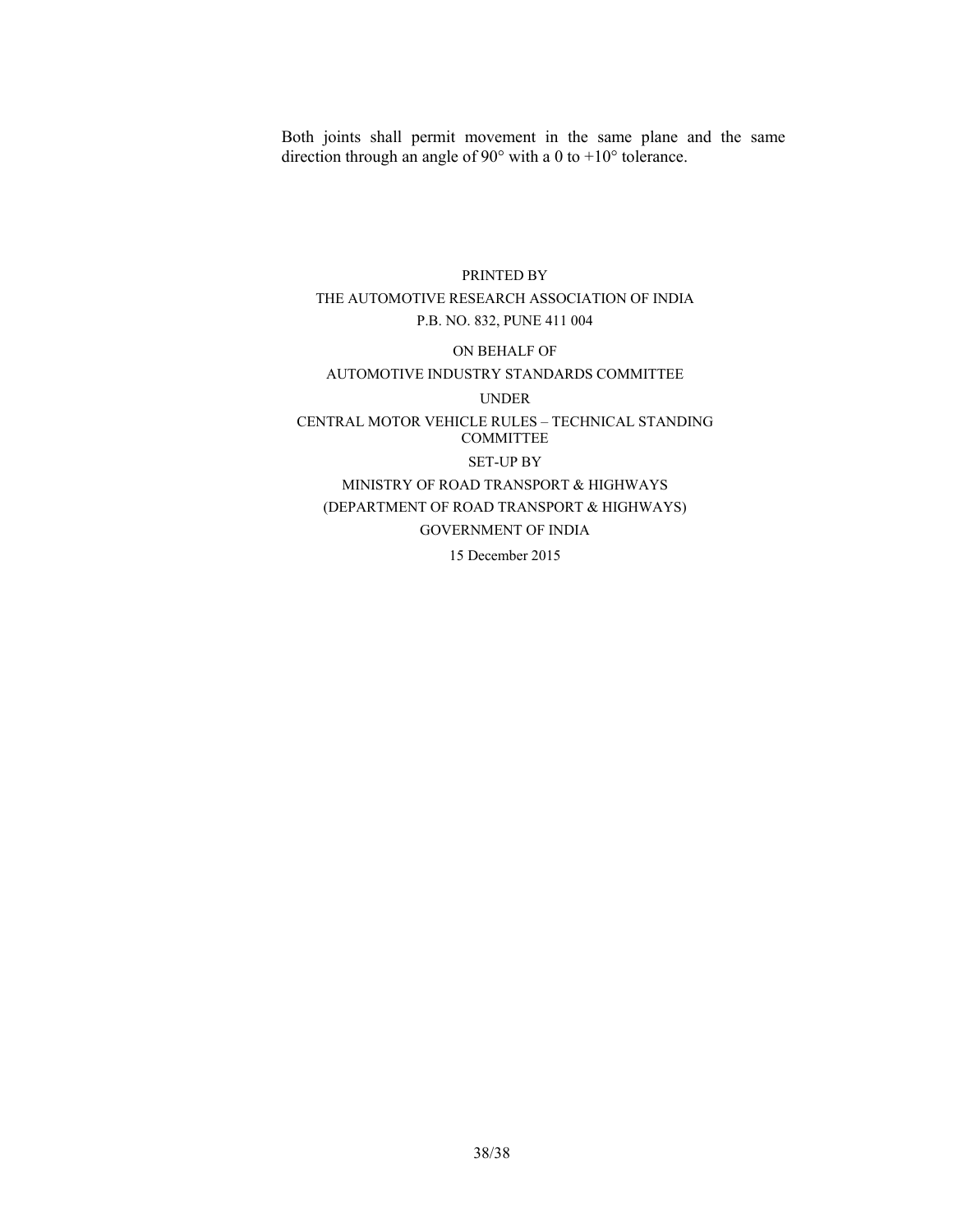# **AIS-098**

# **AUTOMOTIVE INDUSTRY STANDARD**

# **Requirements for the Protection of the Occupants in the event of an Offset Frontal Collision**

PRINTED BY THE AUTOMOTIVE RESEARCH ASSOCIATION OF INDIA P.B. NO. 832, PUNE 411 004

ON BEHALF OF AUTOMOTIVE INDUSTRY STANDARDS COMMITTEE

UNDER

CENTRAL MOTOR VEHICLE RULES – TECHNICAL STANDING COMMITTEE

SET-UP BY MINISTRY OF SHIPPING, ROAD TRANSPORT & HIGHWAYS (DEPARTMENT OF ROAD TRANSPORT & HIGHWAYS) GOVERNMENT OF INDIA

August 2008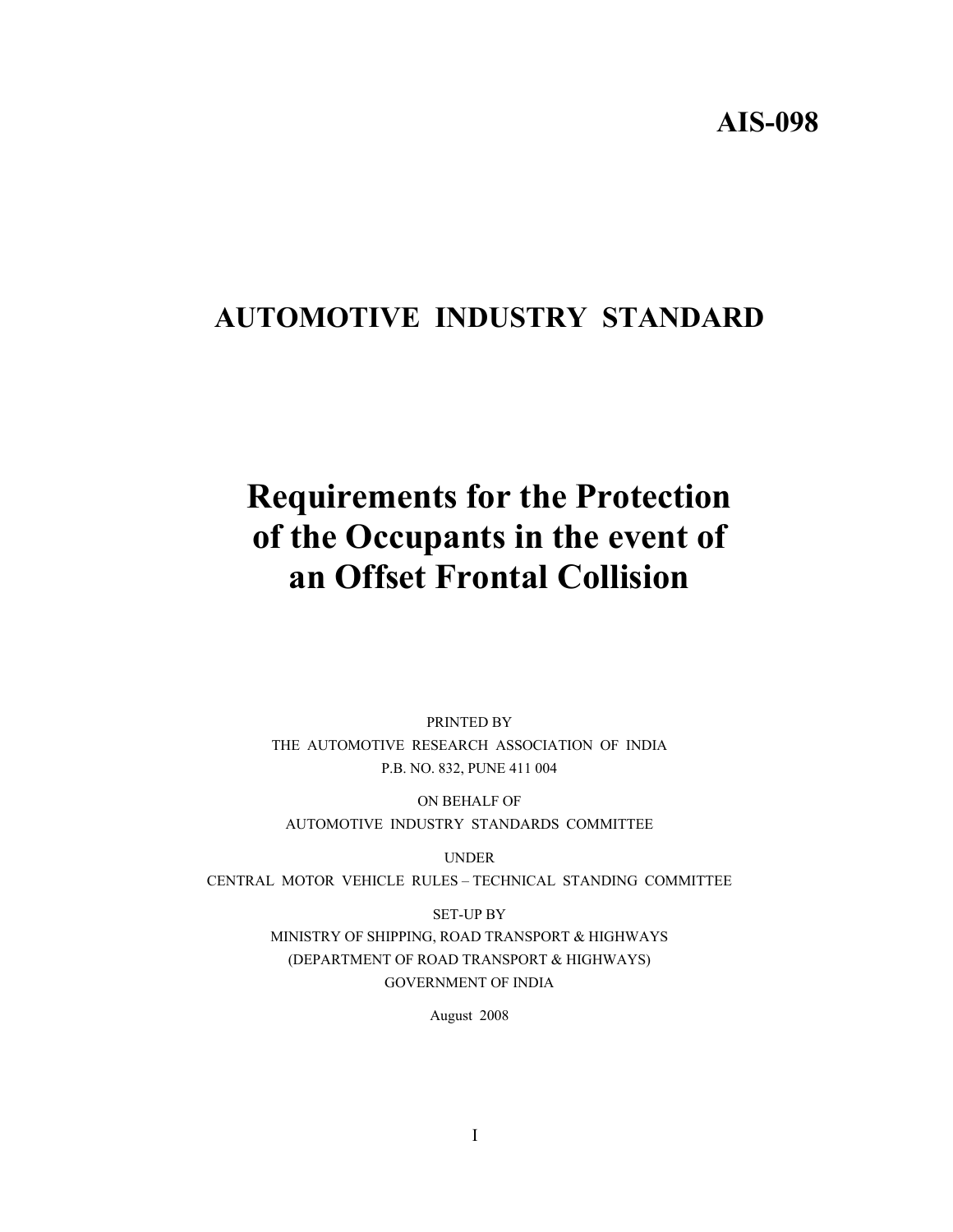| Status chart of the Standard to be used by the purchaser for updating the record |  |
|----------------------------------------------------------------------------------|--|
|----------------------------------------------------------------------------------|--|

| Sr.<br>No.              | Corr-<br>igenda. | Amend-<br>ment | <b>Revision</b> | Date | Remark | Misc. |
|-------------------------|------------------|----------------|-----------------|------|--------|-------|
|                         |                  |                |                 |      |        |       |
|                         |                  |                |                 |      |        |       |
|                         |                  |                |                 |      |        |       |
|                         |                  |                |                 |      |        |       |
|                         |                  |                |                 |      |        |       |
|                         |                  |                |                 |      |        |       |
|                         |                  |                |                 |      |        |       |
|                         |                  |                |                 |      |        |       |
|                         |                  |                |                 |      |        |       |
|                         |                  |                |                 |      |        |       |
|                         |                  |                |                 |      |        |       |
|                         |                  |                |                 |      |        |       |
|                         |                  |                |                 |      |        |       |
|                         |                  |                |                 |      |        |       |
|                         |                  |                |                 |      |        |       |
|                         |                  |                |                 |      |        |       |
|                         |                  |                |                 |      |        |       |
|                         |                  |                |                 |      |        |       |
| <b>General remarks:</b> |                  |                |                 |      |        |       |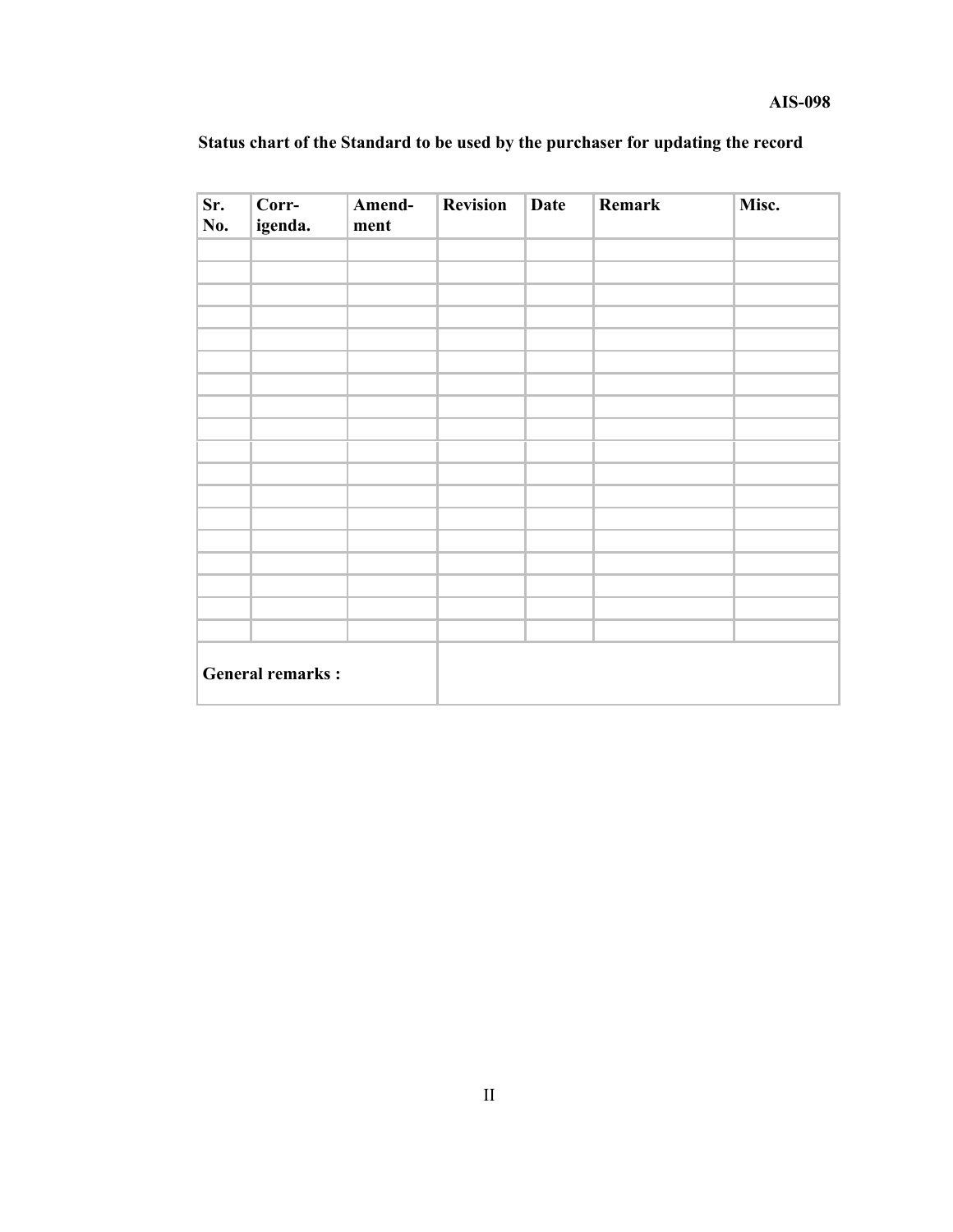#### **INTRODUCTION**

The Government of India felt the need for a permanent agency to expedite the publication of standards and development of test facilities in parallel when the work on the preparation of the standards is going on, as the development of improved safety critical parts can be undertaken only after the publication of the standard and commissioning of test facilities. To this end, the erstwhile Ministry of Surface Transport (MoST) has constituted a permanent Automotive Industry Standards Committee (AISC) vide order No. RT-11028/11/97-MVL dated September 15, 1997. The standards prepared by AISC will be approved by the permanent CMVR Technical Standing Committee (CTSC). After approval, the Automotive Research Association of India, (ARAI), Pune, being the secretariat of the AIS Committee, has published this standard.

Based on deliberations in the CMVR-TSC and AISC it has been decided to create a suite of standards related to Passive Safety which are founded on dynamic (or crash) testing of passenger cars and utility vehicles. These standards would then form the basis of the notification and implementation of advanced passive safety norms in the latter part of this decade as per the Safety Road Map adopted for India.

This is the second standard in the series of crash related test standards. This is an entirely new standard for Indian automotive field  $\&$  applicable for M1 category vehicles with GVW less than 2500 kg. Vehicles upgraded to meet this standard would have achieved a higher level of occupant safety as road crashes of this category of vehicles all over the world are predominantly of offset frontal variety.

While preparing this AIS considerable assistance is derived from following international standards:

|                      | ECE R 94 (Supp. 2 to 01 Uniform Provisions concerning the approval of |
|----------------------|-----------------------------------------------------------------------|
| Series of Amd.)      | vehicles with regard to the protection of the                         |
|                      | occupants in the event of frontal collision.                          |
| <b>EEC</b> Directive | Protection of occupants of motor vehicles in the                      |
| 96/79/EEC            | event of a frontal impact.                                            |
| (March 2001):        |                                                                       |

The Automotive Industry Standards Committee responsible for preparation of this standard is given in Annex : 8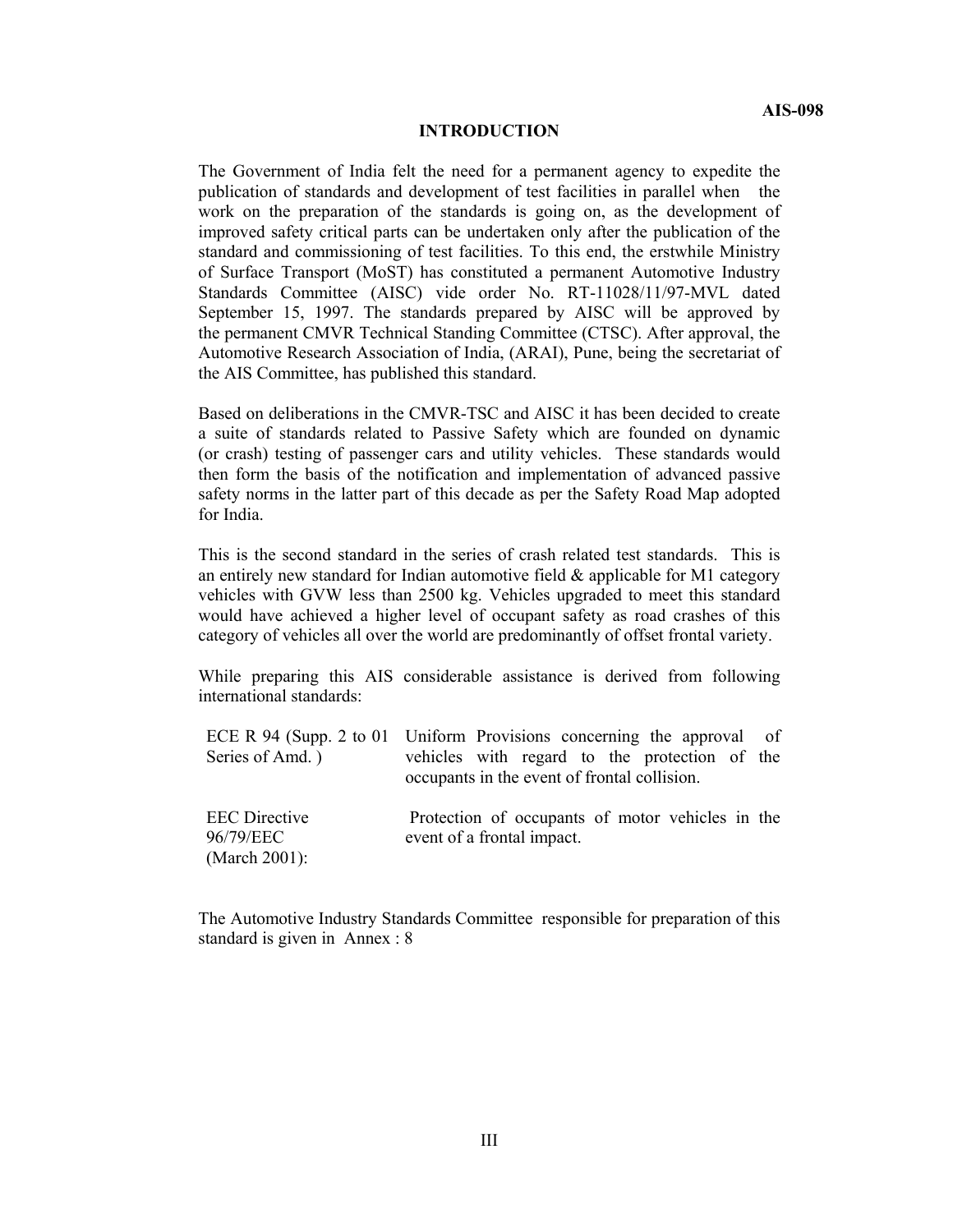# **Requirements for the Protection of the Occupants in the event of an Offset Frontal Collision**

# **0. SCOPE**

- 0.1 This standard applies to vehicles of category M1 of a total permissible mass not exceeding 2.5 tonnes; heavier vehicles may be approved at the request of the manufacturer;
- 0.2 This standard shall not apply to multi-stage built vehicles produced in quantities not exceeding 500 vehicles in any period of 12 months duration.

#### **1. REFERENCES**

| 1.1 | NHTSA TP-214D<br>(Appendix C)                             | Aluminium Honeycomb Crush Strength Certification.                                                                                                   |
|-----|-----------------------------------------------------------|-----------------------------------------------------------------------------------------------------------------------------------------------------|
| 1.2 | FMVSS (49CFR)<br>Part 572,<br>Sub part E,<br>August 2004) | Test<br>Anthropomorphic<br>Hybrid<br>Ш<br>Devices,<br><b>Test Dummy</b>                                                                             |
| 1.3 | <b>FMVSS 208</b>                                          | Laboratory Test Procedure for Occupant Crash<br>Protection.                                                                                         |
| 1.4 | AIS-097                                                   | Procedure for Determining the "H" Point and the<br>Torso Angle for 50 <sup>th</sup> Percentile Adult Male in<br>Seating Positions of Motor Vehicles |
| 1.5 | AIS-096                                                   | Requirements for Behavior of Steering Mechanism<br>of a Vehicle in a Head on Collision                                                              |
| 1.6 | $ISO 209 - Part 1$                                        | aluminium and aluminium alloys –<br>Wrought<br>composition and forms of<br>chemical<br>roduts-<br>Part $1$ – chemical composition.                  |

# **2. DEFINITIONS**

For the purposes of this standard:

- 2.1 "**Protective system**" means interior fittings and devices intended to restrain the occupants and contribute towards ensuring compliance with the requirements set out in paragraph 5 below;
- 2.2 "**Type of protective system**" means a category of protective devices which do not differ in such essential respects as:

Their technology; Their geometry; Their constituent materials;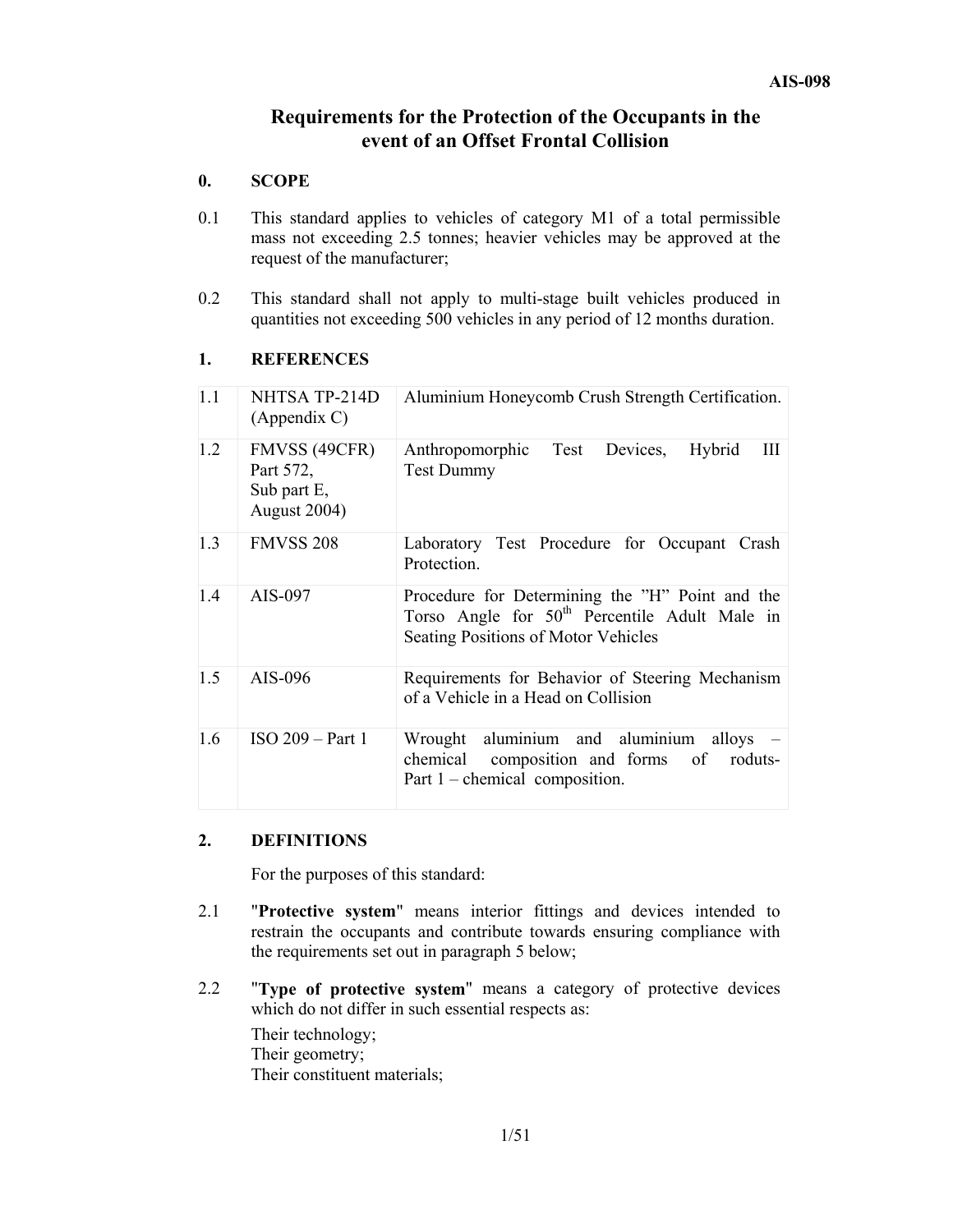- 2.3 "**Vehicle width**" means the distance between two planes parallel to the longitudinal median plane (of the vehicle) and touching the vehicle on either side of the said plane but excluding the rear-view mirrors, side marker lamps, tyre pressure indicators, direction indicator lamps, position lamps, flexible mud-guards and the deflected part of the tyre side-walls immediately above the point of contact with the ground;
- 2.4 **"Overlap"** means the percentage of the vehicle width directly in line with the barrier face;
- 2.5 **"Deformable barrier face"** means a crushable section mounted on the front of a rigid block;
- 2.6 **"Vehicle type"** means a category of power-driven vehicles which do not differ in such essential respects as:
- 2.6.1 The length and width of the vehicle, in so far as they have a negative effect on the results of the impact test prescribed in this standard,
- 2.6.2 The structure, dimensions, lines and materials of the part of the vehicle forward of the transverse plane through the "R" point of the driver's seat, in so far as they have a negative effect on the results of the impact test prescribed in this standard,
- 2.6.3 The lines and inside dimensions of the passenger compartment and the type of protective system, in so far as they have a negative effect on the results of the impact test prescribed in this standard,
- 2.6.4 The siting (front, rear or centre) and the orientation (transversal or longitudinal) of the engine,
- 2.6.5 The unladen mass, in so far as there is a negative effect on the result of the impact test prescribed in this standard,
- 2.6.6 The optional arrangements or fittings provided by the manufacturer, in so far as they have a negative effect on the result of the impact test prescribed in this standard,
- 2.7 **"Passenger compartment"** means the space for occupant accommodation, bounded by the roof, floor, side walls, doors, outside glazing and front bulkhead and the plane of the rear compartment bulkhead or the plane of the rear-seat back support;
- 2.8 **"R point"** means a reference point defined for each seat by the manufacturer in relation the vehicle's structure, as indicated in AIS-097;
- 2.9 **"H point"** means a reference point determined for each seat by the testing agency responsible for approval, in accordance with the procedure described in AIS-097;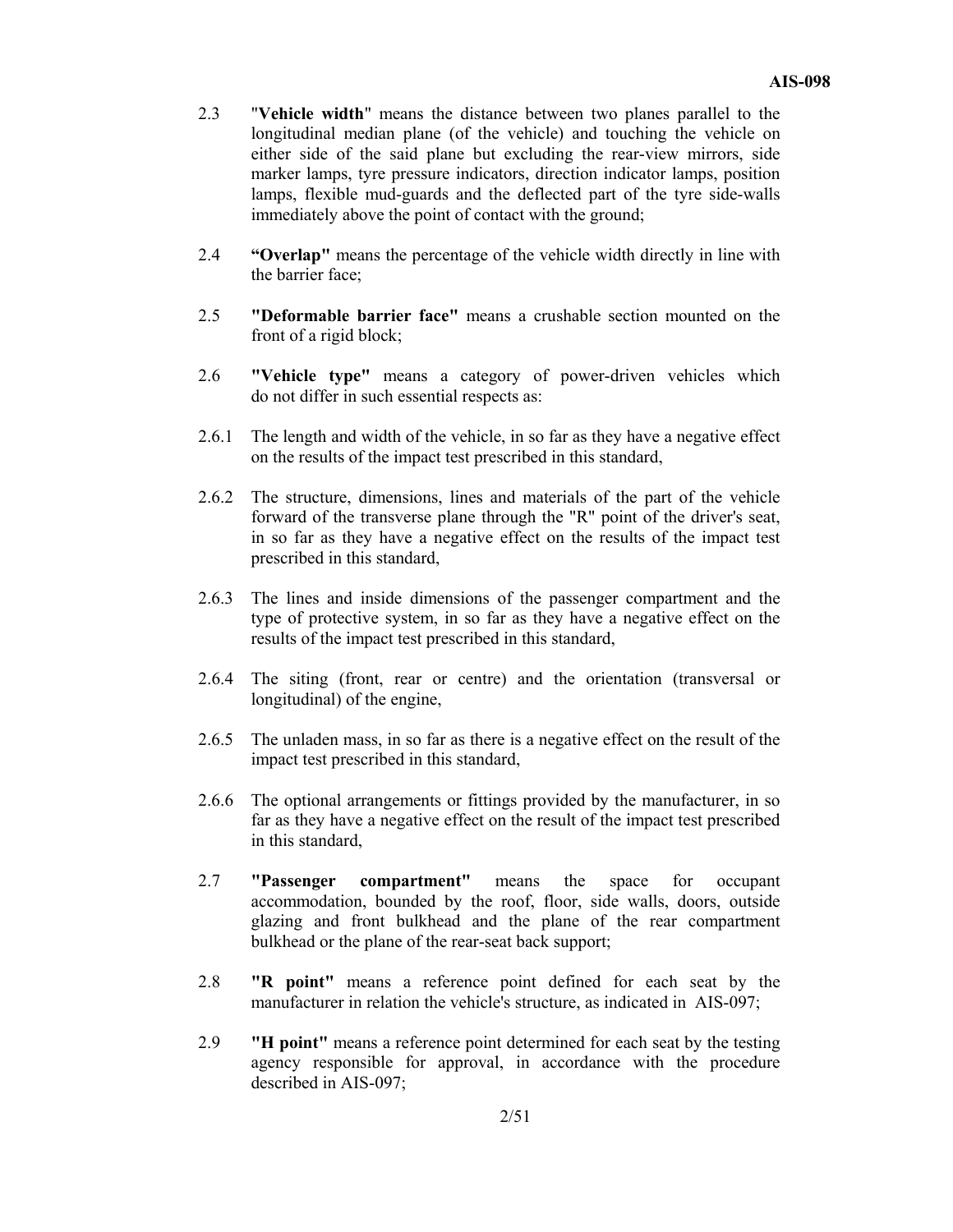- 2.10 **"Unladen kerb mass"** means the mass of the vehicle in running order, unoccupied and unladen but complete with fuel, coolant, lubricant, tools and spare wheel (if these are provided as standard equipment by the vehicle manufacturer).
- 2.11 **"Airbag"** means a device installed to supplement safety belts and restraint systems in power-driven vehicles, i.e. systems which, in the event of a severe impact affecting the vehicle, automatically deploy a flexible structure intended to limit, by compression of the gas contained within it, the gravity of the contacts of one or more parts of the body of an occupant of the vehicle with the interior of the passenger compartment.
- 2.12. **"Passenger airbag"** means an airbag assembly intended to protect occupant(s) in seats other than the driver's in the event of a frontal collision.
- 2.13. **"Child restraint"** means an arrangement of components which may comprise a combination of straps or flexible components with a securing buckle, adjusting devices, attachments, and in some cases a supplementary chair and/or an impact shield, capable of being anchored to a power driven vehicle. It is so designed as to diminish the risk of injury to the wearer, in the event of a collision or of abrupt deceleration of the vehicle by limiting the mobility of the wearer's body.
- 2.14. **"Rearward-facing"** means facing in the direction opposite to the normal direction of travel of the vehicle.
- 2.15. (Reserved)
- 2.16. (Reserved)
- 2.17. (Reserved)
- 2.18. (Reserved)
- 2.19. (Reserved)
- 2.20. (Reserved).
- 2.21. **Multi-stage build'** means the procedure whereby two or more manufacturers separately and sequentially participate in the construction of a vehicle.

#### **3. APPLICATION FOR APPROVAL**

- 3.1 The application for approval of a vehicle type with regard to the protection of the occupants of the front seats in the event of a offset frontal collision shall be submitted by the vehicle manufacturer or by his duly accredited representative.
- 3.2 It shall be accompanied by the under-mentioned documents with following particulars;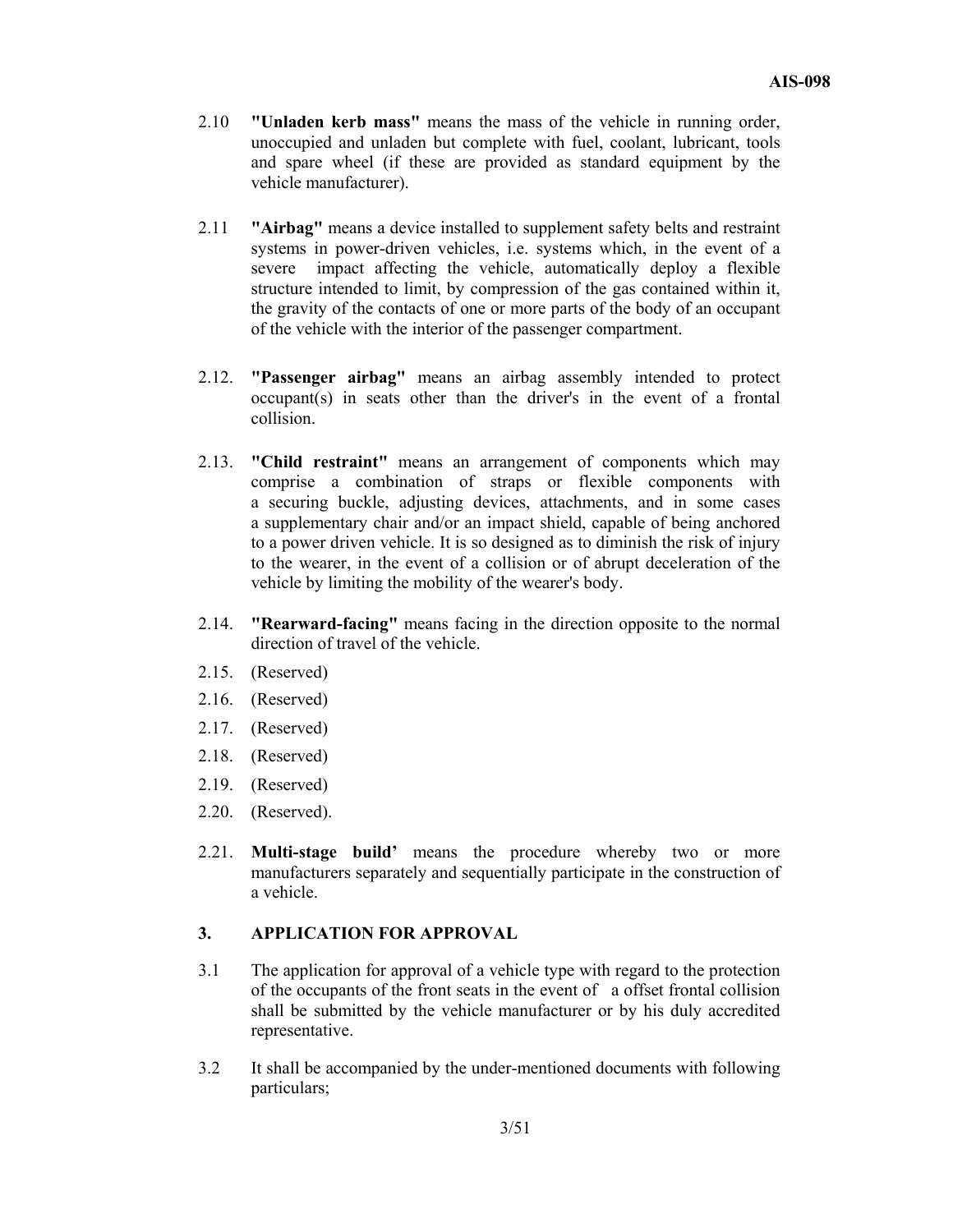- 3.2.1 A detailed description of the vehicle type with respect to its structure, dimensions, lines and constituent materials;
- 3.2.2 Photographs, and/or diagrams and drawings of the vehicle showing the vehicle type in front, side and rear elevation and design details of the forward part of the structure;
- 3.2.3 Particulars of the vehicle's unladen kerb mass;
- 3.2.4 The lines and inside dimensions of the passenger compartment;
- 3.2.5 A description of the interior fittings and protective systems installed in the vehicle.
- 3.3 The applicant for approval shall be entitled to present any data and results of tests carried out which make it possible to establish that compliance with the requirements can be achieved with a sufficient degree of confidence.
- 3.4 A vehicle which is representative of the type to be approved shall be submitted to the testing agency responsible for conducting the approval tests.
- 3.4.1 A vehicle not comprising all the components proper to the type may be accepted for test provided that it can be shown that the absence of the components omitted has no detrimental effect on the results of the test in so far as the requirements of this standard are concerned.
- 3.4.2 It shall be the responsibility of the applicant for approval to show that the application of paragraph 3.4.1 is compatible with compliance with the requirements of this standard.

# **4. APPROVAL**

- 4.1 If the vehicle type submitted for approval pursuant to this standard meets the requirements of this standard, approval of that vehicle type shall be granted.
- 4.1.1 The testing agency appointed shall check whether the required conditions have been satisfied.
- 4.1.2 In case of doubt, account shall be taken, when verifying the conformity of the vehicle to the requirements of this standard, of any data or test results provided by the manufacturer which can be taken into consideration in validating the approval test carried out by the testing agency.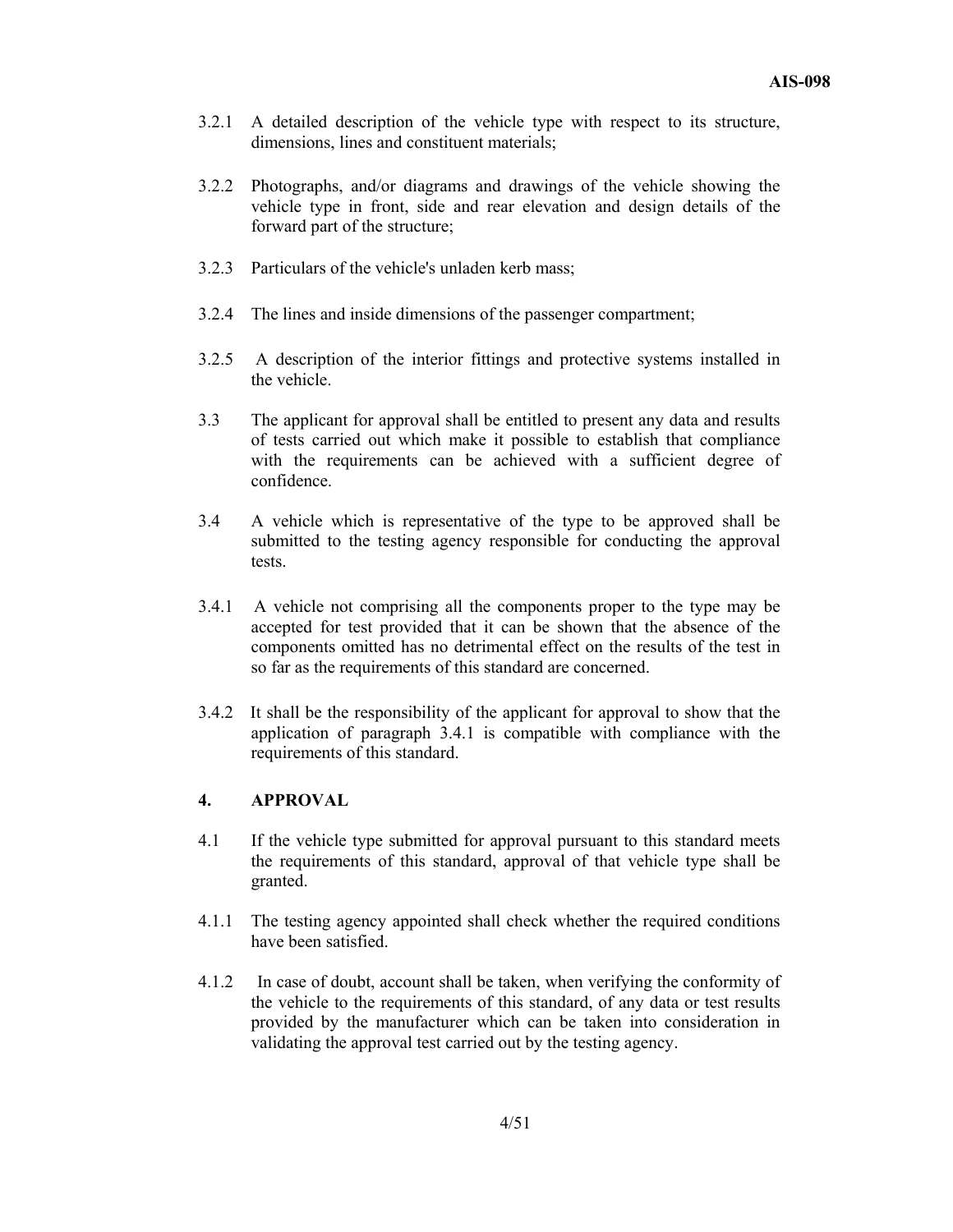#### **5. SPECIFICATIONS**

#### 5.1. **General specifications applicable to all tests**

- 5.1.1. The "H" point for each seat shall be determined in accordance with the procedure described in AIS-097.
- 5.1.2. Vehicle to be tested shall be fitted with seat belts and seats confirming to the relevant notified standards of Central Motor Vehicle Rules, 1989.

#### 5.2. **Specifications**

The test of the vehicle carried out in accordance with the method described in Annex 1 shall be considered satisfactory if all the conditions set out in paragraphs 5.2.1 to 5.2.6 below are all satisfied at the same time.

- 5.2.1 The performance criteria recorded, in accordance with Annex 5, on the dummies in the front outboard seats shall meet the following conditions:
- 5.2.1.1 The head performance criterion (HPC) shall not exceed 1000 and the resultant head acceleration shall not exceed 80 g for more than 3 ms. The latter shall be calculated cumulatively, excluding rebound movement of the head;
- 5.2.1.2 The neck injury criteria (NIC) shall not exceed the values shown in Figures 1 and 2



**Figure 1 Neck Tension Criteria**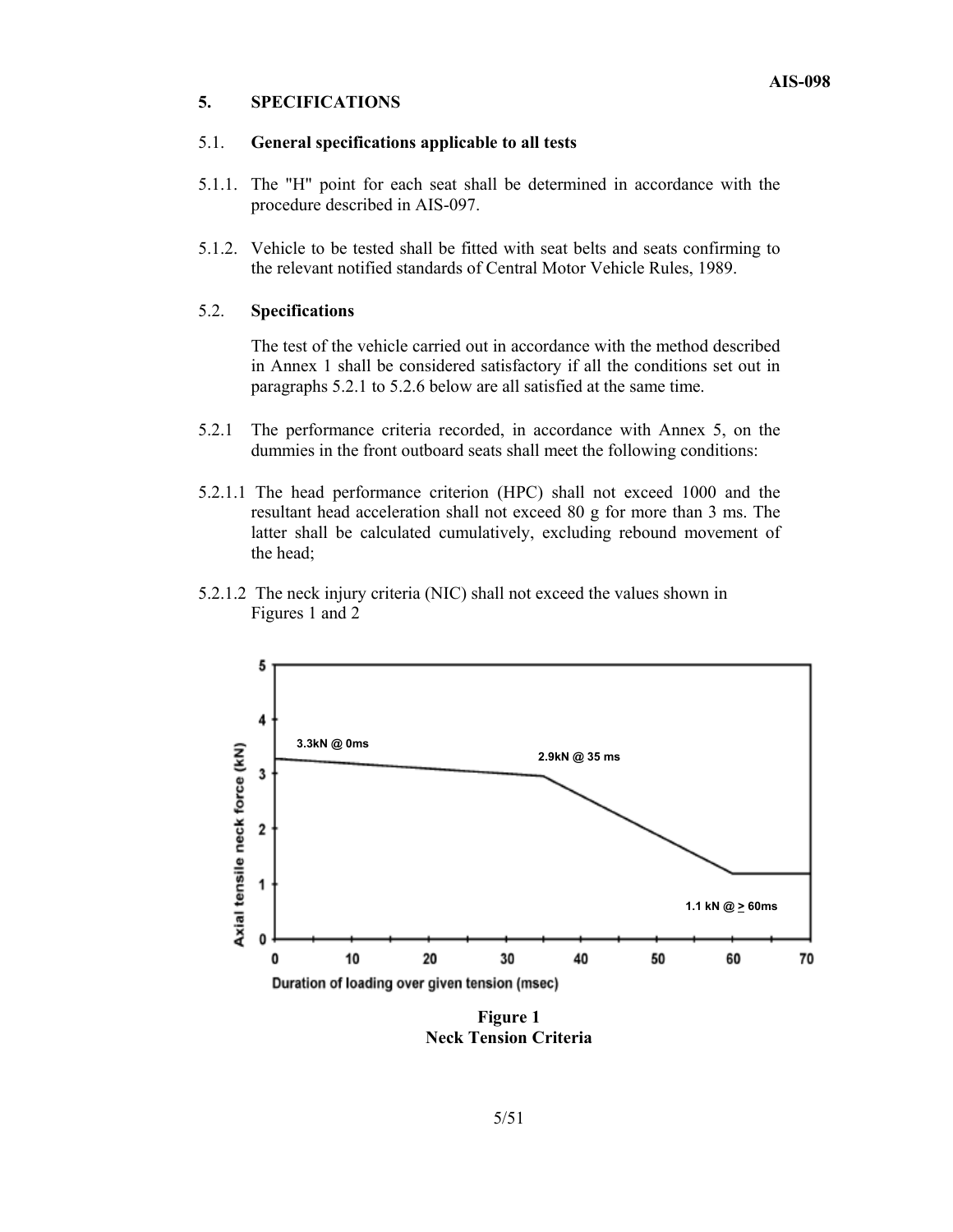

**Figure 2 Neck Shear Criteria** 

- 5.2.1.3 The neck bending moment about the y axis shall not exceed 57 Nm in extension
- 5.2.1.4 The thorax compression criterion (ThCC) shall not exceed 50 mm;
- 5.2.1.5 The viscous criterion (V  $*$  C) for the thorax shall not exceed 1.0 m/s;
- 5.2.1.6 The femur force criterion (FFC) shall not exceed the force-time performance criterion shown in Figure 3;



**Figure 3 Femur Force Criteria** 

6/51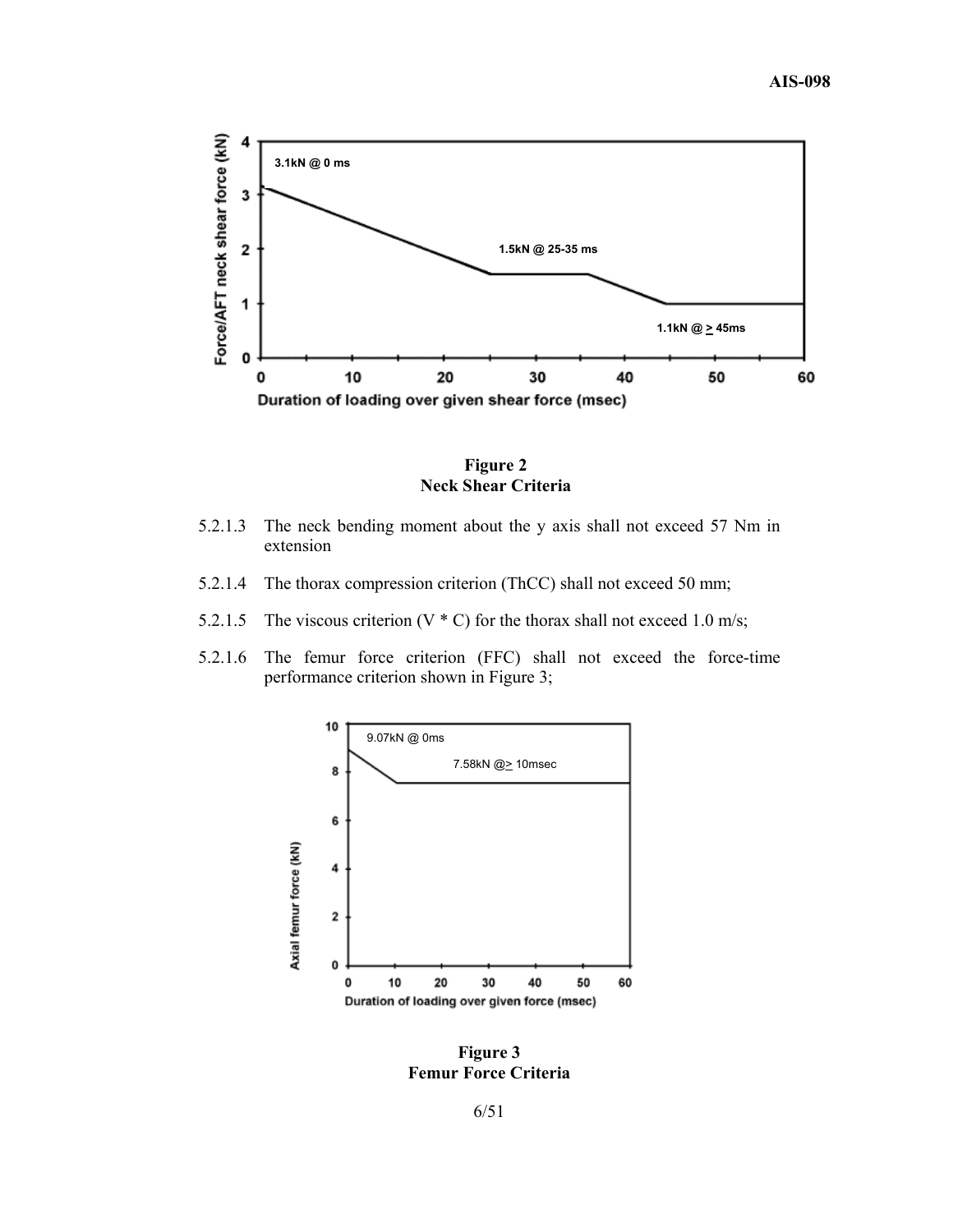- 5.2.1.7 The tibia compression force criterion (TCFC) shall not exceed 8 kN;
- 5.2.1.8 The tibia index (TI), measured at the top and bottom of each tibia, shall not exceed 1.3 at either location;
- 5.2.1.9 The movement of the sliding knee joints shall not exceed 15 mm.
- 5.2.2 Residual steering wheel displacement, measured at the centre of the steering wheel hub, shall not exceed 80 mm in the upward vertical direction and 100 mm in the rearward horizontal direction.
- 5.2.3 During the test no door shall open;
- 5.2.4 During the test no locking of the locking systems of the front doors shall occur; however, vehicle models equipped with automatic door locking systems shall be tested with automatic locking system de-activated.
- 5.2.5 After the impact, it shall be possible, without the use of tools, except for those necessary to support the weight of the dummy:
- 5.2.5.1 To open at least one door, if there is one, per row of seats and, where there is no such door, to move the seats or tilt their backrests as necessary to allow the evacuation of all the occupants; this is, however, only applicable to vehicles having a roof of rigid construction;
- 5.2.5.2 To release the dummies from their restraint system which, if locked, shall be capable of being released by a maximum force of 60 N on the centre of the release control;
- 5.2.5.3 To remove the dummies from the vehicle without adjustment of the seats.
- 5.2.6 In the case of a vehicle propelled by liquid fuel, no more than slight leakage of liquid from the fuel feed installation shall occur on collision;
- 5.2.7 If there is continuous leakage of liquid from the fuel-feed installation after the collision, the rate of leakage shall not exceed 30 g/min; if the liquid from the fuel-feed system mixes with liquids from the other systems and the various liquids cannot easily be separated and identified, all the liquids collected shall be taken into account in evaluating the continuous leakage.

# **6. INSTRUCTIONS FOR USERS OF VEHICLES EQUIPPED WITH AIRBAGS**

6.1 The vehicles shall carry information to the effect that it is equipped with airbags for seats.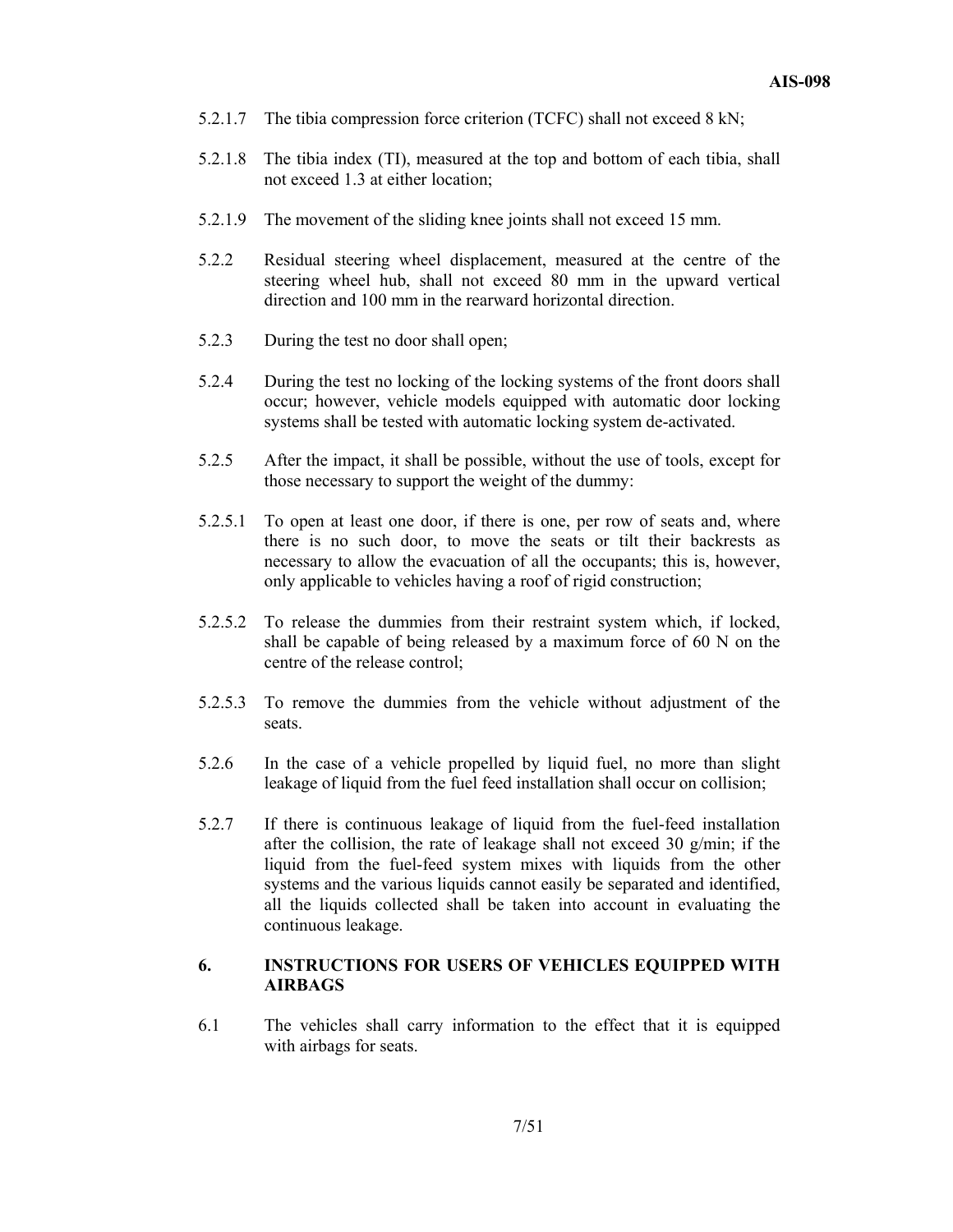- 6.1.1 For a vehicle fitted with an airbag assembly intended to protect the driver, this information shall consist of the inscription "AIRBAG" located in the interior of the circumference of the steering wheel; this inscription shall be durably affixed and easily visible.
- 6.1.2 For a vehicle fitted with a passenger airbag intended to protect occupants other than the driver, this information shall consist of the warning label described in paragraph 6.2 below.
- 6.2 A vehicle fitted with one or more passenger frontal protection airbags shall carry information about the extreme hazard associated with the use of rearward-facing child restraints on seats equipped with airbag assemblies.
- 6.2.1 As a minimum, this information shall consist of a label containing a pictogram and text warning as indicated below. ,



The overall dimensions shall be  $120 \times 60$  mm or the equivalent area, as a minimum.

 The label shown above may be adapted in such a way that the layout differs from the example above; however, the text content shall meet the above prescriptions.

- 6.2.2 At the time of type approval, the text on the label shall be in Hindi or English.
- 6.2.3 In the case of a frontal protection airbag on the front passenger seat, the warning shall be durably affixed to each face of the passenger front sun visor in such a position that at least one warning on the sun visor is visible at all times, irrespective of the position of the sun visor.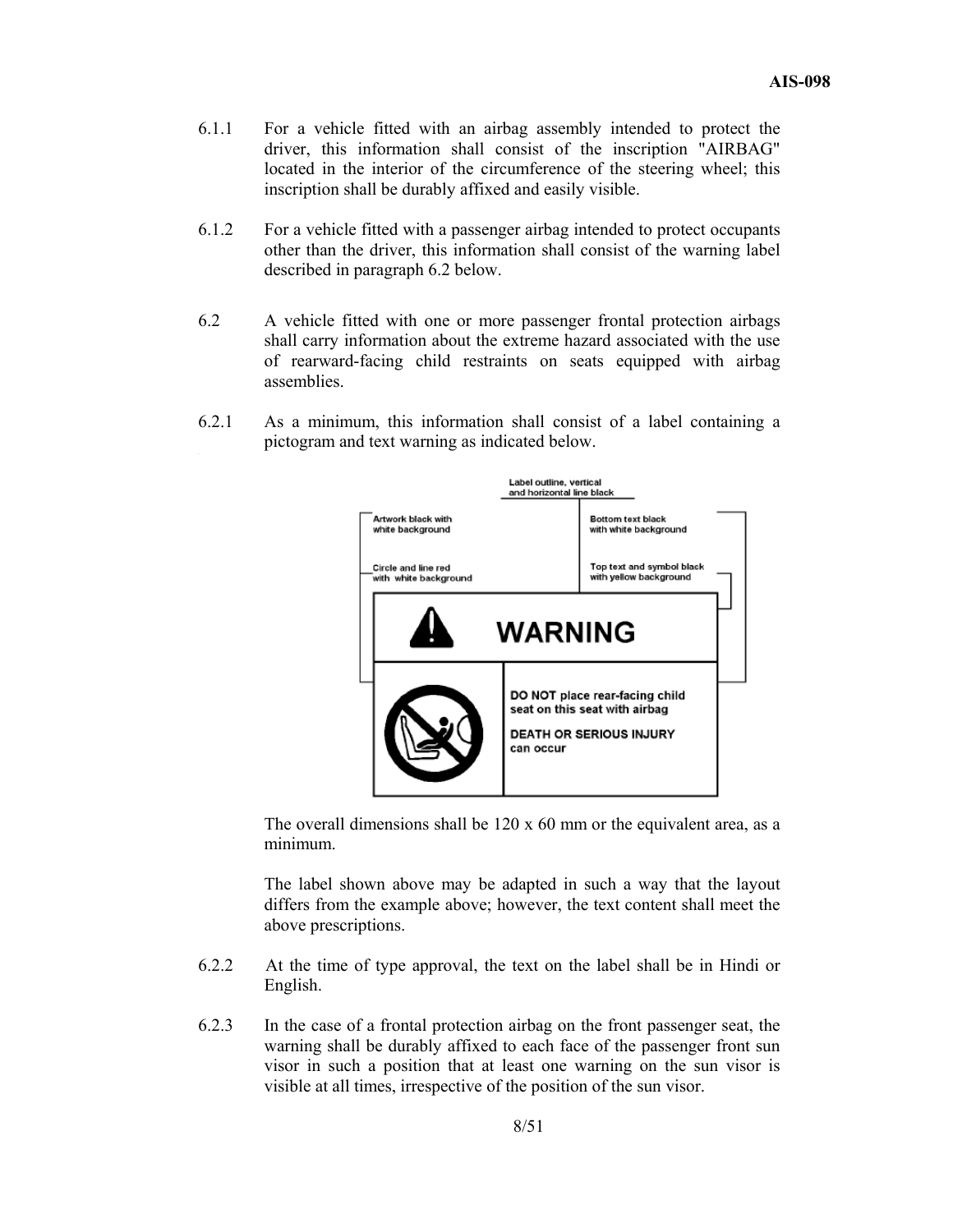Alternatively, one warning shall be on the visible face of the stowed sun visor and a second warning shall be on the roof behind the visor, so, at least one warning is visible at all times. The text size shall allow the label to be easily read by a normal sighted user seated on the seat concerned.

 In the case of a frontal protection airbag for other seats in the vehicle, the warning shall be directly ahead of the relevant seat, and clearly visible at all times to someone installing a rear-facing child restraint on that seat. The text size shall allow the label to be easily read by a normal sighted user seated on the seat concerned.

 This requirement does not apply to those seats equipped with a device which automatically deactivates the frontal protection airbag assembly when any rearward-facing child restraint is installed.

6.2.4 Detailed information, making reference to the warning, shall be contained in the owner's manual of the vehicle; as a minimum the following text in Hindi or English, shall include:

#### **"Do not use a rearward facing child restraint on a seat protected by an airbag in front of it!"**

The text shall be accompanied by an illustration of the warning to be found in the vehicle.

#### **7. CRITERIA FOR EXTENSION OF TYPE APPROVALS**

- 7.1 While examining any modification affecting the structure, number of seats, the interior trims or fitting, or the position of the vehicle controls; or of mechanical parts which might affect the energy absorbing capability of the front of the vehicle, the testing agency may :
- 7.1.1 consider that the modifications made are unlikely to have an appreciable adverse effect and that in any case the vehicle still complies with the requirements. For example, the following may be treated as modifications unlikely to have appreciable adverse effects :
- 7.1.1.1 Any change in the engine compartment layout resulting in increased gaps between parts ahead of the firewall on the driver's side.
- 7.1.1.2 Any change in the seating system, which moves the test seating position of the occupant rearward.
- 7.1.1.3 Decrease in the unladen kerb mass of the vehicle as defined in paragraph 2.10 of this standard.
- 7.1.1.4 Reduction in the fuel tank capacity.
- 7.1.1.5 Increase in the number of propeller shaft components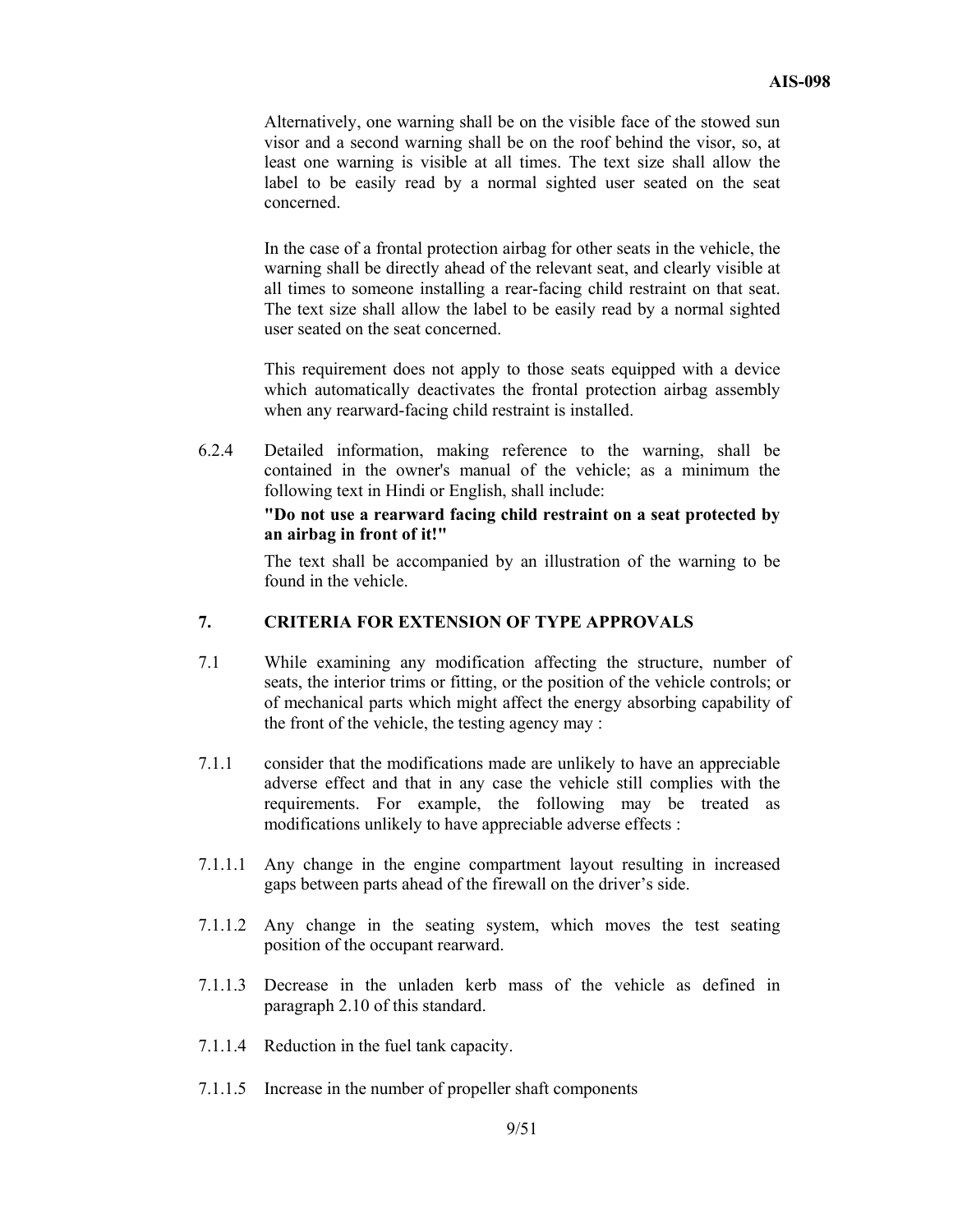- 7.1.1.6 Decrease in strength of the steering wheel when subjected to the head impact test as per AIS-096.
- 7.1.1.7 Decrease in the road wheel disc diameter without change in the material specifications.
- 7.1.1.8 change in the top anchorage position in rearwards or upward directions.
- 7.1.1.9 addition of a rear sunroof to a front sunroof if there is no change in the size, shape  $&$  structure of the approved front sunroof,
- 7.1.1.10 change in the vehicle drivetrain execution from 4X4 to 4X2.

OR

- 7.1.2 require to carry out further tests among those described below according to the nature of the modifications –
- 7.1.2.1 Any modification of the vehicle affecting the general form of the structure of the vehicle (including body type like hatchback /notchback/station wagon and type of drive like RHD/LHD) and/or any increase in mass greater than 8% which, in the judgment of the testing agency, would have a marked adverse influence on the results of the tests necessitates a repetition of the test as described in Annex 1.
- 7.1.2.2 If the modifications concern only interior fittings, and if the increase in the unladen kerb mass of the vehicle, defined in paragraph 2.10 of this standard, is not more than 8% and if the number of front seats initially provided in the vehicle remains the same, the following will need to be carried out, if it has a marked adverse influence on the results on the tests, in the judgment of the testing agency,:
- 7.1.2.2.1 a partial test as defined by the testing agency in relation to the modifications made,
- 7.1.2.2.2 A simplified test, on type approved & proposed configuration, as provided for in Annex 4. and / or
- 7.2 any modification resulting in increase in specified ride height of vehicles by more than 5% shall require a repetition of the test as described in Annex 1.
- 7.3 the following will require a repetition of test as described in Annex 1 or Annex 4 at the choice of the manufacturer. While establishing the compliance with test as per Annex 4, it is necessary to compare the results between type approved configuration & proposed configuration by subjecting both these configurations for the test as per Annex 4.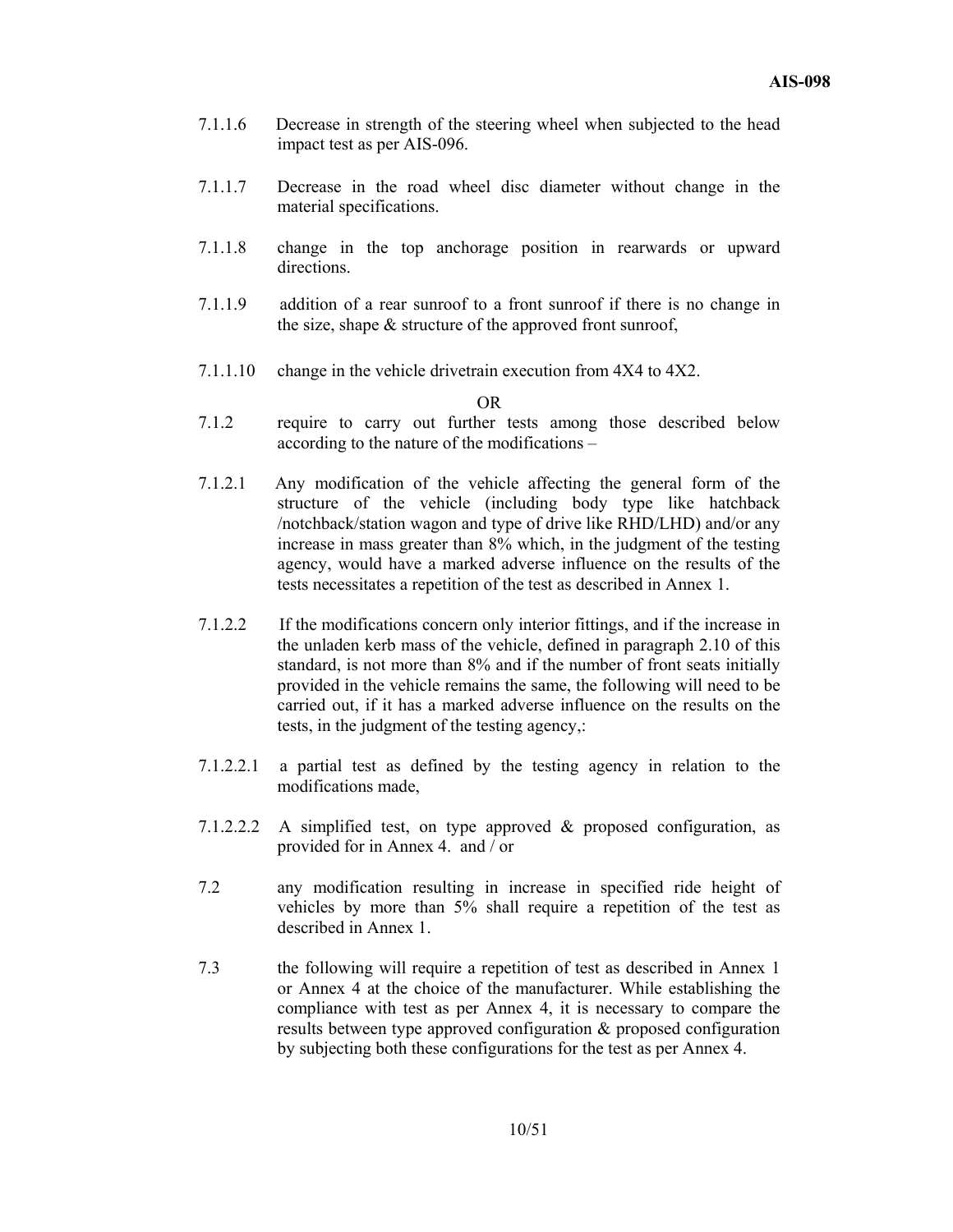- 7.3.1 Any change in the seat structure, which will result in reduced forward excursion of the test dummy during the test.
- 7.3.2 Addition of safety equipments such as airbags or seat belts with pre-tensioner and load limiters.
- 7.4 any other parameter can be considered as criteria for extension of approval if it is mutually agreeable to the testing agency  $\&$  the vehicle manufacturer,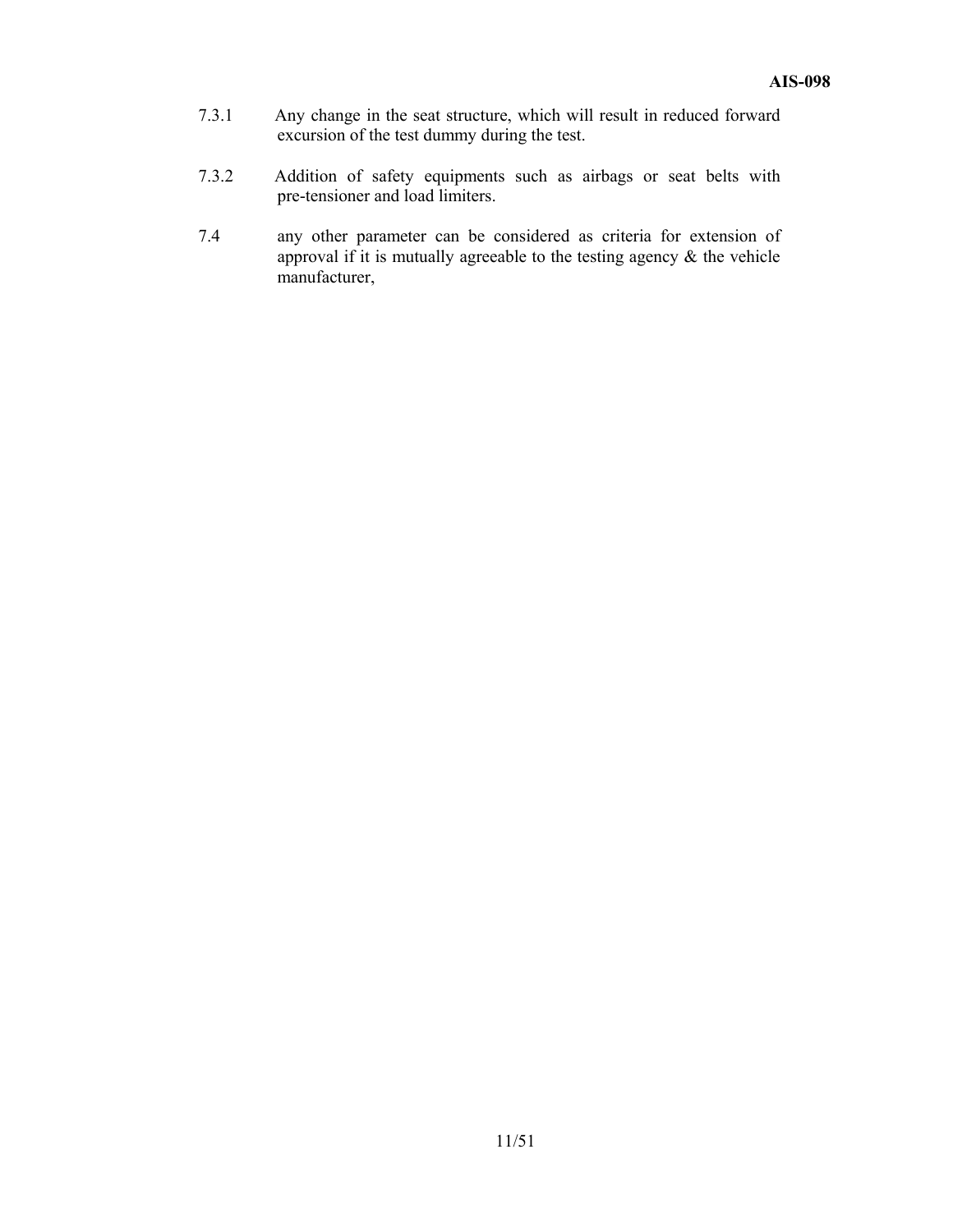#### **ANNEX 1**

#### (See 5.2)

#### **TEST PROCEDURE**

#### 1. **INSTALLATION AND PREPARATION OF THE VEHICLE**

#### 1.1. **Testing Ground**

 The test area shall be large enough to accommodate the run-up track, barrier and technical installations necessary for the test. The last part of the track, for at least 5 m before the barrier, shall be horizontal, flat and smooth.

# 1.2. **Barrier**

 The front face of the barrier consists of a deformable structure as defined in Annex 6 of this standard. The front face of the deformable structure is perpendicular within  $\pm 1^{\circ}$  to the direction of travel of the test vehicle. The barrier is secured to a mass of not less than  $7 \times 10^4$  kg, the front face of which is vertical within  $\pm 1^{\circ}$ . The mass is anchored in the ground or placed on the ground with, if necessary, additional arresting devices to restrict its movement.

# 1.3. **Orientation of the Barrier**

 The orientation of the barrier is such that the first contact of the vehicle with the barrier is on the steering-column side. Where there is a choice between carrying out the test with a right-hand or left-hand drive vehicle, the test shall be carried out with the less favorable hand of drive as determined by the testing agency responsible for the tests.

1.3.1. Alignment of the Vehicle to the Barrier

The vehicle shall overlap the barrier face by  $40\% \pm 20$  mm.

#### 1.4. **State of Vehicle**

1.4.1. General Specification

 The test vehicle shall be representative of the series production, shall include all the equipment normally fitted and shall be in normal running order. Some components may be replaced by equivalent masses where this substitution clearly has no noticeable effect on the results measured under paragraph 6.

- 1.4.2. Mass of Vehicle
- 1.4.2.1 For the test, the mass of the vehicle submitted shall be the unladen kerb mass;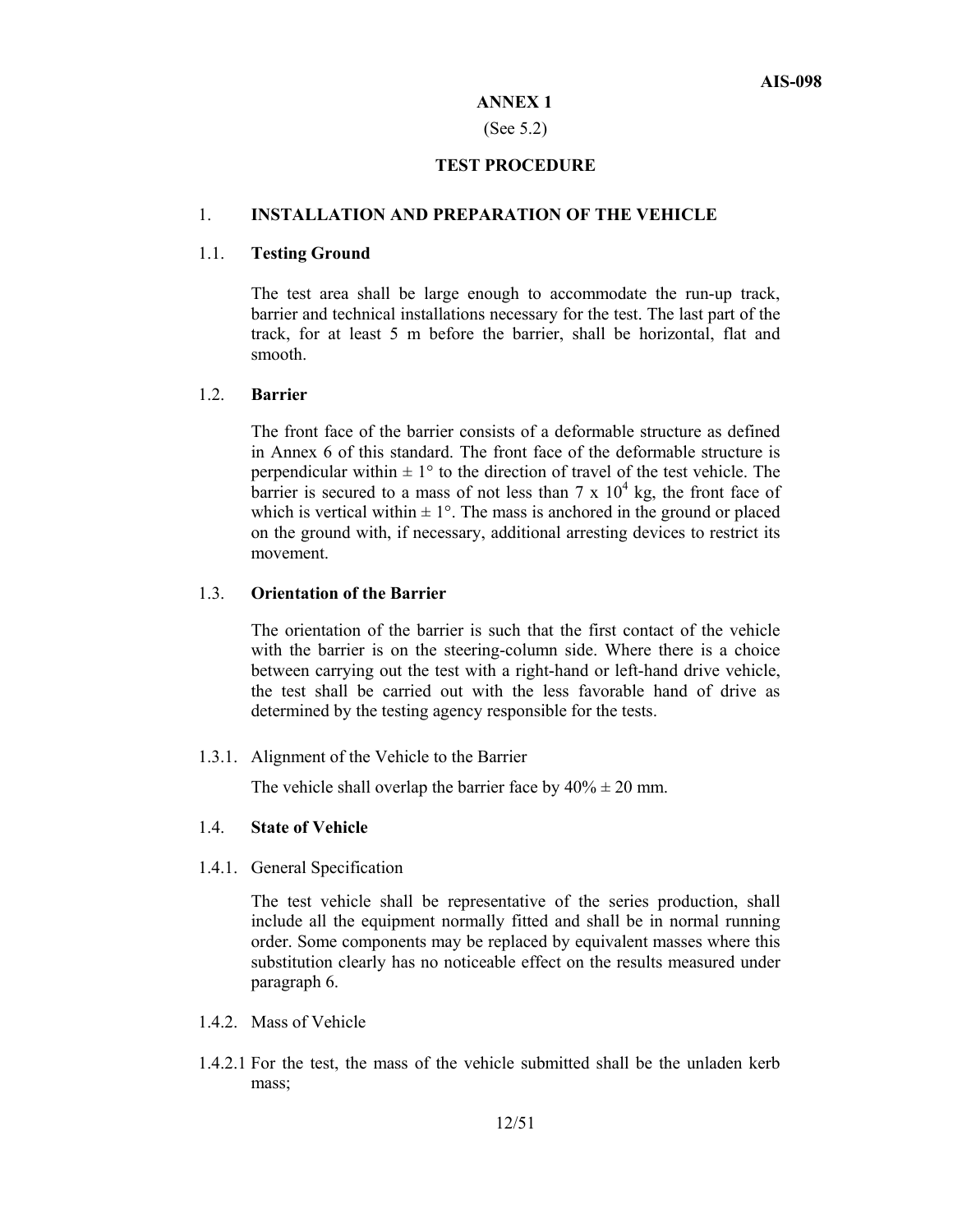- 1.4.2.2 The fuel tank shall be filled with water to mass equal to 90% of the mass of a full as specified by the manufacturer with a tolerance of  $\pm$  1%.
- 1.4.2.3 All the other systems (brake, cooling, etc) may be empty; in this case the mass of the liquids shall be carefully compensated.
- 1.4.2.4 If the mass of the measuring apparatus on board the vehicle exceeds the 25 kg allowed, it may be compensated by reductions which have no noticeable effect on the results measured under paragraph 6 below;
- 1.4.2.5 The mass of the measuring apparatus shall not change each axle reference load by more than 5%, each variation not exceeding 20 kg.
- 1.4.2.6 The mass of the vehicle resulting from the provisions of paragraph 1.4.2.1 above shall be indicated in the report.
- 1.4.3. Passenger Compartment Adjustments
- 1.4.3.1. Position of steering wheel

 The steering wheel, if adjustable, shall be placed in the normal position indicated by the manufacturer or, failing that, midway between the limits of its range(s) of adjustment. At the end of propelled travel, the steering wheel shall be left free, with its spokes in the position, which according to the manufacturer corresponds to straight-ahead travel of the vehicle.

1.4.3.2. Glazing

 The movable glazing of the vehicle shall be in the closed position. For test measurement purposes and in agreement with the manufacturer, it may be lowered, provided that the position of the operating handle corresponds to the closed position.

1.4.3.3. Gear-change lever

The gear-change lever shall be in the neutral position.

1.4.3.4. Pedals

 The pedals shall be in their normal position of rest. If adjustable, they shall be set in their mid position unless another position is specified by the manufacturer.

1.4.3.5. Doors

 The doors shall be closed but not locked. Vehicle models equipped with Automatic door locking systems shall be tested with Automatic locking system de-activated.

1.4.3.6. Opening roof

 If an opening or removable roof is fitted, it shall be in place and in the closed position. For test measurement purposes and in agreement with the manufacturer, it may be open.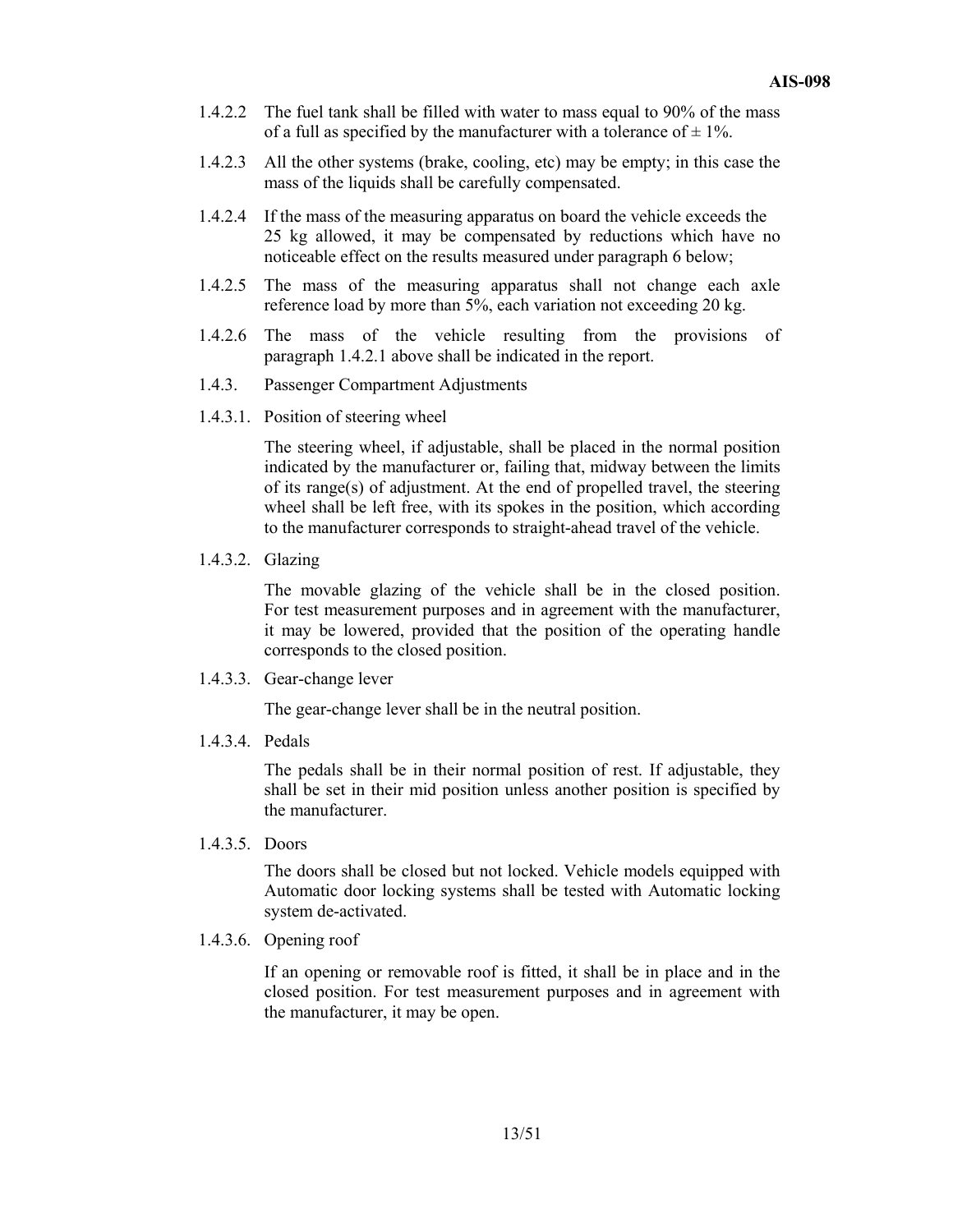1.4.3.7. Sun-visor

The sun-visors shall be in the stowed position.

1.4.3.8. Rear-view mirror

The interior rear-view mirror shall be in the normal position of use.

1.4.3.9. Arm-rests

Arm-rests at the front and rear, if movable, shall be in the lowered position, unless this is prevented by the position of the dummies in the vehicles.

1.4.3.10. Head restraints

Head restraints adjustable for height shall be in their uppermost position.

- 1.4.3.11. Seats
- 1.4.3.11.1. Position of front seats

Seats adjustable longitudinally shall be placed so that their "H" point, determined in accordance with the procedure set out in AIS097 is in the middle position of travel or in the nearest locking position thereto, and at the height position defined by the manufacturer (if independently adjustable for height). In the case of a bench seat, the reference shall be to the "H" point of the driver's place.

1.4.3.11.2. Position of the front seat-backs

If adjustable, the seat-backs shall be adjusted so that the resulting inclination of the torso of the dummy is as close as possible to that recommended by the manufacturer for normal use or, in the absence of any particular recommendation by the manufacturer, to 25° towards the rear from the vertical.

1.4.3.11.3. Rear seats

If adjustable, the rear seats or rear bench seats shall be placed in the rearmost position.

# 2. **DUMMIES**

# 2.1. **Front Seats**

2.1.1 A dummy complying with the requirements of Hybrid III<sup>(1)</sup> as specified in FMVSS (49CFR) Part 572, Sub part E and fitted with a 45° ankle and meeting the specifications for its adjustment shall be installed in each of the front outboard seats in accordance with the conditions set out in Annex 5.

**-----------------------------------------------------------------------------------------------------------------------------------------------------------** 

<sup>(1)</sup> The technical specifications and detailed drawings of Hybrid III, corresponding to the principal dimensions of a 50<sup>th</sup> percentile male of the United states of America, and the specifications for its adjustment for this test are deposited with the Secretary- General of the United Nations and may be consulted on request at the secretariat of the Economic Commission for Europe, Palais des Nations, Geneva, Switzerland.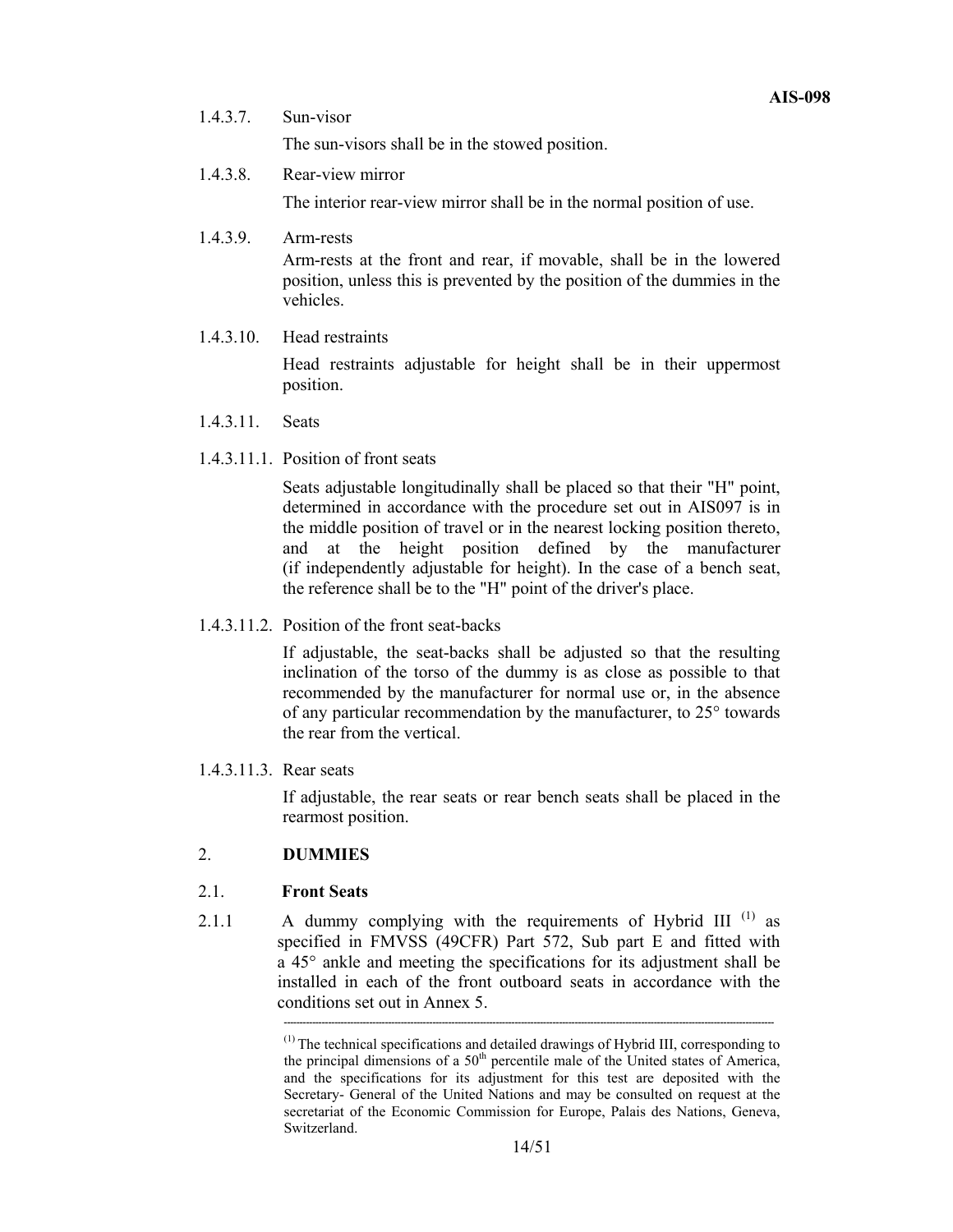**AIS-098** 

 The ankle of the dummy shall be certified in accordance with the procedures in Annex 7

- 2.1.1.1. However at the choice of the vehicle manufacturer, the lower foot calibration test can be demonstrated either in without shoe condition (paragraph 2 of Annex 7) or in with shoe condition (paragraph 3 of Annex 7).
- 2.1.2 The car will be tested with restraint systems, as provided by the manufacturer.

# 3. **PROPULSION AND COURSE OF VEHICLE**

- 3.1. The vehicle shall be propelled either by its own engine or by any other propelling device.
- 3.2. At the moment of impact the vehicle shall no longer be subject to the action of any additional steering or propelling device;
- 3.3. The course of the vehicle shall be such that it satisfies the requirements of paragraphs 1.2 and 1.3.1.

#### 4. **TEST SPEED**

Vehicle speed at the moment of impact shall be 56 -0/+1 km/h. However, if the test was performed at a higher impact speed and the vehicle met the requirements, the test shall be considered satisfactory.

#### 5. **MEASUREMENTS TO BE MADE ON DUMMY IN FRONT SEATS**

- 5.1. All the measurements necessary for the verification of the performance criteria shall be made with measurement systems corresponding to the specifications of Annex 5.
- 5.2. The different parameters shall be recorded through independent data channels of the following CFC (Channel Frequency Class):
- 5.2.1. Measurements in the Head of the Dummy

 The acceleration (a) referring to the centre of gravity is calculated from the triaxial components of the acceleration measured with a CFC of 1000.

- 5.2.2. Measurements in the Neck of the Dummy
- 5.2.2.1. The axial tensile force and the fore/aft shear force at the neck/head interface are measured with a CFC of 1000.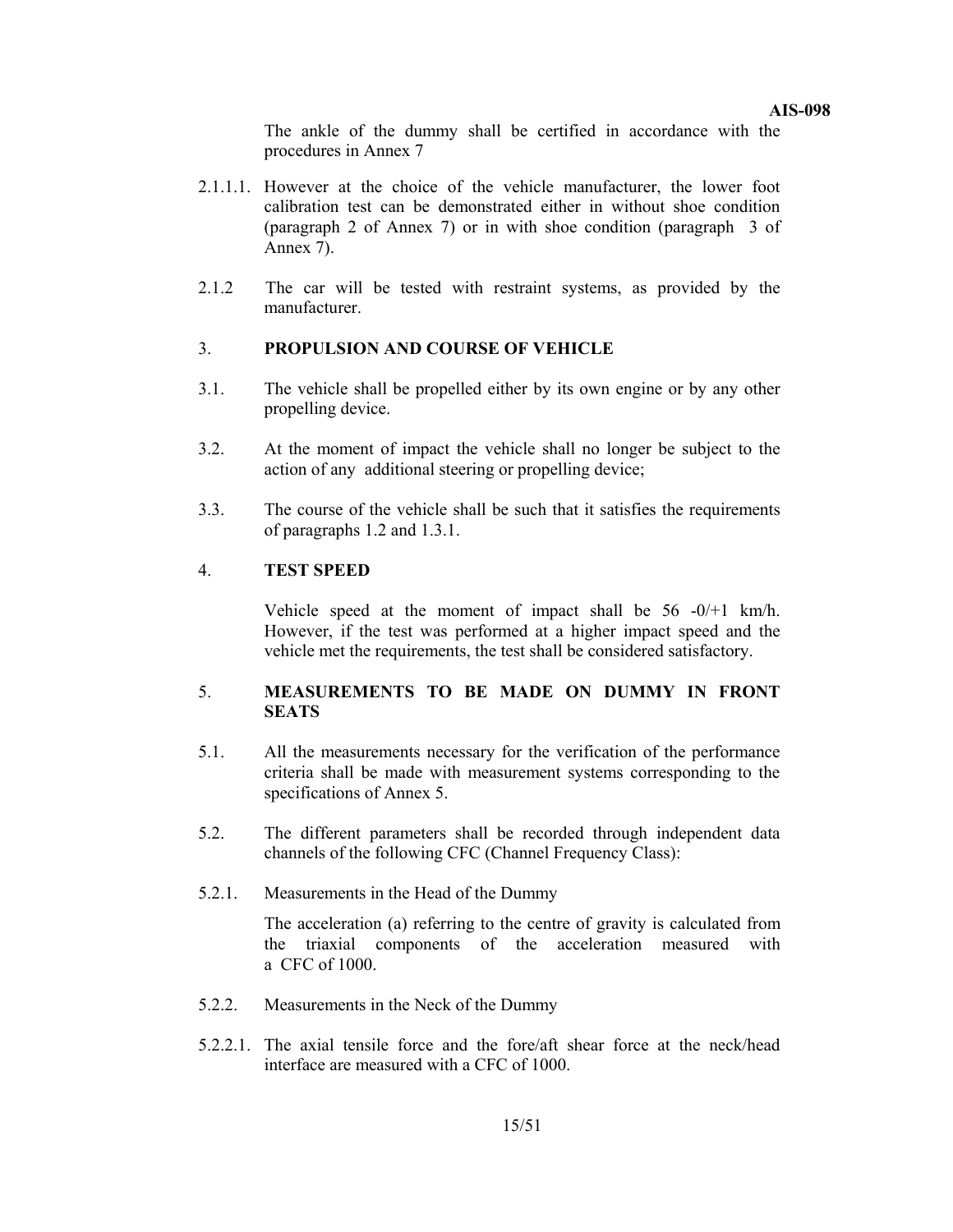- 5.2.2.2. The bending moment about a lateral axis at the neck/head interface are measured with a CFC of 600.
- 5.2.3. Measurements in the Thorax of the Dummy

The chest deflection between the sternum and the spine is measured with a CFC of 180.

- 5.2.4. Measurements in the Femur and Tibia of the Dummy
- 5.2.4.1. The axial compressive force and the bending moments are measured with a CFC of 600.
- 5.2.4.2. The displacement of the tibia with respect to the femur is measured at the knee sliding joint with a CFC of 180.

#### 6. **MEASUREMENTS TO BE MADE ON THE VEHICLE**

- 6.1. To enable the simplified test described in Annex 4 to be carried out, the deceleration time history of the structure shall be determined on the basis of the value of the longitudinal accelerometers at the base of the "B" pillar on the struck side of the vehicle with a CFC of 180 by means of data channels corresponding to the requirements set out in Annex 5;
- 6.2. The speed time history which will be used in the test procedure described in Annex 4 shall be obtained from the longitudinal accelerometer at the "B" pillar on the struck side.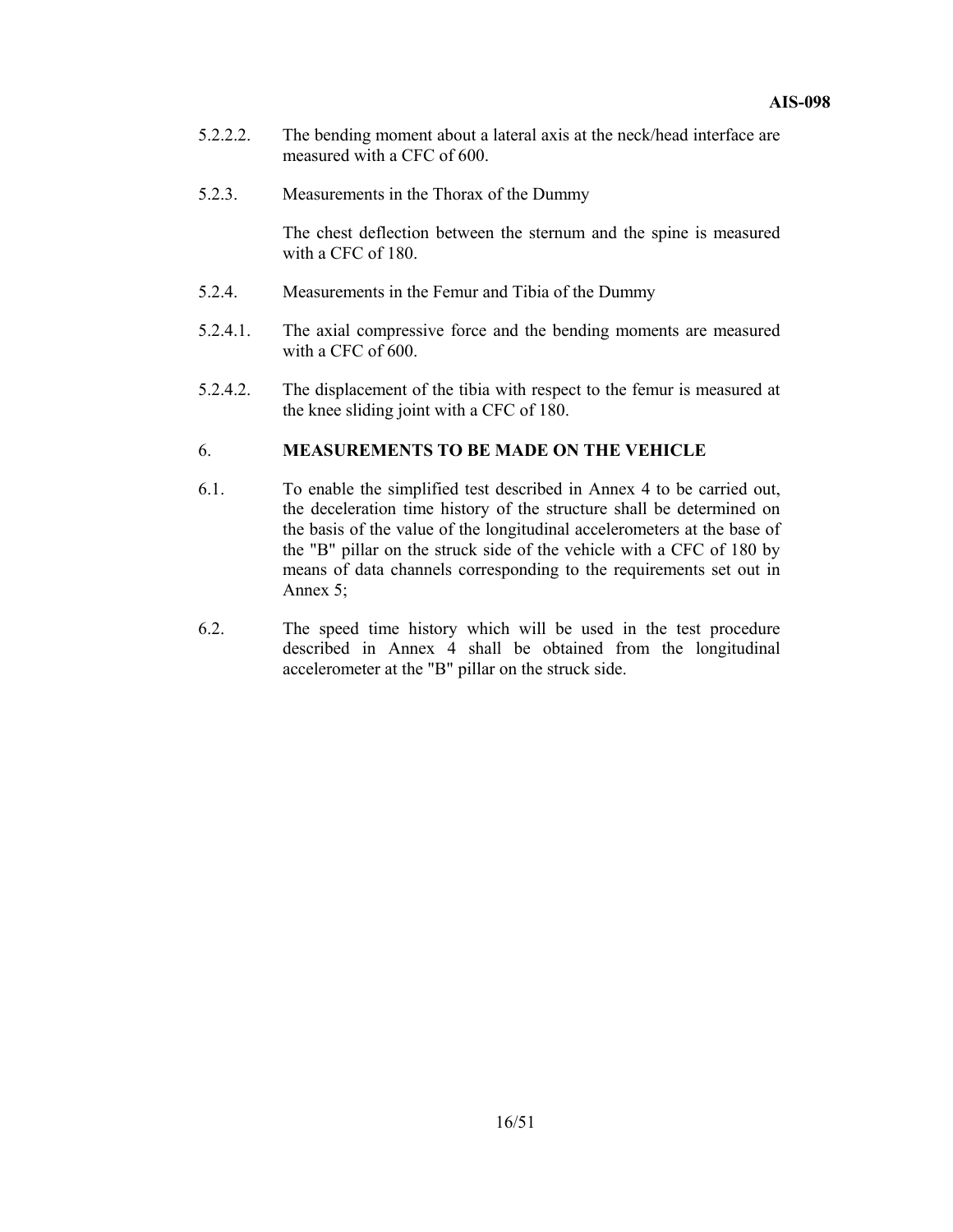#### **ANNEX 2**

# **DETERMINATION OF PERFORMANCE CRITERIA**

#### **1. HEAD PERFORMANCE CRITERION (HPC**)

- 1.1. This criterion is considered to be satisfied when, during the test, there is no contact between the head and any vehicle component.
- 1.2. If that is not the case, a calculation of the value of HPC is made, on the basis of the acceleration (a), measured according to paragraph 5.2.1. of Annex 1, by the following expression:

$$
HPC = (t_2 - t_1) \underbrace{1 \atop t_2 - t_1} \left( \underbrace{1 \atop t_1 \int_1^{t_2} a dt \right)^{2.5}
$$

in which:

- 1.2.1. The term 'a' is the resultant acceleration measured according to paragraph 5.2.1. of Annex 1 and is measured in units of gravity, g (1 g = 9.81 m/s<sup>2</sup>);
- 1.2.2. If the beginning of the head contact can be determined satisfactorily,  $t_1$  and  $t_2$  are the two time instants, expressed in seconds, defining an interval between the beginning of the head contact and the end of the recording for which the value of HPC is maximum;
- 1.2.3. If the beginning of the head contact cannot be determined,  $t_1$  and  $t_2$  are the two time instants, expressed in seconds, defining a time interval between the beginning and the end of the recording for which the value of HPC is maximum.
- 1.2.4. Values of HPC for which the time interval  $(t_1$  and  $t_2$ ) is greater than 36 ms are ignored for the purposes of calculating the maximum value.
- 1.3. The value of the resultant head acceleration during forward impact which is exceeded for 3 ms cumulatively is calculated from the resultant head acceleration measured according to paragraph 5.2.1 of Annex 1.

#### **2. NECK INJURY CRITERIA (NIC)**

- 2.1. These criteria are determined by the compressive axial force, the axial tensile force and the fore/aft shear forces at the head/neck interface, expressed in kN and measured according to paragraph 5.2.2 of Annex 1 and by the duration of these forces expressed in ms.
- 2.2. The neck bending moment criterion is determined by the bending moment, expressed in Nm, about a lateral axis at the head/neck interface and measured according to paragraph 5.2.2 of Annex 1.
- 2.3. The neck flexion bending moment, expressed in Nm, shall be recorded.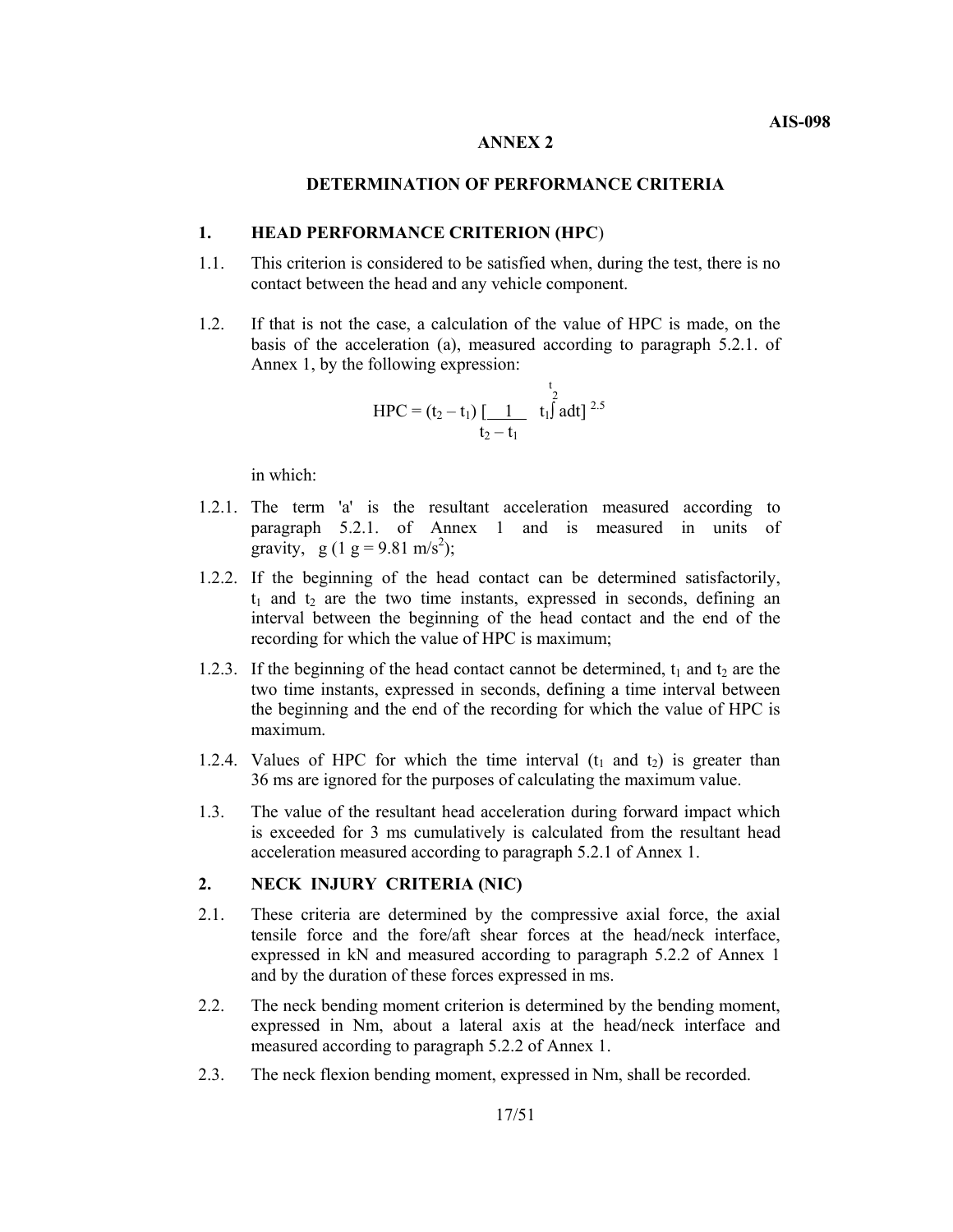#### **3. THORAX COMPRESSION CRITERION (ThCC) AND VISCOUS CRITERION (V \* C)**

- 3.1. The thorax compression criterion is determined by the absolute value of the thorax deformation, expressed in mm and measured according to paragraph 5.2.3 of Annex 1.
- 3.2. The viscous criterion  $(V * C)$  is calculated as the instantaneous product of the compression and the rate of deflection of the sternum, measured according to paragraph 6 and also paragraph 5.2.3 of Annex 1.

# **4. FEMUR FORCE CRITERION (FFC)**

4.1. This criterion is determined by the compression load expressed in kN, transmitted axially on each femur of the dummy and measured according to paragraph 5.2.4 of Annex 1 and by the duration of the compressive load expressed in ms.

# **5. TIBIA COMPRESSIVE FORCE CRITERION (TCFC) AND TIBIA INDEX (TI)**

- 5.1. The tibia compressive force criterion is determined by the compressive load (Fz) expressed in kN, transmitted axially on each tibia of the dummy and measured according to paragraph 5.2.4 of Annex 1.
- 5.2. The tibia index is calculated on the basis of the bending moments (Mx and My) measured according to paragraph 5.1. by the following expression:

$$
TI = \left| M_R / (M_C)_R \right| + \left| F_Z / (F_C)_Z \right|
$$

where:

| $M_{X}$   | $=$ bending moment about the x axis                                   |
|-----------|-----------------------------------------------------------------------|
| $M_{Y}$   | $=$ bending moment about the y axis                                   |
| $(M_C)$ R | = critical bending moment and shall be taken to be 225 Nm             |
| $F_{Z}$   | $=$ compressive axial force in the z direction                        |
|           | $(FC)$ z = critical compressive force in the z direction and shall be |
|           | taken to be 35.9 kN and                                               |

$$
M_R = \sqrt{(M_X)^2 + (M_Y)^2}
$$

 The tibia index is calculated for the top and the bottom of each tibia; however,  $F<sub>Z</sub>$  may be measured at either location. The value obtained is used for the top and bottom TI calculations. Moments  $M_X$  and  $M_Y$  are both measured separately at both locations.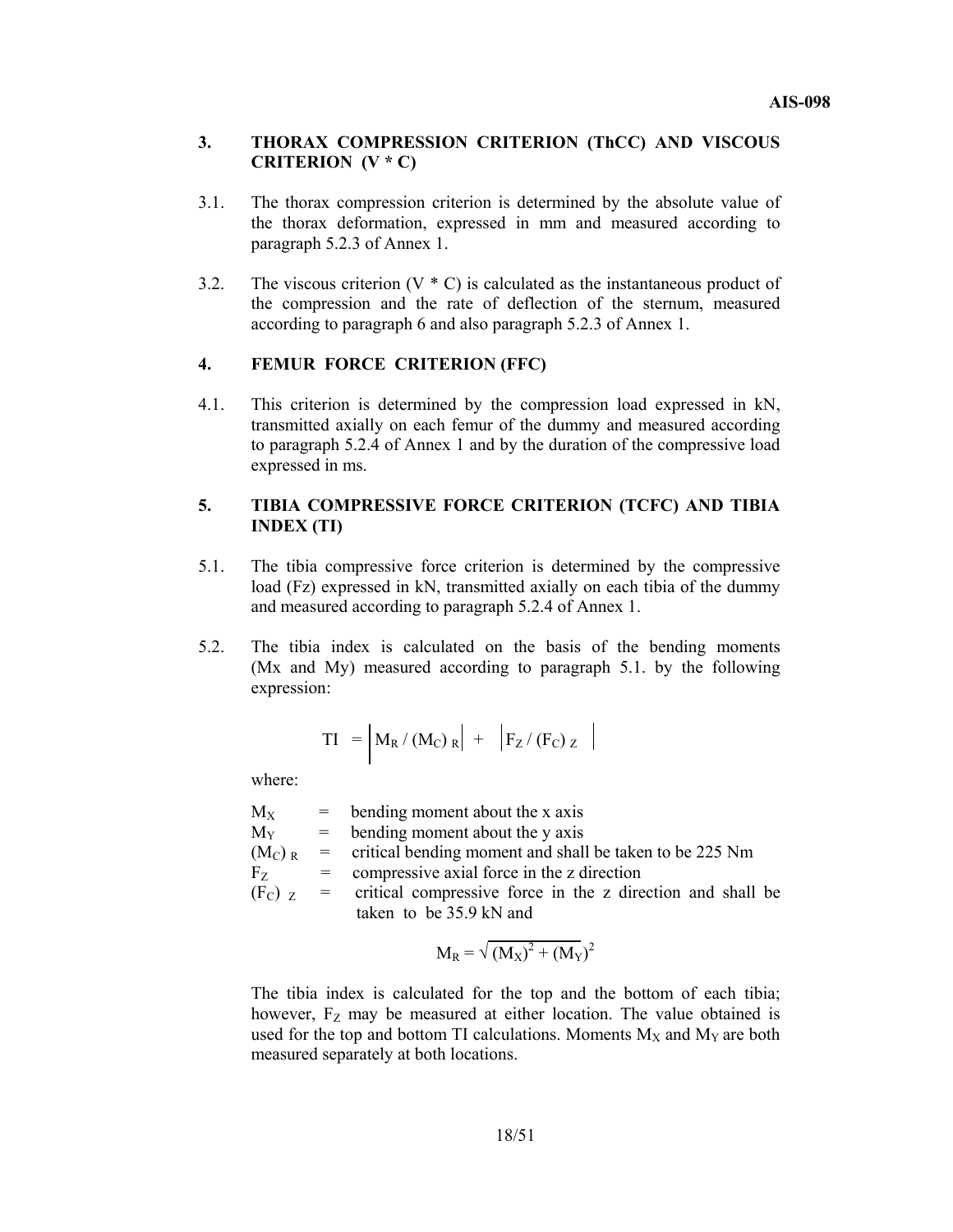#### **6. PROCEDURE FOR CALCULATING THE VISCOUS CRITERIA (V \* C) FOR HYBRID III DUMMY**

- 6.1. The viscous criterion is calculated as the instantaneous product of the compression and the rate of deflection of the sternum. Both are derived from the measurement of sternum deflection.
- 6.2. The sternum deflection response is filtered once at CFC 180. The compression at time t is calculated from this filtered signal as:

$$
C_{(t)} = \frac{D_{(t)}}{0.229}
$$

 The sternum deflection velocity at time t is calculated from the filtered deflection as:

$$
V_{(t)} = \frac{8 (D_{(t+1)} - D_{(t-1)}) - (D_{(t+2)} - D_{(t-2)})}{12 \partial t}
$$

where  $D_{(t)}$  is the deflection at time t in metres and ∂t is the time interval in seconds between the measurements of deflection. The maximum value of ∂t shall be 1.25 x  $10^{-4}$  seconds. This calculation procedure is shown diagrammatically below:

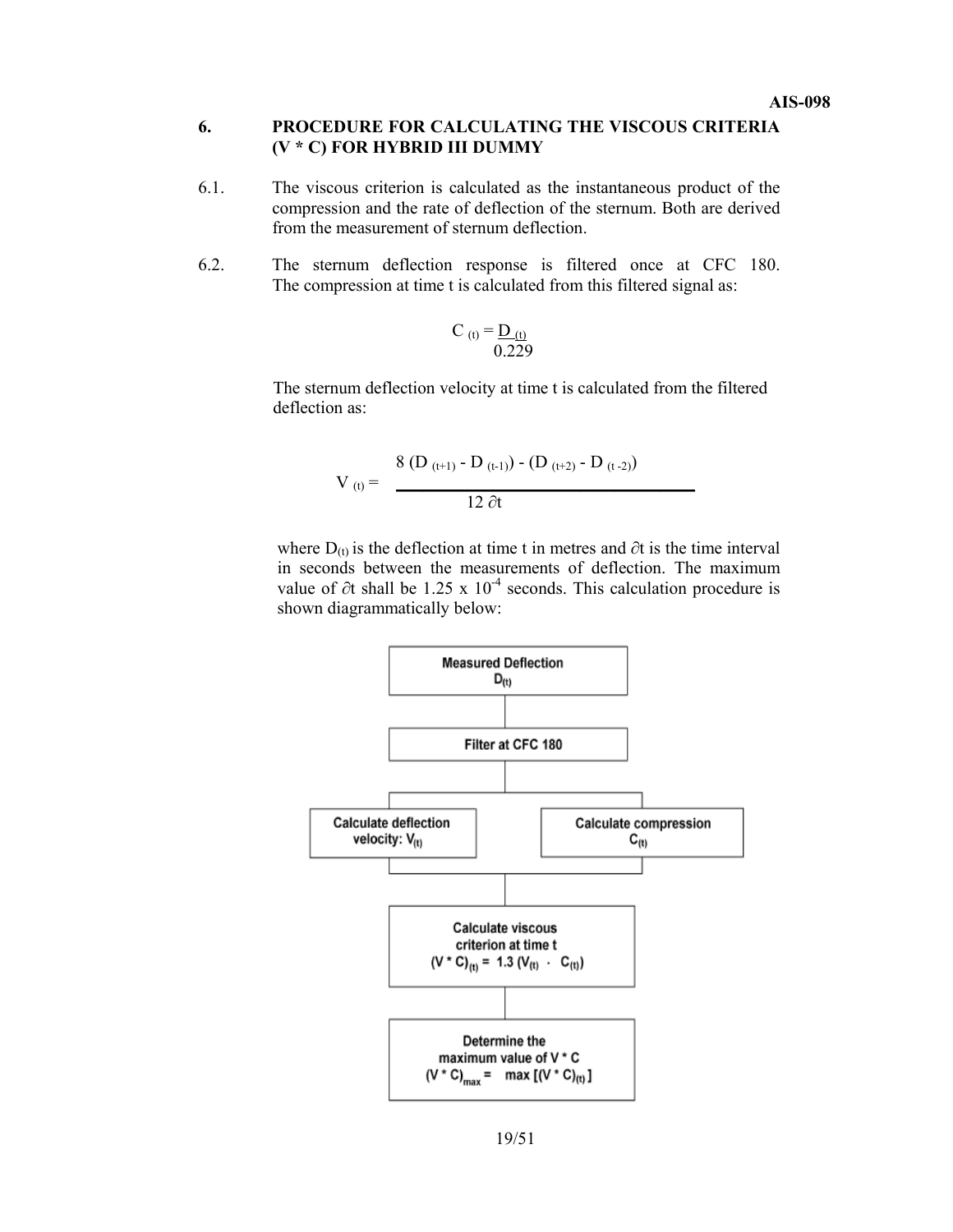#### **ANNEX 3**

#### (See Annex 7- 3.2)

# **ARRANGEMENT AND INSTALLATION OF DUMMIES AND ADJUSTMENT OF RESTRAINT SYSTEMS**

#### **1. ARRANGEMENT OF DUMMIES**

#### 1.1. **Separate Seats**

The plane of symmetry of the dummy shall coincide with the vertical median plane of the seat.

## 1.2. **Front Bench Seat**

1.2.1. Driver

The plane of symmetry of the dummy shall lie in the vertical plane passing through the steering wheel centre and parallel to the longitudinal median plane of the vehicle. If the seating position is determined by the shape of the bench, such seat shall be regarded as a separate seat.

#### 1.2.2. Outer Passenger

The plane of symmetry of the dummy shall be symmetrical with that of the driver dummy relative to the longitudinal median plane of the vehicle. If the seating position is determined by the shape of the bench, such seat shall be regarded as a separate seat.

# 1.3. **Bench Seat for Front Passengers** (not including driver)

The planes of symmetry of the dummy shall coincide with the median planes of the seating positions defined by the manufacturer.

# **2. INSTALLATION OF DUMMIES**

#### 2.1. **Head**

The transverse instrumentation platform of the head shall be horizontal within 2.5°. To level the head of the test dummy in vehicles with upright seats with non-adjustable backs, the following sequences shall be followed. First adjust the position of the "H" point within the limits set forth in paragraph 2.4.3.1 below to level the transverse instrumentation platform of the head of the test dummy. If the transverse instrumentation platform of the head is still not level, then adjust the pelvic angle of the test dummy within the limits provided in paragraph 2.4.3.2 below. If the transverse instrumentation platform of the head is still not level, then adjust the neck bracket of the test dummy the minimum amount necessary to ensure that the transverse instrumentation platform of the head is horizontal within 2.5°.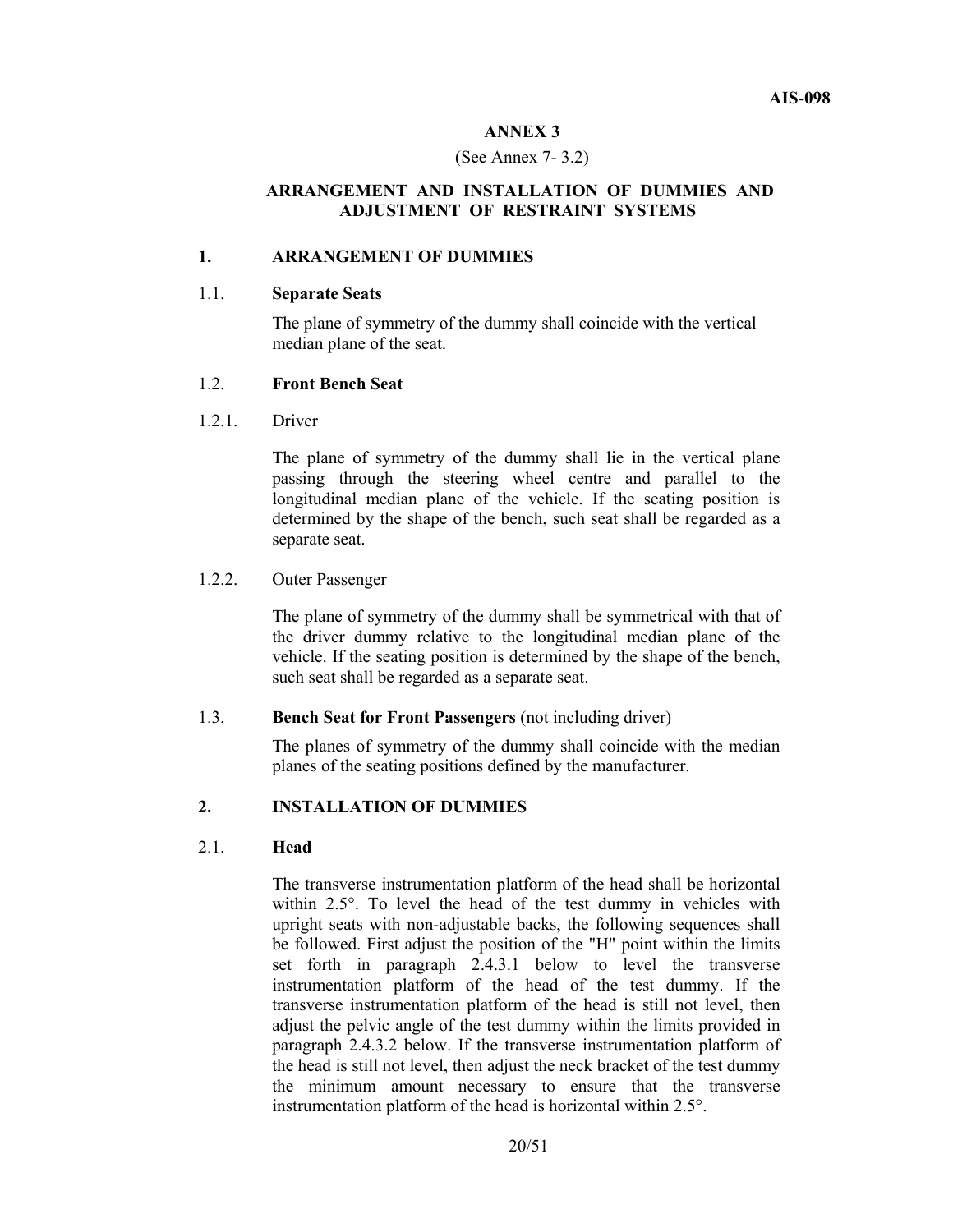# 2.2. **Arms**

- 2.2.1. The driver's upper arms shall be adjacent to the torso with the centerlines as close to a vertical plane as possible.
- 2.2.2. The passenger's upper arms shall be in contact with the seat back and the sides of the torso.

# 2.3. **Hands**

- 2.3.1. The palms of the driver test dummy shall be in contact with the outer part of the steering wheel rim at the rim's horizontal centreline. The thumbs shall be over the steering wheel rim and shall be lightly taped to the steering wheel rim so that if the hand of the test dummy is pushed upward by a force of not less than 9 N and not more than 22 N, the tape shall release the hand from the steering wheel rim.
- 2.3.2. The palms of the passenger test dummy shall be in contact with outside of thigh. The little finger shall be in contact with the seat cushion.

# 2.4. **Torso**

- 2.4.1. In vehicles equipped with bench seats, the upper torso of the driver and passenger test dummies shall rest against the seat back. The midsagittal plane of the driver dummy shall be vertical and parallel to the vehicle's longitudinal centreline, and pass through the centre of the steering wheel rim. The midsagittal plane of the passenger dummy shall be vertical and parallel to the vehicle's longitudinal centreline and the same distance from the vehicle's longitudinal centreline as the midsagittal plane of the driver dummy.
- 2.4.2. In vehicles equipped with individual seat(s), the upper torso of the driver and passenger test dummies shall rest against the seat back. The midsagittal plane of the driver and the passenger dummy shall be vertical and shall coincide with the longitudinal centreline of the individual seat.
- 2.4.3 Lower Torso

# 2.4.3.1. "H" point

The "H" point of the driver and passenger test dummies shall coincide within 13 mm in the vertical dimension and 13 mm in the horizontal dimension, with a point 6 mm below the position of the "H" point determined using the procedure described in AIS 097 except that the length of the lower leg and thigh segments of the "H" point machine shall be adjusted to 414 and 401 mm, instead of 432 and 417 mm respectively.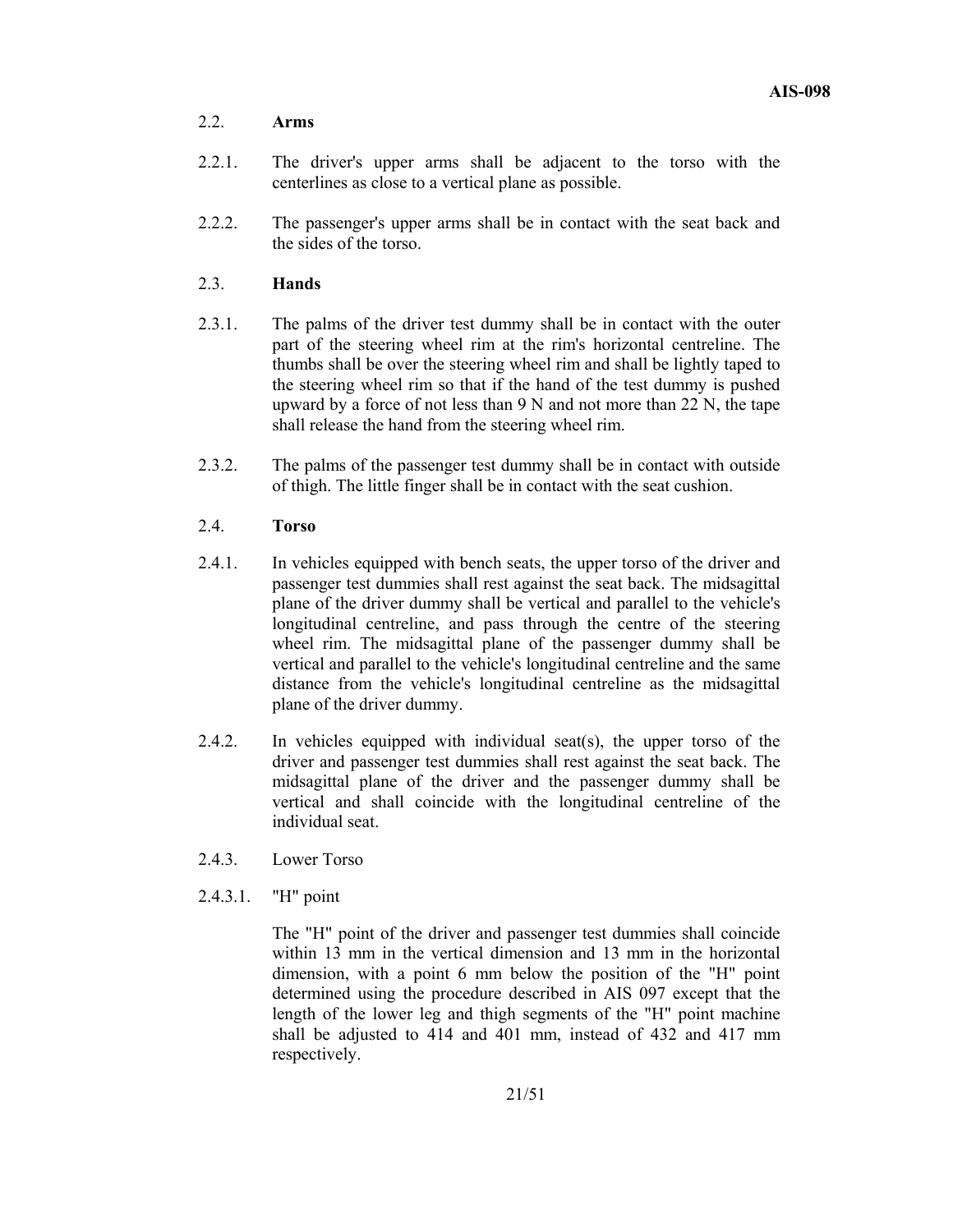# 2.4.3.2. Pelvic angle

As determined using the pelvic angle gauge (GM) drawing 78051-532 incorporated by reference in Part 572 which is inserted into the "H" point gauging hole of the dummy, the angle measured from the horizontal on the 76.2 mm (3 inch) flat surface of the gauge shall be 22 1/2 degrees plus or minus 2 1/2 degrees.

# 2.5. **Legs**

The upper legs of the driver and passenger test dummies shall rest against the seat cushion to the extent permitted by placement of the feet. The initial distance between the outboard knee clevis flange surface shall be  $270$ mm  $\pm 10$  mm. To the extent practicable, the left leg of the driver dummy and both legs of the passenger dummy shall be in vertical longitudinal planes. To the extent practicable, the right leg of the driver dummy shall be in a vertical plane. Final adjustment to accommodate placement of feet in accordance with paragraph 2.6 for various passenger compartment configurations is permitted.

# 2.6. **Feet**

- 2.6.1. The right foot of the driver test dummy shall rest on the undepressed accelerator with the rearmost point of the heel on the floor surface in the plane of the pedal. If the foot cannot be placed on the accelerator pedal, it shall be positioned perpendicular to the tibia and placed as far forward as possible in the direction of the centreline of the pedal with the rearmost point of the heel resting on the floor surface. The heel of the left foot shall be placed as far forward as possible and shall rest on the floor pan. The left foot shall be positioned as flat as possible on the toe-board. The longitudinal centreline of the left foot shall be placed as parallel as possible to the longitudinal centreline of the vehicle.
- 2.6.2. The heels of both feet of the passenger test dummy shall be placed as far forward as possible and shall rest on the floor pan. Both feet shall be positioned as flat as possible on the toe-board. The longitudinal centreline of the feet shall be placed as parallel as possible to the longitudinal centreline of the vehicle.
- 2.7. The measuring instruments installed shall not in any way affect the movement of the dummy during impact.
- 2.8. The temperature of the dummies and the system of measuring instruments shall be stabilised before the test and maintained so far as possible within- a range between 19 °C and 22 °C.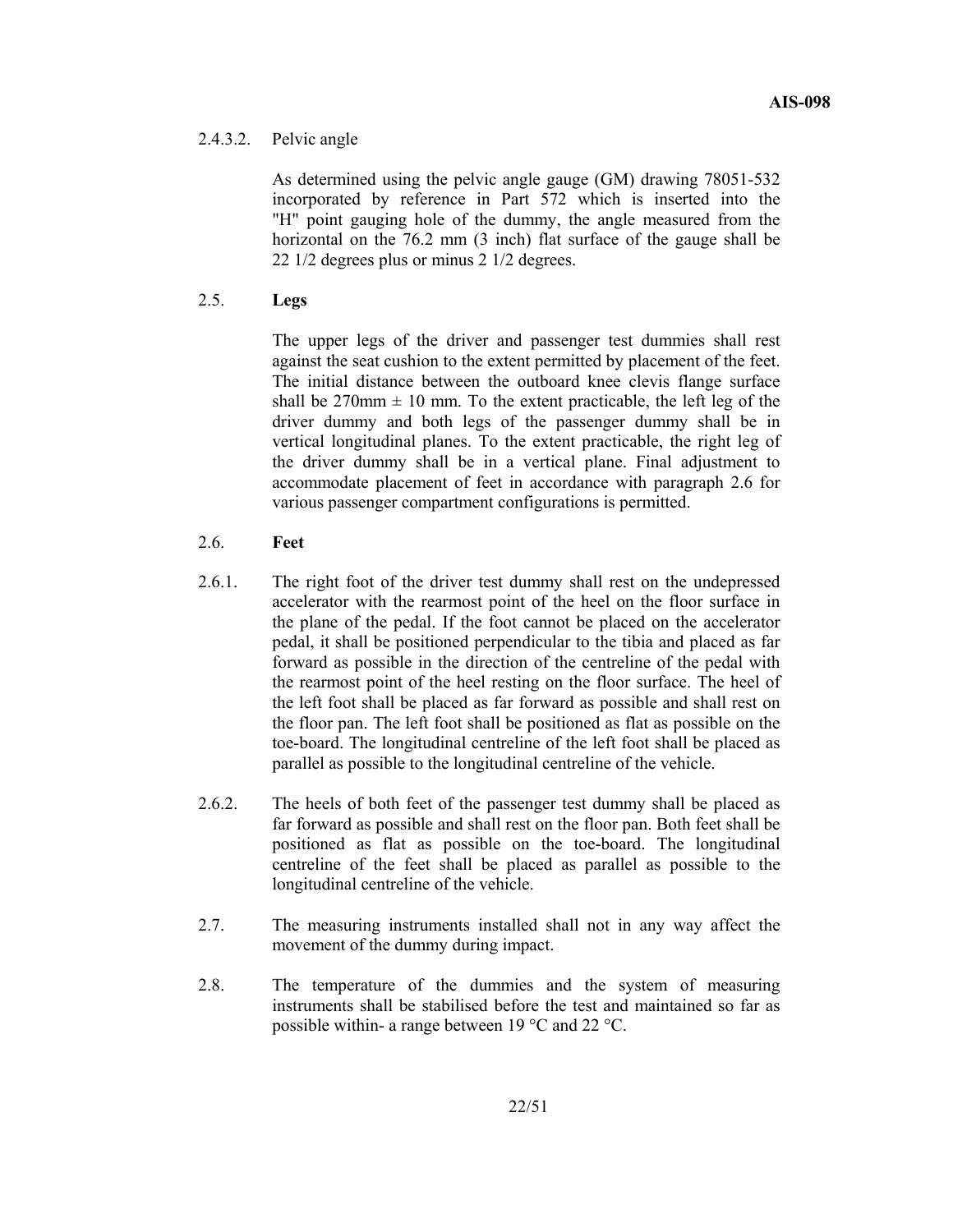# 2.9. **Dummy Clothing**

- 2.9.1. The instrumented dummies will be clothed in formfitting cotton stretch garments with short sleeves and mid-calf length trousers specified in FMVSS 208, drawings 78051-292 and 293 or their equivalent.
- 2.9.2. A size 11XW shoe, which meets the configuration size, sole and heel thickness specifications of the US military standard MIL S 13192, revision P and whose weight is  $0.57 \pm 0.1$  kg, shall be placed and fastened on each foot of the test dummies.

#### **3. ADJUSTMENT OF RESTRAINT SYSTEM**

With the test dummy at its designated seating position as specified by the appropriate requirements of paragraphs 2.1, through 2.6., place the belt around the test dummy and fasten the latch. Remove all slack from the lap belt. Pull the upper torso webbing out of the retractor and allow it to retract. Repeat this operation four times. Apply a 9 to 18 N tension load to the lap belt. If the belt system is equipped with a tensionrelieving device, introduce the maximum amount of slack into the upper torso belt that is recommended by the manufacturer for normal use in the owner's manual for the vehicle. If the belt system is not equipped with a tension-relieving device, allow the excess webbing in the shoulder belt to be retracted by the retractive force of the retractor.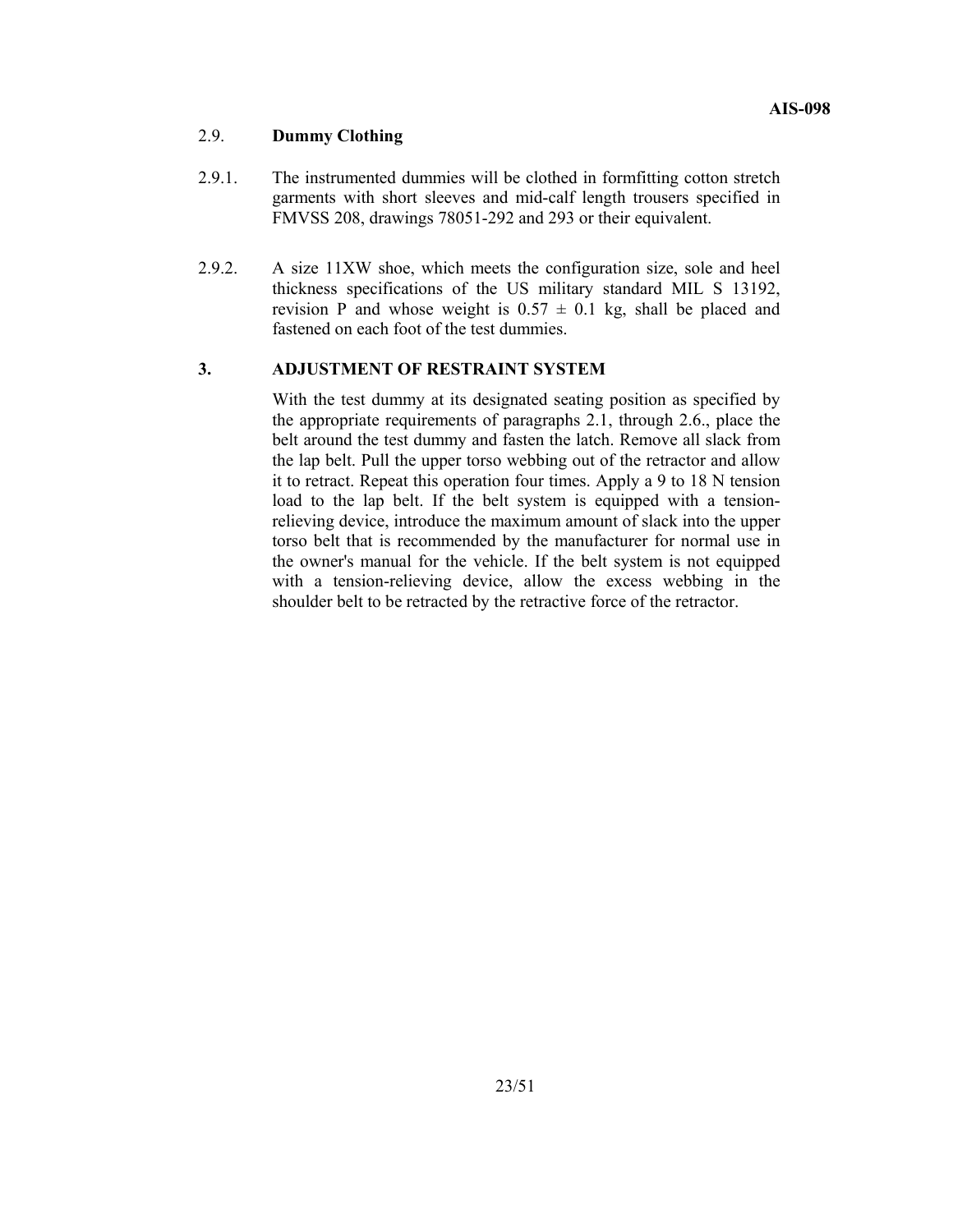# **ANNEX 4**

# (See 7.1.2.2.2)

# **TEST PROCEDURE WITH TROLLEY**

#### 1. **TEST INSTALLATION AND PROCEDURE**

#### 1.1. **Trolley**

The trolley shall be so constructed that no permanent deformation appears after the test. It shall be so guided that, during the impact phase, the deviation in the vertical plane does not exceed 5° and 2° in the horizontal plane.

# 1.2. **State of the Structure**

1.2.1. General

The structure tested shall be representative of the series production of the vehicles concerned. Some components may be replaced or removed where such replacement or removal clearly has no effect on the test results.

# 1.2.2. Adjustments

Adjustments shall conform to those set out in paragraph 1.4.3. of Annex 1 to this standard, taking into account what is stated in paragraph 1.2.1.

### 1.3. **Attachment of the Structure**

- 1.3.1. The structure shall be firmly attached to the trolley in such a way that no relative displacement occurs during the test.
- 1.3.2. The method used to fasten the structure to the trolley shall not have the effect of strengthening the seat anchorages or restraint devices, or of producing any abnormal deformation of the structure.
- 1.3.3. The attachment device recommended is that whereby the structure rests on supports placed approximately in the axis of the wheels or, if possible, whereby the structure is secured to the trolley by the fastenings of the suspension system.
- 1.3.4. The angle between the longitudinal axis of the vehicle and the direction of motion of the trolley shall be  $0^{\circ} \pm 2^{\circ}$ .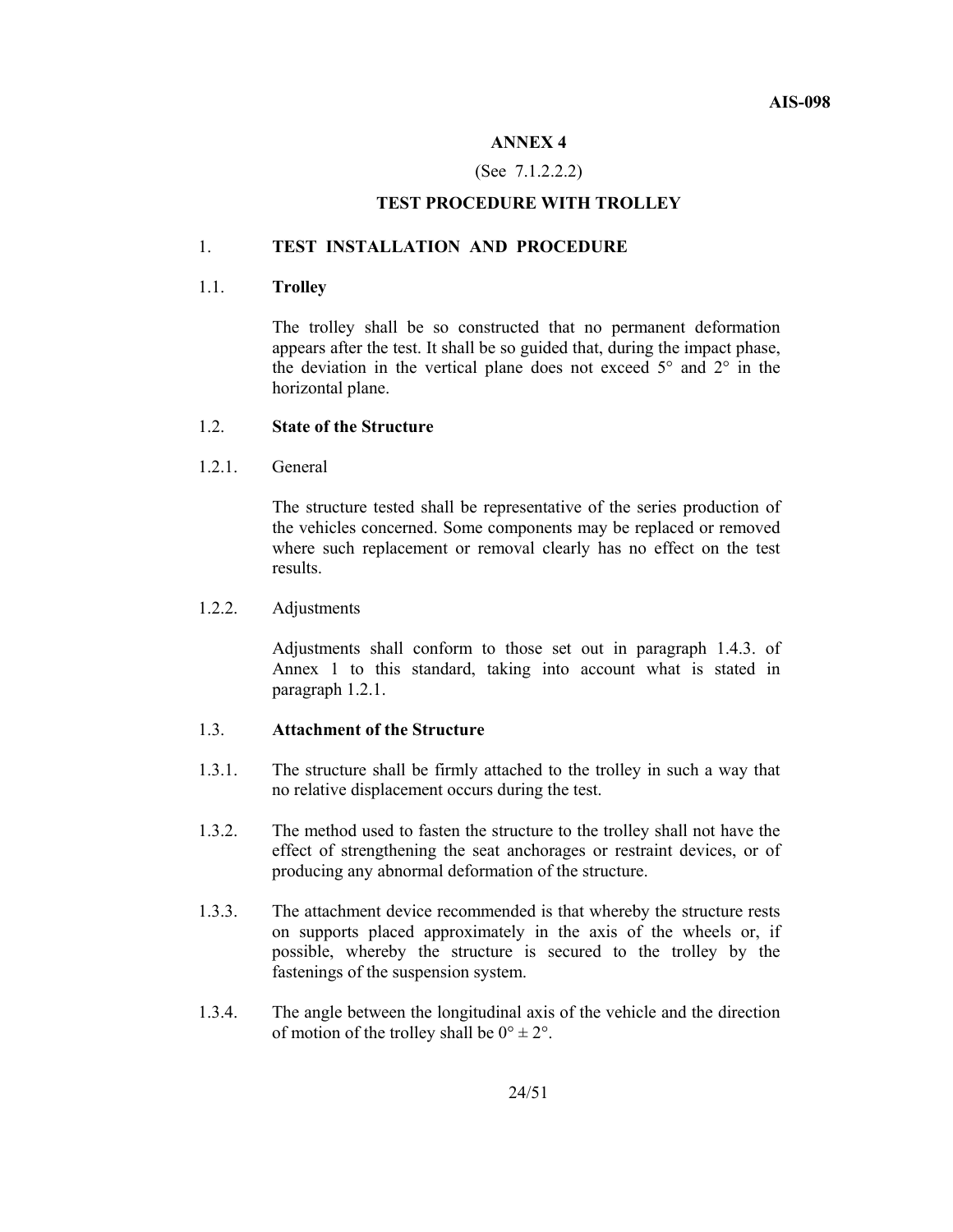## 1.4. **Dummies**

 The dummies and their positioning shall conform to the specifications in Annex 1, paragraph 2.

# 1.5. **Measuring Apparatus**

1.5.1. Deceleration of the Structure

 The position of the transducers measuring the deceleration of the structure during the impact shall be parallel to the longitudinal axis of the trolley according to the specifications of Annex 5 (CFC 180).

1.5.2. Measurements to be Made on the Dummies

 All the measurements necessary for checking the listed criteria are set out in Annex 1, paragraph 5.

# 1.6. **Deceleration Curve of the Structure**

 The deceleration curve of the structure during the impact phase shall be such that the "variation of speed in relation to time" curve obtained by integration at no point differs by more than  $\pm$  1 m/s from the "variation of speed in relation to time" reference curve of the vehicle concerned as defined in appendix to this Annex. A displacement with regard to the time axis of the reference curve may be used to obtain the structure velocity inside the corridor.

#### 1.7. **Reference Curve DV = f(t) of the Vehicle Concerned**

 This reference curve is obtained by integration of the deceleration curve of the vehicle concerned measured in the frontal collision test against a barrier as provided for in paragraph 6 of Annex 1 to this standard.

#### 1.8. **Equivalent Method**

 The test may be performed by some other method than that of deceleration of a trolley, provided that such method complies with the requirement concerning the range of variation of speed described in paragraph 1.6.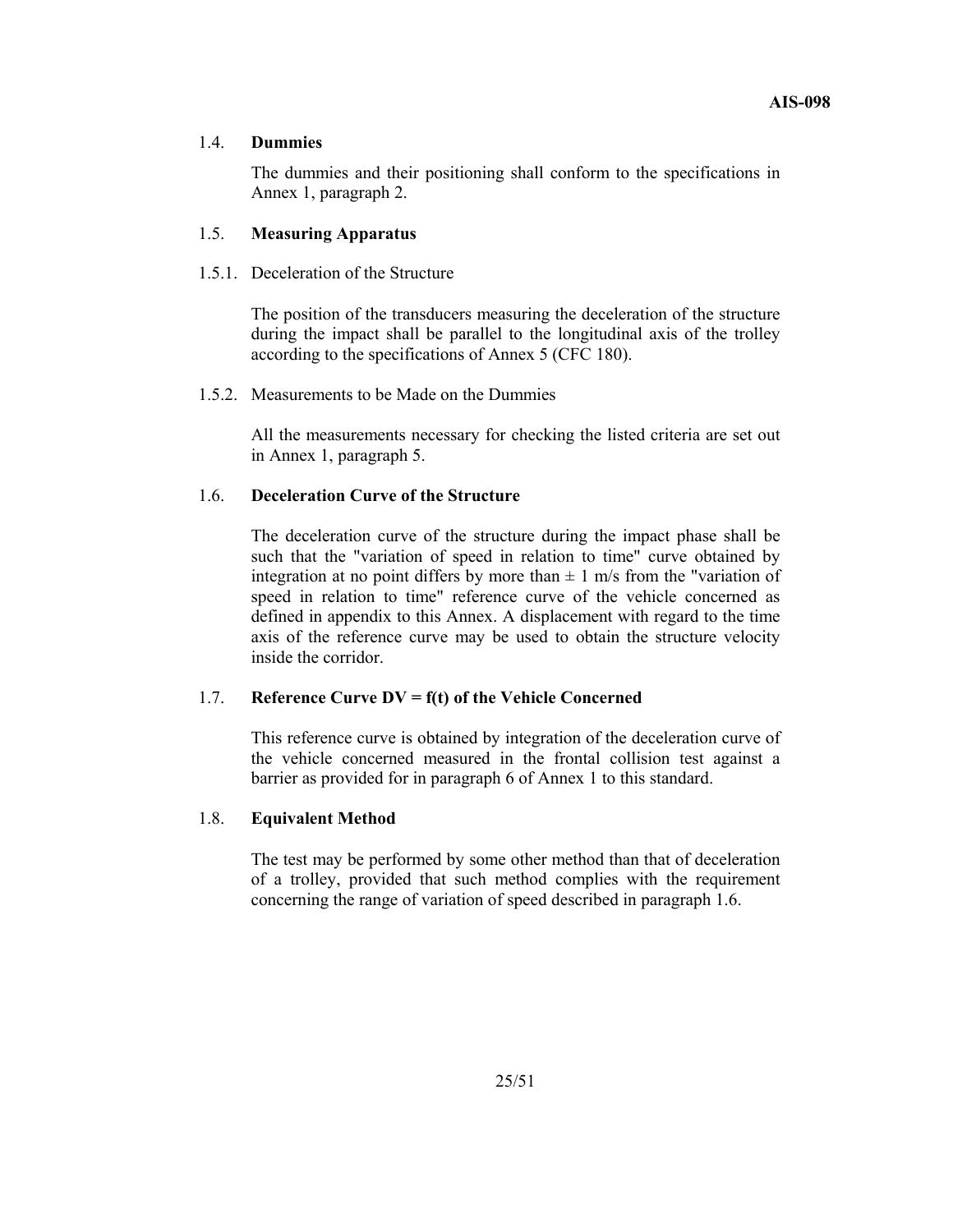# **ANNEX 4 – APPENDIX**

# **EQUIVALENCE CURVE - TOLERANCE BAND FOR CURVE DV = f (t)**

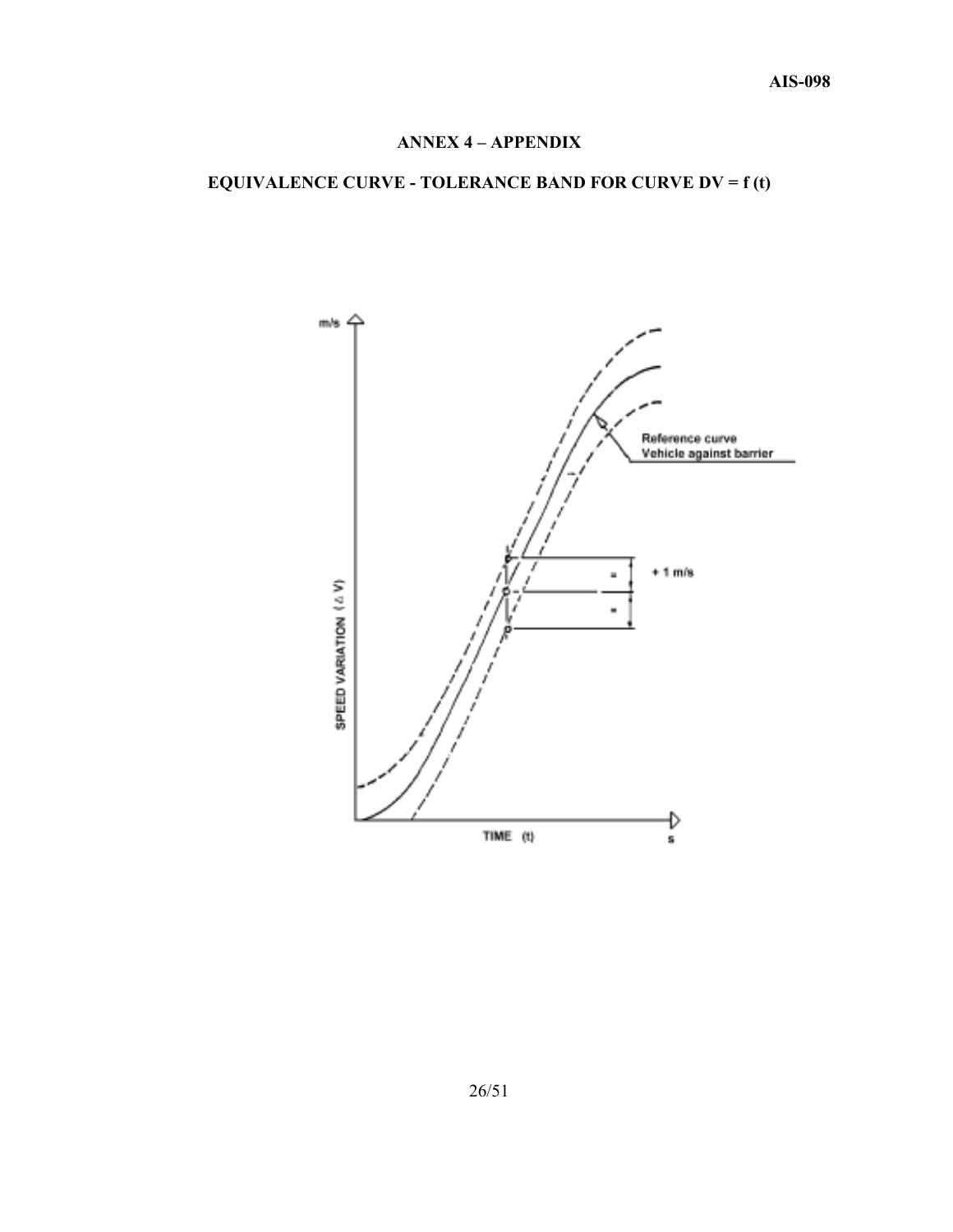#### **ANNEX 5**

#### (See 5.2.1)

# **TECHNIQUE OF MEASUREMENT IN MEASUREMENT TESTS: INSTRUMENTATION**

# **1. DEFINITIONS**

#### 1.1. **Data Channel**

 A data channel comprises all the instrumentation from a transducer (or multiple transducers whose outputs are combined in some specified way) up to and including any analysis procedures that may alter the frequency content or the amplitude content of data.

#### 1.2. **Transducer**

 The first device in a data channel used to convert a physical quantity to be measured into a second quantity (such as an electrical voltage) which can be processed by the remainder of the channel.

#### 1.3. **Channel Amplitude Class: CAC**

 The designation for a data channel that meets certain amplitude characteristics as specified in this Annex. The CAC number is numerically equal to the upper limit of the measurement range.

# 1.4. **Characteristic Frequencies F<sub>H</sub>, F<sub>L</sub>, F<sub>N</sub>**

These frequencies are defined in Figure 1.

#### 1.5. **Channels Frequency Class: CFC**

 The channel frequency class is designated by a number indicating that the channel frequency response lies within the limits specified in Figure 1. This number and the value of the frequency  $F_H$  in Hz are numerically equal.

#### 1.6. **Sensitivity Coefficient**

 The slope of the straight line representing the best fit to the calibration values determined by the method of least square within the channel amplitude class.

#### 1.7. **Calibration Factor of a Data Channel**

 The mean value of the sensitivity coefficients evaluated over frequencies which are evenly spaced on a logarithmic scale between  $F_L$  and  $F_H / 2.5$ .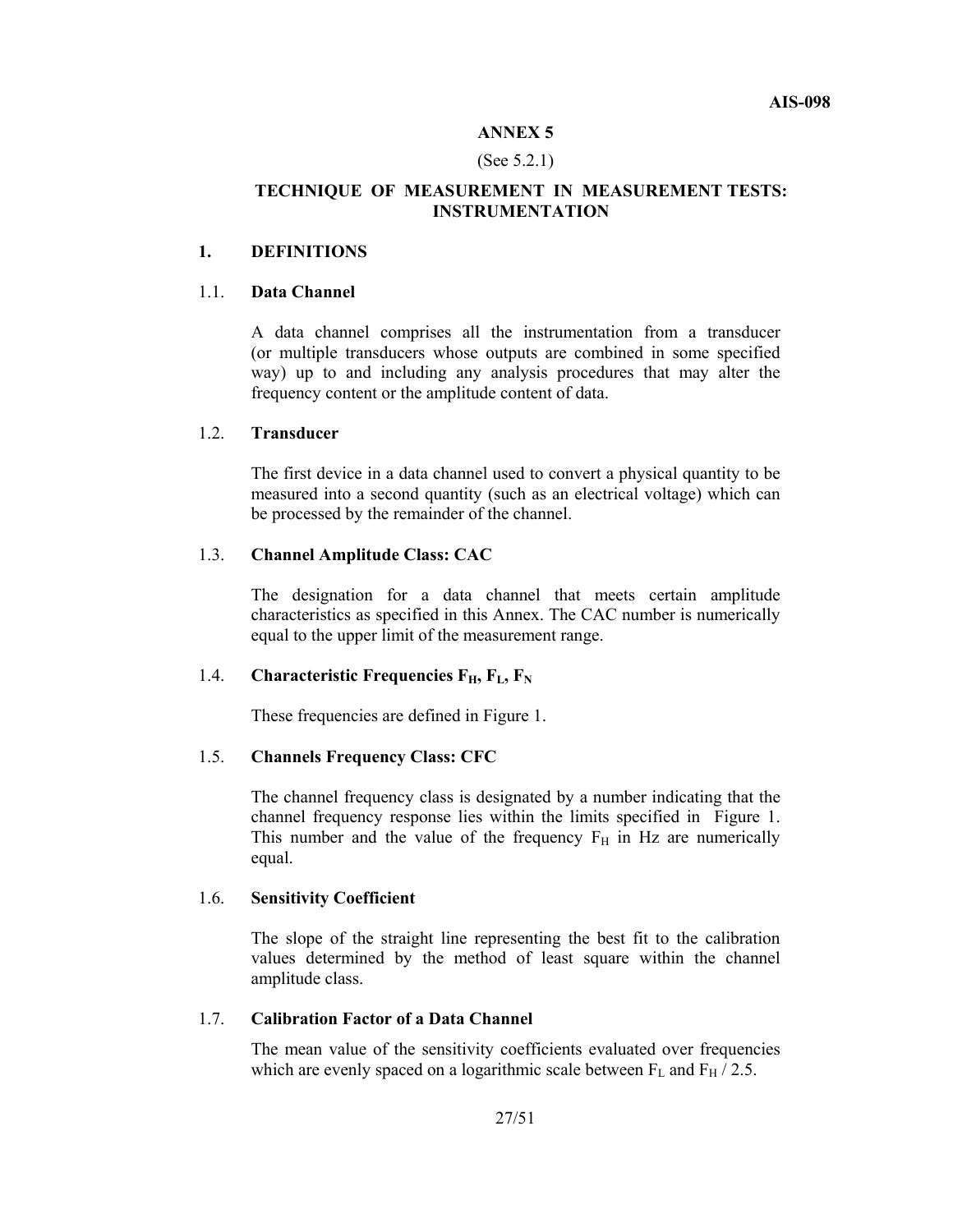# 1.8. **Linearity Error**

 The ratio, in per cent, of the maximum difference between the calibration value and the corresponding value read on the straight line defined in paragraph 1.6. at the upper limit of the channel amplitude class.

# 1.9. **Cross Sensitivity**

 The ratio of the output signal to the input signal when an excitation is applied to the transducer perpendicular to the measurement axis. It is expressed as a percentage of the sensitivity along the measurement axis.

#### 1.10. **Phase Delay Time**

 The phase delay time of a data channel is equal to the phase delay (in radians) of a sinusoidal signal, divided by the angular frequency of that signal (in radians/second).

#### 1.11. **Environment**

 The aggregate, at a given moment, of all external conditions and influences to which the data channel is subjected.

# **2. PERFORMANCE REQUIREMENTS**

# 2.1. **Linearity Error**

 The absolute value of the linearity error of a data channel at any frequency in the CFC, shall be equal to or less than 2.5% of the value of the CAC, over the whole measurement range.

# 2.2. **Amplitude Against Frequency**

 The frequency response of a data channel shall lie within the limiting curves given in Figure 1. The zero dB line is determined by the calibration factor.

# 2.3. **Phase Delay Time**

 The phase delay time between the input and the output signals of a data channel shall be determined and shall not vary by more than  $1/10$   $F_H$ seconds between 0.03  $F_H$  and  $F_H$ .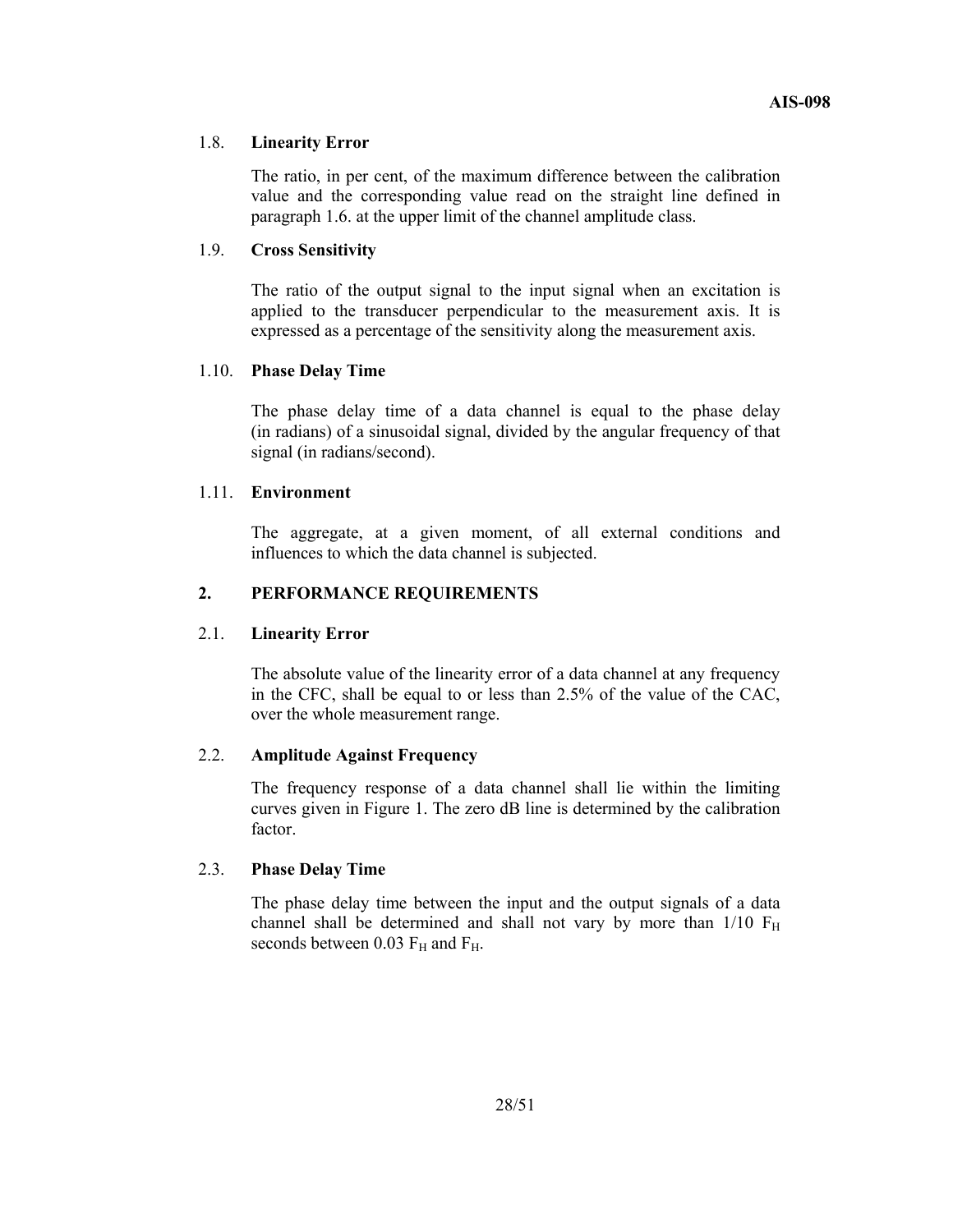# 2.4. **Time**

#### 2.4.1. Time Base

A time base shall be recorded and shall at least give 1/100 s with an accuracy of 1%.

# 2.4.2. Relative Time Delay

The relative time delay between the signal of two or more data channels, regardless of their frequency class, shall not exceed 1 ms excluding delay caused by phase shift.

Two or more data channels of which the signals are combined shall have the same frequency class and shall not have relative time delay greater than  $1/10$  F<sub>H</sub> seconds.

This requirement applies to analogue signals as well as to synchronization pulses and digital signals.

# 2.5. **Transducer Cross Sensitivity**

The transducer cross sensitivity shall be less than 5% in any direction.

#### 2.6. **Calibration**

#### 2.6.1 General

 A data channel shall be calibrated at least once a year against reference equipment traceable to known standards. The methods used to carry out a comparison with reference equipment shall not introduce an error greater than 1% of the CAC. The use of the reference equipment is limited to the frequency range for which they have been calibrated. Subsystems of a data channel may be evaluated individually and the results factored into the accuracy of the total data channel. This can be done for example by an electrical signal of known amplitude simulating the output signal of the transducer which allows a check to be made on the gain factor of the data channel, excluding the transducer.

#### 2.6.2. Accuracy of Reference Equipment for Calibration

The accuracy of the reference equipment shall be certified or endorsed by an official metrology service.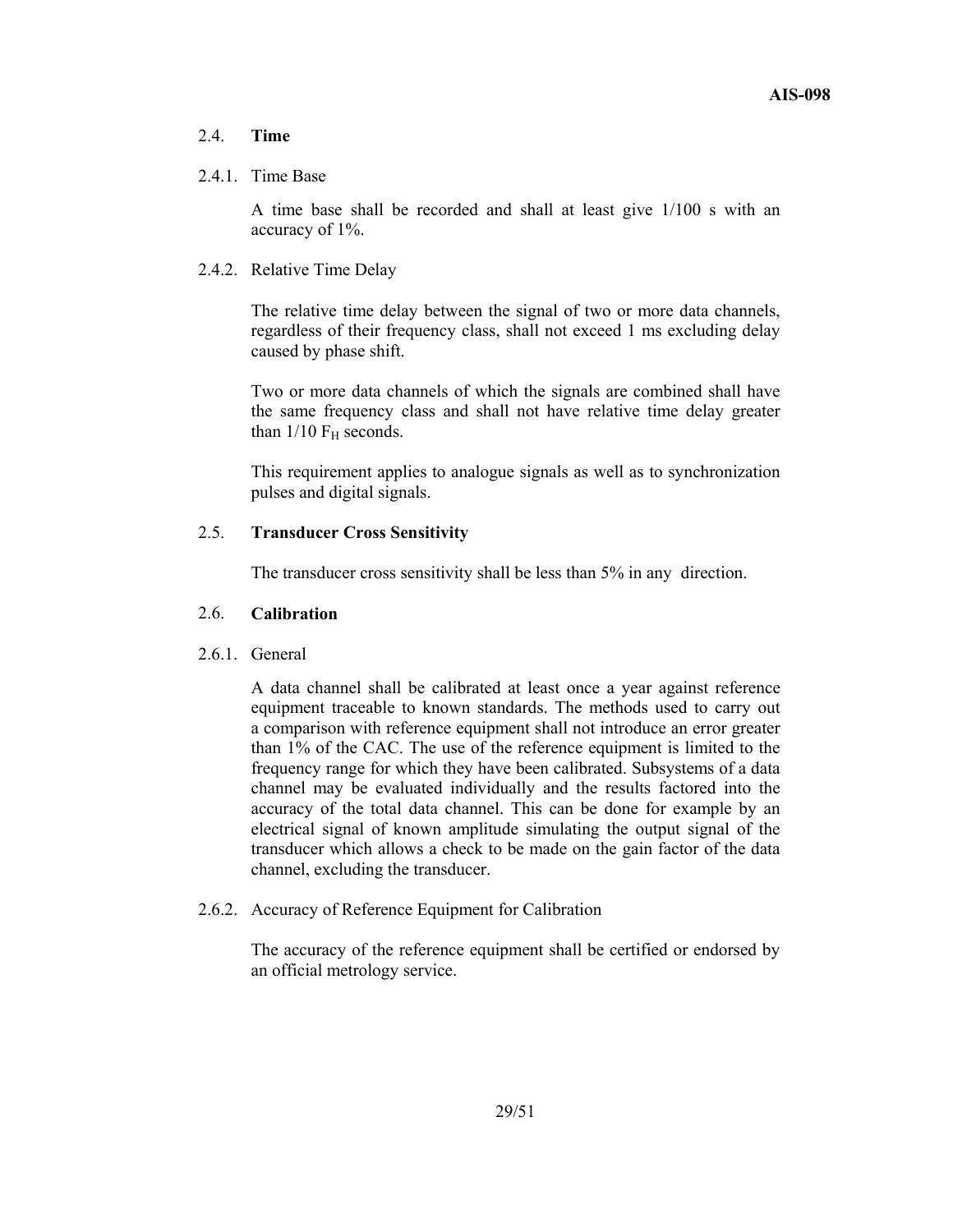2.6.2.1. Static calibration

# 2.6.2.1.1. Accelerations

The errors shall be less than  $\pm$  1.5% of the channel amplitude class.

2.6.2.1.2. Forces

The error shall be less than  $\pm$  1% of the channel amplitude class.

2.6.2.1.3. Displacements

The error shall be less than  $\pm$  1% of the channel amplitude class.

- 2.6.2.2. Dynamic calibration
- 2.6.2.2.1. Accelerations

The error in the reference accelerations expressed as a percentage of the channel amplitude class shall be less than  $\pm$  1.5% below 400 Hz, less than  $\pm$  2% between 400 Hz and 900 Hz, and less than  $\pm$  2.5% above 900 Hz.

2.6.2.3. Time

The relative error in the reference time shall be less than  $10^{-5}$ .

2.6.3. Sensitivity Coefficient and Linearity Error

The sensitivity coefficient and the linearity error shall be determined by measuring the output signal of the data channel against a known input signal for various values of this signal. The calibration of the data channel shall cover the whole range of the amplitude class.

For bi-directional channels, both the positive and negative values shall be used. If the calibration equipment cannot produce the required input owing to the excessively high values of the quantity to be measured, calibrations shall be carried out within the limits of the calibration standards and these limits shall be recorded in the test report.

A total data channel shall be calibrated at a frequency or at a spectrum of frequencies having a significant value between  $F_L$  and  $F_H$  /2.5

2.6.4. Calibration of the Frequency Response

The response curves of phase and amplitude against frequency shall be determined by measuring the output signals of the data channel in terms of phase and amplitude against a known input signal, for various values of this signal varying between  $F<sub>L</sub>$  and 10 times the CFC or 3000 Hz, whichever is lower.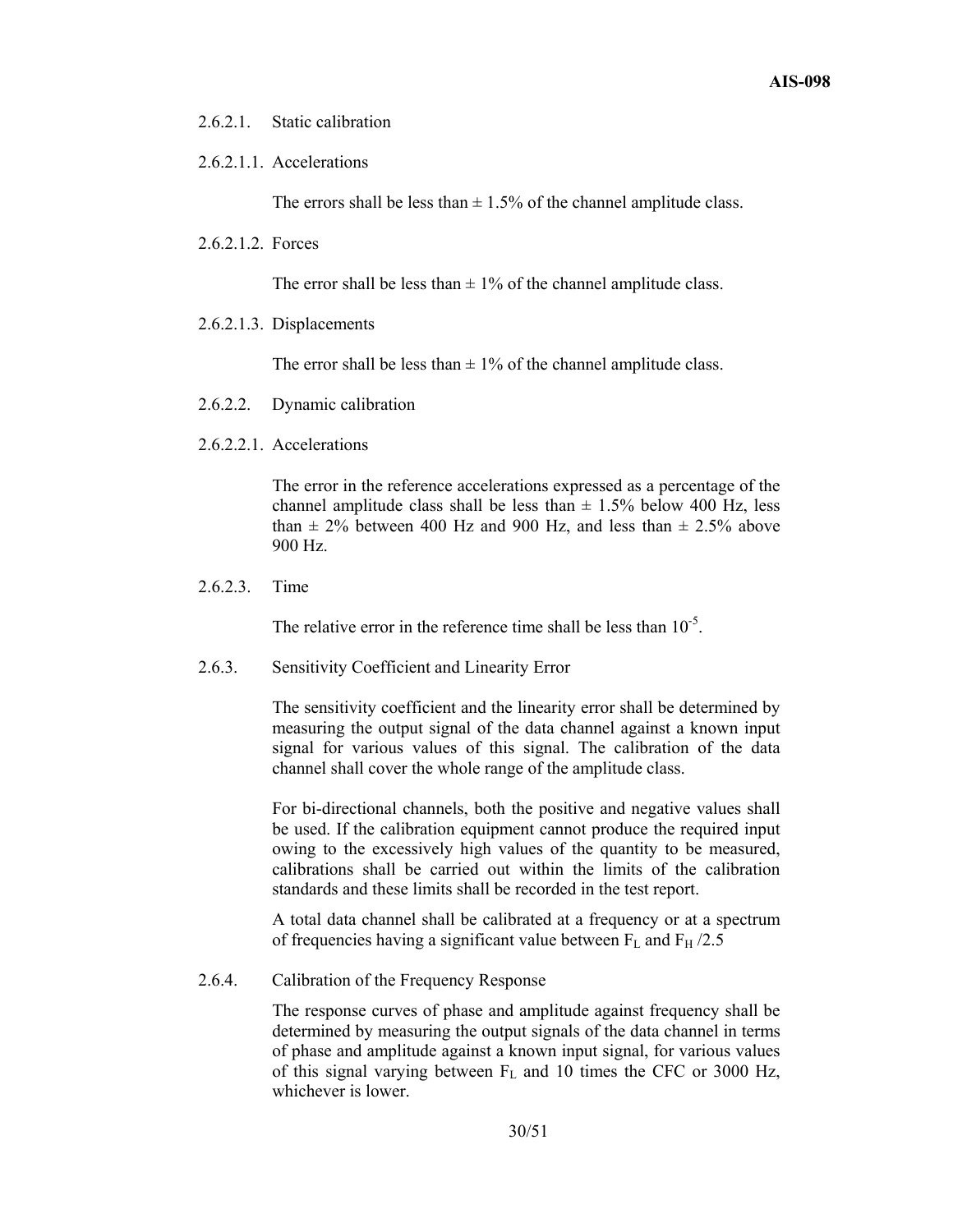# 2.7. **Environmental Effects**

A regular check shall be made to identify any environmental influence (such as electric or magnetic flux, cable velocity, etc.). This can be done for instance by recording the output of spare channels equipped with dummy transducers. If significant output signals are obtained corrective action shall be taken, for instance by replacement of cables.

# 2.8. **Choice and Designation of the Data Channel**

The CAC and CFC define a data channel. The CAC shall be 1, 2 or 5 to a power of ten.

# **3. MOUNTING OF TRANSDUCERS**

Transducers should be rigidly secured so that their recordings are affected by vibration as little as possible. Any mounting having a lowest resonance frequency equal to at least 5 times the frequency  $F_H$  of the data channel considered shall be considered valid. Acceleration transducers in particular should be mounted in such a way that the initial angle of the real measurement axis to the corresponding axis of the reference axis system is not greater than 5° unless an analytical or experimental assessment of the effect of the mounting on the collected data is made. When multi-axial accelerations at a point are to be measured, each acceleration transducer axis should pass within 10 mm of that point, and the centre of seismic mass of each accelerometer should be within 30 mm of that point.

# **4. RECORDING**

# 4.1. **Analogue Magnetic Recorder**

Tape speed should be stable to within not more than 0.5% of the tape speed used. The signal-to-noise ratio of the recorder should not be less than 42 dB at the maximum tape speed. The total harmonic distortion should be less than 3% and the linearity error should be less than 1% of the measurement range.

# 4.2. **Digital Magnetic Recorder**

Tape speed should be stable to within not more than 10% of the tape speed used.

# 4.3. **Paper Tape Recorder**

In case of direct data recording the paper speed in mm/s should be at least 1.5 times the number expressing  $F_H$  in Hz. In other cases the paper speed should be such that equivalent resolution is obtained.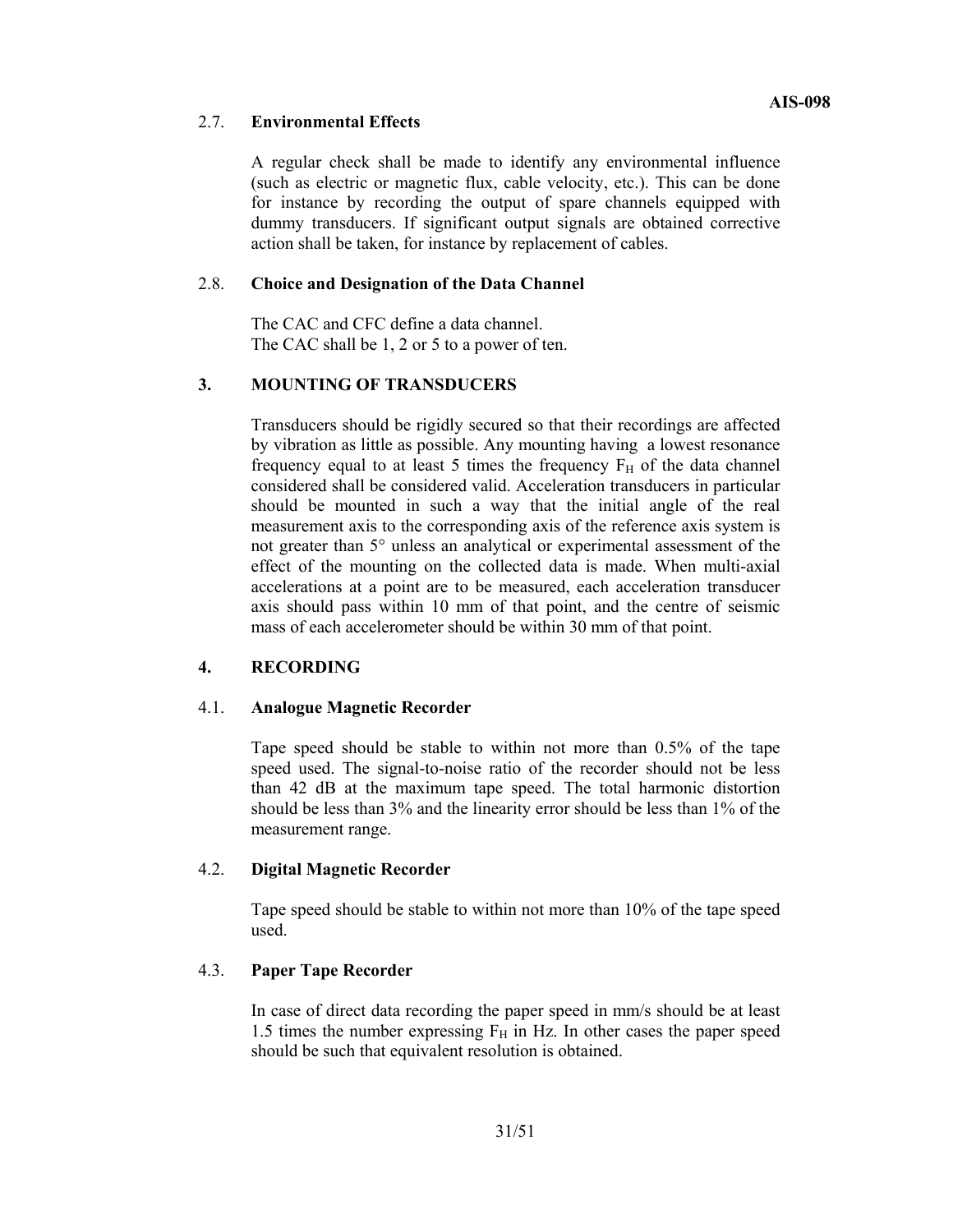## **5. DATA PROCESSING**

### 5.1. **Filtering**

Filtering corresponding to the frequencies of the data channel class may be carried out during either recording or processing of data. However, before recording, analogical filtering at a higher level than CFC should be effected in order to use at least 50% of the dynamic range of the recorder and to reduce the risk of high frequencies saturating the recorder or causing aliasing errors in the digitilizing process.

## 5.2. **Digitilizing**

## 5.2.1. Sampling Frequency

The sampling frequency should be equal to at least  $8 F<sub>H</sub>$ . In the case of analogical recording, when the recording and reading speeds are different, the sampling frequency can be divided by the speed ratio.

## 5.2.2. Amplitude Resolution

The size of digital words should be at least 7 bits and a parity bit.

## **6. PRESENTATION OF RESULTS**

The results should be presented on A4 size paper (ISO/R 216). Results presented as diagrams should have axes scaled with a measurement unit corresponding to a suitable multiple of the chosen unit (for example, 1, 2, 5, 10, 20 millimeters). SI units shall be used, except for vehicle velocity, where km/h may be used, and for accelerations due to impact where g, with  $g = 9.81$  m/s<sup>2</sup>, may be used.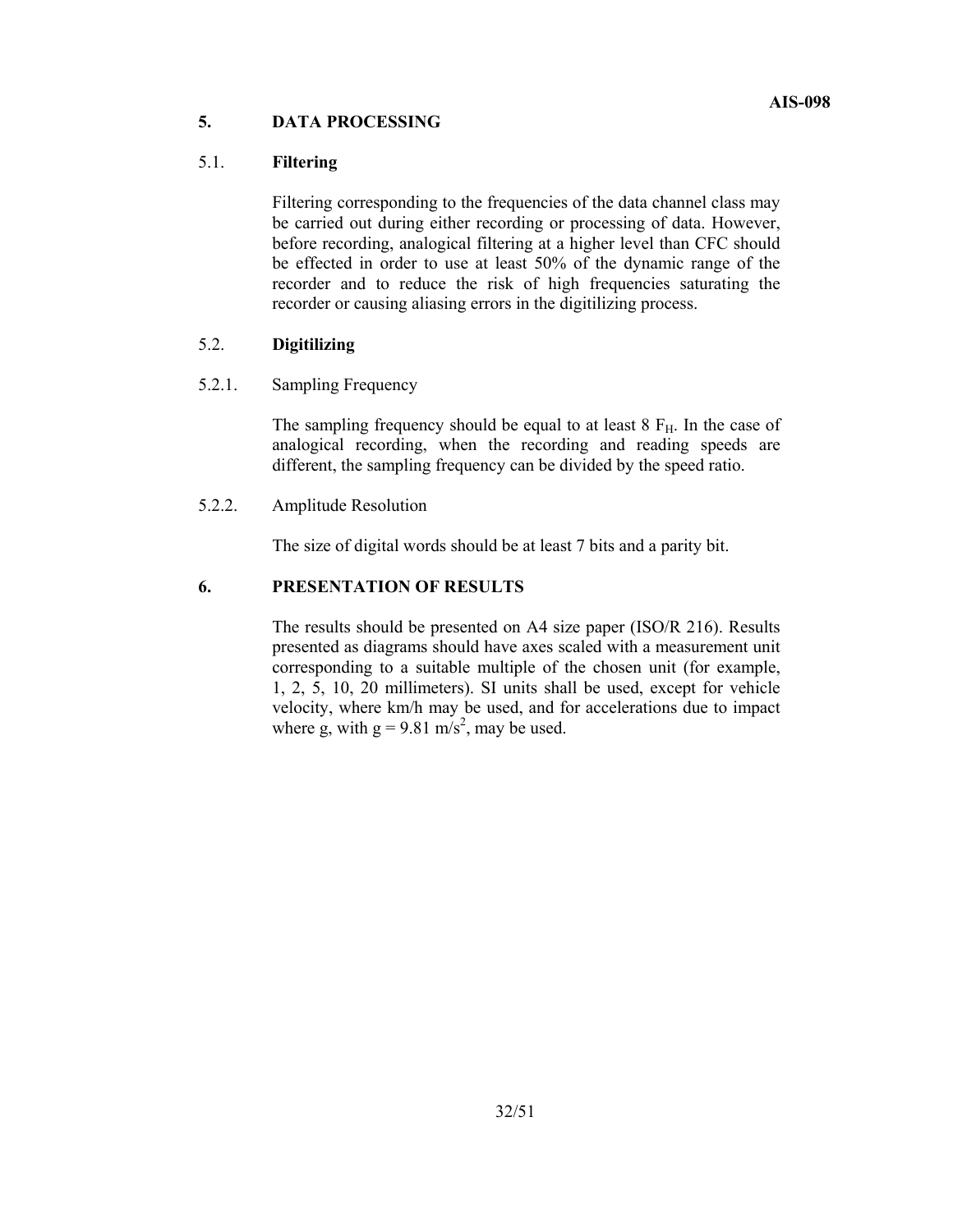

**Figure 1 Frequency Response curve** 

| <b>CFC</b> |            | Fн   | ${\rm F}_{\rm N}$ |
|------------|------------|------|-------------------|
|            | Hz         | Hz   | Hz                |
| 1000       | $\leq 0.1$ | 1000 | 1650              |
| 600        | ≤0.1       | 600  | 1000              |
| 180        | < 0.1      | 180  | 300               |
|            |            |      | 00                |

| N           | Logarithmic Scale |           |
|-------------|-------------------|-----------|
| a           | $+/-$ 0.5         | dВ        |
|             | $+/- 0.5,-1$      | dВ        |
| $\mathbf c$ | $0.5,-4$          | dB        |
|             | -9                | dB/octave |
| e           | $-24$             | dB/octave |
|             | Infinity          |           |
|             | $-30$             |           |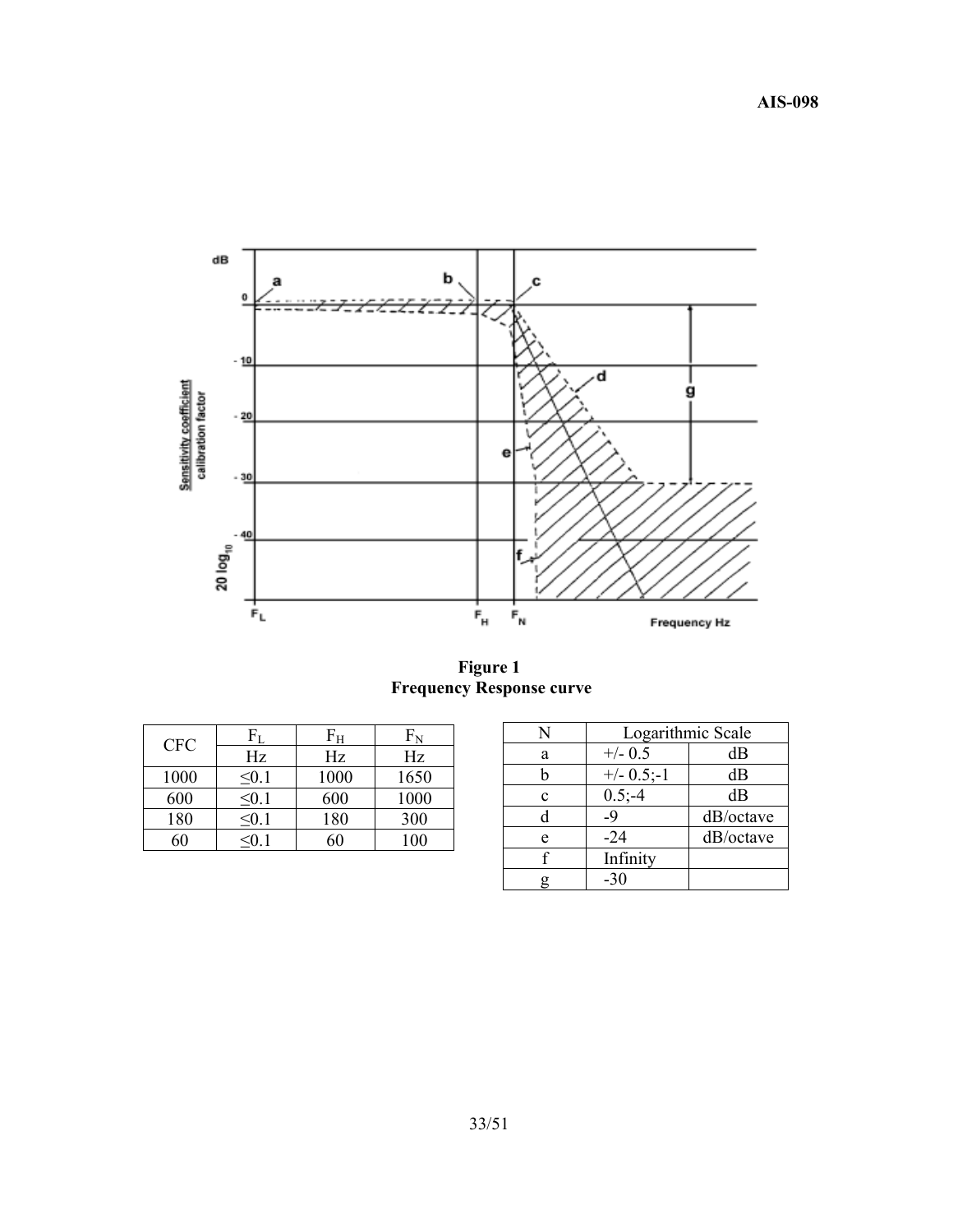## **ANNEX 6**

### (See Annex 1- 1.2)

## **DEFINITION OF DEFORMABLE BARRIER**

### **1. COMPONENT AND MATERIAL SPECIFICATIONS**

The dimensions of the barrier are illustrated in Figure 1 of this Annex. The dimensions of the individual components of the barrier are listed separately below.

### 1.1. **Main Honeycomb Block**

Dimensions

| Height:                                                       | 650 mm (in direction of honeycomb ribbon axis) |  |
|---------------------------------------------------------------|------------------------------------------------|--|
| Width:                                                        | $1000$ mm                                      |  |
| Depth:                                                        | 450 mm (in direction of honeycomb cell axes)   |  |
| All above dimensions should allow a tolerance of $\pm$ 2.5 mm |                                                |  |
| Material:                                                     | Aluminium 3003 (ISO 209, Part 1)               |  |
| Foil Thickness:                                               | $0.076$ mm $\pm 15\%$                          |  |
| Cell Size:                                                    | 19.1 mm $\pm 20\%$                             |  |
| Density:                                                      | 28.6 kg/m <sup>3</sup> $\pm$ 20%               |  |
| Crush Strength:                                               | 0.342 MPa +0% -10% <sup>(1)</sup>              |  |

<sup>(1)</sup> In accordance with the certification procedure described in paragraph 2 of this Annex.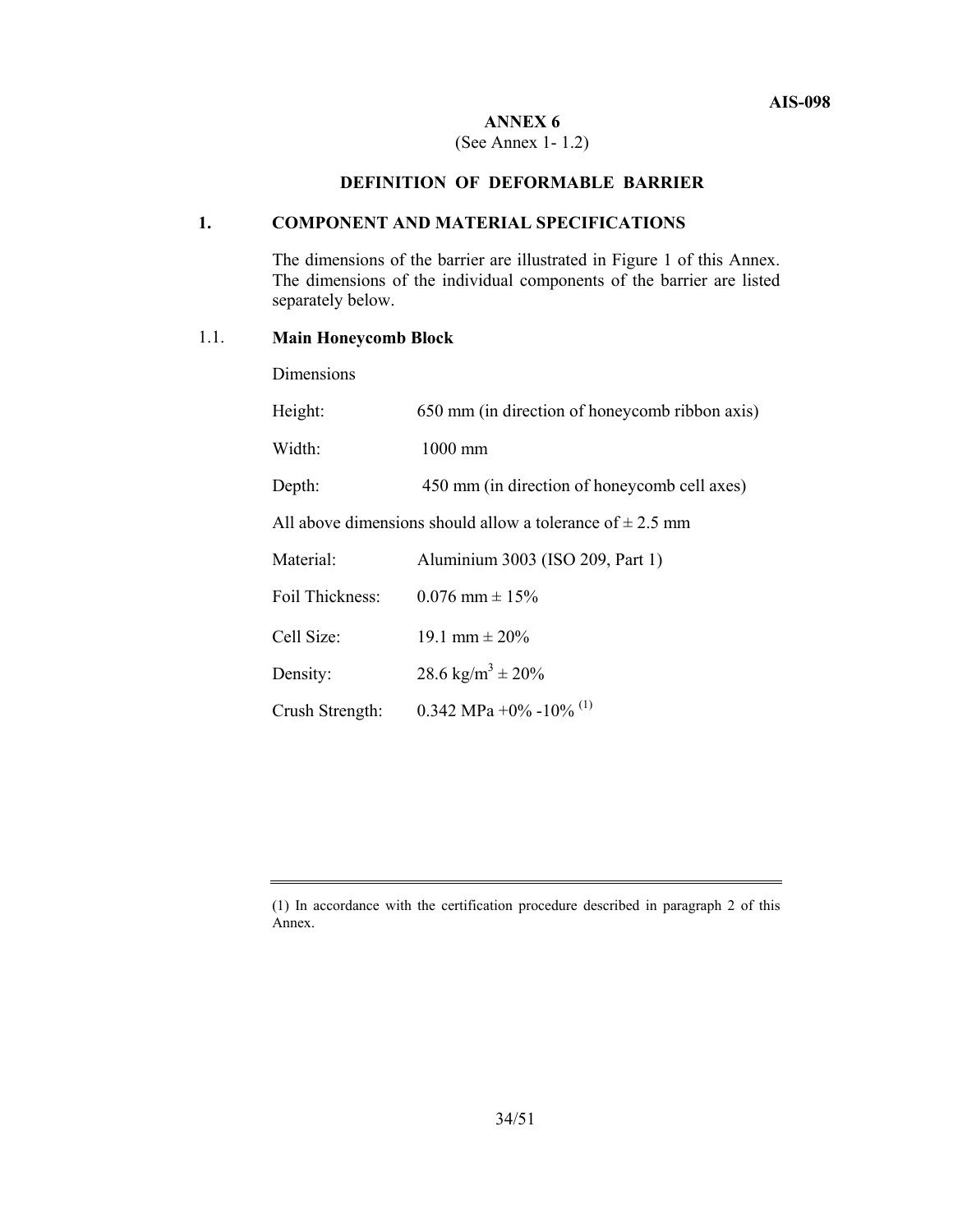## 1.2. **Bumper Element**

 $1.3.$ 

1.4. **Cladding Sheet** 

Dimensions

| Height:                                                       | 330 mm (in direction of honeycomb ribbon axis) |  |
|---------------------------------------------------------------|------------------------------------------------|--|
| Width:                                                        | 1000 mm                                        |  |
| Depth:                                                        | 90 mm (in direction of honeycomb cell axes)    |  |
| All above dimensions should allow a tolerance of $\pm$ 2.5 mm |                                                |  |
| Material:                                                     | Aluminium 3003 (ISO 209, Part 1)               |  |
| Foil Thickness:                                               | $0.076$ mm $\pm 15\%$                          |  |
| Cell Size:                                                    | 6.4 mm $\pm$ 20%                               |  |
| Density:                                                      | 82.6 kg/m <sup>3</sup> ± 20%                   |  |
| Crush Strength:                                               | 1.711 MPa +0% -10% (1)                         |  |
| <b>Backing Sheet</b>                                          |                                                |  |
| Dimensions                                                    |                                                |  |
| Height:                                                       | $800 \text{ mm} \pm 2.5 \text{ mm}$            |  |
| Width:                                                        | $1000$ mm $\pm 2.5$ mm                         |  |
| Thickness:                                                    | $2.0 \text{ mm} \pm 0.1 \text{ mm}$            |  |
| <b>Cladding Sheet</b>                                         |                                                |  |
| Dimensions                                                    |                                                |  |
| Length:                                                       | $1700$ mm $\pm 2.5$ mm                         |  |
| Width:                                                        | 1000 mm $\pm 2.5$ mm                           |  |
| Thickness:                                                    | $0.81 \pm 0.07$ mm                             |  |
|                                                               |                                                |  |

Material: Aluminium 5251/5052 (ISO 209, Part 1)

<sup>(1)</sup> In accordance with the certification procedure described in paragraph 2 of this Annex.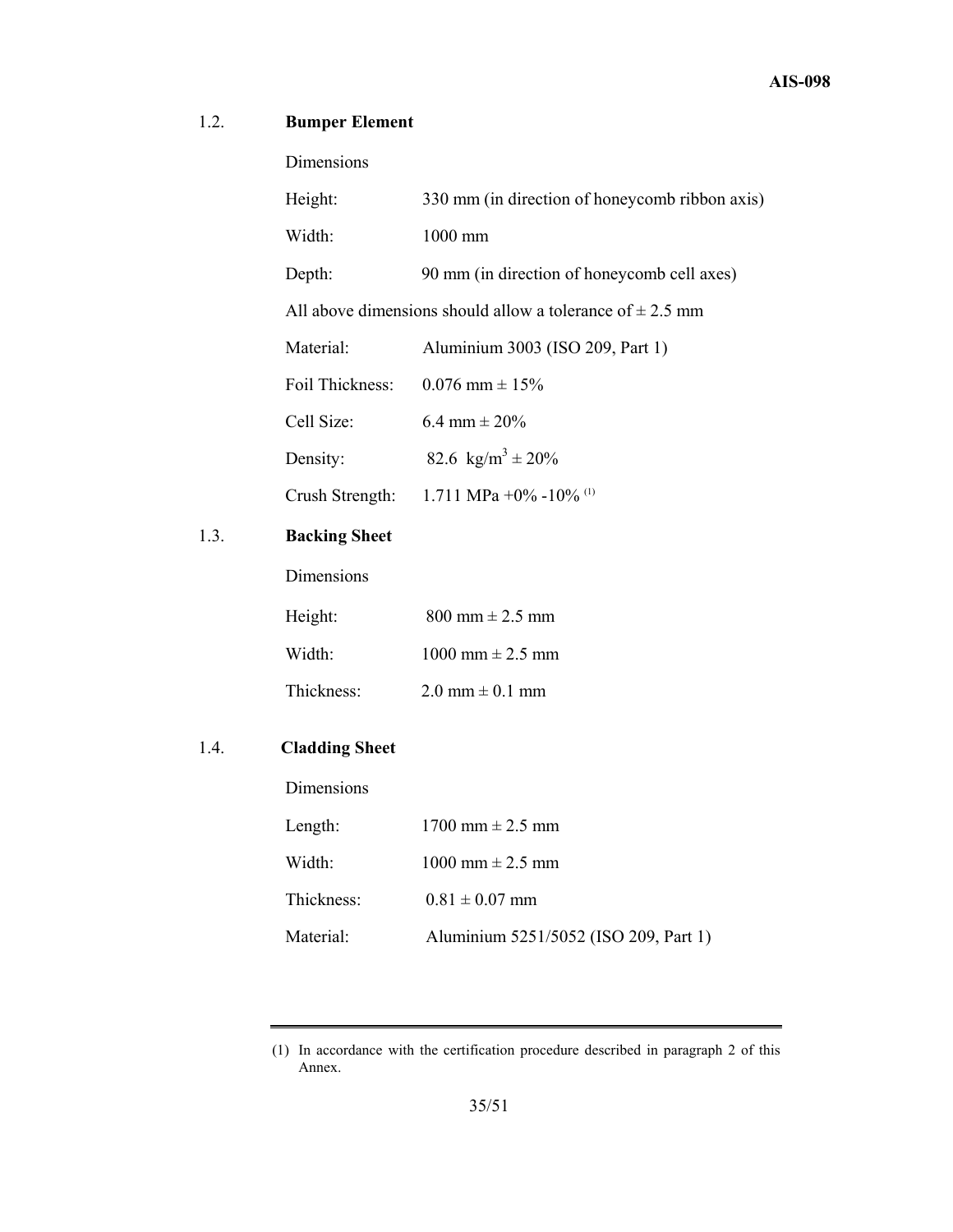### 1.5. **Bumper Facing Sheet**

**Dimensions** 

| Height:    | 330 mm $\pm$ 2.5 mm                   |
|------------|---------------------------------------|
| Width:     | 1000 mm $\pm$ 2.5 mm                  |
| Thickness: | $0.81$ mm $\pm 0.07$ mm               |
| Material:  | Aluminium 5251/5052 (ISO 209, Part 1) |

### **Adhesive**

 The adhesive to be used throughout should be a two-part polyurethane (such as Ciba-Geigy XB5090/1 resin with XB5304 hardener, or equivalent).

## **2 ALUMINIUM HONEYCOMB CERTIFICATION**

 A complete testing procedure for certification of aluminum honeycomb is given in NHTSA TP-214D. The following is a summary of the procedure that should be applied to materials for the frontal impact barrier, these materials having crush strength of 0.342 MPa and 1.711 MPa respectively.

### **2.1 Sample Locations**

 To ensure uniformity of crush strength across the whole of the barrier face, eight samples shall be taken from four locations evenly spaced across the honeycomb block. For a block to pass certification, seven of these eight samples shall meet the crush strength requirements of the following sections.

 The location of the samples depends on the size of the honeycomb block. First, four samples, each measuring 300 mm x 300 mm x 50 mm thick shall be cut from the block of barrier face material. Please refer to Figure 2 for an illustration of how to locate these sections within the honeycomb block. Each of these larger samples shall be cut into samples for certification testing (150 mm x 150 mm x 50 mm). Certification shall be based on the testing of two samples from each of these locations. The other two should be made available to the applicant, upon request.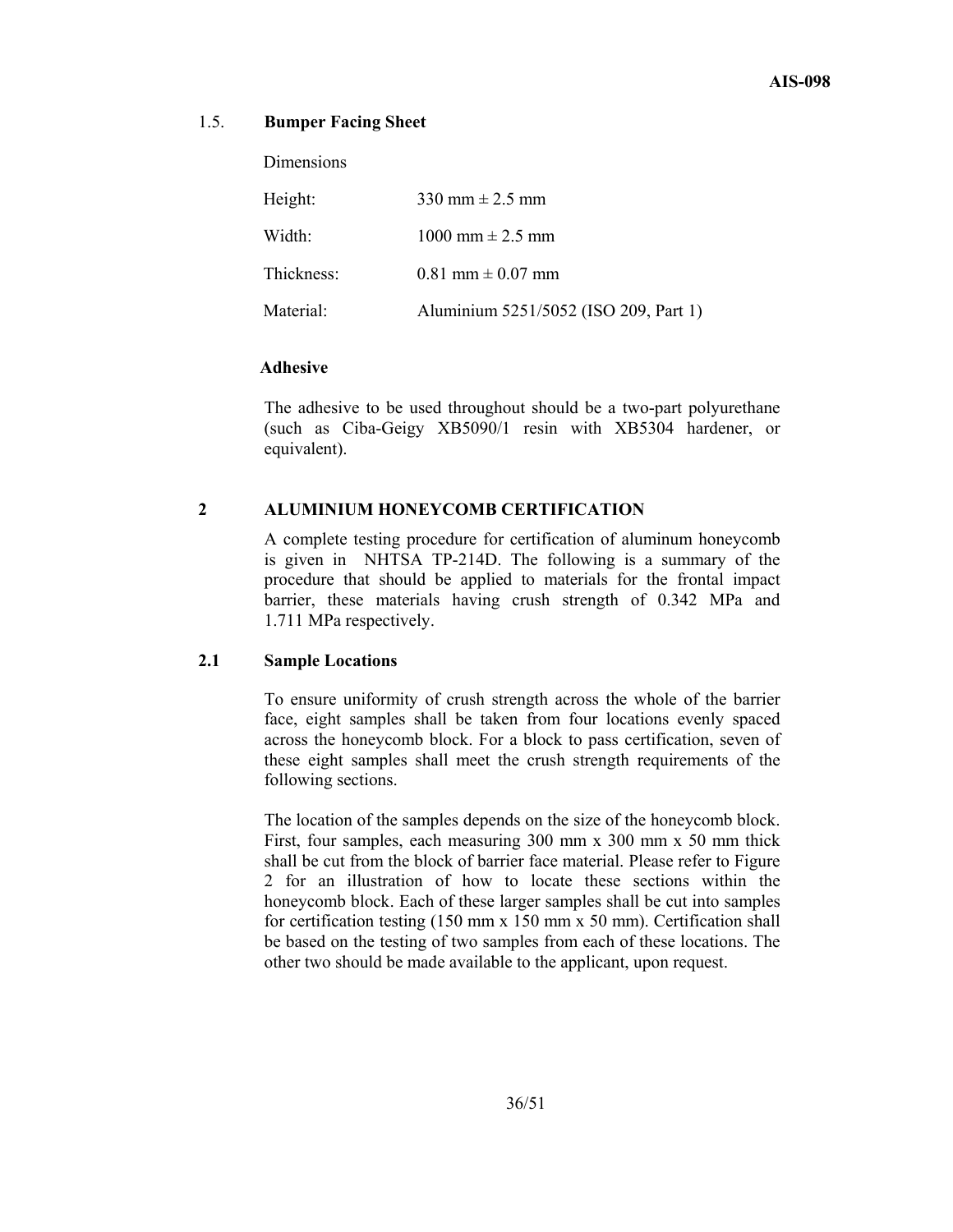### **2.2 Sample Size**

Samples of the following size shall be used for testing:

Length:  $150 \text{ mm} \pm 6 \text{ mm}$ 

Width:  $150 \text{ mm} \pm 6 \text{ mm}$ 

Thickness:  $50 \text{ mm} \pm 2 \text{ mm}$ 

The walls of incomplete cells around the edge of the sample shall be trimmed as follows:

 In the "W" direction, the fringes shall be no greater than 1.8 mm (see Figure 3).

In the "L" direction, half the length of one bonded cell wall (in the ribbon direction) shall be left at either end of the specimen (see Figure 3).

#### **2.3. Area Measurement**

The length of the sample shall be measured in three locations, 12.7 mm from each end and in the middle, and recorded as  $L_1$ ,  $L_2$  and  $L_3$ (Figure 3). In the same manner, the width shall be measured and recorded as  $W_1$ ,  $W_2$  and  $W_3$  (Figure 3). These measurements shall be taken on the centreline of the thickness. The crush area shall then be calculated as:

$$
A = (L_1 + L_2 + L_3) \times (W_1 + W_2 + W_3)
$$
  
3

**2.4. Crush Rate and Distance** 

The sample shall be crushed at a rate of not less than 5.1 mm/min and not more than 7.6 mm/min. The minimum crush distance shall be 16.5 mm.

### **2.5 Data Collection**

Force versus deflections data are to be collected in either analogue or digital form for each sample tested. If analogue data are collected then a means of converting this to digital shall be available. All digital data shall be collected at a rate of not less than 5 Hz (5 points per second).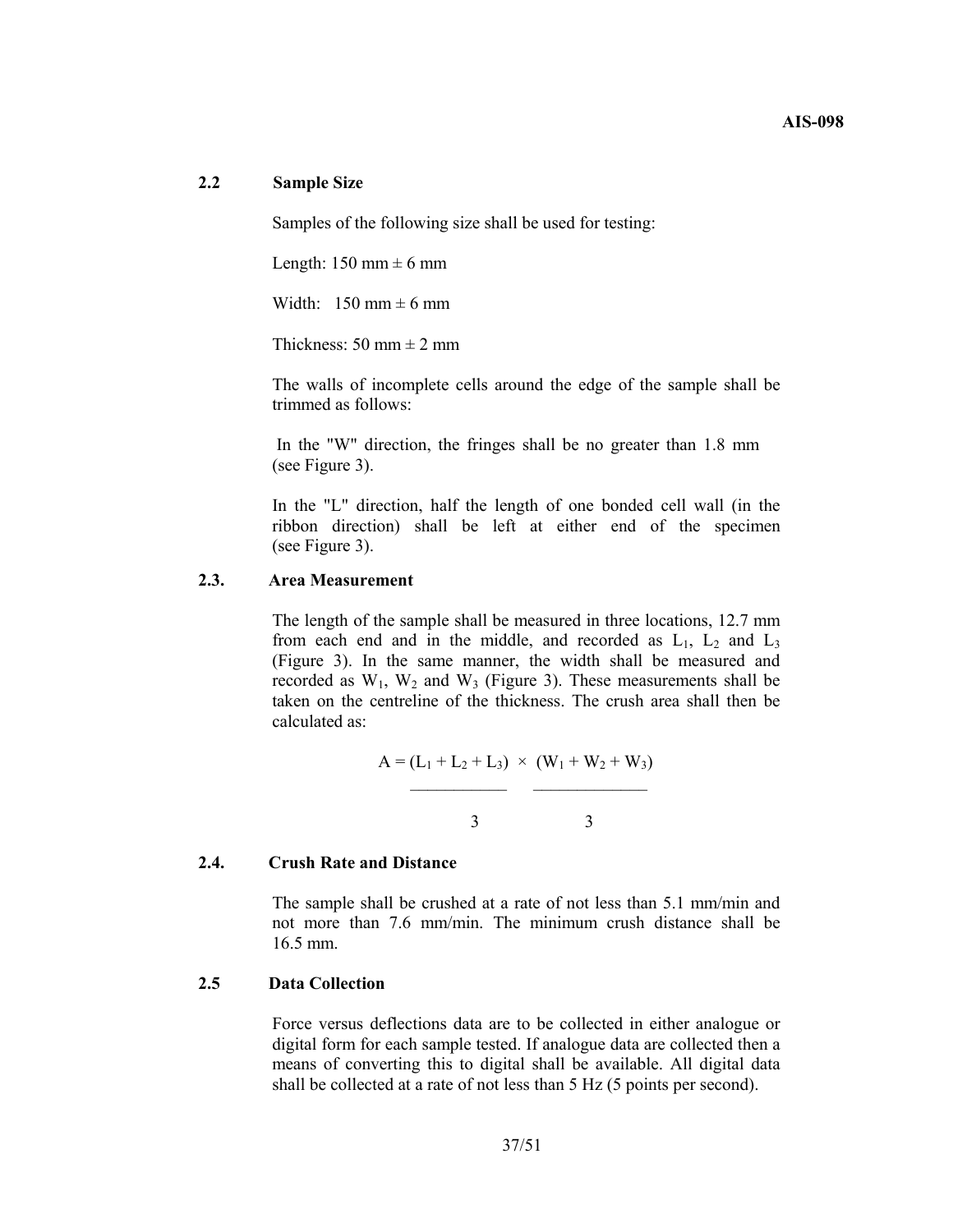### **2.6 Crush Strength Determination**

Ignore all data prior to 6.4 mm of crush and after 16.5 mm of crush. Divide the remaining data into three sections or displacement intervals  $(n = 1, 2, 3)$  (see Figure 4) as follows:

(1) 06.4 mm - 09.7 mm inclusive,

- (2) 09.7 mm 13.2 mm exclusive,
- (3) 13.2 mm 16.5 mm inclusive.

Find the average for each section as follows:

$$
F(n) = \underbrace{(F(n)1 + F(n) 2 + \dots + F(n) m)}_{m}; m = 1,2,3
$$

where m represents the number of data points measured in each of the three intervals. Calculate the crush strength of each section as follows:

$$
S(n) = \frac{F(n)}{A}; n = 1, 2, 3
$$

## **2.7 Sample Crush Strength Specification**

 For a honeycomb sample to pass this certification, the following conditions shall be met:

0.308 MPa  $\leq S(n) \leq 0.342$  MPa for 0.342 MPa material

1.540 MPa  $\leq$  S(n)  $\leq$  1.711 MPa for 1.711 MPa material

 $n = 1, 2, 3$ .

### **2.8 Block Crush Strength Specification**

Eight samples are to be tested from four locations, evenly spaced across the block. For a block to pass certification, seven of the eight samples shall meet the crush strength specification of the previous section.

## **3 ADHESIVE BONDING PROCEDURE**

3.1 Immediately before bonding, aluminum sheet surfaces to be bonded shall be thoroughly cleaned using a suitable solvent, such as 1-1-1 Trichloroethane. This is to be carried out at least twice or as required to eliminate grease or dirt deposits. The cleaned surfaces shall then be abraded using 120 grit abrasive papers. Metallic/Silicon Carbide abrasive paper is not to be used. The surfaces shall be thoroughly abraded and the abrasive paper changed regularly during the process to avoid clogging, which may lead to a polishing effect.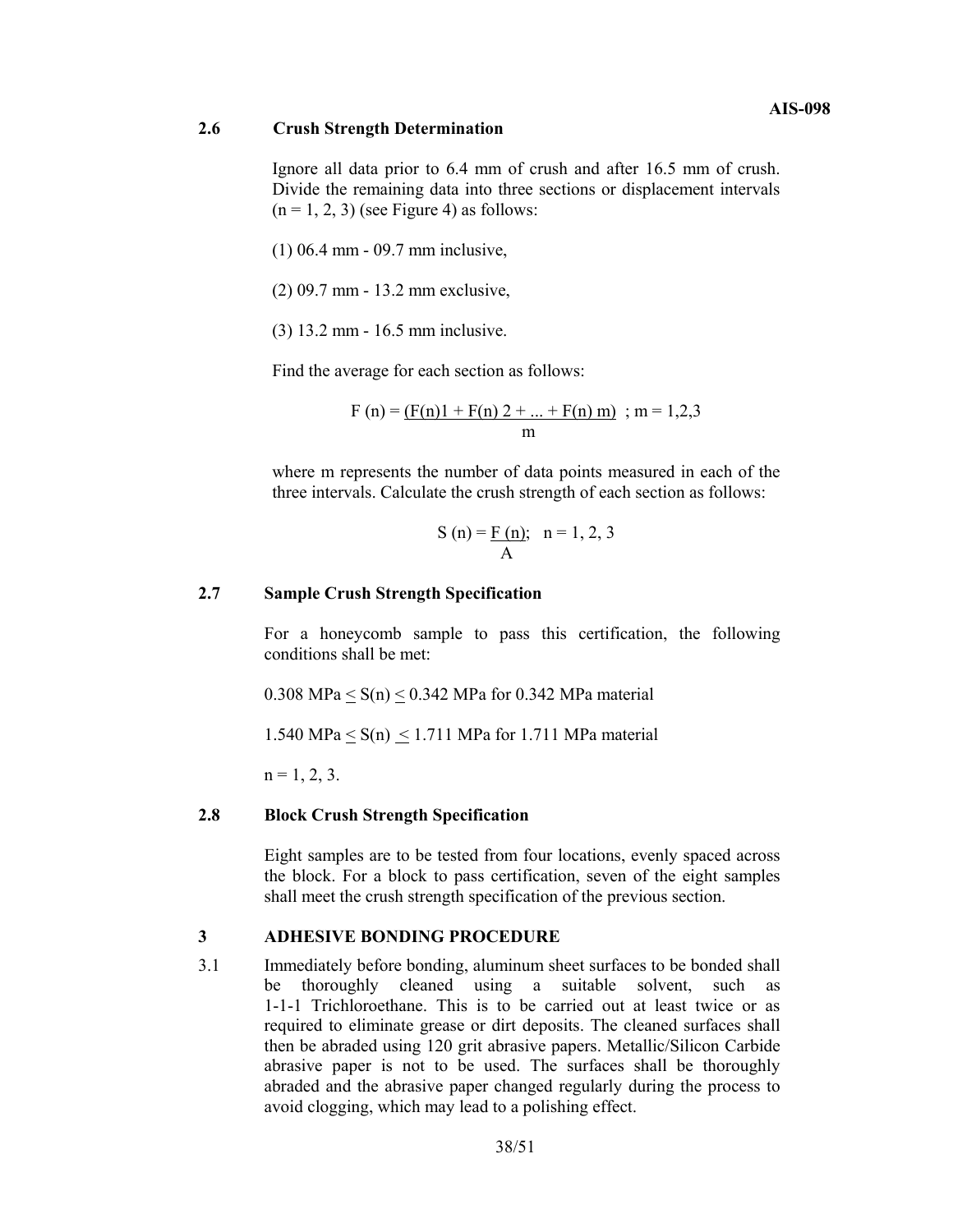Following abrading, the surfaces shall be thoroughly cleaned again, as above. In total, the surfaces shall be solvent cleaned at least four times. All dust and deposits left as a result of the abrading process shall be removed, as these will adversely affect bonding.

3.2 The adhesive should be applied to one surface only, using a ribbed rubber roller. In cases where the honeycomb is to be bonded to aluminum sheet, the adhesive should be applied to the aluminum sheet only. A maximum of 0.5 kg/m<sup>2</sup> shall be applied evenly over the surface, giving a maximum film thickness of 0.5 mm.

### **4 CONSTRUCTION**

- 4.1 The main honeycomb block shall be bonded to the backing sheet with adhesive such that the cell axes are perpendicular to the sheet. The cladding shall be bonded to the front surface of the honeycomb block. The top and bottom surfaces of the cladding sheet shall not be bonded to the main honeycomb block but should be positioned closely to it. The cladding sheet shall be adhesively bonded to the backing sheet at the mounting flanges.
- 4.2 The bumper element shall be adhesively bonded to the front of the cladding sheet such that the cell axes are perpendicular to the sheet. The bottom of the bumper element shall be flush with the bottom surface of the cladding sheet. The bumper facing sheet shall be adhesively bonded to the front of the bumper element.
- 4.3 The bumper element shall then be divided into three equal sections by means of two horizontal slots. These slots shall be cut through the entire depth of the bumper section and extend the whole width of the bumper. The slots shall be cut using a saw; their width shall be the width of the blade used and shall not exceed 4.0 mm.
- 4.4 Clearance holes for mounting the barrier are to be drilled in the mounting flanges (shown in Figure 5). The holes shall be of 9.5 mm diameter. Five holes shall be drilled in the top flange at a distance of 40 mm from the top edge of the flange and five in the bottom flange, 40 mm from the bottom edge of that flange. The holes shall be at 100 mm, 300 mm, 500 mm, 700 mm, 900 mm from either edge of the barrier. All holes shall be drilled to  $\pm$  1 mm of the nominal distances. These hole locations are a recommendation only. Alternative positions may be used which offer at least the mounting strength and security provided by the above mounting specifications.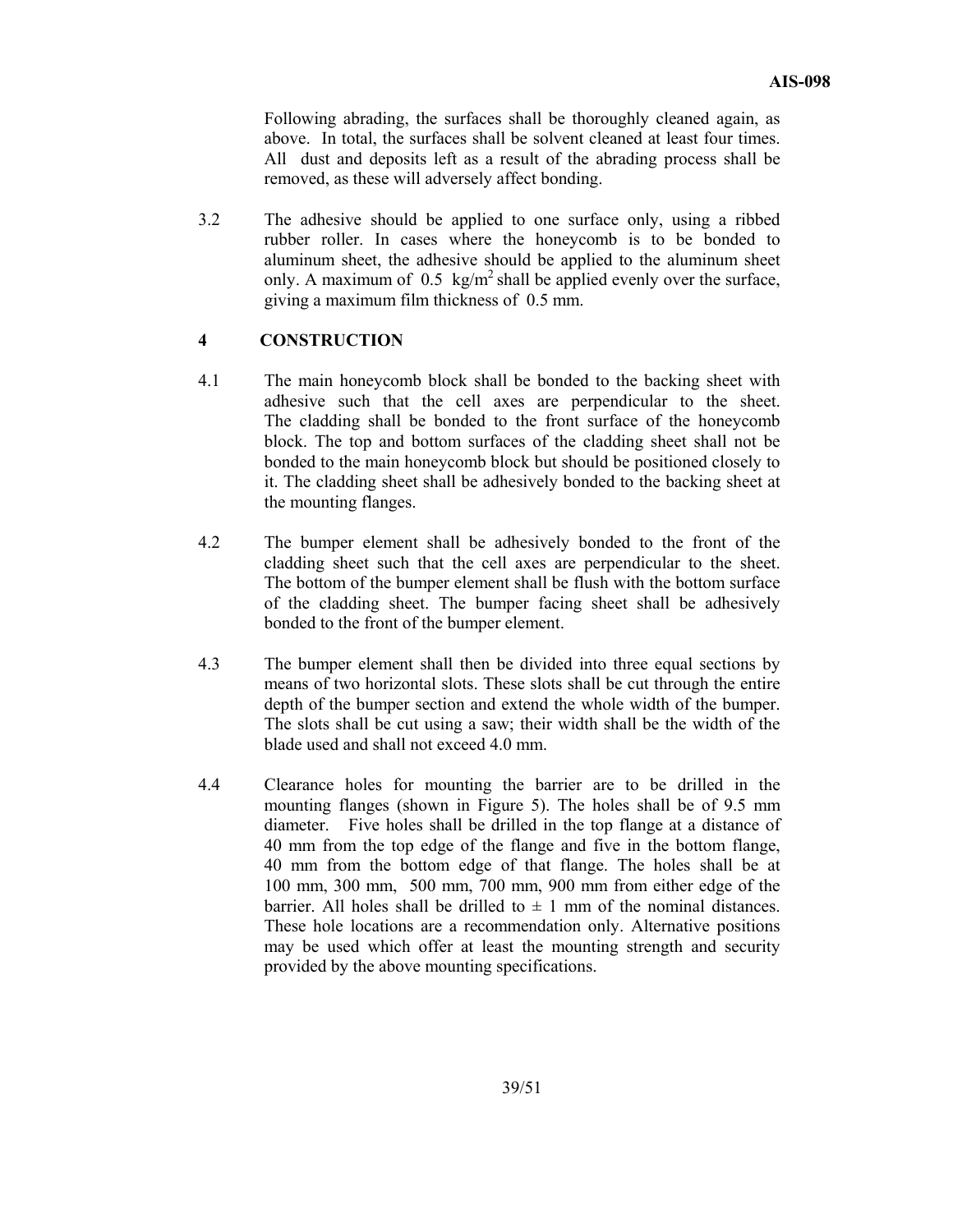### **5 MOUNTING**

5.1 The deformable barrier shall be rigidly fixed to the edge of a mass of not less than  $7 \times 10^4$  kg or to some structure attached thereto. The attachment of the barrier face shall be such that the vehicle shall not contact any part of the structure more than 75 mm from the top surface of the barrier (excluding the upper flange) during any stage of the impact  $(1)$ . The front face of the surface to which the deformable barrier is attached shall be flat and continuous over the height and width of the face and shall be vertical  $\pm 1^{\circ}$  and perpendicular  $\pm 1^{\circ}$  to the axis of the run-up track.

> The attachment surface shall not be displaced by more than 10 mm during the test. If necessary, additional anchorage or arresting devices shall be used to prevent displacement of the concrete block. The edge of the deformable barrier shall be aligned with the edge of the concrete block appropriate for the side of the vehicle to be tested.

5.2 The deformable barrier shall be fixed to the concrete block by means of ten bolts, five in the top mounting flange and five in the bottom. These bolts shall be of at least 8 mm diameter. Steel clamping strips shall be used for both the top and bottom mounting flanges (see Figures 1 and 5). These strips shall be 60 mm high and 1000 mm wide and have a thickness of at least 3 mm. The edges of the clamping strips should be rounded-off to prevent tearing of the barrier against the strip during impact. The edge of the strip should be located no more than 5 mm above the base of the upper barrier-mounting flange, or 5 mm below the top of the lower barrier-mounting flange. Five clearance holes of 9.5 mm diameter shall be drilled in both strips to correspond with those in the mounting flange on the barrier (see paragraph 4). The mounting strip and barrier flange holes may be widened from 9.5 mm up to a maximum of 25 mm in order to accommodate differences in back-plate arrangements and/or load cell wall hole configurations. None of the fixtures shall fail in the impact test. In the case where the deformable barrier is mounted on a load cell wall (LCW) it should be noted that the above dimensional requirements for mountings are intended as a minimum. Where a LCW is present, the mounting strips may be extended to accommodate higher mounting holes for the bolts. If the strips are required to be extended, then thicker gauge steel should be used accordingly, such that the barrier does not pull away from the wall, bend or tear during the impact. If an alternative method of mounting the barrier is used, it should be at least as secure as that specified in the above paragraphs.

<sup>(1)</sup> A mass, the end of which is between 125mm and 925mm high and 1000mm deep, is considered to satisfy this requirement.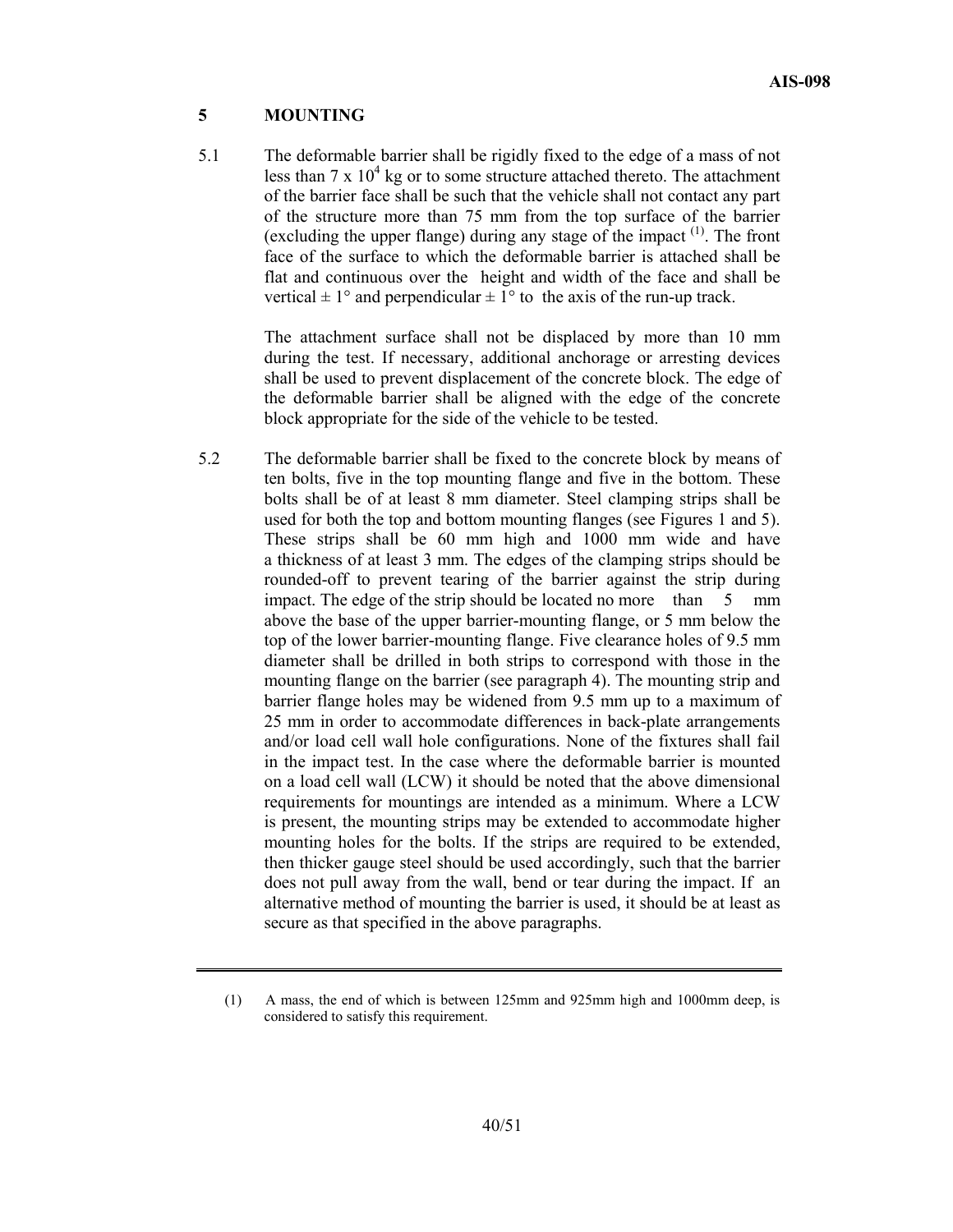**AIS-098** 





**Deformable Barrier for Frontal Impact Testing**



If  $a \ge 900$  mm:  $x = 1/3$  (b-600 mm) and  $y = 1/3$  (a-600 mm) (for  $a \le b$ )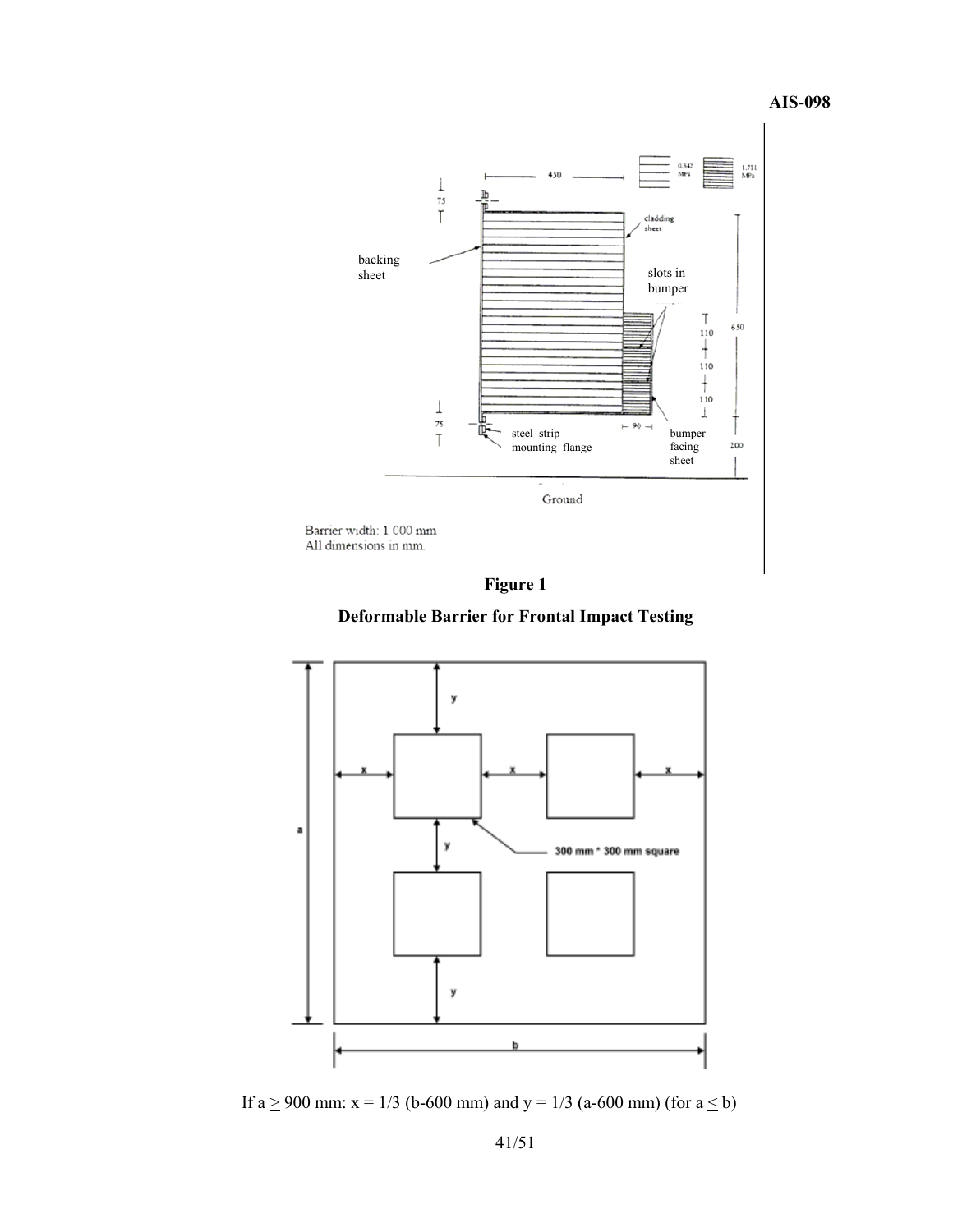

If a  $\leq$  900 mm: x = 1/5 (b-1200 mm) and y = 1/2 (a-300 mm) (for a  $\leq$  b)

## **Figure 2**

# **Locations of Samples for Certification**



e = d/2<br>f = 0,8 mm

## **Figure 3**

## **Honeycomb Axes and Measured Dimensions**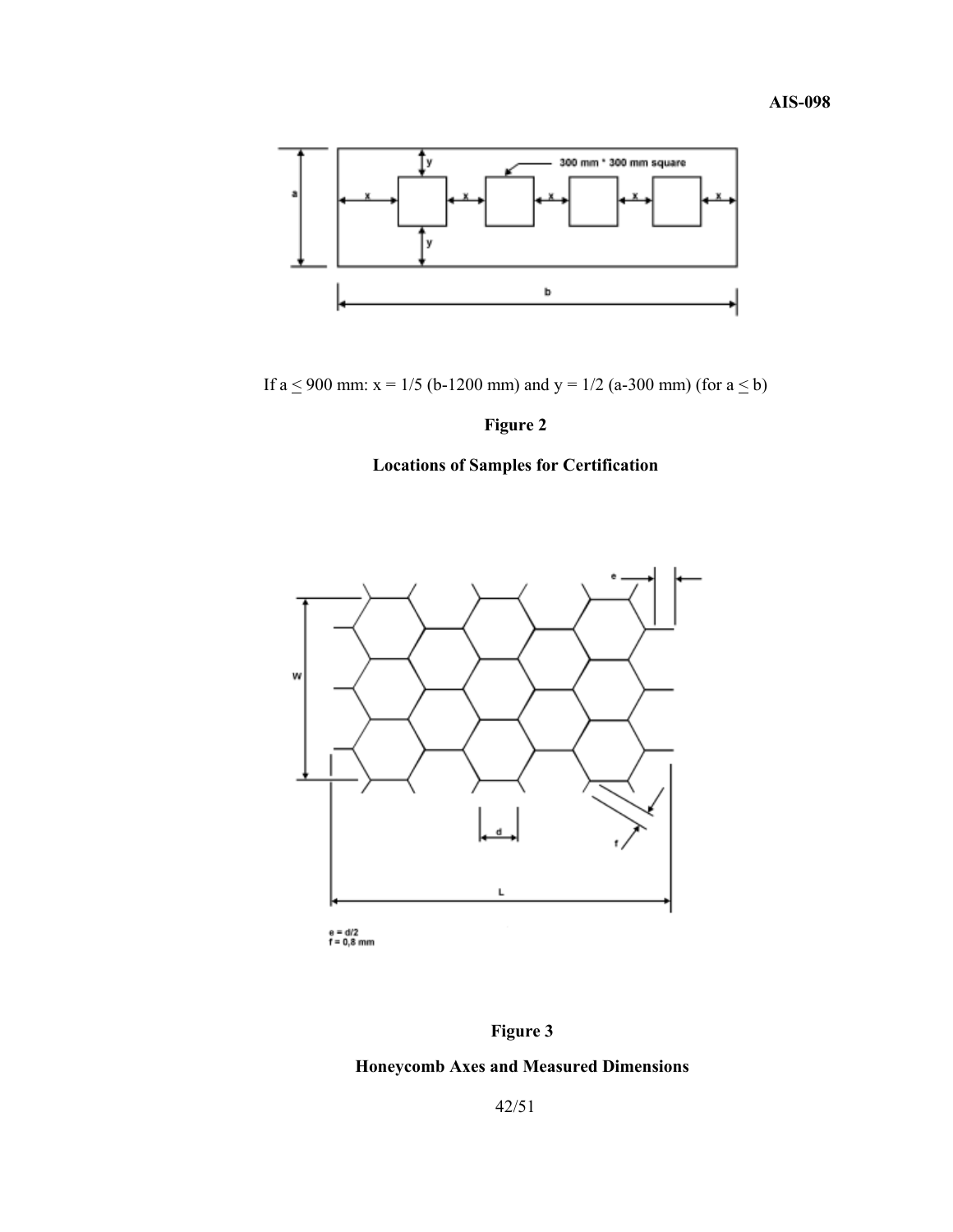



**Crush Force and Displacement** 



**Figure 5** 

## **Positions of Holes for Barrier Mounting**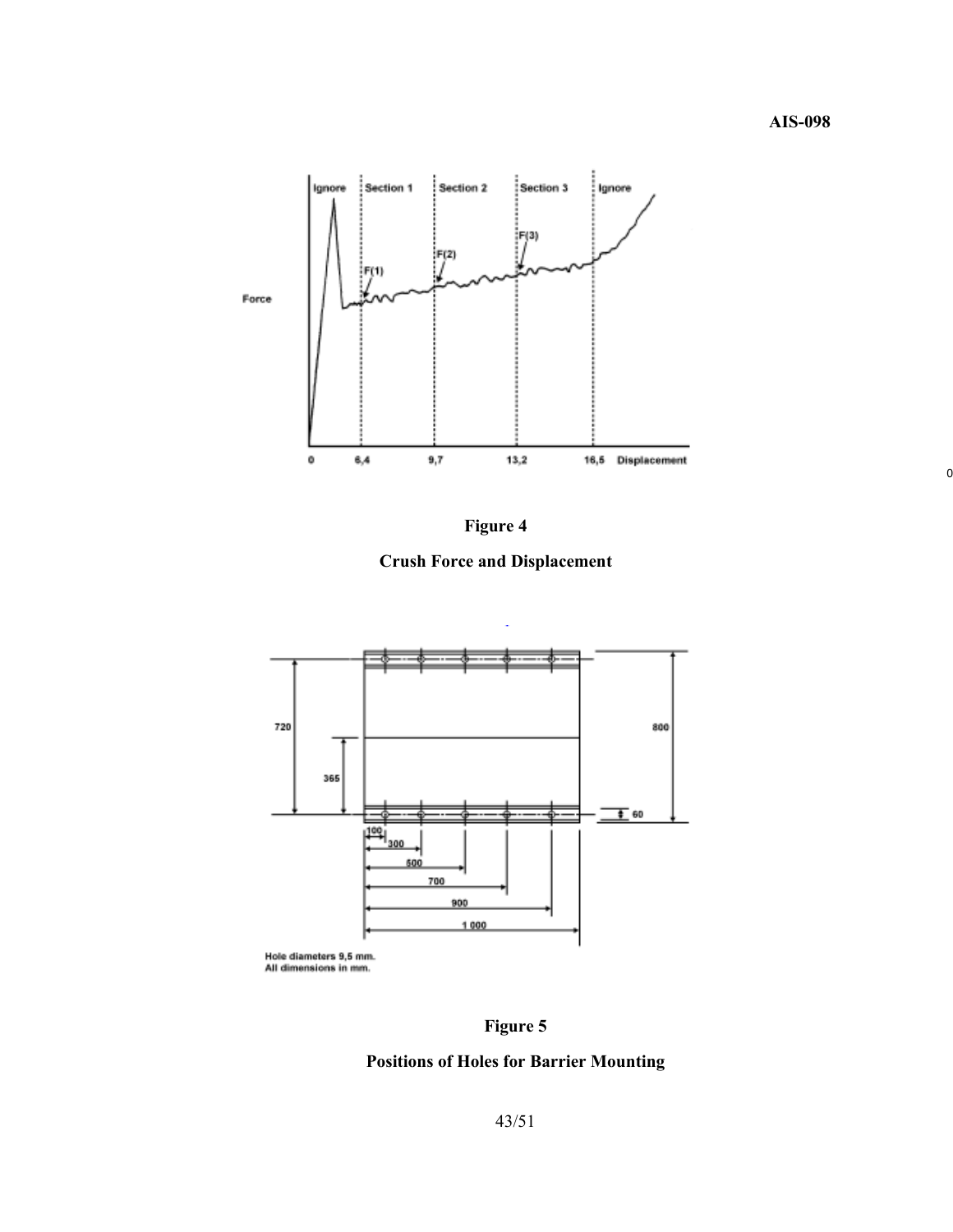#### **ANNEX 7**

#### (See Annex 1- 2.1.1)

### **CERTIFICATION PROCEDURE FOR THE DUMMY LOWER LEG AND FOOT**

### **1. UPPER FOOT IMPACT TEST**

- 1.1. The objective of this test is to measure the response of Hybrid III foot and ankle to well-defined, hard-faced pendulum impacts.
- 1.2. The complete Hybrid III lower leg assembly, left (86-5001-001) and right (86-5001-002), equipped with the foot and ankle assembly, left (78051-614) and right (78051-615), shall be used, including the knee assembly.

The load cell simulator (78051-319 Rev A) shall be used to secure the knee assembly (78051-16 Rev B) to the test fixture.

### 1.3. **Test Procedure**

- 1.3.1. Each leg assembly shall be maintained (soaked) for 4 hours prior to the test at a temperature of  $22 \pm 3$ °C and a relative humidity of  $40 \pm 30$ %. The soak period shall not include the time required to reach steady state conditions.
- 1.3.2. Clean the impact surface of the skin and also the impactor face with isopropyl alcohol or equivalent prior to the test. Dust with talc.
- 1.3.3. Align the impactor accelerometer with its sensitive axis parallel to the direction of impact at contact with the foot.
- 1.3.4. Mount the leg assembly to the fixture shown in Figure 1. The text fixture shall be rigidly secured to prevent movement during impact. The centre line of the femur load cell simulator (78051-319) shall be vertical with a tolerance of  $\pm$  0.5. Adjust the mount such that the line joining the knee clevis joint and the ankle attachment bolt is horizontal with a tolerance of  $\pm 3^0$ , with the heel resting on two sheets of a flat low friction (PTFE sheet) surface. Ensure that the tibia flesh is located fully towards the knee end of the tibia. Adjust the ankle such that the plane of the underside of the foot is vertical and perpendicular to the direction of impact with a tolerance of  $\pm$  3<sup>0</sup> and such that the midsagittal plane of the foot is aligned with the pendulum arm. Adjust the knee joint to  $1.5 \pm 0.5$  g range before each test. Adjust the ankle joint so that it is free and then tighten just sufficiently to keep the foot stable on the PTFE sheet.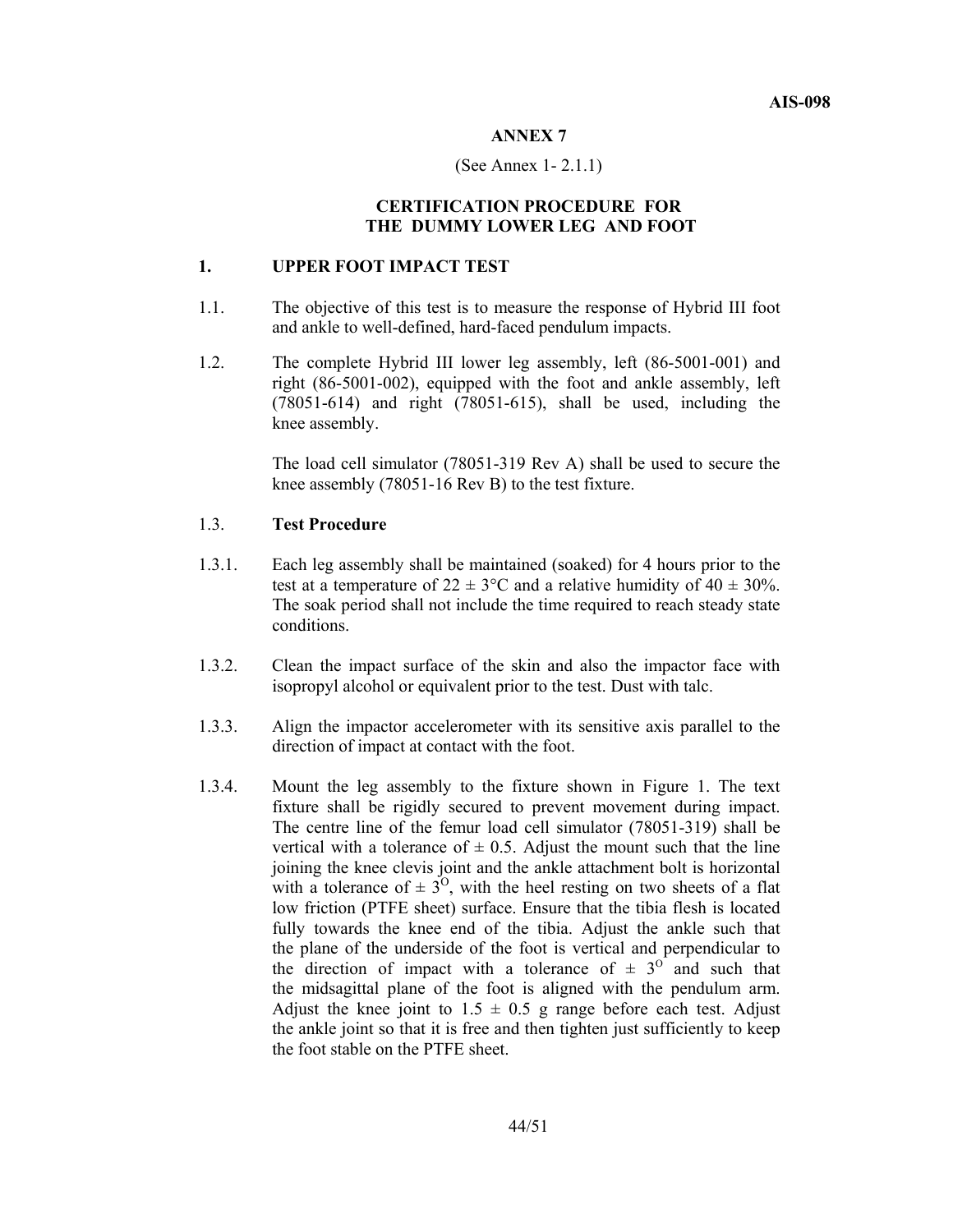- 1.3.5. The rigid impactor comprises a horizontal cylinder diameter  $50 \pm 2$  mm and a pendulum support arm diameter  $19 \pm 1$  mm (Figure 4). The cylinder has a mass of  $1.25 \pm 0.02$  kg including instrumentation and any part of the support arm within the cylinder. The pendulum arm has a mass of  $285 \pm 5$  g. The mass of any rotating part of the axle to which the support arm is attached should not be greater than 100 g. The length between the central horizontal axis of the impactor cylinder and the axis of rotation of the whole pendulum shall be  $1\,250 \pm 1$  mm. The impact cylinder is mounted with its longitudinal axis horizontal and perpendicular to the direction of impact. The pendulum shall impact the underside of the foot, at a distance of  $185 \pm 2$  mm from the base of the heel resting on the rigid horizontal platform, so that the longitudinal centre line of the pendulum arm falls within 1° of a vertical line at impact. The impactor shall be guided to exclude significant lateral, vertical or rotational movement.
- 1.3.6. Allow a period of at least 30 minutes between successive tests on the same leg.
- 1.3.7. The data acquisition system, including transducers, shall conform to the specifications for CFC 600, as described in Annex 5.

## 1.4. **Performance Specification**

1.4.1. When each ball of the foot is impacted at 6.7 ( $\pm$  0.1) m/s in accordance with paragraph 1.3, the maximum lower tibia bending momentum about the y-axis (My) shall be  $120 \pm 25$  Nm.

## **2. LOWER FOOT IMPACT TEST WITHOUT SHOE**

- 2.1. The objective of this test is to measure the response of the Hybrid III foot skin and insert to well-defined, hard-faced pendulum impacts.
- 2.2. The complete Hybrid III lower leg assembly, left (86-5001-001) and right (86-5001-002), equipped with the foot and ankle assembly, left (78051-614) and right (78051-615), shall be used, including the knee assembly.

The load cell simulator (78051-319 Rev A) shall be used to secure the knee assembly (78051-16 Rev B) to the test fixture.

## 2.3. **Test Procedure**

- 2.3.1. Each leg assembly shall be maintained (soaked) for 4 hours prior to the test at a temperature of  $22 \pm 3$ °C and a relative humidity of  $40 \pm 30$ %. The soak period shall not include the time required to reach steady state conditions.
- 2.3.2. Clean the impact surface of the skin and also the impactor face with isopropyl alcohol or equivalent prior to the test. Dust with talc. Check that there is no visible damage to the energy-absorbing insert to the heel.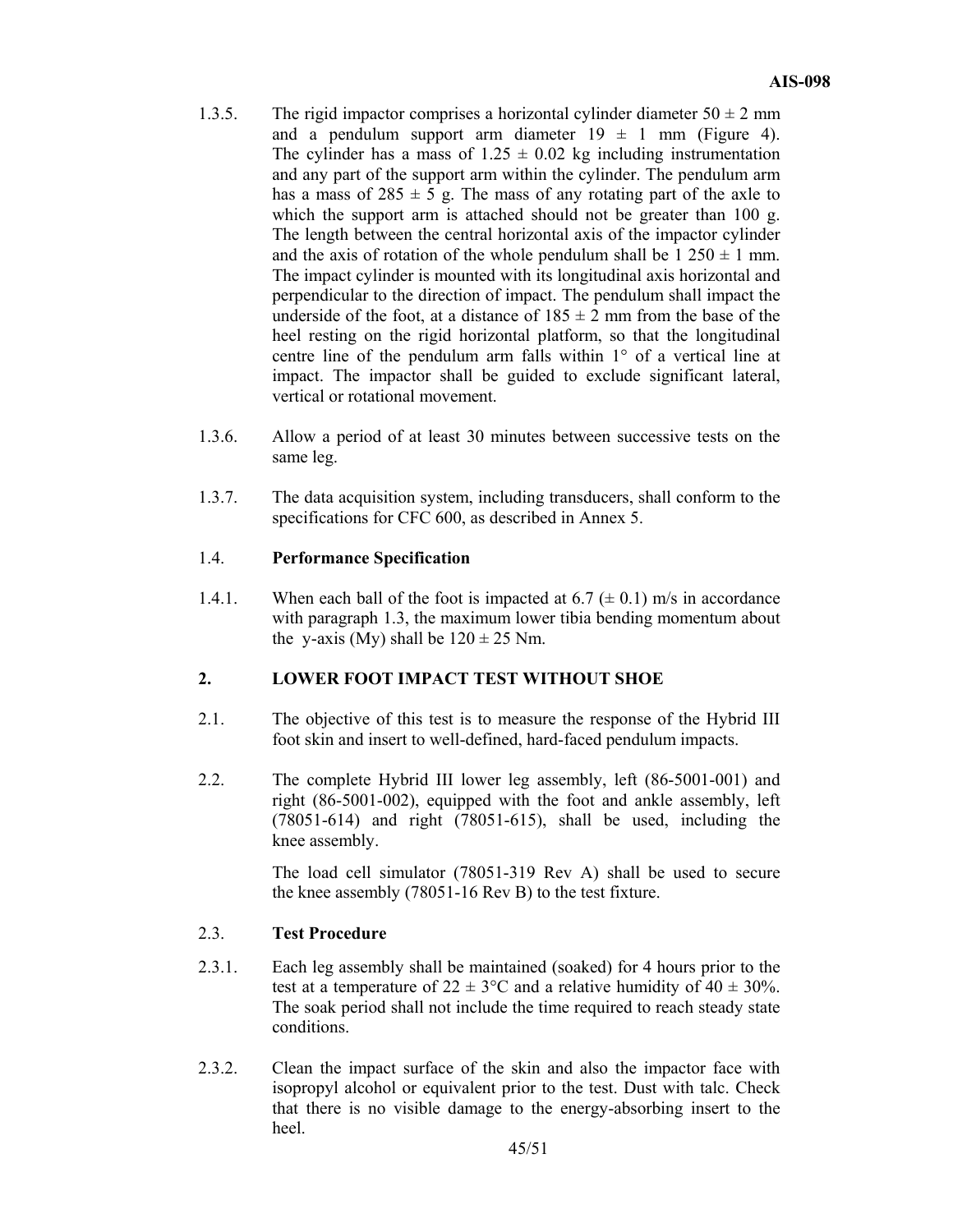- 2.3.3. Align the impactor accelerometer with its sensitive axis parallel to the impactor longitudinal centre line.
- 2.3.4. Mount the leg assembly to the fixture shown in Figure 2. The test fixture shall be rigidly secured to prevent movement during impact. The centre line of the femur load cell simulator (78051-319) shall be vertical with a tolerance of  $\pm$  0.5°. Adjust the mount such that the line joining the knee clevis joint and the ankle attachment bolt is horizontal with a tolerance of  $\pm 3^{\circ}$  with the heel resting on two sheets of a flat low-friction (PTFE sheet) surface. Ensure that the tibia flesh is located fully towards the knee end of the tibia. Adjust the ankle such that the plane of the underside of the foot is vertical and perpendicular to the direction of the impact with a tolerance of  $\pm 3^{\circ}$  and such that the mid sagittal plane of the foot is aligned with the pendulum arm. Adjust the knee joint to  $1.5 \pm 0.5$  g range before each test. Adjust the ankle joint so that it is free and then tighten just sufficiently to keep the foot stable on the PTFE sheet.
- 2.3.5. The rigid impactor comprises a horizontal cylinder diameter  $50 \pm 2$  mm and a pendulum support arm diameter  $19 \pm 1$  mm (Figure 4). The cylinder has a mass of  $1.25 \pm 0.02$  kg including instrumentation and any part of the support arm within the cylinder. The pendulum arm has a mass of  $285 \pm 5$  g. The mass of any rotating part of the axle to which the support arm is attached should not be greater than 100 g. The length between the central horizontal axis of the impactor cylinder and the axis of rotation of the whole pendulum shall be  $1250 \pm 1$  mm. The impact cylinder is mounted with its longitudinal axis horizontal and perpendicular to the direction of impact. The pendulum shall impact the underside of the foot, at a distance of  $62 \pm 2$  mm from the base of the heel resting on the rigid horizontal platform, so that the longitudinal centre line of the pendulum arm falls within 1° of a vertical line at impact. The impactor shall be guided to exclude significant lateral, vertical or rotational movement.
- 2.3.6. Allow a period of at least 30 minutes between successive tests on the same leg.
- 2.3.7. The data acquisition system, including transducers, shall conform to the specifications for CFC 600, as described in Annex 5.

### 2.4. **Performance Specification**

2.4.1. When each heel of the foot is impacted at  $4.4 \pm 0.1$  m/s in accordance with paragraph 2.3., the maximum impactor acceleration shall be  $295 \pm 50$  g.

## **3. LOWER FOOT IMPACT TEST (WITH SHOE)**

3.1. The objective of this test is to control the response of the shoe and Hybrid III heel flesh and ankle joint to well-defined hard-faced pendulum impacts.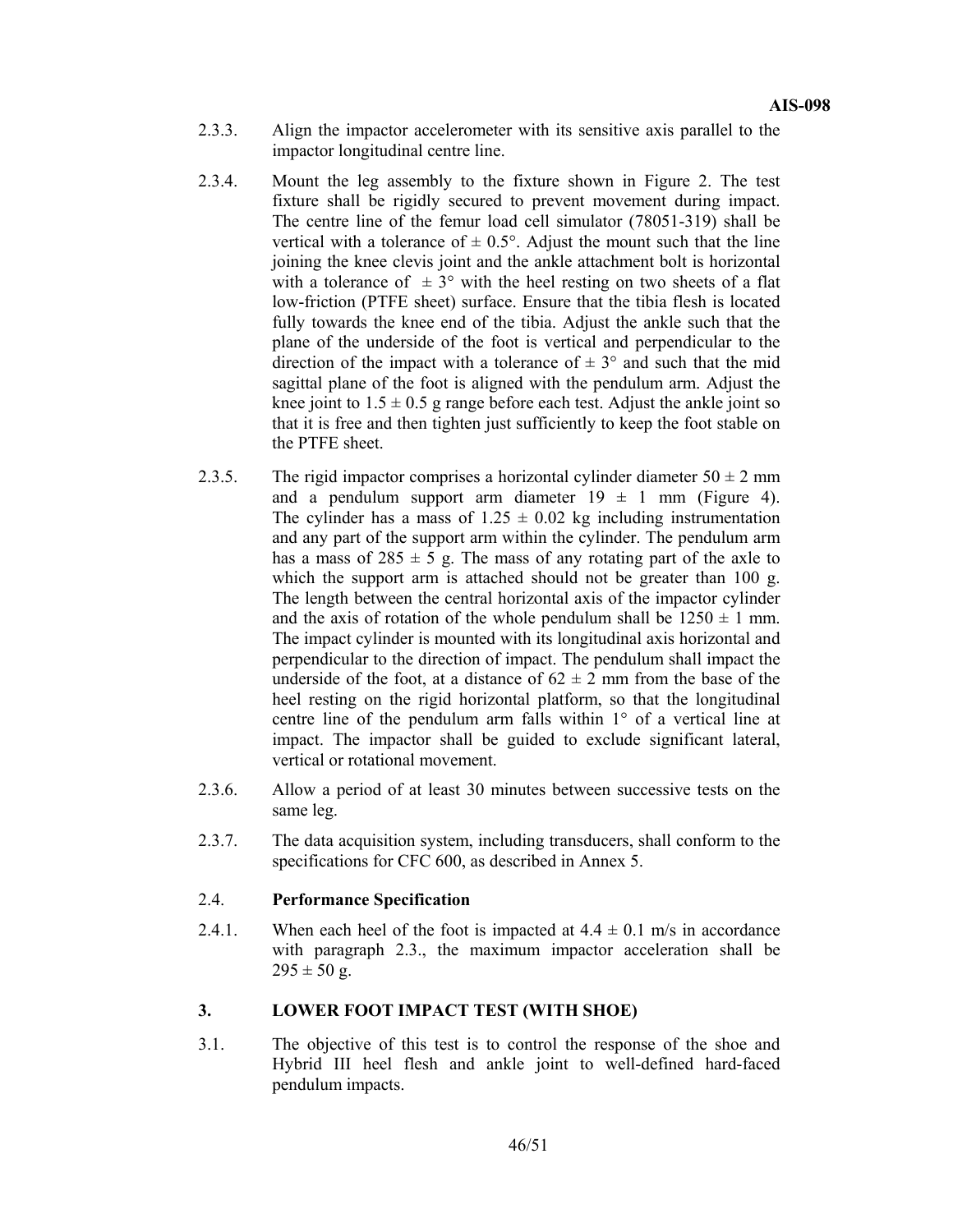3.2. The complete Hybrid III lower leg assembly, left (86-5001-001) and right (86-5001-002), equipped with the foot and ankle assembly, left (78051-614) and right (78051-615), shall be used, including the knee assembly. The load cell simulator (78051-319 Rev A) shall be used to secure the knee assembly (78051-16 Rev B) to the test fixture. The foot shall be fitted with the shoe specified in Annex 3, paragraph 2.9.2.

### 3.3. **Test Procedure**

- 3.3.1. Each leg assembly shall be maintained (soaked) for 4 hours prior to the test at a temperature of  $22 \pm 3$ °C and a relative humidity of  $40 \pm 30$ %. The soak period shall not include the time required to reach steady state conditions.
- 3.3.2. Clean the impact surface of the underside of the shoe with a clean cloth and the impactor face with isopropyl alcohol or equivalent prior to the test. Check that there is no visible damage to the energy-absorbing insert to the heel.
- 3.3.3. Align the impactor accelerometer with its sensitive axis parallel to the impactor longitudinal centre line.
- 3.3.4. Mount the leg assembly to the fixture shown in Figure 3. The test fixture shall be rigidly secured to prevent movement during impact. The centre line of the femur load cell simulator (78051-319) shall be vertical with a tolerance of  $\pm$  0.5°. Adjust the mount such that the line joining the knee clevis joint and the ankle attachment bolt is horizontal with a tolerance of  $\pm 3^{\circ}$  with the heel of the shoe resting on two sheets of a flat low-friction (PTFE sheet) surface. Ensure that the tibia flesh is located fully towards the knee end of the tibia. Adjust the ankle such that a plane in contact with the heel and sole of the underside of the shoe is vertical and perpendicular to the direction of impact with a tolerance of  $\pm 3^{\circ}$  and such that the midsagittal plane of the foot, and shoe is aligned with the pendulum arm. Adjust the knee joint to  $1.5 \pm 0.5$  g range before each test. Adjust the ankle joint so that it is free and then tighten just sufficiently to keep the foot stable on the PTFE sheet.
- 3.3.5. The rigid impactor comprises a horizontal cylinder diameter  $50 \pm 2$  mm and a pendulum support arm diameter  $19 \pm 1$  mm (Figure 4). The cylinder has a mass of  $1.25 \pm 0.02$  kg including instrumentation and any part of the support arm within the cylinder. The pendulum arm has a mass of  $285 \pm 5$  g. The mass of any rotating part of the axle to which the support arm is attached should not be greater than 100 g. The length between the central horizontal axis of the impactor cylinder and the axis of rotation of the whole pendulum shall be  $1\,250 \pm 1$  mm. The impact cylinder is mounted with its longitudinal axis horizontal and perpendicular to the direction of impact. The pendulum shall impact the heel of the shoe in a horizontal plane which is a distance of  $62 \pm 2$  mm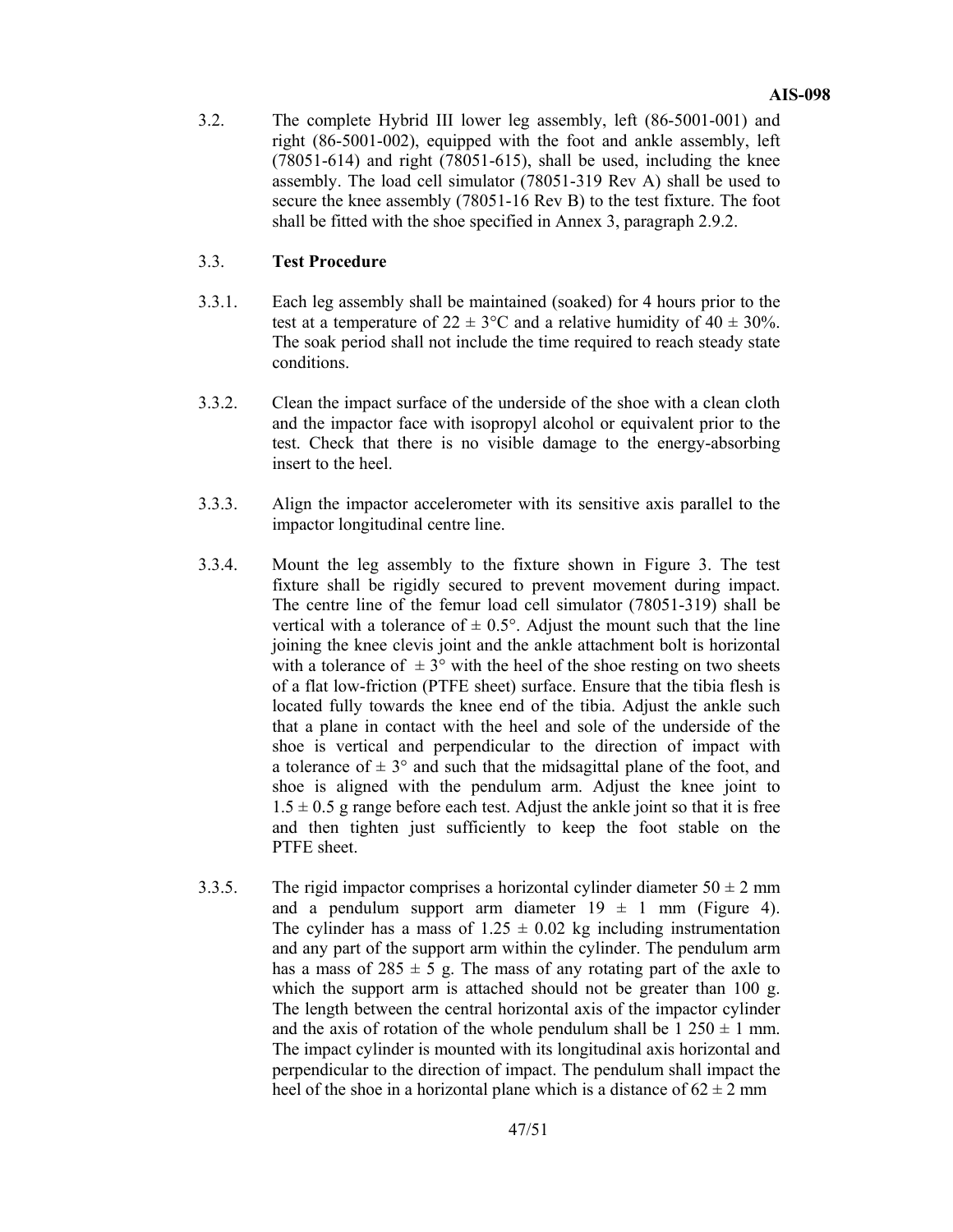#### **AIS-098**

above the base of the dummy heel when the shoe is resting on the rigid horizontal platform, so that the longitudinal centre line of the pendulum arm falls within 1° of a vertical line at impact. The impactor shall be guided to exclude significant lateral, vertical or rotational movement.

- 3.3.6. Allow a period of at least 30 minutes between successive tests on the same leg.
- 3.3.7. The data acquisition system, including transducers, shall conform to the specifications for CFC 600, as described in Annex 5.

#### 3.4. **Performance Specifications**

3.4.1. When the heel of the shoe is impacted at  $6.7 \pm 0.1$  m/s in accordance with paragraph 3.3., the maximum tibia compressive force (Fz) shall be  $3.3 \pm 0.5$  kN.



**Figure 1** 

### **Upper Foot Impact Test - Test Set-up Specifications**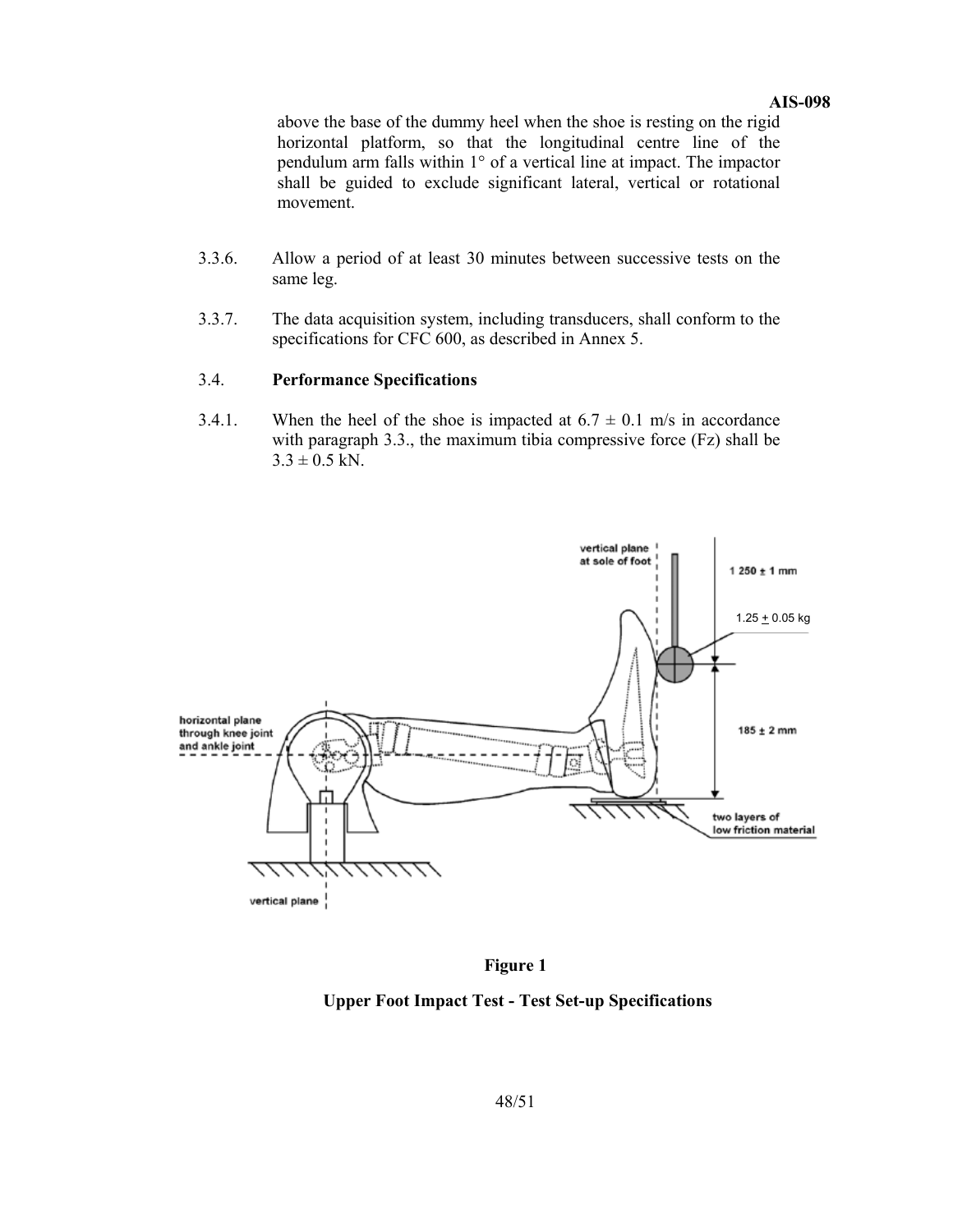**AIS-098** 





 **Lower Foot Impact Test (Without Shoe) - Test Set-up Specifications** 



 **Figure 3** 

**Lower Foot Impact Test (With Shoe) - Test Set-up Specifications**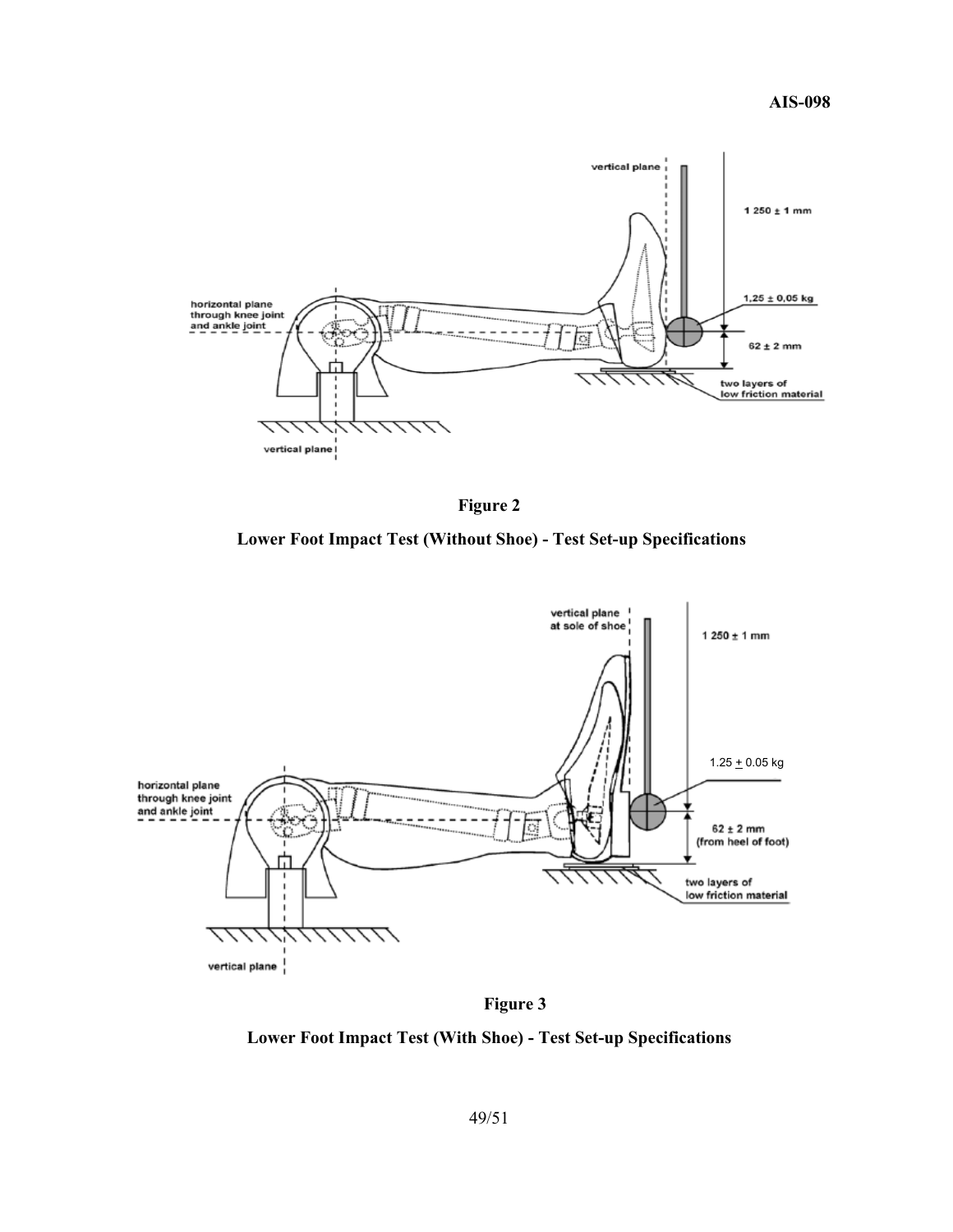

## **Figure 4**

## **Pendulum Impactor**